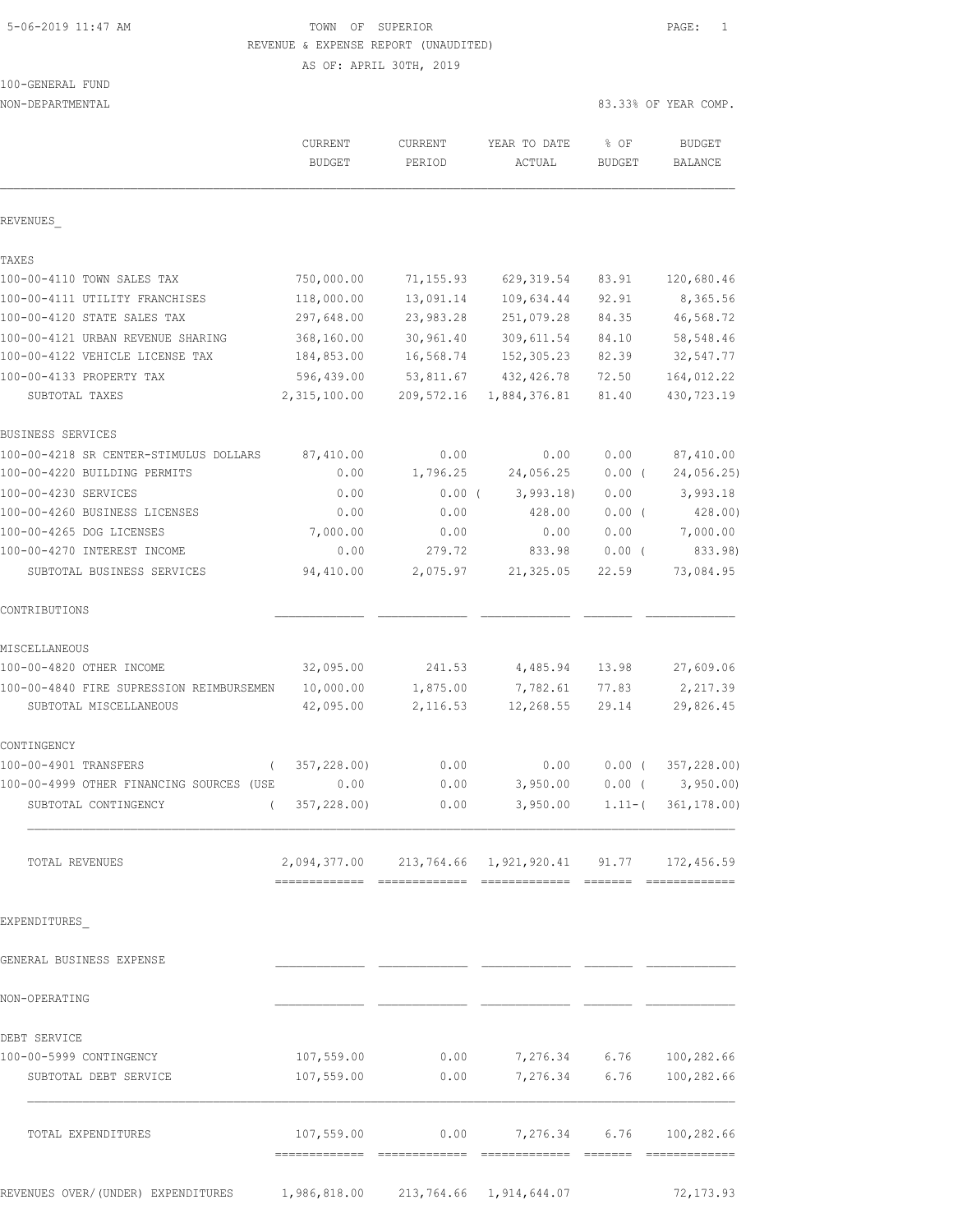# TOWN OF SUPERIOR **11:47 AM TOWN OF SUPERIOR** REVENUE & EXPENSE REPORT (UNAUDITED)

| 100-GENERAL FUND |               |
|------------------|---------------|
|                  | $\frac{1}{2}$ |

| MAYOR AND COUNCIL | 83.33% OF YEAR COMP. |  |  |
|-------------------|----------------------|--|--|

|  |  | 33.33% OF YEAR COMP. |
|--|--|----------------------|

|                                                | <b>CURRENT</b><br><b>BUDGET</b>              | <b>CURRENT</b><br>PERIOD   | YEAR TO DATE<br>ACTUAL      | % OF<br><b>BUDGET</b> | <b>BUDGET</b><br>BALANCE |
|------------------------------------------------|----------------------------------------------|----------------------------|-----------------------------|-----------------------|--------------------------|
| EXPENDITURES                                   |                                              |                            |                             |                       |                          |
|                                                |                                              |                            |                             |                       |                          |
| PERSONEL                                       |                                              |                            |                             |                       |                          |
| SUPPLIES                                       |                                              |                            |                             |                       |                          |
| 100-01-5299 OPERATING SUPPLIES                 | 0.00                                         | 0.00                       | 85.56                       | 0.00(                 | 85.56)                   |
| SUBTOTAL SUPPLIES                              | 0.00                                         | 0.00                       | 85.56                       | 0.00(                 | 85.56)                   |
| UTILITIES                                      |                                              |                            |                             |                       |                          |
| 100-01-5350 TELEPHONE                          | 4,500.00                                     | 302.68                     | 3,326.30                    | 73.92                 | 1,173.70                 |
| SUBTOTAL UTILITIES                             | 4,500.00                                     | 302.68                     | 3,326.30                    | 73.92                 | 1,173.70                 |
| GENERAL BUSINESS EXPENSE                       |                                              |                            |                             |                       |                          |
| 100-01-5410 ADVERTISING                        | 10,000.00                                    | 620.54                     | 7,658.49                    | 76.58                 | 2,341.51                 |
| 100-01-5420 DUES & SUBSCRIPTIONS               | 6,500.00                                     | 0.00                       | 6,802.27                    | $104.65$ (            | 302.27)                  |
| 100-01-5425 CONFERENCES & TRAINING             | 7,000.00                                     | 0.00                       | 12,197.88                   | 174.26 (              | 5, 197.88                |
| 100-01-5430 PRINTING                           | 0.00                                         | 0.00                       | 57.68                       | 0.00(                 | 57.68)                   |
| 100-01-5470 TRAVEL                             | 0.00                                         | 176.84                     | 1,529.59                    | $0.00$ (              | 1, 529.59)               |
| SUBTOTAL GENERAL BUSINESS EXPENSE              | 23,500.00                                    | 797.38                     | 28, 245.91                  | $120.20$ (            | 4,745.91)                |
| PROFESSIONAL SERVICES                          |                                              |                            |                             |                       |                          |
| 100-01-5550 OTHER PROFESSIONAL SERVICES        | 0.00                                         | 0.00                       | 3,700.15                    | $0.00$ (              | 3,700.15                 |
| SUBTOTAL PROFESSIONAL SERVICES                 | 0.00                                         | 0.00                       | 3,700.15                    | $0.00$ (              | 3,700.15                 |
| TOTAL EXPENDITURES                             | 28,000.00<br>=============================== | 1,100.06                   | 35, 357.92<br>------------- | $126.28$ (            | 7,357.92)                |
| REVENUES OVER/(UNDER) EXPENDITURES<br>$\left($ |                                              | $28,000.00)$ ( 1,100.06) ( | 35, 357.92)                 |                       | 7,357.92                 |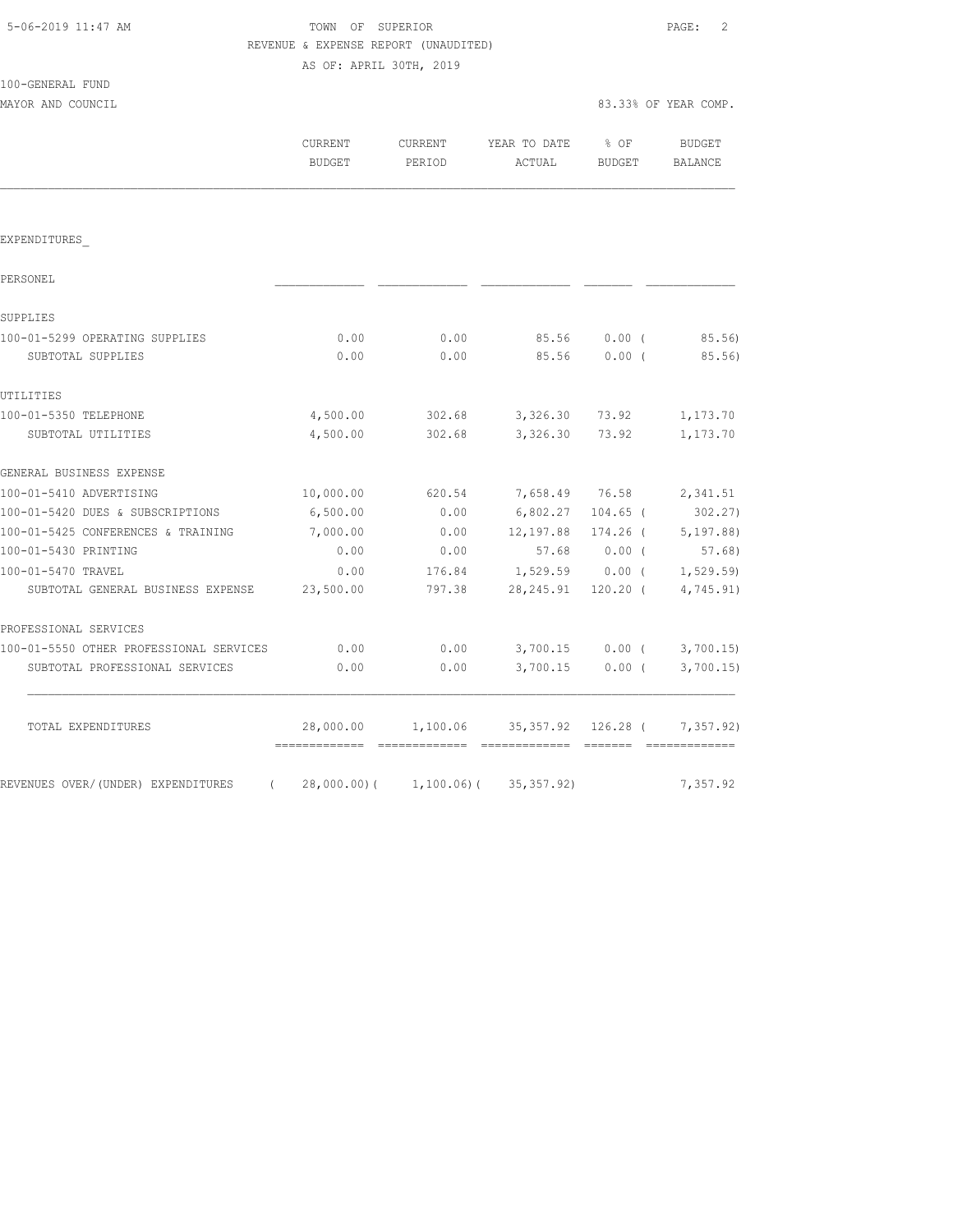# 5-06-2019 11:47 AM TOWN OF SUPERIOR PAGE: 3 REVENUE & EXPENSE REPORT (UNAUDITED)

| 100-GENERAL FUND |  |
|------------------|--|
|------------------|--|

| TOWN MANAGER                         |                          |                          |                                                   |                       | 83.33% OF YEAR COMP.     |
|--------------------------------------|--------------------------|--------------------------|---------------------------------------------------|-----------------------|--------------------------|
|                                      | CURRENT<br><b>BUDGET</b> | <b>CURRENT</b><br>PERIOD | YEAR TO DATE<br>ACTUAL                            | % OF<br><b>BUDGET</b> | BUDGET<br><b>BALANCE</b> |
| EXPENDITURES                         |                          |                          |                                                   |                       |                          |
| PERSONEL                             |                          |                          |                                                   |                       |                          |
| 100-02-5100 SALARIES                 | 71,482.00                | 0.00                     | 46,834.05                                         | 65.52                 | 24,647.95                |
| 100-02-5151 FICA                     | 4,432.00                 | 0.00                     | 2,903.77                                          | 65.52                 | 1,528.23                 |
| 100-02-5152 MEDICARE                 | 1,036.00                 | 0.00                     | 679.06                                            | 65.55                 | 356.94                   |
| 100-02-5153 STATE UNEMPLOYMENT       | 119.00                   | 0.00                     | 50.19                                             | 42.18                 | 68.81                    |
| 100-02-5154 WORKERS COMP INSURANCE   | 205.00                   | 0.00                     | 0.00                                              | 0.00                  | 205.00                   |
| 100-02-5161 ARIZONA STATE RETIREMENT | 8,435.00                 | 0.00                     | 5,526.34 65.52                                    |                       | 2,908.66                 |
| 100-02-5162 LIFE INSURANCE           | 64.00                    | 6.70                     | 73.70                                             | $115.16$ (            | 9.70)                    |
| 100-02-5163 HEALTH INSURANCE         | 13,032.00                | 1,346.15                 | 13,461.50                                         | $103.30$ (            | 429.50)                  |
| 100-02-5164 DENTAL INSURANCE         | 296.00                   | 30.81                    | 338.91                                            | 114.50 (              | 42.91)                   |
| SUBTOTAL PERSONEL                    | 99,101.00                | 1,383.66                 | 69,867.52                                         | 70.50                 | 29, 233.48               |
| SUPPLIES                             |                          |                          |                                                   |                       |                          |
| 100-02-5299 OPERATING SUPPLIES       | 0.00                     | 0.00                     | 289.81                                            | $0.00$ (              | 289.81)                  |
| SUBTOTAL SUPPLIES                    | 0.00                     | 0.00                     | 289.81                                            | $0.00$ (              | 289.81)                  |
| UTILITIES                            |                          |                          |                                                   |                       |                          |
| 100-02-5350 TELEPHONE                | 0.00                     | 55.72                    | 582.28                                            | 0.00(                 | 582.28)                  |
| SUBTOTAL UTILITIES                   | 0.00                     | 55.72                    | 582.28                                            | $0.00$ (              | 582.28)                  |
| GENERAL BUSINESS EXPENSE             |                          |                          |                                                   |                       |                          |
| 100-02-5420 DUES & SUBSCRIPTIONS     | 0.00                     | 0.00                     | 225.00                                            | $0.00$ (              | 225.00)                  |
| 100-02-5425 CONFERENCE & TRAINING    | 2,000.00                 | 0.00                     | 1,163.09                                          | 58.15                 | 836.91                   |
| 100-02-5470 TRAVEL                   | 1,000.00                 | 0.00                     | 0.00                                              | 0.00                  | 1,000.00                 |
| SUBTOTAL GENERAL BUSINESS EXPENSE    | 3,000.00                 | 0.00                     | 1,388.09                                          | 46.27                 | 1,611.91                 |
| REPAIR/MAINTENANCE                   |                          |                          |                                                   |                       |                          |
| 100-02-5641 VEHICLE FUEL             | 0.00                     | 0.00                     | 68.92                                             | 0.00(                 | 68.92)                   |
| SUBTOTAL REPAIR/MAINTENANCE          | 0.00                     | 0.00                     | 68.92                                             | $0.00$ (              | 68.92)                   |
| DEBT SERVICE                         |                          |                          |                                                   |                       |                          |
| 100-02-5999 CONTINGENCY FUND         | 0.00                     | 0.00                     | 158.88                                            | $0.00$ (              | 158.88)                  |
| SUBTOTAL DEBT SERVICE                | 0.00                     | 0.00                     | 158.88                                            | $0.00$ (              | 158.88)                  |
| TOTAL EXPENDITURES                   |                          |                          | 102,101.00  1,439.38  72,355.50  70.87  29,745.50 |                       |                          |
|                                      |                          |                          |                                                   |                       |                          |
| REVENUES OVER/(UNDER) EXPENDITURES   | 102,101.00)(<br>$\left($ | 1,439.38)(               | 72, 355.50                                        | $\left($              | 29,745.50)               |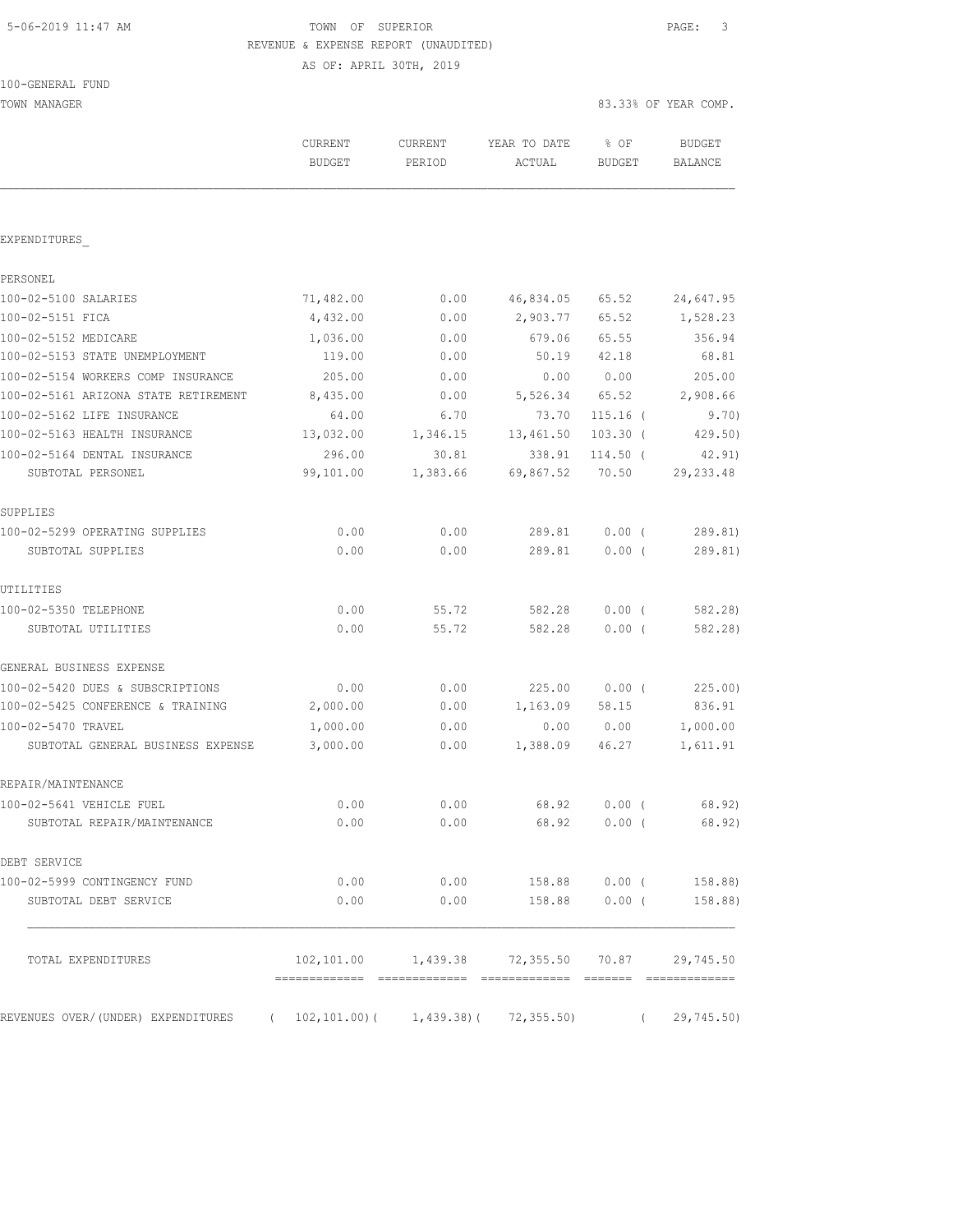| 5-06-2019 11:47 AM |  |
|--------------------|--|

100-GENERAL FUND

## TOWN OF SUPERIOR **11:47 AM TOWN OF SUPERIOR**  REVENUE & EXPENSE REPORT (UNAUDITED) AS OF: APRIL 30TH, 2019

| TOWN ATTORNEY |                   |                   |                        | 83.33% OF YEAR COMP. |                          |  |  |
|---------------|-------------------|-------------------|------------------------|----------------------|--------------------------|--|--|
|               | CURRENT<br>BUDGET | CURRENT<br>PERIOD | YEAR TO DATE<br>ACTUAL | % OF<br>BUDGET       | BUDGET<br><b>BALANCE</b> |  |  |
|               |                   |                   |                        |                      |                          |  |  |
| EXPENDITURES  |                   |                   |                        |                      |                          |  |  |
| PERSONEL      |                   |                   |                        |                      |                          |  |  |

| SUPPLIES                           |            |          |            |       |          |
|------------------------------------|------------|----------|------------|-------|----------|
| PROFESSIONAL SERVICES              |            |          |            |       |          |
| 100-03-5540 LEGAL SERVICES         | 63,000.00  | 0.00     | 53,006.52  | 84.14 | 9,993.48 |
| SUBTOTAL PROFESSIONAL SERVICES     | 63,000.00  | 0.00     | 53,006.52  | 84.14 | 9,993.48 |
| TOTAL EXPENDITURES                 | 63,000.00  | 0.00     | 53,006.52  | 84.14 | 9,993.48 |
| REVENUES OVER/(UNDER) EXPENDITURES | 63,000.00) | $0.00$ ( | 53,006.52) |       | 9,993.48 |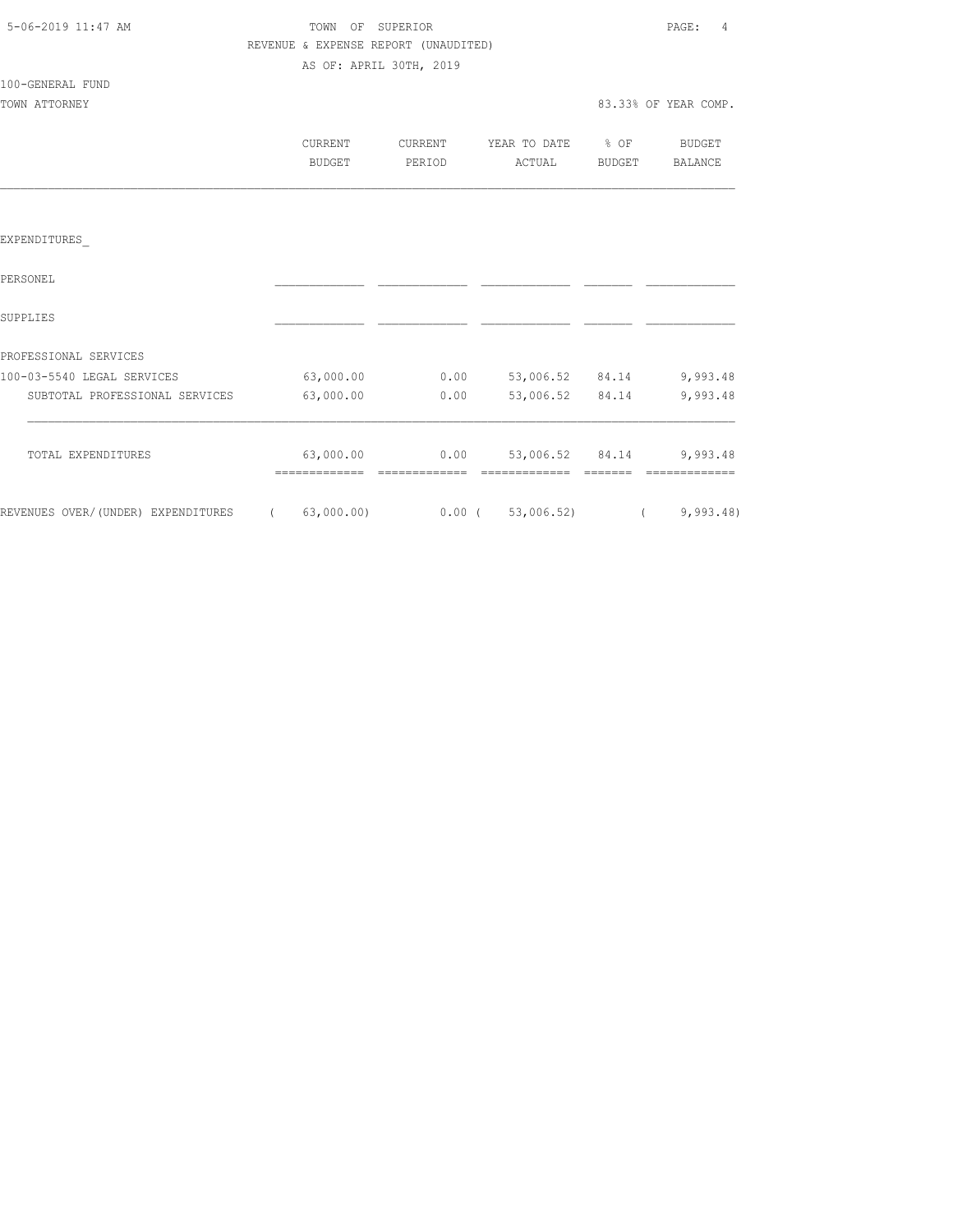## 5-06-2019 11:47 AM TOWN OF SUPERIOR PAGE: 5 REVENUE & EXPENSE REPORT (UNAUDITED)

|  | 100-GENERAL FUND |  |
|--|------------------|--|
|  |                  |  |

| MAGISTRATE                           |                                      |                   |                        |                | 83.33% OF YEAR COMP. |
|--------------------------------------|--------------------------------------|-------------------|------------------------|----------------|----------------------|
|                                      | CURRENT<br>BUDGET                    | CURRENT<br>PERIOD | YEAR TO DATE<br>ACTUAL | % OF<br>BUDGET | BUDGET<br>BALANCE    |
| REVENUES                             |                                      |                   |                        |                |                      |
| BUSINESS SERVICES                    |                                      |                   |                        |                |                      |
| 100-04-4250 FINES                    | 0.00                                 | 13.83             | 76.14                  | $0.00$ (       | 76.14)               |
| 100-04-4251 MFTG - MAGISTRATE COURT  | 0.00                                 | 0.00              | 223.98                 | $0.00$ (       | 223.98               |
| SUBTOTAL BUSINESS SERVICES           | 0.00                                 | 13.83             | 300.12                 | $0.00$ (       | 300.12)              |
| TOTAL REVENUES                       | 0.00<br>-------------- ------------- | 13.83             | 300.12                 | 0.00(          | 300.12)              |
| EXPENDITURES                         |                                      |                   |                        |                |                      |
| PERSONEL                             |                                      |                   |                        |                |                      |
| 100-04-5100 SALARIES                 | 13,240.00                            | 0.00              | 9,259.20 69.93         |                | 3,980.80             |
| 100-04-5151 FICA                     | 821.00                               | 0.00              | 574.08                 | 69.92          | 246.92               |
| 100-04-5152 MEDICARE                 | 192.00                               | 0.00              | 134.29                 | 69.94          | 57.71                |
| 100-04-5153 STATE UNEMPLOYMENT       | 447.00                               | 0.00              | 133.68                 | 29.91          | 313.32               |
| 100-04-5154 WORKERS COMP INSURANCE   | 192.00                               | 77.00             | 301.71                 | $157.14$ (     | 109.71)              |
| 100-04-5161 ARIZONA STATE RETIREMENT | 1,562.00                             | 0.00              | 818.53                 | 52.40          | 743.47               |
| SUBTOTAL PERSONEL                    | 16,454.00                            | 77.00             | 11,221.49              | 68.20          | 5,232.51             |
| SUPPLIES                             |                                      |                   |                        |                |                      |
| 100-04-5210 OFFICE SUPPLIES          | 886.00                               | 0.00              |                        | 0.00 0.00      | 886.00               |
| 100-04-5299 OPERATING SUPPLIES       | 4,000.00                             | 0.00              | 4,046.88 101.17 (      |                | 46.88)               |
| SUBTOTAL SUPPLIES                    | 4,886.00                             | 0.00              | 4,046.88               | 82.83          | 839.12               |
| GENERAL BUSINESS EXPENSE             |                                      |                   |                        |                |                      |
| 100-04-5471 AUDIT & ACCOUNTING       | 1,500.00                             | 0.00              | $1,536.37$ $102.42$ (  |                | 36.37)               |
| SUBTOTAL GENERAL BUSINESS EXPENSE    | 1,500.00                             | 0.00              | 1,536.37               | $102.42$ (     | 36.37)               |
| PROFESSIONAL SERVICES                |                                      |                   |                        |                |                      |
| CAPITAL OUTLAY                       |                                      |                   |                        |                |                      |
| 100-04-5720 OFFICE EQUIPMENT         | 1,000.00                             | 0.00              | 750.00                 | 75.00          | 250.00               |
| SUBTOTAL CAPITAL OUTLAY              | 1,000.00                             | 0.00              | 750.00                 | 75.00          | 250.00               |
| TOTAL EXPENDITURES                   | 23,840.00                            |                   | 77.00 17,554.74 73.64  |                | 6,285.26             |
| REVENUES OVER/(UNDER) EXPENDITURES   | $23,840.00$ ) (<br>$\left($          |                   | $63.17$ ) (17, 254.62) |                | 6, 585.38            |
|                                      |                                      |                   |                        |                |                      |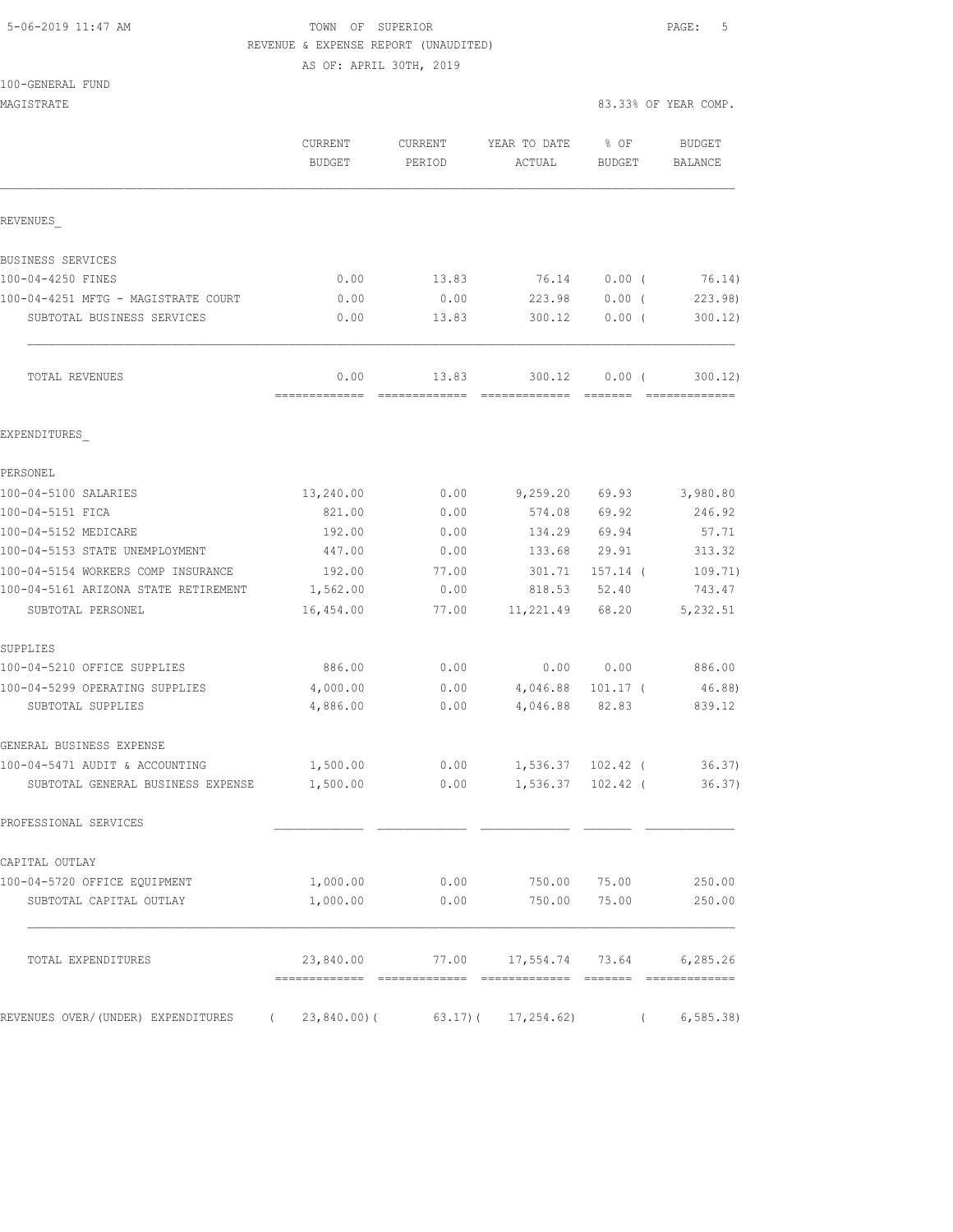### 5-06-2019 11:47 AM TOWN OF SUPERIOR PAGE: 6 REVENUE & EXPENSE REPORT (UNAUDITED) AS OF: APRIL 30TH, 2019

100-GENERAL FUND

|                                          | CURRENT<br><b>BUDGET</b> | CURRENT<br>PERIOD | YEAR TO DATE<br>ACTUAL   | % OF<br><b>BUDGET</b> | <b>BUDGET</b><br>BALANCE |
|------------------------------------------|--------------------------|-------------------|--------------------------|-----------------------|--------------------------|
| REVENUES                                 |                          |                   |                          |                       |                          |
| <b>BUSINESS SERVICES</b>                 |                          |                   |                          |                       |                          |
| 100-05-4240 ADMIN FEES (FAX/COPY/NOTARY) | 0.00                     | 11.50             | 312.00                   | $0.00$ (              | 312.00                   |
| SUBTOTAL BUSINESS SERVICES               | 0.00                     | 11.50             | 312.00                   | 0.00(                 | 312.00)                  |
|                                          |                          |                   |                          |                       |                          |
| <b>GRANTS</b>                            |                          |                   |                          |                       |                          |
| 100-05-4601 CC CONVENIENCE FEE           | 0.00                     | 55.93             |                          | $1,046.24$ 0.00 (     | 1,046.24)                |
| SUBTOTAL GRANTS                          | 0.00                     | 55.93             |                          | $1,046.24$ 0.00 (     | 1,046.24)                |
| TOTAL REVENUES                           | 0.00                     | 67.43             | 1,358.24                 | $0.00$ (              | 1,358.24)                |
|                                          | =============            |                   | Eccessessesse essesse    |                       |                          |
| EXPENDITURES                             |                          |                   |                          |                       |                          |
| PERSONEL                                 |                          |                   |                          |                       |                          |
| 100-05-5100 SALARIES                     | 98,567.00                | 0.00              |                          | 81,595.14 82.78       | 16,971.86                |
| 100-05-5101 OVERTIME                     | 0.00                     | 0.00              | 1,151.91                 | $0.00$ (              | 1,151.91)                |
| 100-05-5151 FICA                         | 6,111.00                 | 0.00              | 4,968.23 81.30           |                       | 1,142.77                 |
| 100-05-5152 MEDICARE                     | 1,429.00                 | 0.00              | 1,161.93                 | 81.31                 | 267.07                   |
| 100-05-5153 STATE UNEMPLOYMENT           | 358.00                   | 0.00              | 269.71                   | 75.34                 | 88.29                    |
| 100-05-5154 WORKERS COMP INSURANCE       | 283.00                   | 78.00             | 306.73                   | $108.39$ (            | 23.73)                   |
| 100-05-5161 ARIZONA STATE RETIREMENT     | 11,631.00                | 0.00              | 8,434.77                 | 72.52                 | 3,196.23                 |
| 100-05-5162 LIFE INSURANCE               | 193.00                   | 20.10             | 270.75                   | $140.28$ (            | 77.75)                   |
| 100-05-5163 HEALTH INSURANCE             | 17,296.00                | 1,272.10          |                          |                       | 15,280.20 88.35 2,015.80 |
| 100-05-5164 DENTAL INSURANCE             | 887.00                   | 92.43             | 1,170.78                 | 131.99 (              | 283.78)                  |
| SUBTOTAL PERSONEL                        | 136,755.00               | 1,462.63          |                          | 114,610.15 83.81      | 22, 144.85               |
| SUPPLIES                                 |                          |                   |                          |                       |                          |
| 100-05-5210 OFFICE SUPPLIES              | 10,000.00                |                   | 96.56 13,517.22 135.17 ( |                       | 3, 517.22)               |
| 100-05-5299 OPERATING SUPPLIES           | 5,000.00                 | 852.57            | 10,538.18 210.76 (       |                       | 5,538.18                 |
| SUBTOTAL SUPPLIES                        | 15,000.00                | 949.13            |                          | 24,055.40 160.37 (    | 9,055.40                 |
| UTILITIES                                |                          |                   |                          |                       |                          |
| 100-05-5310 ELECTRICITY                  | 18,910.00                | 0.00              | 17,706.98                | 93.64                 | 1,203.02                 |
| 100-05-5320 GAS                          | 1,200.00                 | 198.32            | 1,033.44                 | 86.12                 | 166.56                   |
| 100-05-5350 TELEPHONE                    | 4,000.00                 | 228.81            | 2,700.60                 | 67.52                 | 1,299.40                 |
| 100-05-5360 WATER                        | 2,300.00                 | 108.20            | 1,825.36                 | 79.36                 | 474.64                   |
| 100-05-5380 SECURITY                     | 1,230.00                 | 0.00              | 0.00                     | 0.00                  | 1,230.00                 |
| SUBTOTAL UTILITIES                       | 27,640.00                | 535.33            | 23, 266.38               | 84.18                 | 4,373.62                 |
| GENERAL BUSINESS EXPENSE                 |                          |                   |                          |                       |                          |
| 100-05-5410 ADVERTISING                  | 6,000.00                 | 187.82            | 4,752.35                 | 79.21                 | 1,247.65                 |
| 100-05-5420 DUES & SUBSCRIPTIONS         | 9,000.00                 | 327.74            | 6, 250.05                | 69.45                 | 2,749.95                 |
| 100-05-5425 CONFERENCES & TRAINING       | 0.00                     | 139.44            | 3,080.41                 | $0.00$ (              | 3,080.41)                |
| 100-05-5430 PRINTING                     | 5,120.00                 | 100.16            | 5,675.95                 | $110.86$ (            | 555.95)                  |
| 100-05-5440 ELECTIONS                    | 5,000.00                 | 0.00              | 1,240.50                 | 24.81                 | 3,759.50                 |
| 100-05-5460 POSTAGE                      | 6,000.00                 | 305.58            | 2,368.70                 | 39.48                 | 3,631.30                 |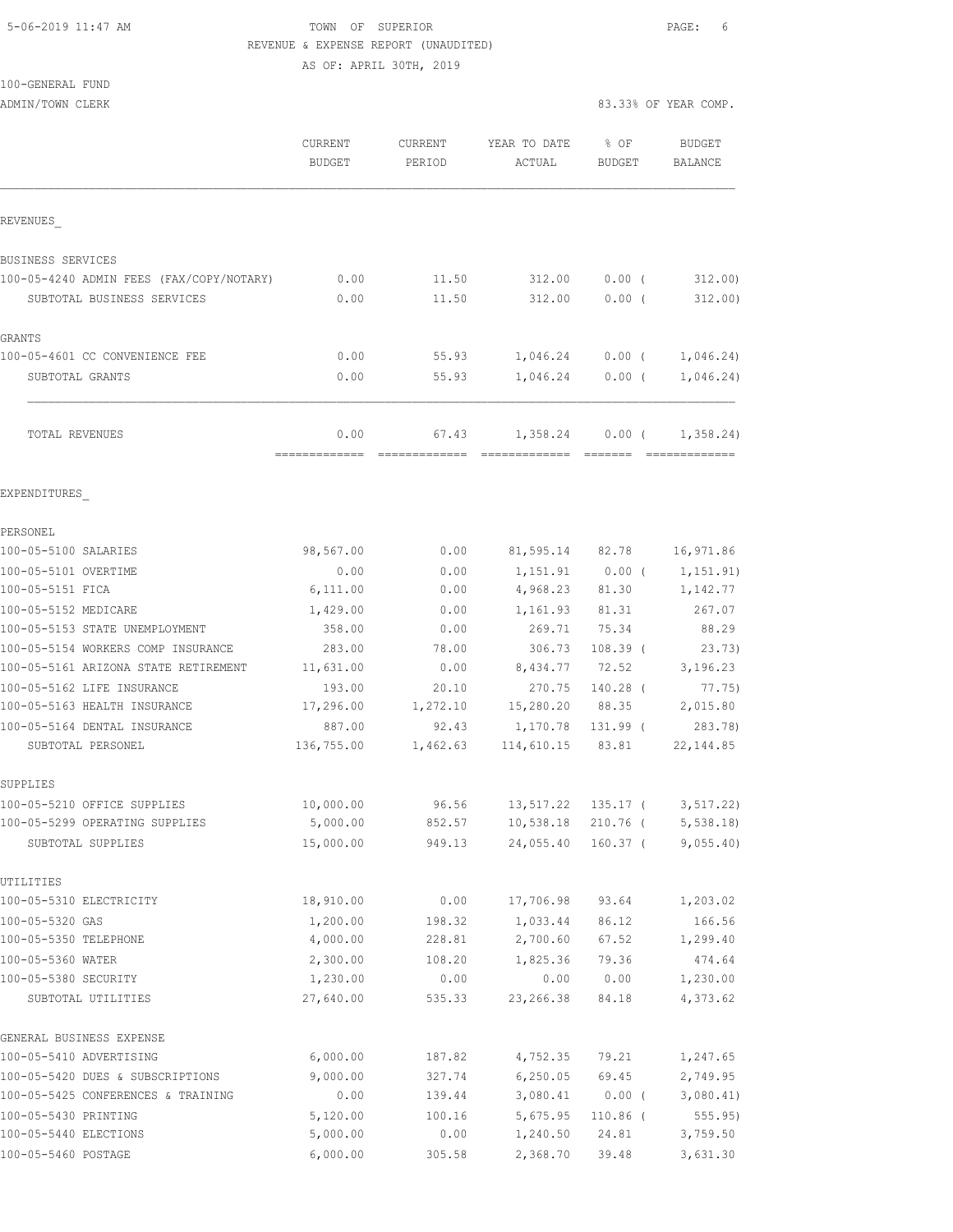## 5-06-2019 11:47 AM TOWN OF SUPERIOR PAGE: 7 REVENUE & EXPENSE REPORT (UNAUDITED)

AS OF: APRIL 30TH, 2019

# 100-GENERAL FUND

ADMIN/TOWN CLERK 83.33% OF YEAR COMP.

|                                                | <b>CURRENT</b><br><b>BUDGET</b> | <b>CURRENT</b><br>PERIOD | YEAR TO DATE<br>ACTUAL | % OF<br><b>BUDGET</b> |          | <b>BUDGET</b><br><b>BALANCE</b> |
|------------------------------------------------|---------------------------------|--------------------------|------------------------|-----------------------|----------|---------------------------------|
|                                                |                                 |                          |                        |                       |          |                                 |
| 100-05-5471 AUDIT & ACCOUNTING                 | 0.00                            | 0.00                     | 1,536.37               | $0.00$ (              |          | 1, 536.37)                      |
| 100-05-5480 GENERAL INSURANCE                  | 12,820.00                       | 0.00                     | 12,923.69              | $100.81$ (            |          | 103.69)                         |
| 100-05-5491 FINANCE/BANK FEES                  | $3,000.00$ (                    | 25.00                    | 4,127.54               | 137.58 (              |          | 1, 127.54)                      |
| SUBTOTAL GENERAL BUSINESS EXPENSE              | 46,940.00                       | 1,035.74                 | 41,955.56              | 89.38                 |          | 4,984.44                        |
| PROFESSIONAL SERVICES                          |                                 |                          |                        |                       |          |                                 |
| 100-05-5520 CONTRACT                           | 0.00                            | 800.00                   | 9,156.35               | $0.00$ (              |          | 9,156.35)                       |
| 100-05-5550 OTHER PROFESSIONAL SERVICES        | 80,000.00                       | 22, 133.03               | 122,640.06             | $153.30$ (            |          | 42,640.06                       |
| 100-05-5590 AUDIT & ACCOUNTING                 | 1,545.00                        | 0.00                     | 0.00                   | 0.00                  |          | 1,545.00                        |
| SUBTOTAL PROFESSIONAL SERVICES                 | 81,545.00                       | 22,933.03                | 131,796.41             | $161.62$ (            |          | 50, 251.41)                     |
| REPAIR/MAINTENANCE                             |                                 |                          |                        |                       |          |                                 |
| 100-05-5640 AUTO & TRUCK REPAIRS               | 0.00                            | 0.00                     | 375.54                 | $0.00$ (              |          | 375.54)                         |
| 100-05-5641 GAS & OIL                          | 500.00                          | 0.00                     | 442.54                 | 88.51                 |          | 57.46                           |
| 100-05-5650 OTHER EQUIPMENT REPAIRS            | 4,000.00                        | 0.00                     | 0.00                   | 0.00                  |          | 4,000.00                        |
| SUBTOTAL REPAIR/MAINTENANCE                    | 4,500.00                        | 0.00                     | 818.08                 | 18.18                 |          | 3,681.92                        |
| CAPITAL OUTLAY                                 |                                 |                          |                        |                       |          |                                 |
| 100-05-5710 BUILDING                           | 9,000.00                        | 333.33                   | 3,666.63               | 40.74                 |          | 5,333.37                        |
| 100-05-5720 OFFICE EQUIPMENT                   | 5,000.00                        | 2,392.10                 | 7,413.38               | 148.27 (              |          | 2,413.38                        |
| 100-05-5750 OTHER EQUIP/SMALL TOOLS            | 0.00                            | 0.00                     | 51.84                  | $0.00$ (              |          | 51.84)                          |
| 100-05-5780 COMPUTER/INCODE SOFTWARE           | 32,539.00                       | 121.55                   | 9,755.41               | 29.98                 |          | 22,783.59                       |
| SUBTOTAL CAPITAL OUTLAY                        | 46,539.00                       | 2,846.98                 | 20,887.26              | 44.88                 |          | 25,651.74                       |
| DEBT SERVICE                                   |                                 |                          |                        |                       |          |                                 |
| 100-05-5900 DEBT SERVICE:<br>PRINCIPAL         | 0.00                            | 182.24                   | 1,468.52               | $0.00$ (              |          | 1,468.52)                       |
| 100-05-5901 DEBT SERVCE INTEREST               | 0.00                            | 60.99                    | 710.89                 | $0.00$ (              |          | 710.89)                         |
| SUBTOTAL DEBT SERVICE                          | 0.00                            | 243.23                   | 2,179.41               | $0.00$ (              |          | 2, 179.41)                      |
| TOTAL EXPENDITURES                             | 358,919.00                      | 30,006.07                | 359,568.65 100.18 (    |                       |          | 649.65)                         |
| REVENUES OVER/(UNDER) EXPENDITURES<br>$\left($ | 358,919.00)(                    | $29,938.64$ ) (          | 358, 210.41)           |                       | $\left($ | 708.59)                         |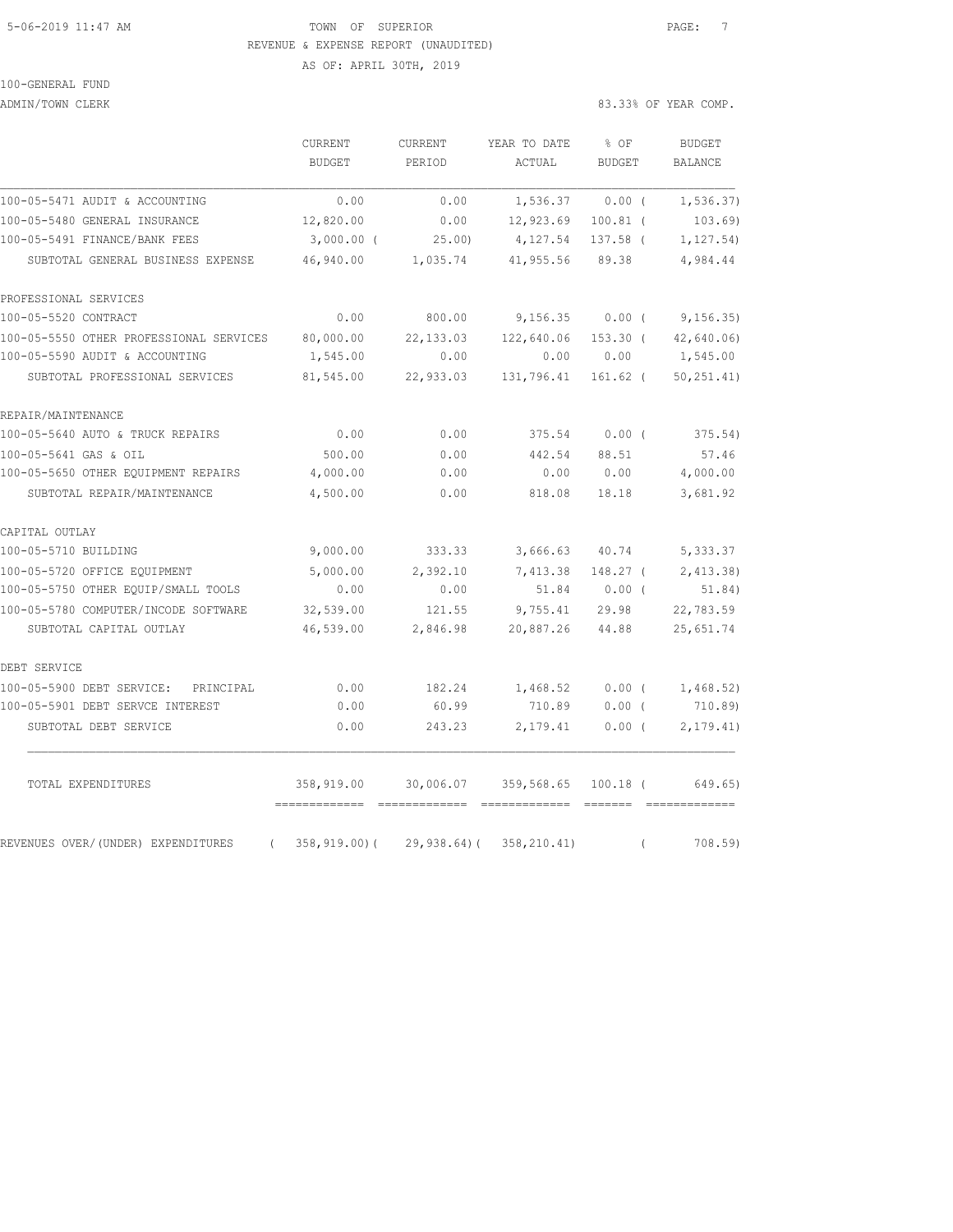| 5-06-2019 11:47 AM                                |                         | TOWN OF SUPERIOR<br>REVENUE & EXPENSE REPORT (UNAUDITED) |                                                      |                       |                             |
|---------------------------------------------------|-------------------------|----------------------------------------------------------|------------------------------------------------------|-----------------------|-----------------------------|
|                                                   | AS OF: APRIL 30TH, 2019 |                                                          |                                                      |                       |                             |
| 100-GENERAL FUND                                  |                         |                                                          |                                                      |                       |                             |
| FINANCE                                           |                         |                                                          |                                                      |                       | 83.33% OF YEAR COMP.        |
|                                                   | CURRENT<br>BUDGET       | CURRENT<br>PERIOD                                        | YEAR TO DATE<br>ACTUAL                               | % OF<br><b>BUDGET</b> | BUDGET<br>BALANCE           |
| REVENUES                                          |                         |                                                          |                                                      |                       |                             |
| GRANTS                                            |                         |                                                          |                                                      |                       |                             |
|                                                   |                         |                                                          |                                                      |                       |                             |
| EXPENDITURES                                      |                         |                                                          |                                                      |                       |                             |
| PERSONEL                                          |                         |                                                          |                                                      |                       |                             |
| SUPPLIES                                          |                         |                                                          |                                                      |                       |                             |
| 100-06-5299 OPERATING SUPPLIES                    | 0.00                    |                                                          | 214.34 2,561.49 0.00 ( 2,561.49)                     |                       |                             |
| SUBTOTAL SUPPLIES                                 | 0.00                    | 214.34                                                   | 2,561.49                                             | $0.00$ (              | 2, 561.49                   |
| UTILITIES                                         |                         |                                                          |                                                      |                       |                             |
| GENERAL BUSINESS EXPENSE                          |                         |                                                          |                                                      |                       |                             |
| 100-06-5471 AUDIT & ACCOUNTING                    | 0.00                    | 0.00                                                     |                                                      |                       | $1,536.37$ 0.00 ( 1,536.37) |
| 100-06-5480 GENERAL INSURANCE                     | 12,820.00               | 0.00                                                     | 0.00                                                 | 0.00                  | 12,820.00                   |
| 100-06-5491 FINANCE/BANK FEES                     | 0.00                    | 535.50                                                   | 7,753.66                                             | $0.00$ (              | 7,753.66)                   |
| SUBTOTAL GENERAL BUSINESS EXPENSE                 | 12,820.00               | 535.50                                                   | 9,290.03                                             | 72.47                 | 3,529.97                    |
| PROFESSIONAL SERVICES                             |                         |                                                          |                                                      |                       |                             |
| 100-06-5550 OTHER PROFESSIONAL SERVICES 46,000.00 |                         | 0.00                                                     | 36,023.75 78.31                                      |                       | 9,976.25                    |
| 100-06-5590 AUDIT & ACCOUNTING                    | 1,545.00                | 0.00                                                     | 0.00                                                 | 0.00                  | 1,545.00                    |
| SUBTOTAL PROFESSIONAL SERVICES                    | 47,545.00               | 0.00                                                     | 36,023.75                                            | 75.77                 | 11,521.25                   |
| CAPITAL OUTLAY                                    |                         |                                                          |                                                      |                       |                             |
| TOTAL EXPENDITURES                                |                         |                                                          | $60,365.00$ $749.84$ $47,875.27$ $79.31$ $12,489.73$ |                       |                             |
| REVENUES OVER/(UNDER) EXPENDITURES                |                         | $60, 365.00$ ( $749.84$ ( $47, 875.27$ )                 |                                                      |                       | 12,489.73)                  |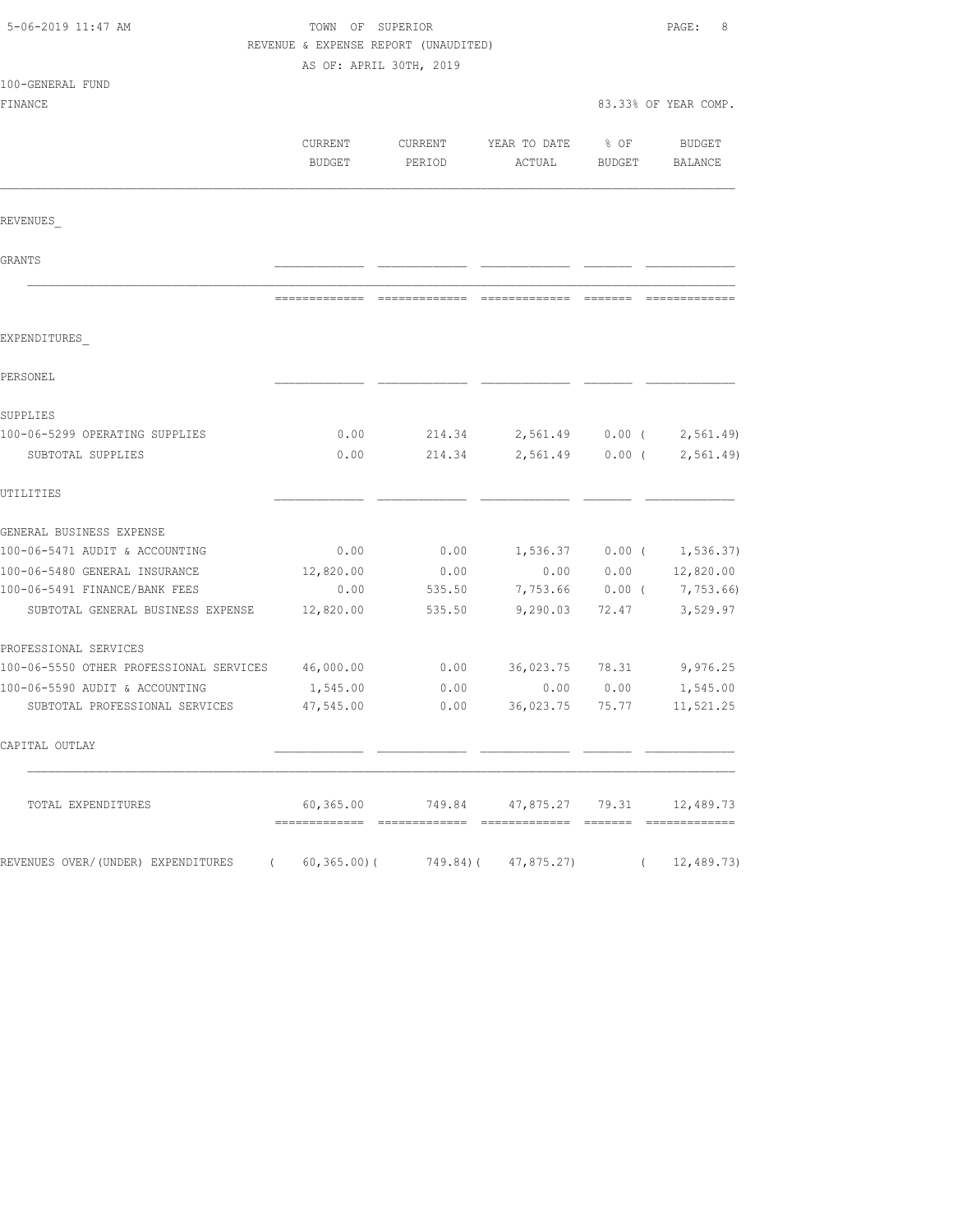5-06-2019 11:47 AM TOWN OF SUPERIOR PAGE: 9 REVENUE & EXPENSE REPORT (UNAUDITED) AS OF: APRIL 30TH, 2019 100-GENERAL FUND POLICE 83.33% OF YEAR COMP. CURRENT CURRENT YEAR TO DATE % OF BUDGET BUDGET PERIOD ACTUAL BUDGET BALANCE REVENUES\_ BUSINESS SERVICES 100-07-4230 PD SERVICES-IMPOUND/FING PRI 10,000.00 256.00 4,081.00 40.81 5,919.00 100-07-4231 K-9 REVENUE 0.00 0.00 20.00 0.00 ( 20.00) 100-07-4250 TRAFFIC FINES 14,000.00 2,653.37 13,630.45 97.36 369.55 SUBTOTAL BUSINESS SERVICES 24,000.00 2,909.37 17,731.45 73.88 6,268.55 CONTRIBUTIONS \_\_\_\_\_\_\_\_\_\_\_\_\_ \_\_\_\_\_\_\_\_\_\_\_\_\_ \_\_\_\_\_\_\_\_\_\_\_\_\_ \_\_\_\_\_\_\_ \_\_\_\_\_\_\_\_\_\_\_\_\_  $\mathcal{L}_\text{max}$  TOTAL REVENUES 24,000.00 2,909.37 17,731.45 73.88 6,268.55 ============= ============= ============= ======= ============= EXPENDITURES\_ PERSONEL 100-07-5100 SALARIES 417,491.00 0.00 296,140.09 70.93 121,350.91 100-07-5101 OVERTIME 30,000.00 0.00 15,416.22 51.39 14,583.78 100-07-5151 FICA 2,431.00 0.00 3,023.63 124.38 ( 592.63) 100-07-5152 MEDICARE 5,879.00 0.00 4,285.42 72.89 1,593.58 100-07-5153 STATE UNEMPLOYMENT 1,267.00 0.00 752.43 59.39 514.57 100-07-5154 WORKERS COMP INSURANCE 25,849.00 7,685.00 28,602.73 110.65 ( 2,753.73) 100-07-5160 PUBLIC SAFETY RETIREMENT 88,398.00 8,512.81 90,432.67 102.30 ( 2,034.67) 100-07-5161 ARIZONA STATE RETIREMENT 10,063.00 0.00 4,183.70 41.58 5,879.30 100-07-5162 LIFE INSURANCE 683.00 60.30 674.40 98.74 8.60 100-07-5163 HEALTH INSURANCE 61,280.00 6,273.33 58,828.57 96.00 2,451.43 100-07-5164 DENTAL INSURANCE 3,143.00 246.48 2,711.28 86.26 431.72 SUBTOTAL PERSONEL 646,484.00 22,777.92 505,051.14 78.12 141,432.86 SUPPLIES 100-07-5210 OFFICE SUPPLIES 3,500.00 78.27 78.27 2.24 3,421.73 100-07-5227 K9 FOOD & MEDICAL SUPPLIES 2,000.00 0.00 873.99 43.70 1,126.01

| 100-07-5227 K9 FOOD & MEDICAL SUPPLIES | 2,000.00  | 0.00   | 873.99    | 43.70      | 1,126.01  |
|----------------------------------------|-----------|--------|-----------|------------|-----------|
| 100-07-5299 OPERATING SUPPLIES         | 0.00      | 0.00   | 653.56    | 0.00(      | 653.56)   |
| SUBTOTAL SUPPLIES                      | 5,500.00  | 78.27  | 1,605.82  | 29.20      | 3,894.18  |
| UTILITIES                              |           |        |           |            |           |
| 100-07-5310 ELECTRICITY                | 4,900.00  | 0.00   | 1,800.23  | 36.74      | 3,099.77  |
| 100-07-5320 GAS                        | 200.00    | 0.00   | 1,148.60  | 574.30 (   | 948.60)   |
| 100-07-5350 TELEPHONE                  | 14,000.00 | 355.61 | 16,010.92 | 114.36 (   | 2,010.92) |
| 100-07-5360 WATER                      | 1,000.00  | 108.19 | 869.57    | 86.96      | 130.43    |
| SUBTOTAL UTILITIES                     | 20,100.00 | 463.80 | 19,829.32 | 98.65      | 270.68    |
| GENERAL BUSINESS EXPENSE               |           |        |           |            |           |
| 100-07-5410 ADVERTISING                | 500.00    | 0.00   | 264.26    | 52.85      | 235.74    |
| 100-07-5420 DUES & SUBSCRIPTIONS       | 500.00    | 0.00   | 900.00    | $180.00$ ( | 400.00)   |
| 100-07-5430 PRINTING                   | 0.00      | 0.00   | 562.43    | 0.00(      | 562.43)   |
| 100-07-5460 POSTAGE                    | 500.00    | 40.15  | 436.90    | 87.38      | 63.10     |
| 100-07-5471 AUDIT & ACCOUNTING         | 1,545.00  | 0.00   | 1,536.37  | 99.44      | 8.63      |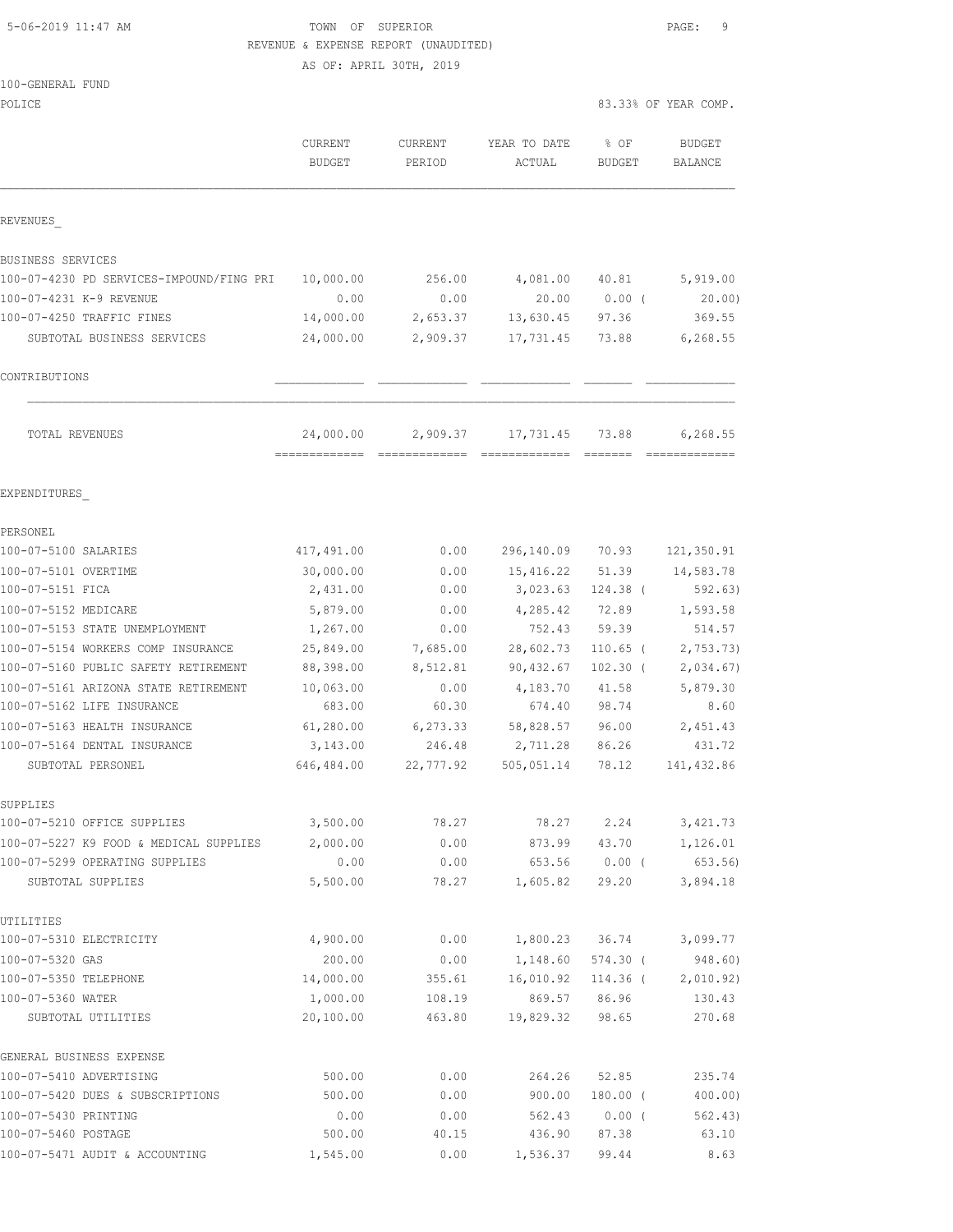#### 5-06-2019 11:47 AM TOWN OF SUPERIOR PAGE: 10 REVENUE & EXPENSE REPORT (UNAUDITED) AS OF: APRIL 30TH, 2019

100-GENERAL FUND

|  |  | 83.33% OF YEAR COMP. |
|--|--|----------------------|

|                                                | CURRENT<br>BUDGET | <b>CURRENT</b><br>PERIOD | YEAR TO DATE<br>ACTUAL                                     | $8$ OF<br>BUDGET | <b>BUDGET</b><br><b>BALANCE</b> |
|------------------------------------------------|-------------------|--------------------------|------------------------------------------------------------|------------------|---------------------------------|
| 100-07-5480 GENERAL INSURANCE                  | 12,820.00         | 0.00                     | 10,252.49                                                  | 79.97            | 2,567.51                        |
| SUBTOTAL GENERAL BUSINESS EXPENSE              | 15,865.00         | 40.15                    | 13,952.45 87.94                                            |                  | 1,912.55                        |
| PROFESSIONAL SERVICES                          |                   |                          |                                                            |                  |                                 |
| 100-07-5520 CONTRACTUAL SERVICES               | 75,000.00         | 0.00                     | 57,100.32                                                  | 76.13            | 17,899.68                       |
| 100-07-5530 Animal Control                     | 17,112.00         | 0.00                     | 7,453.09 43.55                                             |                  | 9,658.91                        |
| 100-07-5550 OTHER PROFESSIONAL SERVICES        | 2,000.00          | 290.35                   | 7,168.35                                                   |                  | 358.42 ( 5,168.35)              |
| SUBTOTAL PROFESSIONAL SERVICES                 | 94,112.00         | 290.35                   | 71,721.76                                                  | 76.21            | 22,390.24                       |
| REPAIR/MAINTENANCE                             |                   |                          |                                                            |                  |                                 |
| 100-07-5640 AUTO & TRUCK REPAIRS               | 0.00              | 0.00                     | 25.00                                                      | 0.00(            | 25.00)                          |
| 100-07-5641 GAS & OIL                          | 12,000.00         |                          | 1,527.90 17,621.26                                         | 146.84 (         | 5,621.26)                       |
| SUBTOTAL REPAIR/MAINTENANCE                    | 12,000.00         | 1,527.90                 | 17,646.26                                                  | 147.05 (         | 5,646.26)                       |
| CAPITAL OUTLAY                                 |                   |                          |                                                            |                  |                                 |
| TOTAL EXPENDITURES                             | 794,061.00        |                          | 25,178.39 629,806.75 79.31                                 |                  | 164,254.25                      |
| REVENUES OVER/(UNDER) EXPENDITURES<br>$\left($ |                   |                          |                                                            |                  |                                 |
|                                                |                   |                          | $770,061.00$ ( $22,269.02$ ( $612,075.30$ ( $157,985.70$ ) |                  |                                 |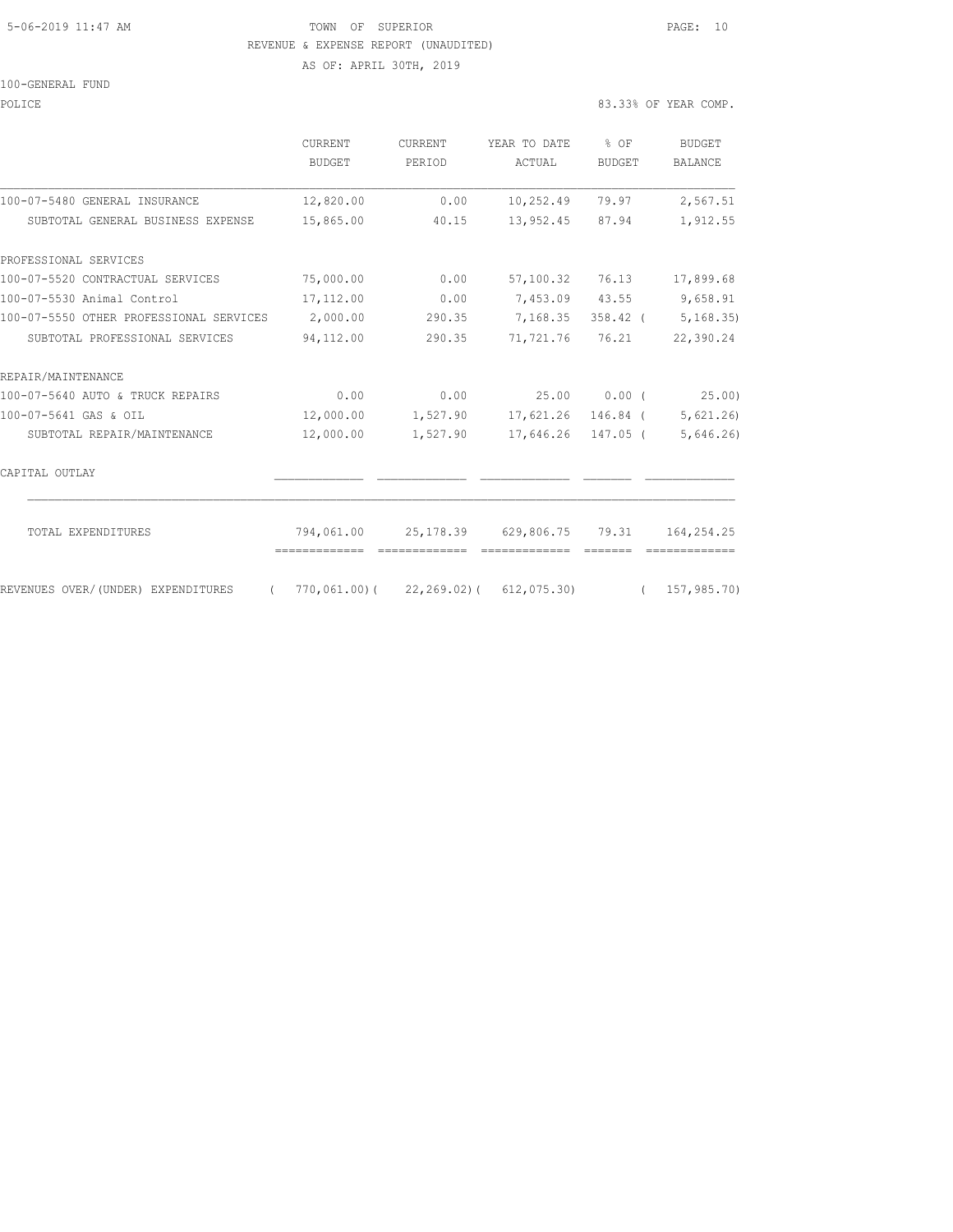# TOWN OF SUPERIOR PAGE: 11 REVENUE & EXPENSE REPORT (UNAUDITED)

AS OF: APRIL 30TH, 2019

| 100-GENERAL FUND |  |
|------------------|--|
| FTRE.            |  |
|                  |  |

|                                                 | CURRENT<br><b>BUDGET</b> | <b>CURRENT</b><br>PERIOD | YEAR TO DATE<br>ACTUAL | % OF<br>BUDGET    | <b>BUDGET</b><br><b>BALANCE</b> |
|-------------------------------------------------|--------------------------|--------------------------|------------------------|-------------------|---------------------------------|
| REVENUES                                        |                          |                          |                        |                   |                                 |
| BUSINESS SERVICES                               |                          |                          |                        |                   |                                 |
| GRANTS                                          |                          |                          |                        |                   |                                 |
| 100-08-4600 FIRE DEPT REVENUE                   | 0.00                     | 0.00                     | 0.25                   | $0.00$ (          | 0.25)                           |
|                                                 | 0.00                     |                          |                        |                   |                                 |
| 100-08-4601 PUBLIC EDUCATION<br>SUBTOTAL GRANTS | 0.00                     | 0.00<br>0.00             | 50.00<br>50.25         | 0.00(<br>$0.00$ ( | 50.00<br>50.25)                 |
| CONTRIBUTIONS                                   |                          |                          |                        |                   |                                 |
| TOTAL REVENUES                                  | 0.00                     | 0.00                     | 50.25                  | 0.00(             | 50.25                           |
| EXPENDITURES                                    |                          |                          |                        |                   |                                 |
| PERSONEL                                        |                          |                          |                        |                   |                                 |
| 100-08-5100 SALARIES                            | 59,655.00                | 0.00                     | 44,433.50              | 74.48             | 15,221.50                       |
| 100-08-5101 OVERTIME                            | 4,500.00                 | 0.00                     | 4,001.91               | 88.93             | 498.09                          |
| 100-08-5151 FICA                                | 3,757.00                 | 0.00                     | 2,613.35               | 69.56             | 1,143.65                        |
| 100-08-5152 MEDICARE                            | 879.00                   | 0.00                     | 611.20                 | 69.53             | 267.80                          |
| 100-08-5153 STATE UNEMPLOYMENT                  | 403.00                   | 0.00                     | 243.94                 | 60.53             | 159.06                          |
| 100-08-5154 WORKERS COMP INSURANCE              | 2,839.00                 | 0.00                     | 0.00                   | 0.00              | 2,839.00                        |
| 100-08-5160 PUBLIC SAFETY RETIREMENT            | 7,350.00                 | 353.63                   | 4,741.61               | 64.51             | 2,608.39                        |
| 100-08-5162 LIFE INSURANCE                      | 105.00                   | 8.04                     | 119.33                 | $113.65$ (        | 14.33)                          |
| 100-08-5163 HEALTH INSURANCE                    | 5,045.00                 | 636.05                   | 5,670.77               | $112.40$ (        | 625.77)                         |
| 100-08-5164 DENTAL INSURANCE                    | 481.00                   | 36.98                    | 751.78                 | $156.30$ (        | 270.78)                         |
| SUBTOTAL PERSONEL                               | 85,014.00                | 1,034.70                 | 63,187.39              | 74.33             | 21,826.61                       |
| SUPPLIES                                        |                          |                          |                        |                   |                                 |
| 100-08-5210 OFFICE SUPPLIES                     | 250.00                   | 0.00                     | 35.88                  | 14.35             | 214.12                          |
| 100-08-5215 PUBLIC EDUCATION                    | 0.00                     | 0.00                     | 601.16                 | $0.00$ (          | 601.16)                         |
| 100-08-5225 SAFETY SUPPLIES/EQUIPMENT           | 0.00                     | 0.00                     | 1,325.42               | $0.00$ (          | 1, 325.42)                      |
| 100-08-5299 OPERATING SUPPLIES                  | 3,000.00                 | 0.00                     | 2,822.02               | 94.07             | 177.98                          |
| SUBTOTAL SUPPLIES                               | 3,250.00                 | 0.00                     | 4,784.48               | 147.21 (          | 1,534.48                        |
| UTILITIES                                       |                          |                          |                        |                   |                                 |
| 100-08-5310 ELECTRICITY                         | 2,783.00                 | 0.00                     | 2,140.11               | 76.90             | 642.89                          |
| 100-08-5350 TELEPHONE                           | 1,163.00                 | 91.80                    | 1,084.59               | 93.26             | 78.41                           |
| 100-08-5360 WATER                               | 811.00                   | 75.88                    | 740.55                 | 91.31             | 70.45                           |
| SUBTOTAL UTILITIES                              | 4,757.00                 | 167.68                   | 3,965.25               | 83.36             | 791.75                          |
| GENERAL BUSINESS EXPENSE                        |                          |                          |                        |                   |                                 |
| 100-08-5410 ADVERTISING                         | 1,200.00                 | 0.00                     | 62.50                  | 5.21              | 1,137.50                        |
| 100-08-5420 DUES & SUBSCRIPTIONS                | 600.00                   | 0.00                     | 250.00                 | 41.67             | 350.00                          |
| 100-08-5430 PRINTING                            | 700.00                   | 0.00                     | 0.00                   | 0.00              | 700.00                          |
| 100-08-5460 POSTAGE                             | 400.00                   | 40.15                    | 436.90                 | $109.23$ (        | 36.90)                          |

100-08-5471 AUDIT 1,545.00 0.00 1,536.37 99.44 8.63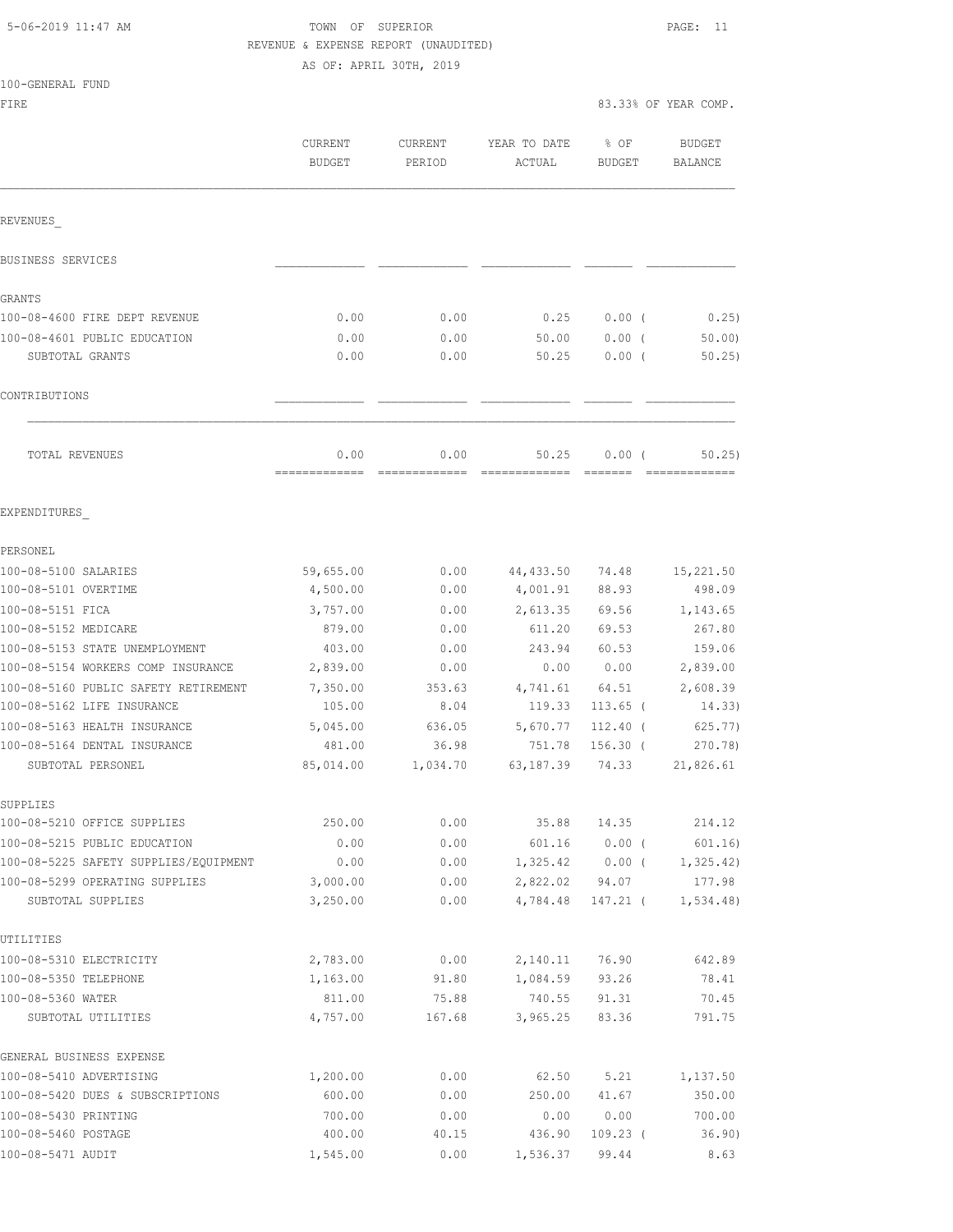## 5-06-2019 11:47 AM **TOWN** OF SUPERIOR **PAGE:** 12 REVENUE & EXPENSE REPORT (UNAUDITED)

AS OF: APRIL 30TH, 2019

100-GENERAL FUND

| FIRE                                                                             |                          |                          |                                                   |                   | 83.33% OF YEAR COMP.            |
|----------------------------------------------------------------------------------|--------------------------|--------------------------|---------------------------------------------------|-------------------|---------------------------------|
|                                                                                  | <b>CURRENT</b><br>BUDGET | <b>CURRENT</b><br>PERIOD | YEAR TO DATE<br>ACTUAL                            | $8$ OF<br>BUDGET  | <b>BUDGET</b><br><b>BALANCE</b> |
| 100-08-5480 GENERAL INSURANCE                                                    | 6,410.00                 | 0.00                     | 5,126.27                                          | 79.97             | 1,283.73                        |
| SUBTOTAL GENERAL BUSINESS EXPENSE                                                | 10,855.00                | 40.15                    |                                                   | 7,412.04 68.28    | 3,442.96                        |
| PROFESSIONAL SERVICES                                                            |                          |                          |                                                   |                   |                                 |
| 100-08-5550 OTHER PROFESSIONAL SERVICES 3,000.00                                 |                          | 0.00                     | 9,662.99                                          |                   | $322.10$ ( 6,662.99)            |
| SUBTOTAL PROFESSIONAL SERVICES                                                   | 3,000.00                 | 0.00                     |                                                   |                   | $9,662.99$ 322.10 ( 6,662.99)   |
| REPAIR/MAINTENANCE                                                               |                          |                          |                                                   |                   |                                 |
| 100-08-5641 GAS & OIL                                                            | 2,125.00                 |                          | 190.15 2,462.20 115.87 (                          |                   | 337.20)                         |
| SUBTOTAL REPAIR/MAINTENANCE                                                      | 2,125.00                 | 190.15                   |                                                   | 2,462.20 115.87 ( | 337.20)                         |
| CAPITAL OUTLAY                                                                   |                          |                          |                                                   |                   |                                 |
| 100-08-5710 BUILDING                                                             | 0.00                     |                          | $2,590.00$ $3,479.65$ $0.00$ ( $3,479.65$ )       |                   |                                 |
| SUBTOTAL CAPITAL OUTLAY                                                          | 0.00                     | 2,590.00                 |                                                   |                   | $3,479.65$ 0.00 ( 3,479.65)     |
| DEBT SERVICE                                                                     |                          |                          |                                                   |                   |                                 |
| 100-08-5900 DEBT SVC- PRINCIPAL                                                  | 0.00                     |                          | 85.02 696.73                                      |                   | $0.00$ ( 696.73)                |
| 100-08-5901 DEBT SVC INTEREST                                                    | 0.00                     | 28.70                    | 332.28                                            | $0.00$ (          | 332.28)                         |
| SUBTOTAL DEBT SERVICE                                                            | 0.00                     | 113.72                   | 1,029.01                                          | $0.00$ (          | 1,029.01)                       |
| TOTAL EXPENDITURES                                                               |                          |                          | 109,001.00  4,136.40  95,983.01  88.06  13,017.99 |                   |                                 |
| REVENUES OVER/(UNDER) EXPENDITURES (109,001.00)(4,136.40)(95,932.76) (13,068.24) |                          |                          |                                                   |                   |                                 |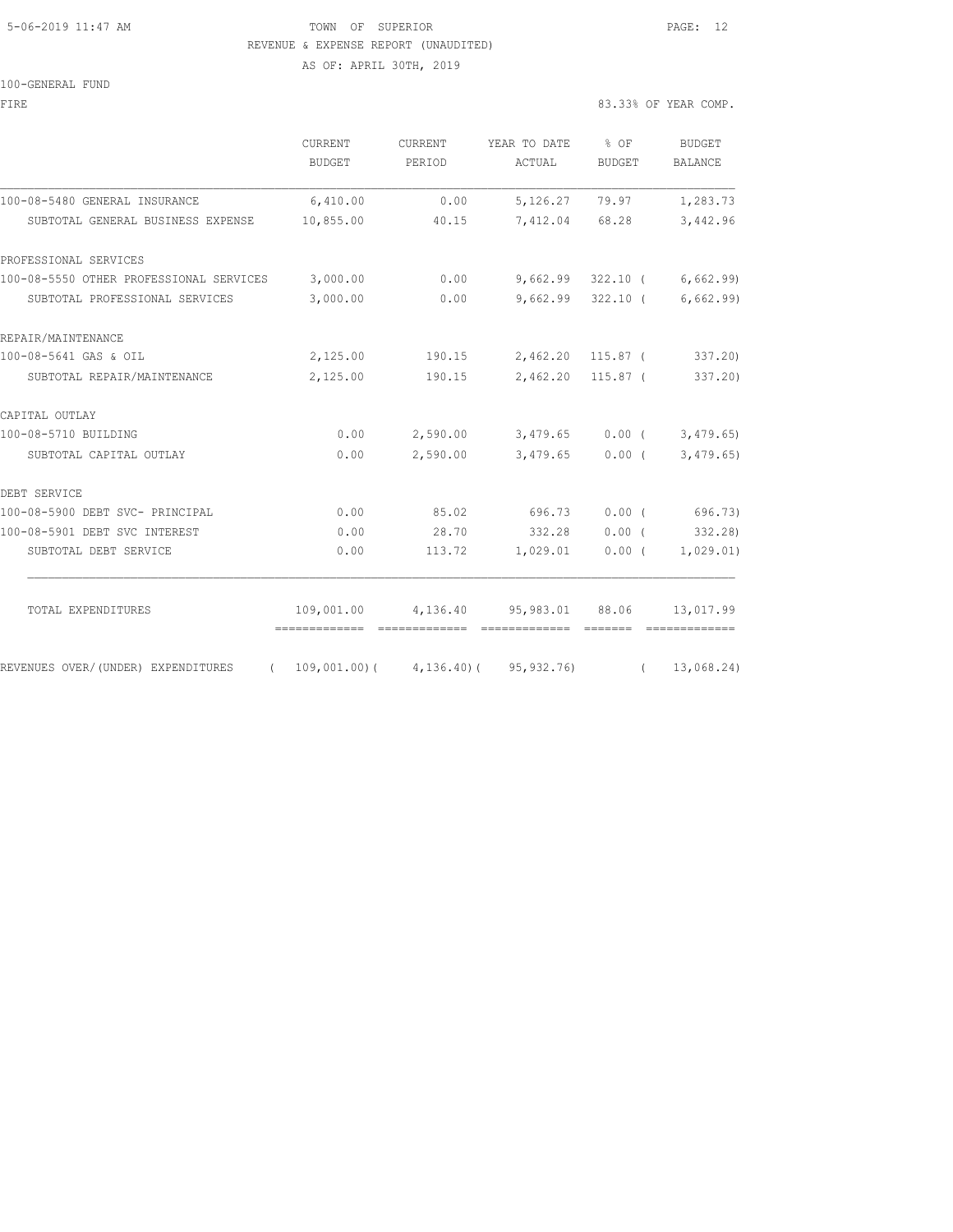### 5-06-2019 11:47 AM TOWN OF SUPERIOR PAGE: 13 REVENUE & EXPENSE REPORT (UNAUDITED) AS OF: APRIL 30TH, 2019

100-GENERAL FUND

PW-STREETS/BLDG MAINT 83.33% OF YEAR COMP.

|                                                   | CURRENT<br><b>BUDGET</b> | CURRENT<br>PERIOD | YEAR TO DATE<br>ACTUAL | % OF<br><b>BUDGET</b> | <b>BUDGET</b><br><b>BALANCE</b> |
|---------------------------------------------------|--------------------------|-------------------|------------------------|-----------------------|---------------------------------|
| REVENUES                                          |                          |                   |                        |                       |                                 |
| GRANTS                                            |                          |                   |                        |                       |                                 |
| 100-09-4601 GRANT REIMBURSEMENTS                  | 0.00                     | 13,238.86         | 13,238.86              | $0.00$ (              | 13, 238.86                      |
| SUBTOTAL GRANTS                                   | 0.00                     | 13,238.86         | 13,238.86              | $0.00$ (              | 13, 238.86                      |
| MISCELLANEOUS                                     |                          |                   |                        |                       |                                 |
| 100-09-4820 OTHER INCOME                          | 0.00                     | 0.00              | 4,000.00               | $0.00$ (              | 4,000.00)                       |
| SUBTOTAL MISCELLANEOUS                            | 0.00                     | 0.00              | 4,000.00               | $0.00$ (              | 4,000.00)                       |
| TOTAL REVENUES                                    | 0.00                     | 13,238.86         | 17,238.86              | $0.00$ (              | 17,238.86)                      |
| EXPENDITURES                                      |                          |                   |                        |                       |                                 |
| PERSONEL                                          |                          |                   |                        |                       |                                 |
| 100-09-5100 SALARIES                              | 52,692.00                | 0.00              | 39,940.53 75.80        |                       | 12,751.47                       |
| 100-09-5101 OVERTIME                              | 2,000.00                 | 0.00              | 1,081.43               | 54.07                 | 918.57                          |
| 100-09-5120 INMATE LABOR                          | 3,000.00                 | 435.00            | 4,224.00               | $140.80$ (            | 1,224.00)                       |
| 100-09-5151 FICA                                  | 3,267.00                 | 0.00              | 2,503.84               | 76.64                 | 763.16                          |
| 100-09-5152 MEDICARE                              | 764.00                   | 0.00              | 585.57                 | 76.65                 | 178.43                          |
| 100-09-5153 STATE UNEMPLOYMENT                    | 335.00                   | 0.00              | 120.76                 | 36.05                 | 214.24                          |
| 100-09-5154 WORKERS COMP INSURANCE                | 1,565.00                 | 478.00            | 2,062.73               | 131.80 (              | 497.73)                         |
| 100-09-5161 ARIZONA STATE RETIREMENT              | 4,103.00                 | 0.00              | 5,909.76               | 144.04 (              | 1,806.76)                       |
| 100-09-5162 LIFE INSURANCE                        | 60.00                    | 26.80             | 384.65                 | 641.08 (              | 324.65)                         |
| 100-09-5163 HEALTH INSURANCE                      | 4,324.00                 | 636.05            | 6,760.50               | $156.35$ (            | 2,436.50                        |
| 100-09-5164 DENTAL INSURANCE<br>SUBTOTAL PERSONEL | 462.00<br>72,572.00      | 61.62<br>1,637.47 | 677.82<br>64,251.59    | $146.71$ (<br>88.53   | 215.82)<br>8,320.41             |
| SUPPLIES                                          |                          |                   |                        |                       |                                 |
| 100-09-5220 MEDICAL SUPPLIES                      | 0.00                     | 0.00              | 67.73                  | 0.00(                 | 67.73)                          |
| 100-09-5225 SAFETY SUPPLIES/EQUIPMENT             | 200.00                   | 9.12              | 1,319.20               | 659.60 (              | 1, 119.20)                      |
| 100-09-5230 SANITATION SUPPLIES                   | 14,000.00                | 0.00              | 9,942.71               | 71.02                 | 4,057.29                        |
| 100-09-5240 CHEMICAL SUPPLIES                     | 0.00                     | 0.00              | 354.68                 | $0.00$ (              | 354.68)                         |
| 100-09-5299 OPERATING SUPPLIES                    | 8,000.00                 | 450.55            | 8,300.06               | $103.75$ (            | 300.06                          |
| SUBTOTAL SUPPLIES                                 | 22,200.00                | 459.67            | 19,984.38              | 90.02                 | 2,215.62                        |
| UTILITIES                                         |                          |                   |                        |                       |                                 |
| 100-09-5310 ELECTRICITY                           | 5,390.00                 | 0.00              | 4,944.40               | 91.73                 | 445.60                          |
| 100-09-5330 REFUSE                                | 0.00                     | 0.00              | 4,375.05               | $0.00$ (              | 4,375.05                        |
| 100-09-5350 TELEPHONE                             | 450.00                   | 50.00             | 550.00                 | 122.22 (              | 100.00)                         |
| 100-09-5360 WATER                                 | 4,870.00                 | 551.80            | 2,490.19               | 51.13                 | 2,379.81                        |
| 100-09-5380 SECURITY                              | 825.00                   | 0.00              | 0.00                   | 0.00                  | 825.00                          |
| SUBTOTAL UTILITIES                                | 11,535.00                | 601.80            | 12,359.64              | $107.15$ (            | 824.64)                         |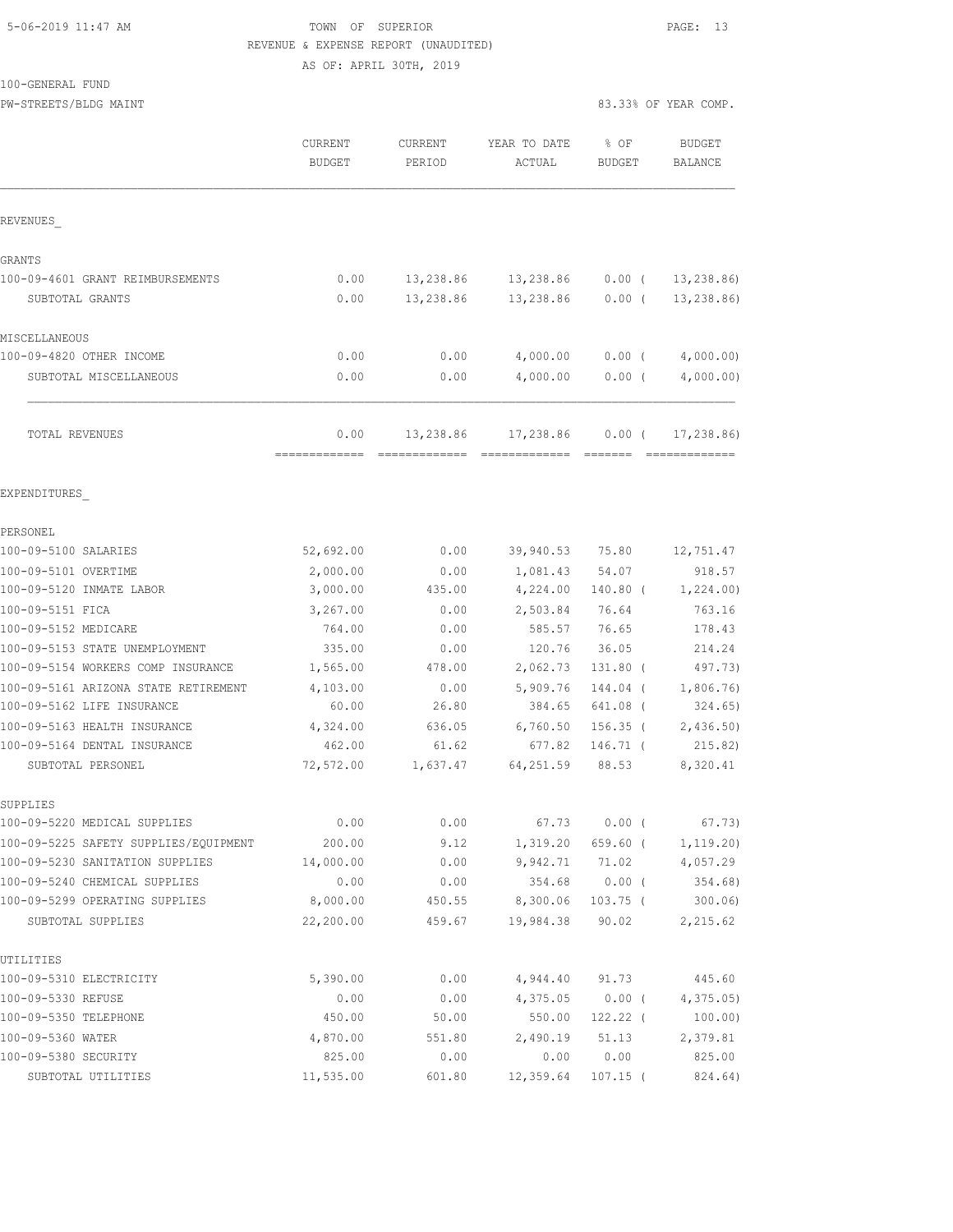### 5-06-2019 11:47 AM TOWN OF SUPERIOR PAGE: 14 REVENUE & EXPENSE REPORT (UNAUDITED)

#### 100-GENERAL FUND

PW-STREETS/BLDG MAINT

|  |  |  |  |  | 83.33% OF YEAR COMP. |
|--|--|--|--|--|----------------------|
|--|--|--|--|--|----------------------|

|                                                                            | CURRENT                | CURRENT        | YEAR TO DATE                                          | % OF             | <b>BUDGET</b>               |
|----------------------------------------------------------------------------|------------------------|----------------|-------------------------------------------------------|------------------|-----------------------------|
|                                                                            | <b>BUDGET</b>          | PERIOD         | ACTUAL                                                | <b>BUDGET</b>    | <b>BALANCE</b>              |
|                                                                            |                        |                |                                                       |                  |                             |
| GENERAL BUSINESS EXPENSE<br>100-09-5410 ADVERTISING                        | 955.00                 | 0.00           | 0.00                                                  | 0.00             | 955.00                      |
|                                                                            |                        |                |                                                       |                  |                             |
| 100-09-5425 CONFERENCES & TRAINING<br>100-09-5450 UNIFORMS                 | 2,000.00<br>2,000.00   | 0.00<br>611.42 | 0.00<br>5,552.59                                      | 0.00<br>277.63 ( | 2,000.00<br>3, 552.59       |
|                                                                            |                        |                |                                                       |                  |                             |
| 100-09-5460 POSTAGE<br>100-09-5471 AUDIT & ACCOUNTING                      | 100.00<br>1,545.00     | 0.00<br>0.00   | 0.00<br>1,536.37                                      | 0.00<br>99.44    | 100.00<br>8.63              |
|                                                                            |                        |                |                                                       |                  |                             |
| 100-09-5480 GENERAL INSURANCE<br>SUBTOTAL GENERAL BUSINESS EXPENSE         | 12,820.00<br>19,420.00 | 0.00<br>611.42 | 10,252.49<br>17,341.45                                | 79.97<br>89.30   | 2,567.51<br>2,078.55        |
| PROFESSIONAL SERVICES                                                      |                        |                |                                                       |                  |                             |
| 100-09-5520 CONTRACTUAL SERVICESL                                          | 0.00                   | 797.11         | 11,781.21                                             | $0.00$ (         | 11,781.21)                  |
| 100-09-5550 OTHER PROFESSIONAL SERVICES                                    | 6,000.00               | 0.00           | 4,741.59                                              | 79.03            | 1,258.41                    |
| SUBTOTAL PROFESSIONAL SERVICES                                             | 6,000.00               | 797.11         | 16,522.80                                             | $275.38$ (       | 10, 522.80)                 |
| REPAIR/MAINTENANCE                                                         |                        |                |                                                       |                  |                             |
| 100-09-5610 PARK & BLDG IMPROVEMENTS                                       | 2,980.00               | 50.04          | 22,664.20                                             | 760.54 (         | 19,684.20)                  |
| 100-09-5640 AUTO & TRUCK REPAIRS                                           | 5,000.00               | 2,629.72       | 8,743.10                                              | 174.86 (         | 3,743.10                    |
| 100-09-5641 GAS & OIL                                                      | 1,000.00               | 0.00           | 275.97                                                | 27.60            | 724.03                      |
| 100-09-5642 TIRES & TUBES                                                  | 0.00                   | 263.19         | 541.29                                                | 0.00(            | 541.29                      |
| 100-09-5643 INMATE FUEL                                                    | 500.00                 | 0.00           | 333.51                                                | 66.70            | 166.49                      |
| 100-09-5650 OTHER EQUIPMENT REPAIRS                                        | 8,000.00               | 0.00           | 5,962.71                                              | 74.53            | 2,037.29                    |
| 100-09-5670 STREET & SIDEWALK REPAIR                                       | 0.00                   | 0.00           | 1,750.00                                              | $0.00$ (         | 1,750.00                    |
| SUBTOTAL REPAIR/MAINTENANCE                                                | 17,480.00              | 2,942.95       | 40,270.78                                             | 230.38 (         | 22,790.78                   |
| CAPITAL OUTLAY                                                             |                        |                |                                                       |                  |                             |
| 100-09-5710 BUILDING                                                       | 0.00                   | 0.00           | 10,296.45                                             | $0.00$ (         | 10, 296.45)                 |
| 100-09-5711 MAGMA BUILDING                                                 | 2,000.00               | 0.00           | 0.00                                                  | 0.00             | 2,000.00                    |
| 100-09-5712 ROOSEVELT BUILDING                                             | 5,000.00               | 0.00           | 0.00                                                  | 0.00             | 5,000.00                    |
| 100-09-5750 OTHER EOUIP/SMALL TOOLS                                        | 5,000.00               | 0.00           | 10,111.68                                             | $202.23$ (       | 5, 111.68                   |
| SUBTOTAL CAPITAL OUTLAY                                                    | 12,000.00              | 0.00           | 20,408.13                                             | 170.07 (         | 8,408.13)                   |
| DEBT SERVICE                                                               |                        |                |                                                       |                  |                             |
| 100-09-5900 DEBT SVC - PRINCIPAL                                           | 0.00                   | 0.00           |                                                       |                  | $1,757.61$ 0.00 ( 1,757.61) |
| 100-09-5901 DEBT SVC - INTEREST                                            | 0.00                   | 0.00           |                                                       | 432.37 0.00 (    | 432.37)                     |
| SUBTOTAL DEBT SERVICE                                                      | 0.00                   | 0.00           |                                                       | 2,189.98 0.00 (  | 2,189.98)                   |
| TOTAL EXPENDITURES                                                         |                        |                | 161, 207.00 7, 050.42 193, 328.75 119.93 (32, 121.75) |                  |                             |
| REVENUES OVER/(UNDER) EXPENDITURES ( 161, 207.00) 6, 188.44 ( 176, 089.89) |                        |                |                                                       |                  | 14,882.89                   |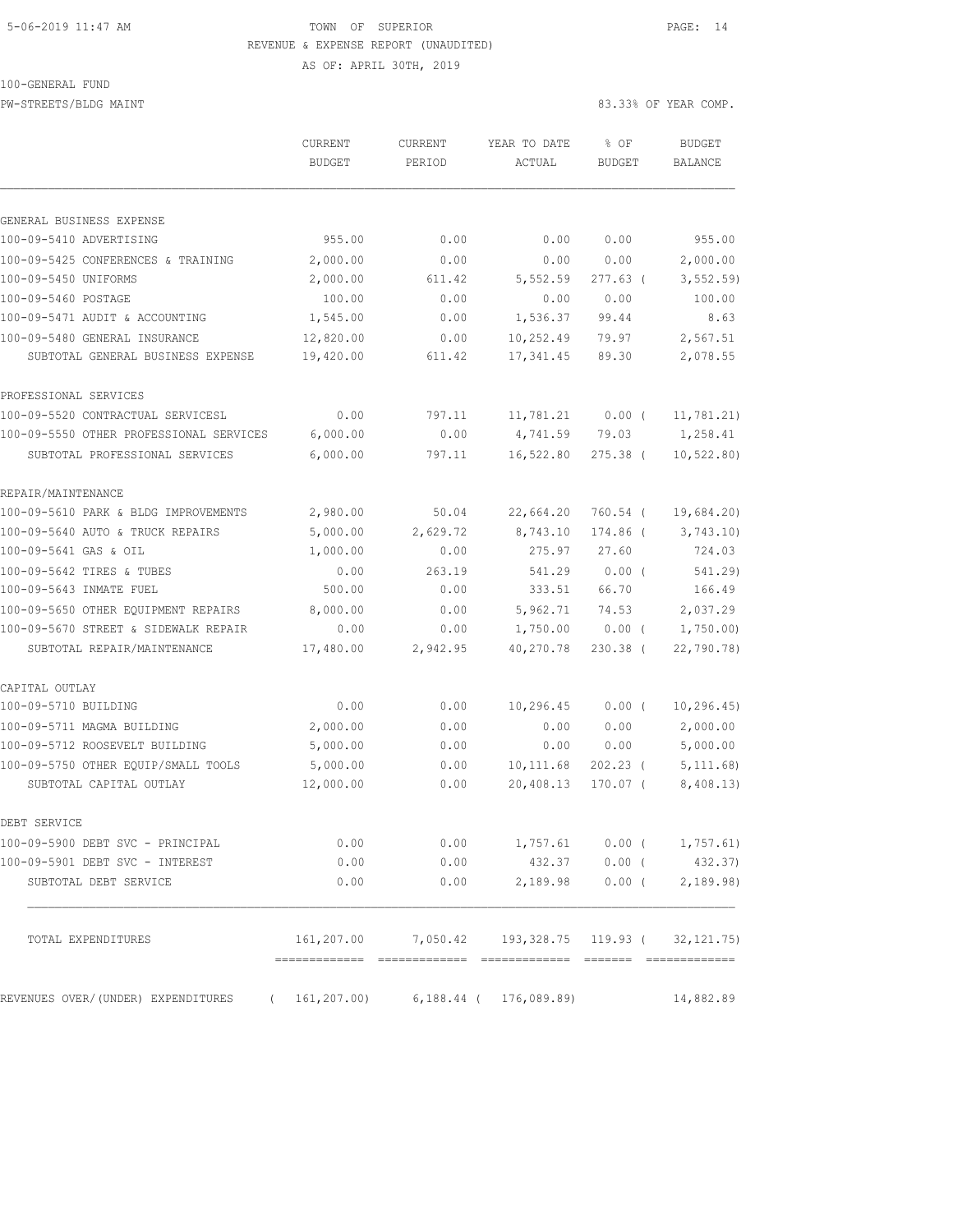|                                         |                          | REVENUE & EXPENSE REPORT (UNAUDITED) |                                             |                       |                          |
|-----------------------------------------|--------------------------|--------------------------------------|---------------------------------------------|-----------------------|--------------------------|
| 100-GENERAL FUND                        | AS OF: APRIL 30TH, 2019  |                                      |                                             |                       |                          |
| PW-BLDG REGS/ZONING                     |                          |                                      |                                             |                       | 83.33% OF YEAR COMP.     |
|                                         | CURRENT<br><b>BUDGET</b> | CURRENT<br>PERIOD                    | YEAR TO DATE<br>ACTUAL                      | % OF<br><b>BUDGET</b> | <b>BUDGET</b><br>BALANCE |
| REVENUES                                |                          |                                      |                                             |                       |                          |
| BUSINESS SERVICES                       |                          |                                      |                                             |                       |                          |
| 100-10-4240 FEES                        | 10,000.00                | 0.00                                 | 0.00                                        | 0.00                  | 10,000.00                |
| SUBTOTAL BUSINESS SERVICES              | 10,000.00                | 0.00                                 | 0.00                                        | 0.00                  | 10,000.00                |
| TOTAL REVENUES                          | 10,000.00                | 0.00                                 | 0.00                                        | 0.00                  | 10,000.00                |
| EXPENDITURES                            |                          |                                      |                                             |                       |                          |
| PERSONEL                                |                          |                                      |                                             |                       |                          |
| SUPPLIES                                |                          |                                      |                                             |                       |                          |
| UTILITIES                               |                          |                                      |                                             |                       |                          |
| GENERAL BUSINESS EXPENSE                |                          |                                      |                                             |                       |                          |
| PROFESSIONAL SERVICES                   |                          |                                      |                                             |                       |                          |
| 100-10-5550 OTHER PROFESSIONAL SERVICES | 0.00                     |                                      | $9,987.20$ $9,987.20$ $0.00$ ( $9,987.20$ ) |                       |                          |
| SUBTOTAL PROFESSIONAL SERVICES          | 0.00                     | 9,987.20                             | 9,987.20                                    | 0.00(                 | 9,987.20                 |
| REPAIR/MAINTENANCE                      |                          |                                      |                                             |                       |                          |
| CAPITAL OUTLAY                          |                          |                                      |                                             |                       |                          |
| TOTAL EXPENDITURES                      | 0.00                     | 9,987.20                             | 9,987.20                                    | $0.00$ (              | 9,987.20                 |
| REVENUES OVER/ (UNDER) EXPENDITURES     | $10,000.00$ (            | $9,987.20$ (                         | 9,987.20                                    |                       | 19,987.20                |

5-06-2019 11:47 AM TOWN OF SUPERIOR PAGE: 15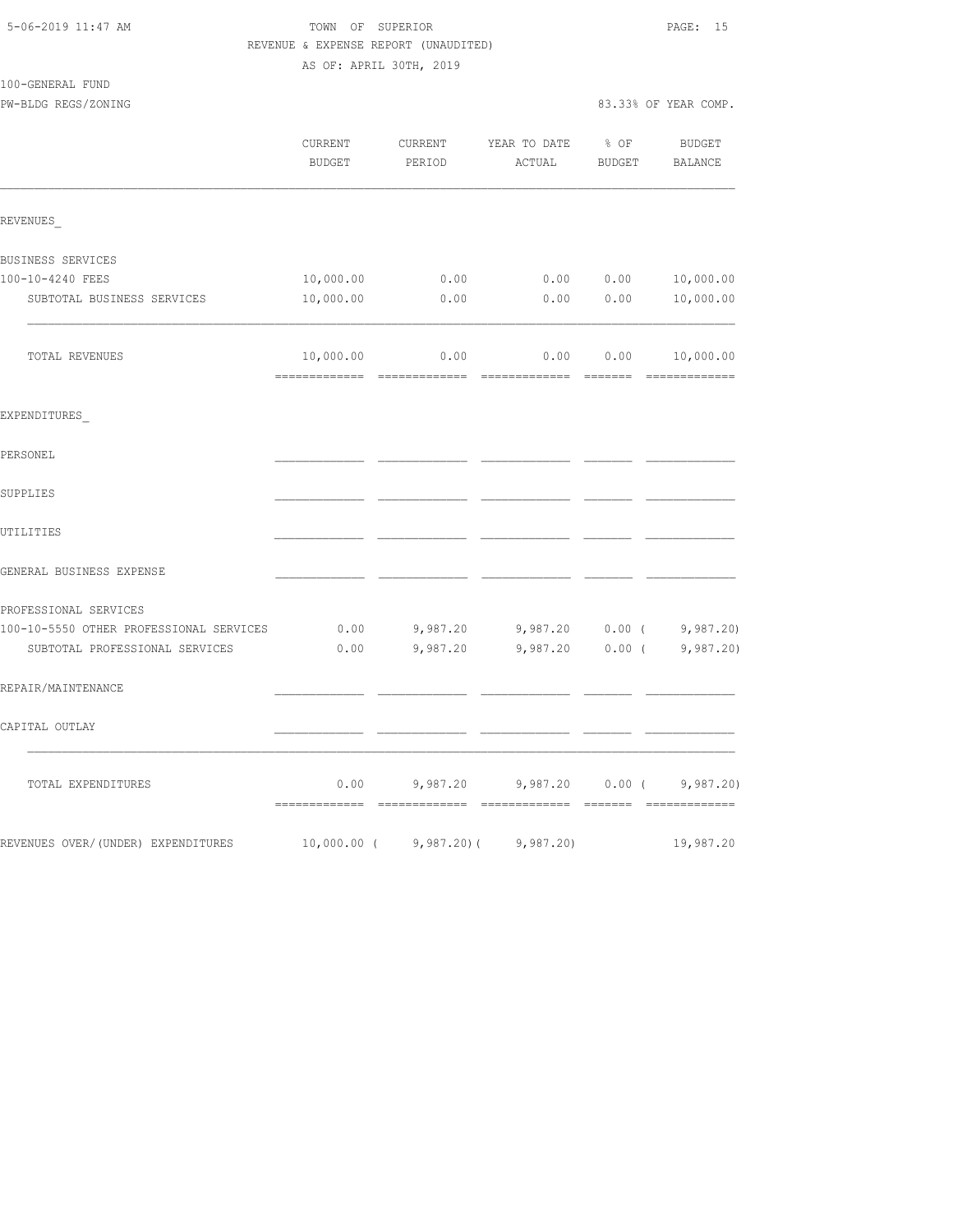| 5-06-2019 11:47 AM |  |  |
|--------------------|--|--|

## TOWN OF SUPERIOR **Example 2019** 2019 2020 REVENUE & EXPENSE REPORT (UNAUDITED)

AS OF: APRIL 30TH, 2019

| 100-GENERAL FUND |  |
|------------------|--|
|                  |  |

SWIMMING POOL 83.33% OF YEAR COMP.

|                                                           | <b>CURRENT</b><br><b>BUDGET</b> | <b>CURRENT</b><br>PERIOD | YEAR TO DATE<br>ACTUAL | % OF<br><b>BUDGET</b>   | BUDGET<br><b>BALANCE</b> |
|-----------------------------------------------------------|---------------------------------|--------------------------|------------------------|-------------------------|--------------------------|
|                                                           |                                 |                          |                        |                         |                          |
| REVENUES                                                  |                                 |                          |                        |                         |                          |
| BUSINESS SERVICES                                         |                                 |                          |                        |                         |                          |
| 100-11-4240 POOL SWIM/POOL RENTAL                         | 2,000.00                        | 0.00                     | 734.00                 | 36.70                   | 1,266.00                 |
| SUBTOTAL BUSINESS SERVICES                                | 2,000.00                        | 0.00                     | 734.00                 | 36.70                   | 1,266.00                 |
| TOTAL REVENUES                                            | 2,000.00<br>----------          | 0.00                     | 734.00                 | 36.70                   | 1,266.00                 |
| EXPENDITURES                                              |                                 |                          |                        |                         |                          |
|                                                           |                                 |                          |                        |                         |                          |
| PERSONEL<br>100-11-5100 SALARIES                          | 19,200.00                       | 0.00                     | 15,957.00              | 83.11                   | 3,243.00                 |
| 100-11-5151 FICA                                          | 1,250.00                        | 0.00                     | 989.33                 | 79.15                   | 260.67                   |
| 100-11-5152 MEDICARE                                      | 292.00                          | 0.00                     | 231.37                 | 79.24                   | 60.63                    |
| 100-11-5153 STATE UNEMPLOYMENT                            | 149.00                          | 0.00                     | 339.88                 | $228.11$ (              | 190.88)                  |
| 100-11-5154 WORKERS COMP INSURANCE                        | 413.00                          | 0.00                     | 492.73                 | $119.31$ (              | 79.73)                   |
| SUBTOTAL PERSONEL                                         | 21,304.00                       | 0.00                     | 18,010.31              | 84.54                   | 3,293.69                 |
| SUPPLIES                                                  |                                 |                          |                        |                         |                          |
| 100-11-5240 CHEMICAL SUPPLIES                             | 1,900.00                        | 0.00                     | 1,079.33               | 56.81                   | 820.67                   |
| 100-11-5299 OPERATING SUPPLIES                            | 2,000.00                        | 0.00                     | 1,426.78               | 71.34                   | 573.22                   |
| SUBTOTAL SUPPLIES                                         | 3,900.00                        | 0.00                     | 2,506.11               | 64.26                   | 1,393.89                 |
| UTILITIES                                                 |                                 |                          |                        |                         |                          |
| 100-11-5310 ELECTRICITY                                   | 6,860.00                        | 0.00                     | 6,718.45               | 97.94                   | 141.55                   |
| 100-11-5350 TELEPHONE                                     | 453.00                          | 0.00                     | 0.00                   | 0.00                    | 453.00                   |
| 100-11-5360 WATER                                         | 5,666.00                        | 243.38                   | 2,749.33               | 48.52                   | 2,916.67                 |
| SUBTOTAL UTILITIES                                        | 12,979.00                       | 243.38                   | 9,467.78               | 72.95                   | 3,511.22                 |
| GENERAL BUSINESS EXPENSE                                  |                                 |                          |                        |                         |                          |
| 100-11-5410 ADVERTISING                                   | 100.00                          | 0.00                     |                        | 1,045.26 1,045.26 (     | 945.26)                  |
| 100-11-5420 DUES & SUBSCRIPTIONS                          | 200.00                          | 0.00                     |                        | 192.00 96.00            | 8.00                     |
| 100-11-5425 CONFERENCES & TRAINING                        | 500.00                          | 0.00                     | 0.00                   | 0.00                    | 500.00                   |
| 100-11-5450 UNIFORMS<br>SUBTOTAL GENERAL BUSINESS EXPENSE | 250.00<br>1,050.00              | 0.00<br>0.00             | 1,237.26               | 0.00 0.00<br>$117.83$ ( | 250.00<br>187.26)        |
|                                                           |                                 |                          |                        |                         |                          |
| PROFESSIONAL SERVICES                                     |                                 |                          |                        |                         |                          |
| 100-11-5550 OTHER PROFESSIONAL SERVICES 6,000.00          |                                 | 550.00                   | 5,500.00               | 91.67                   | 500.00                   |
| SUBTOTAL PROFESSIONAL SERVICES                            | 6,000.00                        | 550.00                   | 5,500.00               | 91.67                   | 500.00                   |
| REPAIR/MAINTENANCE                                        |                                 |                          |                        |                         |                          |
| 100-11-5610 PARK & BLDG IMPROVEMENTS                      | 0.00                            | $0.00$ (                 |                        | 938.04) 0.00            | 938.04                   |
| 100-11-5650 OTHER EQUIPMENT REPAIRS                       | 8,000.00                        | 0.00                     | 0.00                   | 0.00                    | 8,000.00                 |
| SUBTOTAL REPAIR/MAINTENANCE                               | 8,000.00                        | $0.00$ (                 | 938.04)                | $11.73-$                | 8,938.04                 |
| TOTAL EXPENDITURES                                        | 53,233.00                       | 793.38                   | 35,783.42 67.22        |                         | 17,449.58                |
| REVENUES OVER/(UNDER) EXPENDITURES<br>$\sqrt{2}$          | $51, 233.00$ (                  | 793.38)(                 | 35,049.42)             | $\left($                | 16, 183.58               |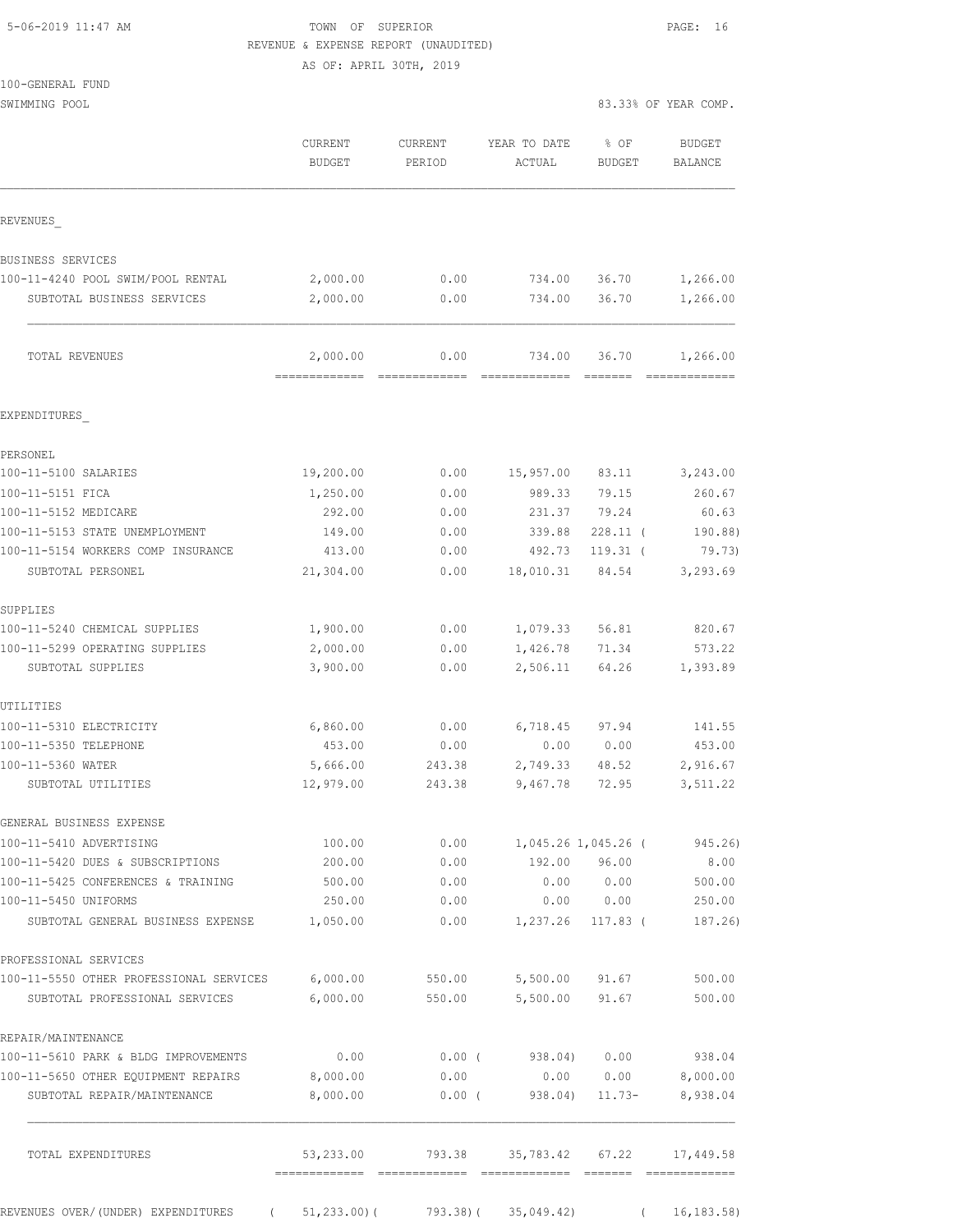# 5-06-2019 11:47 AM TOWN OF SUPERIOR PAGE: 17 REVENUE & EXPENSE REPORT (UNAUDITED)

| 100-GENERAL FUND |  |
|------------------|--|
|------------------|--|

|                                                  | CURRENT<br>BUDGET | CURRENT<br>PERIOD            | YEAR TO DATE<br>ACTUAL                         | $8$ OF<br>BUDGET |            | BUDGET<br>BALANCE |
|--------------------------------------------------|-------------------|------------------------------|------------------------------------------------|------------------|------------|-------------------|
| REVENUES                                         |                   |                              |                                                |                  |            |                   |
| BUSINESS SERVICES                                |                   |                              |                                                |                  |            |                   |
| 100-12-4220 PARK RENTAL                          | 0.00              | 100.00                       | 870.00                                         | $0.00$ (         |            | 870.00)           |
| 100-12-4240 RECREATION ACTIVITY FEES             | 0.00              | 0.00                         | 370.00 0.00 (                                  |                  |            | 370.00)           |
| SUBTOTAL BUSINESS SERVICES                       | 0.00              | 100.00                       | $1,240.00$ $0.00$ ( $1,240.00$ )               |                  |            |                   |
| MISCELLANEOUS                                    |                   |                              |                                                |                  |            |                   |
| 100-12-4820 OTHER INCOME                         | 0.00              | 0.00                         | 180.00                                         | $0.00$ (         |            | 180.00)           |
| SUBTOTAL MISCELLANEOUS                           | 0.00              | 0.00                         | 180.00                                         | $0.00$ (         |            | 180.00)           |
| TOTAL REVENUES                                   | 0.00              | 100.00                       | $1,420.00$ $0.00$ ( $1,420.00$ )               |                  |            |                   |
| EXPENDITURES                                     |                   |                              |                                                |                  |            |                   |
| PERSONEL                                         |                   |                              |                                                |                  |            |                   |
| SUPPLIES                                         |                   |                              |                                                |                  |            |                   |
| 100-12-5299 OPERATING SUPPLIES                   | 12,500.00         | 0.00                         | 5,275.95 42.21                                 |                  |            | 7,224.05          |
| SUBTOTAL SUPPLIES                                | 12,500.00         | 0.00                         | 5,275.95 42.21                                 |                  |            | 7,224.05          |
| UTILITIES                                        |                   |                              |                                                |                  |            |                   |
| GENERAL BUSINESS EXPENSE                         |                   |                              |                                                |                  |            |                   |
| 100-12-5425 CONFERENCES & TRAINING               | 0.00              | 0.00                         | 455.00                                         | $0.00$ (         |            | 455.00            |
| 100-12-5450 UNIFORMS                             | 0.00              | 0.00                         | 250.07 0.00 (                                  |                  |            | 250.07            |
| SUBTOTAL GENERAL BUSINESS EXPENSE                | 0.00              | 0.00                         | 705.07                                         | $0.00$ (         |            | 705.07)           |
| PROFESSIONAL SERVICES                            |                   |                              |                                                |                  |            |                   |
| 100-12-5520 CONTRACTUAL SERVICES                 | 0.00              |                              | $1,250.00$ $2,500.00$ $0.00$ $($ $2,500.00)$   |                  |            |                   |
| 100-12-5550 OTHER PROFESSIONAL SERVICES          | 0.00              | 0.00                         | 300.00 0.00 (                                  |                  |            | 300.00)           |
| SUBTOTAL PROFESSIONAL SERVICES                   | 0.00              | 1,250.00                     | $2,800.00$ 0.00 ( 2,800.00)                    |                  |            |                   |
| TOTAL EXPENDITURES                               |                   |                              | 12,500.00  1,250.00  8,781.02  70.25  3,718.98 |                  |            |                   |
| REVENUES OVER/(UNDER) EXPENDITURES<br>$\sqrt{2}$ |                   | $12,500.00)$ ( $1,150.00)$ ( | 7,361.02)                                      |                  | $\sqrt{2}$ | 5,138.98)         |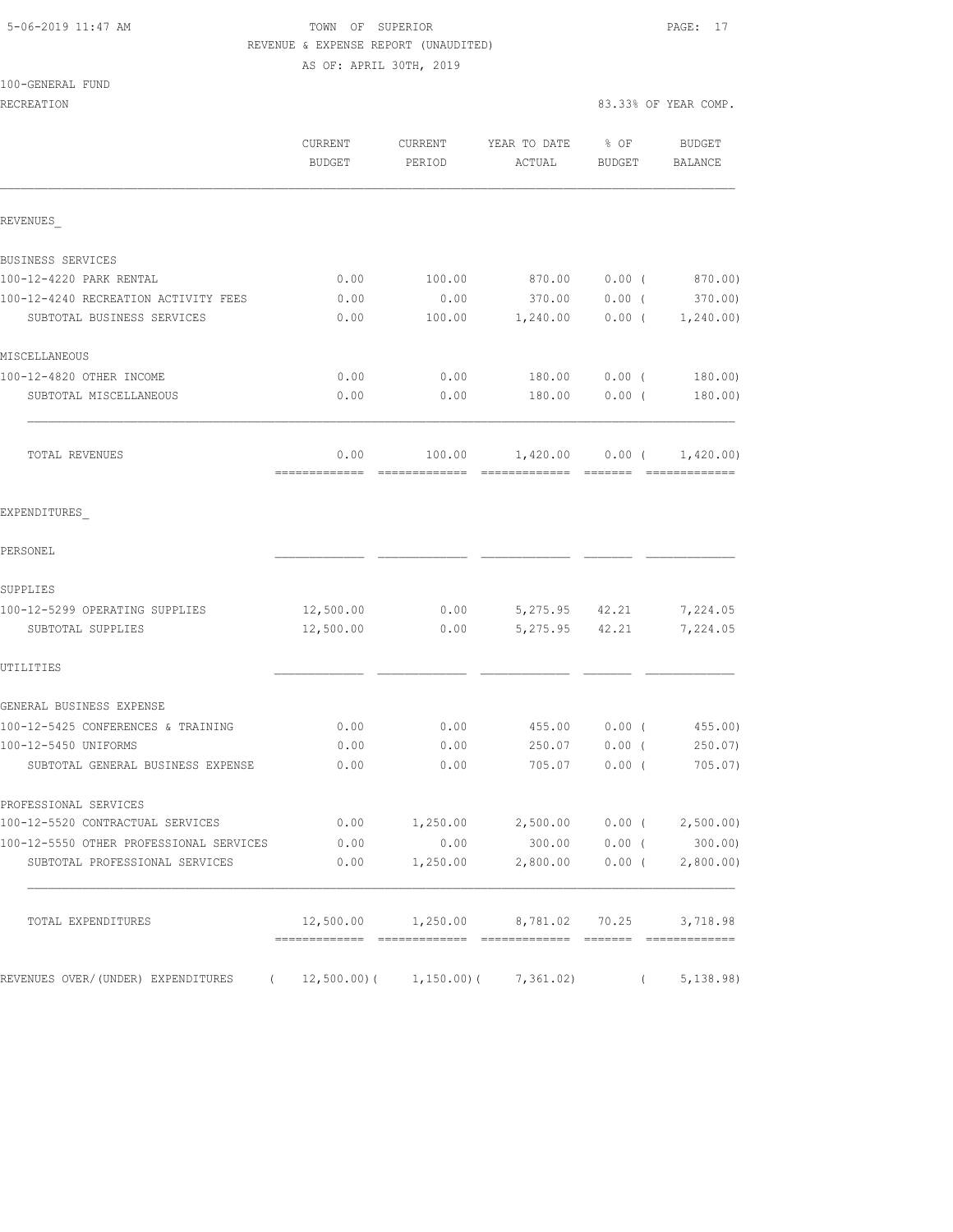## 5-06-2019 11:47 AM TOWN OF SUPERIOR PAGE: 18 REVENUE & EXPENSE REPORT (UNAUDITED)

| 100-GENERAL FUND                           |                          |                   |                        |                       |                                 |
|--------------------------------------------|--------------------------|-------------------|------------------------|-----------------------|---------------------------------|
| LIBRARY                                    |                          |                   |                        |                       | 83.33% OF YEAR COMP.            |
|                                            | CURRENT<br><b>BUDGET</b> | CURRENT<br>PERIOD | YEAR TO DATE<br>ACTUAL | % OF<br><b>BUDGET</b> | <b>BUDGET</b><br><b>BALANCE</b> |
| REVENUES                                   |                          |                   |                        |                       |                                 |
| <b>BUSINESS SERVICES</b>                   |                          |                   |                        |                       |                                 |
| 100-13-4250 INTERNET/LATE FEES             | 2,000.00                 | 200.06            | 1,632.97               | 81.65                 | 367.03                          |
| SUBTOTAL BUSINESS SERVICES                 | 2,000.00                 | 200.06            | 1,632.97               | 81.65                 | 367.03                          |
| TOTAL REVENUES                             | 2,000.00                 | 200.06            | 1,632.97               | 81.65                 | 367.03                          |
| EXPENDITURES                               |                          |                   |                        |                       |                                 |
| PERSONEL                                   |                          |                   |                        |                       |                                 |
| 100-13-5100 SALARIES                       | 35,082.00                | 0.00              | 28,023.60              | 79.88                 | 7,058.40                        |
| 100-13-5151 FICA                           | 2,175.00                 | 0.00              | 1,731.48               | 79.61                 | 443.52                          |
| 100-13-5152 MEDICARE                       | 509.00                   | 0.00              | 404.91                 | 79.55                 | 104.09                          |
| 100-13-5153 STATE UNEMPLOYMENT             | 298.00                   | 0.00              | 127.17                 | 42.67                 | 170.83                          |
| 100-13-5154 WORKERS COMP INSURANCE         | 126.00                   | 28.00             | 112.73                 | 89.47                 | 13.27                           |
| 100-13-5161 ARIZONA STATE RETIREMENT       | 4,140.00                 | 0.00              | 3,083.63               | 74.48                 | 1,056.37                        |
| 100-13-5162 LIFE INSURANCE                 | 80.00                    | 6.70              | 67.00                  | 83.75                 | 13.00                           |
| 100-13-5163 HEALTH INSURANCE               | 7,207.00                 | 636.05            | 6,360.50               | 88.25                 | 846.50                          |
| 100-13-5164 DENTAL INSURANCE               | 370.00                   | 30.81             | 308.10                 | 83.27                 | 61.90                           |
| SUBTOTAL PERSONEL                          | 49,987.00                | 701.56            | 40,219.12              | 80.46                 | 9,767.88                        |
| SUPPLIES                                   |                          |                   |                        |                       |                                 |
| 100-13-5270 LIBRARY BOOKS                  | 2,000.00                 | 0.00              | 0.00                   | 0.00                  | 2,000.00                        |
| SUBTOTAL SUPPLIES                          | 2,000.00                 | 0.00              | 0.00                   | 0.00                  | 2,000.00                        |
| UTILITIES                                  |                          |                   |                        |                       |                                 |
| 100-13-5310 ELECTRICITY                    | 6,174.00                 | 0.00              | 4,277.42               | 69.28                 | 1,896.58                        |
| 100-13-5320 GAS                            | 1,100.00                 | 87.16             | 790.40                 | 71.85                 | 309.60                          |
| 100-13-5350 TELEPHONE                      | 1,009.00                 | 147.43            | 1,540.18               | $152.64$ (            | 531.18)                         |
| 100-13-5360 WATER                          | 400.00                   | 29.92             | 295.21                 | 73.80                 | 104.79                          |
| 100-13-5380 SECURITY<br>SUBTOTAL UTILITIES | 200.00<br>8,883.00       | 25.00<br>289.51   | 250.00<br>7,153.21     | $125.00$ (<br>80.53   | 50.00<br>1,729.79               |
| GENERAL BUSINESS EXPENSE                   |                          |                   |                        |                       |                                 |
| 100-13-5410 ADVERTISING                    | 100.00                   | 0.00              | 0.00                   | 0.00                  | 100.00                          |
| 100-13-5420 DUES & SUBSCRIPTIONS           | 1,000.00                 | 0.00              | 529.14                 | 52.91                 | 470.86                          |
| 100-13-5430 PRINTING                       | 900.00                   | 0.00              | 0.00                   | 0.00                  | 900.00                          |
| 100-13-5460 POSTAGE                        | 0.00                     | 80.30             | 873.81                 | $0.00$ (              | 873.81)                         |
| 100-13-5471 AUDIT                          | 1,545.00                 | 0.00              | 1,536.36               | 99.44                 | 8.64                            |
| 100-13-5480 GENERAL INSURANCE              | 12,820.00                | 0.00              | 10,252.49              | 79.97                 | 2,567.51                        |
| SUBTOTAL GENERAL BUSINESS EXPENSE          | 16,365.00                | 80.30             | 13,191.80              | 80.61                 | 3,173.20                        |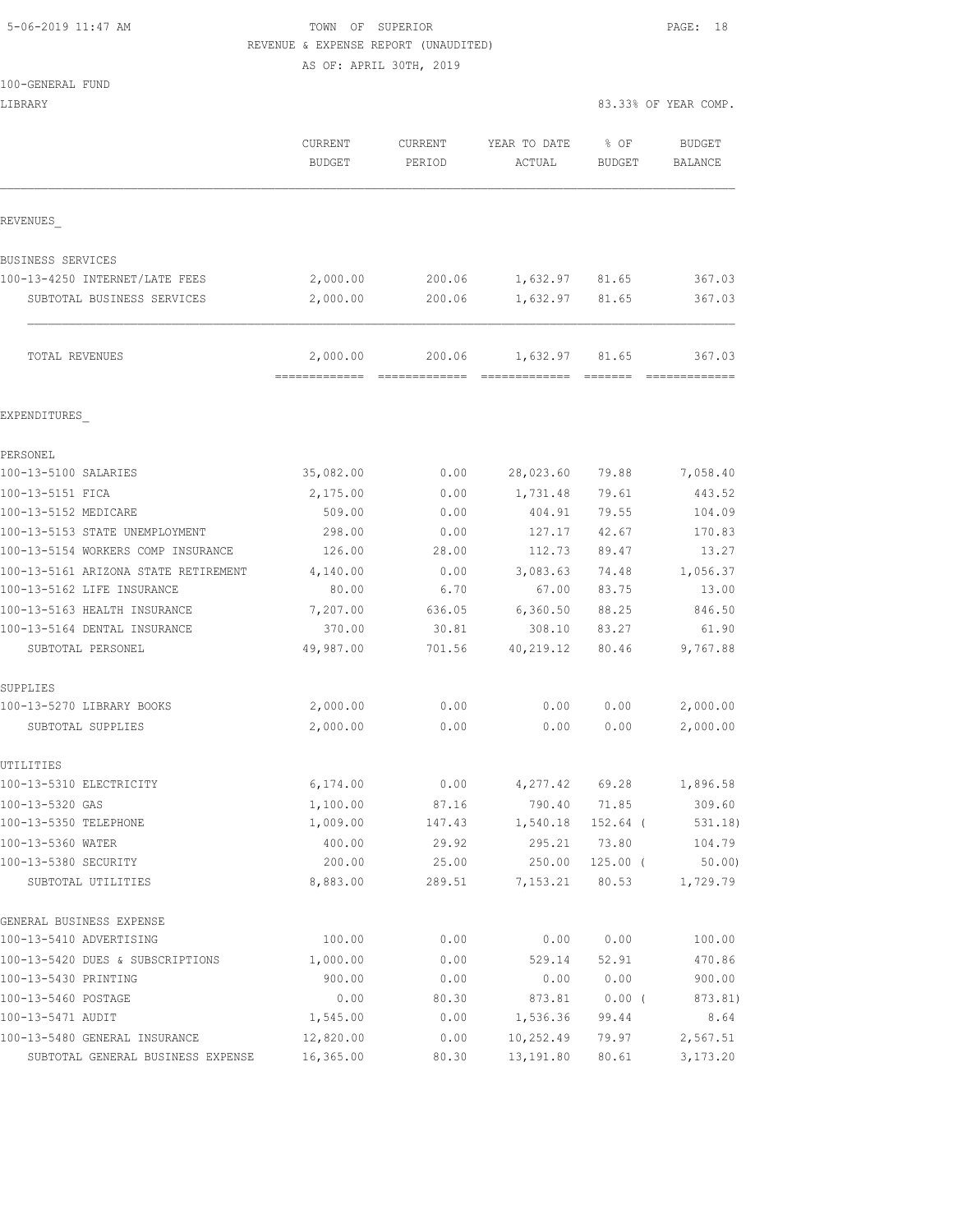#### 5-06-2019 11:47 AM TOWN OF SUPERIOR PAGE: 19 REVENUE & EXPENSE REPORT (UNAUDITED)

AS OF: APRIL 30TH, 2019

100-GENERAL FUND

|                                         | <b>CURRENT</b><br>BUDGET | <b>CURRENT</b><br>PERIOD | YEAR TO DATE<br>ACTUAL                        | % OF<br>BUDGET | BUDGET<br><b>BALANCE</b> |
|-----------------------------------------|--------------------------|--------------------------|-----------------------------------------------|----------------|--------------------------|
|                                         |                          |                          |                                               |                |                          |
| PROFESSIONAL SERVICES                   |                          |                          |                                               |                |                          |
| 100-13-5550 OTHER PROFESSIONAL SERVICES | 0.00                     | 0.00                     | 139.19                                        | $0.00$ (       | 139.19                   |
| SUBTOTAL PROFESSIONAL SERVICES          | 0.00                     | 0.00                     | 139.19                                        | 0.00(          | 139.19)                  |
| REPAIR/MAINTENANCE                      |                          |                          |                                               |                |                          |
| 100-13-5650 OTHER EQUIPMENT REPAIRS     | 5,000.00                 | 0.00                     | 4,035.00                                      | 80.70          | 965.00                   |
| SUBTOTAL REPAIR/MAINTENANCE             | 5,000.00                 | 0.00                     | 4,035.00                                      | 80.70          | 965.00                   |
| TOTAL EXPENDITURES                      | 82,235.00                | 1,071.37                 | 64,738.32                                     | 78.72          | 17,496.68                |
| REVENUES OVER/(UNDER) EXPENDITURES      |                          |                          | $80, 235, 00$ ( $871, 31$ ) ( $63, 105, 35$ ) |                | 17, 129, 65)             |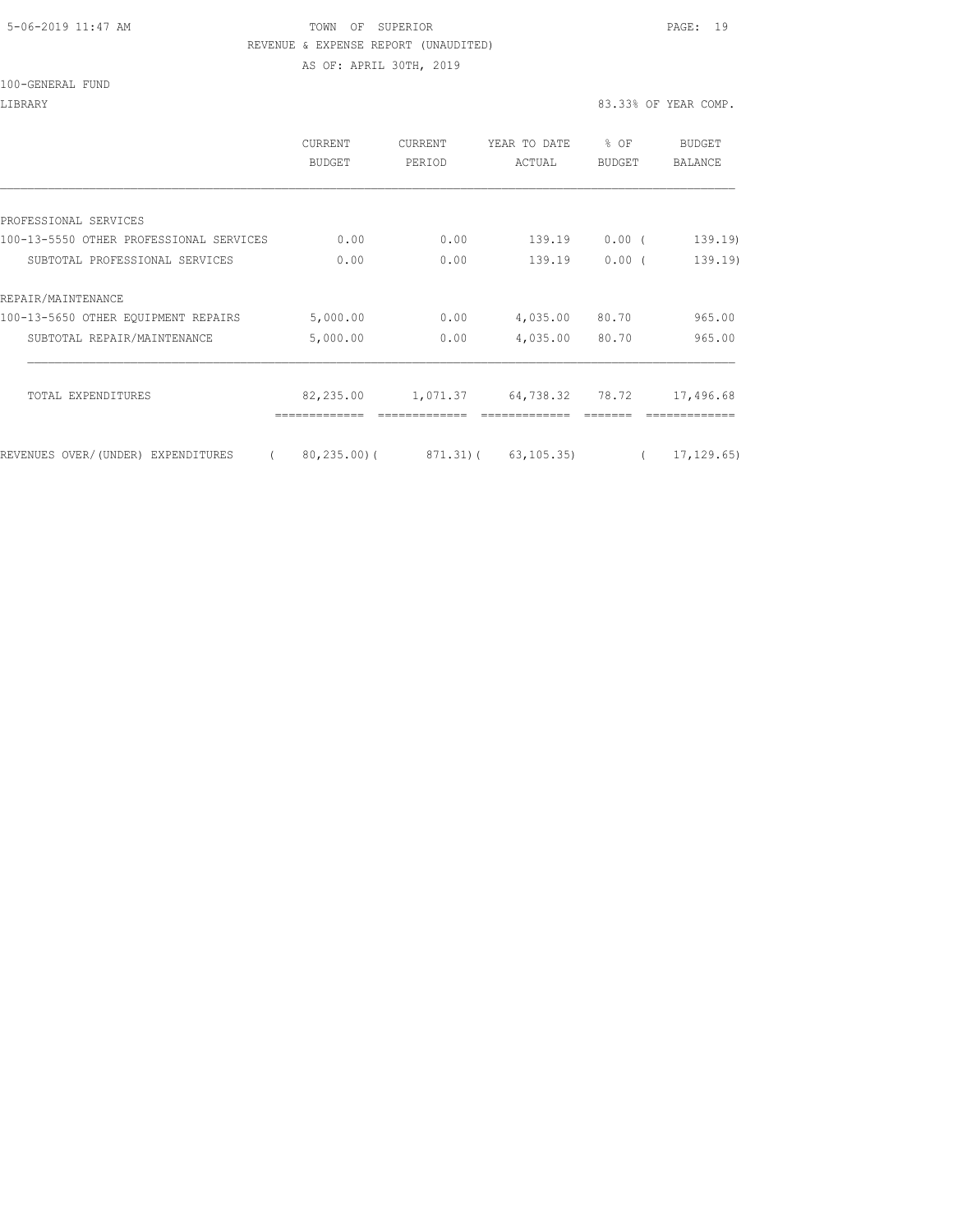| 5-06-2019 11:47 AM                   | TOWN OF SUPERIOR<br>REVENUE & EXPENSE REPORT (UNAUDITED)<br>AS OF: APRIL 30TH, 2019 | PAGE: 20          |                                                            |                       |                      |
|--------------------------------------|-------------------------------------------------------------------------------------|-------------------|------------------------------------------------------------|-----------------------|----------------------|
| 100-GENERAL FUND<br>BUILDING RENTALS |                                                                                     |                   |                                                            |                       | 83.33% OF YEAR COMP. |
|                                      | CURRENT<br><b>BUDGET</b>                                                            | CURRENT<br>PERIOD | YEAR TO DATE<br>ACTUAL                                     | $8$ OF<br>BUDGET      | BUDGET<br>BALANCE    |
| REVENUES                             |                                                                                     |                   |                                                            |                       |                      |
| ENTERPRISE SERVICES                  |                                                                                     |                   |                                                            |                       |                      |
| 100-14-4330 RENTAL INCOME            | 11,000.00                                                                           | 2,080.00          | 15,720.00 142.91 (                                         |                       | 4,720.00             |
| SUBTOTAL ENTERPRISE SERVICES         | 11,000.00                                                                           | 2,080.00          |                                                            | 15,720.00 142.91 (    | 4,720.00             |
| TOTAL REVENUES                       |                                                                                     |                   | $11,000.00$ $2,080.00$ $15,720.00$ $142.91$ ( $4,720.00$ ) |                       |                      |
| EXPENDITURES                         |                                                                                     |                   |                                                            |                       |                      |
| SUPPLIES                             |                                                                                     |                   |                                                            |                       |                      |
| UTILITIES                            |                                                                                     |                   |                                                            |                       |                      |
| 100-14-5310 ELECTRICITY              | 8,000.00                                                                            | 0.00              |                                                            | 4,529.55 56.62        | 3,470.45             |
| 100-14-5360 WATER                    | 0.00                                                                                | 53.21             | 1,168.31                                                   | $0.00$ (              | 1, 168.31)           |
| SUBTOTAL UTILITIES                   | 8,000.00                                                                            | 53.21             | 5,697.86                                                   | 71.22                 | 2,302.14             |
| GENERAL BUSINESS EXPENSE             |                                                                                     |                   |                                                            |                       |                      |
| PROFESSIONAL SERVICES                |                                                                                     |                   |                                                            |                       |                      |
| REPAIR/MAINTENANCE                   |                                                                                     |                   |                                                            |                       |                      |
| TOTAL EXPENDITURES                   | 8,000.00                                                                            | 53.21             | 5,697.86                                                   | 71.22<br>---- ------- | 2,302.14             |
| REVENUES OVER/(UNDER) EXPENDITURES   |                                                                                     | 3,000.00 2,026.79 | 10,022.14                                                  | $\left($              | 7,022.14)            |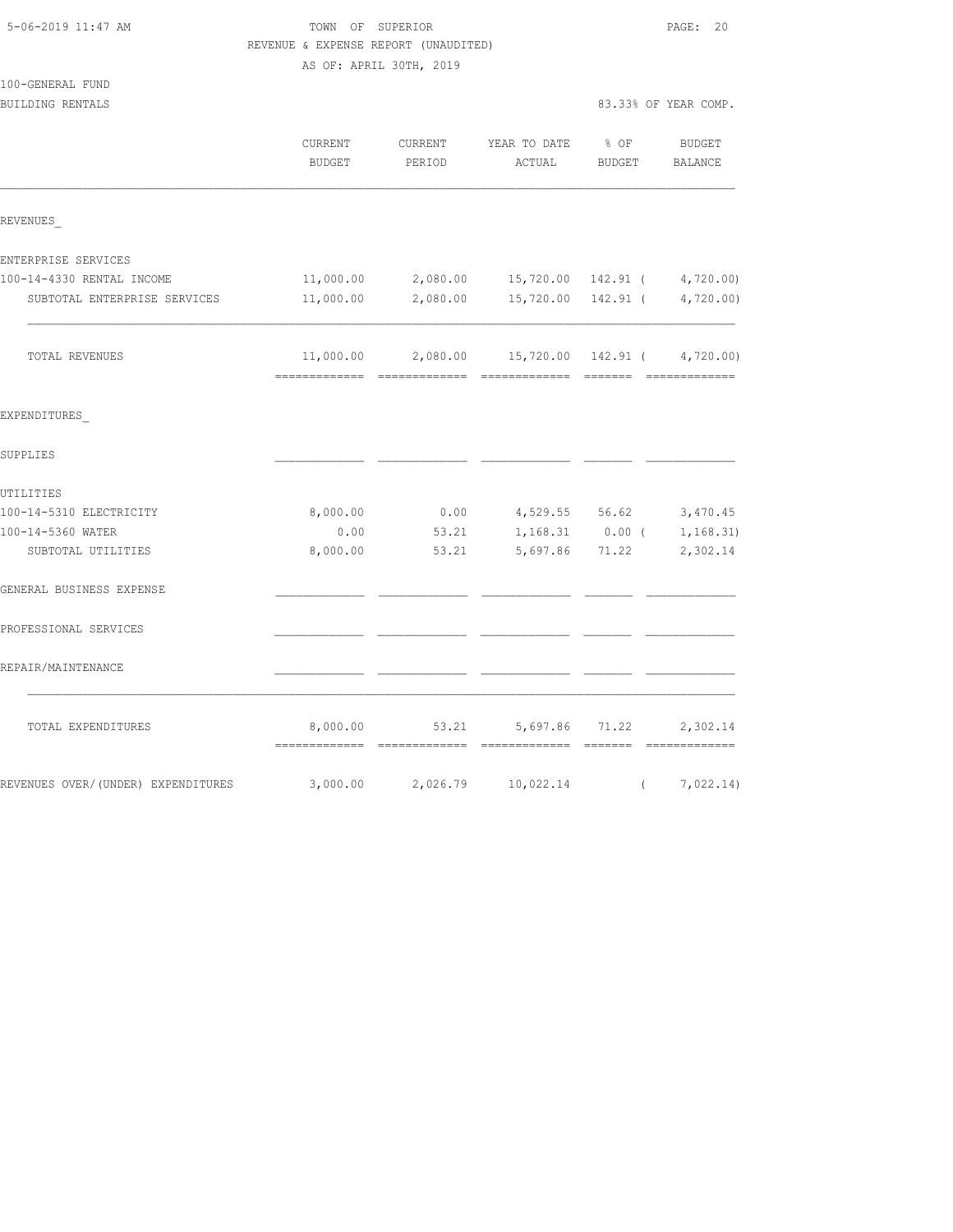### 5-06-2019 11:47 AM TOWN OF SUPERIOR PAGE: 21 REVENUE & EXPENSE REPORT (UNAUDITED) AS OF: APRIL 30TH, 2019

100-GENERAL FUND

SR CITIZENS-CONGREGATE 83.33% OF YEAR COMP.

|                                                     | CURRENT<br><b>BUDGET</b> | CURRENT<br>PERIOD | YEAR TO DATE<br>ACTUAL | % OF<br>BUDGET         | <b>BUDGET</b><br>BALANCE  |
|-----------------------------------------------------|--------------------------|-------------------|------------------------|------------------------|---------------------------|
| REVENUES                                            |                          |                   |                        |                        |                           |
| BUSINESS SERVICES                                   |                          |                   |                        |                        |                           |
| 100-15-4215 SRC AAA DOLLARS                         | 0.00                     | 0.00              | 36.00                  | $0.00$ (               | 36.00                     |
| 100-15-4217 SRC PROGRAM REVENUE                     | 0.00                     | 568.46            | 30,440.92              | $0.00$ (               | 30,440.92)                |
| 100-15-4220 FEMA                                    | 0.00                     | 1,620.00          | 1,620.00               | $0.00$ (               | 1,620.00)                 |
| SUBTOTAL BUSINESS SERVICES                          | 0.00                     | 2,188.46          | 32,096.92              | $0.00$ (               | 32,096.92)                |
| GRANTS                                              |                          |                   |                        |                        |                           |
| 100-15-4600 SR CENTER REVENUE                       | 0.00                     | 154.00            | 1,309.50               | $0.00$ (               | 1,309.50                  |
| SUBTOTAL GRANTS                                     | 0.00                     | 154.00            | 1,309.50               | $0.00$ (               | 1,309.50                  |
| TOTAL REVENUES                                      | 0.00                     | 2,342.46          | 33,406.42              | $0.00$ (               | 33,406.42)                |
| EXPENDITURES                                        |                          |                   |                        |                        |                           |
| PERSONEL                                            |                          |                   |                        |                        |                           |
| 100-15-5100 SALARIES                                | 12,280.00                | 0.00              |                        |                        | 7, 189.55 58.55 5, 090.45 |
| 100-15-5120 INMATE LABOR                            | 0.00                     | 36.00             | 406.00                 | $0.00$ (               | 406.00                    |
| 100-15-5151 FICA                                    | 761.00                   | 0.00              | 710.10                 | 93.31                  | 50.90                     |
| 100-15-5152 MEDICARE                                | 178.00                   | 0.00              | 166.08                 | 93.30                  | 11.92                     |
| 100-15-5153 STATE UNEMPLOYMENT                      | 112.00                   | 0.00              | 62.88                  | 56.14                  | 49.12                     |
| 100-15-5154 WORKERS COMP INSURANCE                  | 220.00                   | 94.67             | 386.07                 | $175.49$ (             | 166.07)                   |
| 100-15-5161 ARIZONA STATE RETIREMENT                | 1,449.00                 | 0.00              | 992.59                 | 68.50                  | 456.41                    |
| SUBTOTAL PERSONEL                                   | 15,000.00                | 130.67            | 9,913.27               | 66.09                  | 5,086.73                  |
| SUPPLIES                                            |                          |                   |                        |                        |                           |
| 100-15-5210 OFFICE SUPPLIES                         | 500.00                   | 0.00              | 0.00                   | 0.00                   | 500.00                    |
| 100-15-5230 SANITATION SUPPLIES                     | 300.00                   | 0.00              | 0.00                   | 0.00                   | 300.00                    |
| 100-15-5250 KITCHEN SUPPLIES                        | 500.00                   | 0.00              | 623.27                 | 124.65 (               | 123.27)                   |
| 100-15-5260 FOOD SUPPLIES                           | 1,000.00                 | 0.00              | 0.00                   | 0.00                   | 1,000.00                  |
| 100-15-5299 OPERATING SUPPLIES<br>SUBTOTAL SUPPLIES | 500.00<br>2,800.00       | 20.05<br>20.05    | 2,835.03<br>3,458.30   | 567.01 (<br>$123.51$ ( | 2,335.03)<br>658.30)      |
| UTILITIES                                           |                          |                   |                        |                        |                           |
| 100-15-5310 ELECTRICITY                             | 4,547.00                 | 0.00              | 4,057.59               | 89.24                  | 489.41                    |
| 100-15-5320 GAS                                     | 746.00                   | 52.65             | 526.48                 | 70.57                  | 219.52                    |
| 100-15-5350 TELEPHONE                               | 250.00                   | 16.01             | 192.18                 | 76.87                  | 57.82                     |
| 100-15-5360 WATER                                   | 200.00                   | 48.53             | 255.54                 | $127.77$ (             | 55.54)                    |
| SUBTOTAL UTILITIES                                  | 5,743.00                 | 117.19            | 5,031.79               | 87.62                  | 711.21                    |
| GENERAL BUSINESS EXPENSE                            |                          |                   |                        |                        |                           |
| 100-15-5420 DUES & SUBSCRIPTIONS                    | 200.00                   | 0.00              | 0.00                   | 0.00                   | 200.00                    |
| 100-15-5460 POSTAGE                                 | 0.00                     | 12.05             | 131.08                 | 0.00(                  | 131.08)                   |
| 100-15-5471 AUDIT                                   | 773.00                   | 0.00              | 512.12                 | 66.25                  | 260.88                    |
| 100-15-5480 GENERAL INSURANCE                       | 4,273.00                 | 0.00              | 3,417.50               | 79.98                  | 855.50                    |

SUBTOTAL GENERAL BUSINESS EXPENSE 5,246.00 12.05 4,060.70 77.41 1,185.30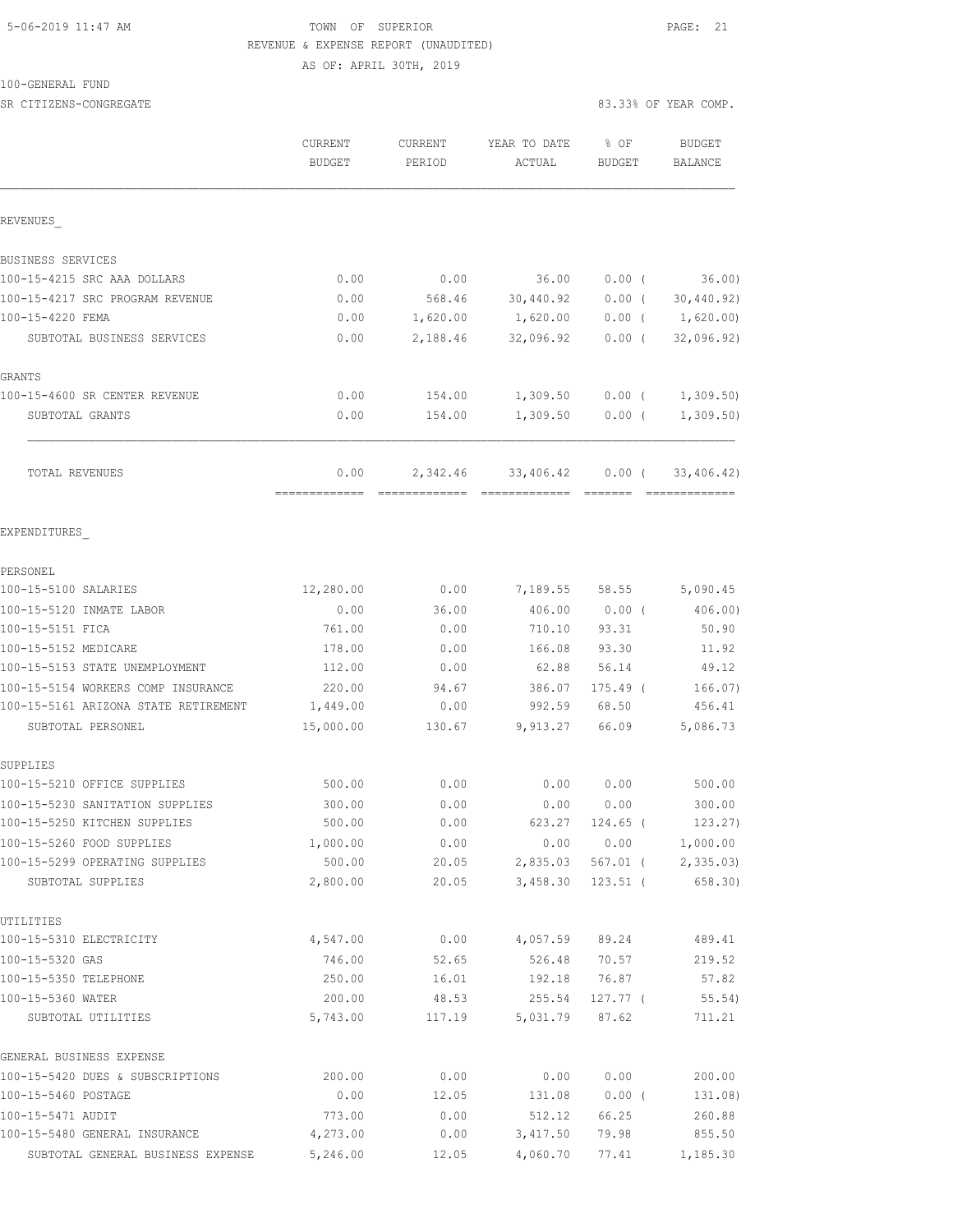### 5-06-2019 11:47 AM TOWN OF SUPERIOR PAGE: 22 REVENUE & EXPENSE REPORT (UNAUDITED) AS OF: APRIL 30TH, 2019

100-GENERAL FUND

SR CITIZENS-CONGREGATE 83.33% OF YEAR COMP.

|                                                | CURRENT<br>BUDGET | <b>CURRENT</b><br>PERIOD         | YEAR TO DATE<br>ACTUAL | % OF<br><b>BUDGET</b> |                      | <b>BUDGET</b><br>BALANCE      |
|------------------------------------------------|-------------------|----------------------------------|------------------------|-----------------------|----------------------|-------------------------------|
|                                                |                   |                                  |                        |                       |                      |                               |
| PROFESSIONAL SERVICES                          |                   |                                  |                        |                       |                      |                               |
| 100-15-5520 CONTRACT EMPLOYEE                  | 0.00              | 0.00                             |                        | 376.84 0.00 (         |                      | 376.84)                       |
| 100-15-5550 OTHER PROFESSIONAL SERVICES        | 23,344.00         | 0.00                             | 28,795.99 123.35 (     |                       |                      | 5,451.99                      |
| SUBTOTAL PROFESSIONAL SERVICES                 | 23,344.00         | 0.00                             | 29, 172.83 124.97 (    |                       |                      | 5,828.83)                     |
| REPAIR/MAINTENANCE                             |                   |                                  |                        |                       |                      |                               |
| 100-15-5642 TIRES & TUBES                      | 0.00              | 0.00                             |                        | 196.68 0.00 (         |                      | 196.68)                       |
| 100-15-5643 INMATE FUEL                        | 0.00              | 0.00                             | 54.64                  | $0.00$ (              |                      | 54.64)                        |
| 100-15-5650 OTHER EQUIPMENT REPAIRS            | 150.00            | 0.00                             |                        |                       |                      | 2,366.68 1,577.79 ( 2,216.68) |
| SUBTOTAL REPAIR/MAINTENANCE                    | 150.00            | 0.00                             |                        |                       |                      | 2,618.00 1,745.33 ( 2,468.00) |
| TOTAL EXPENDITURES                             | 52,283.00         | 279.96                           | 54,254.89 103.77 (     |                       |                      |                               |
|                                                |                   |                                  |                        |                       |                      | 1,971.89)                     |
| $\left($<br>REVENUES OVER/(UNDER) EXPENDITURES |                   | 52,283.00) 2,062.50 ( 20,848.47) |                        |                       | $\sim$ $\sim$ $\sim$ | 31, 434.53)                   |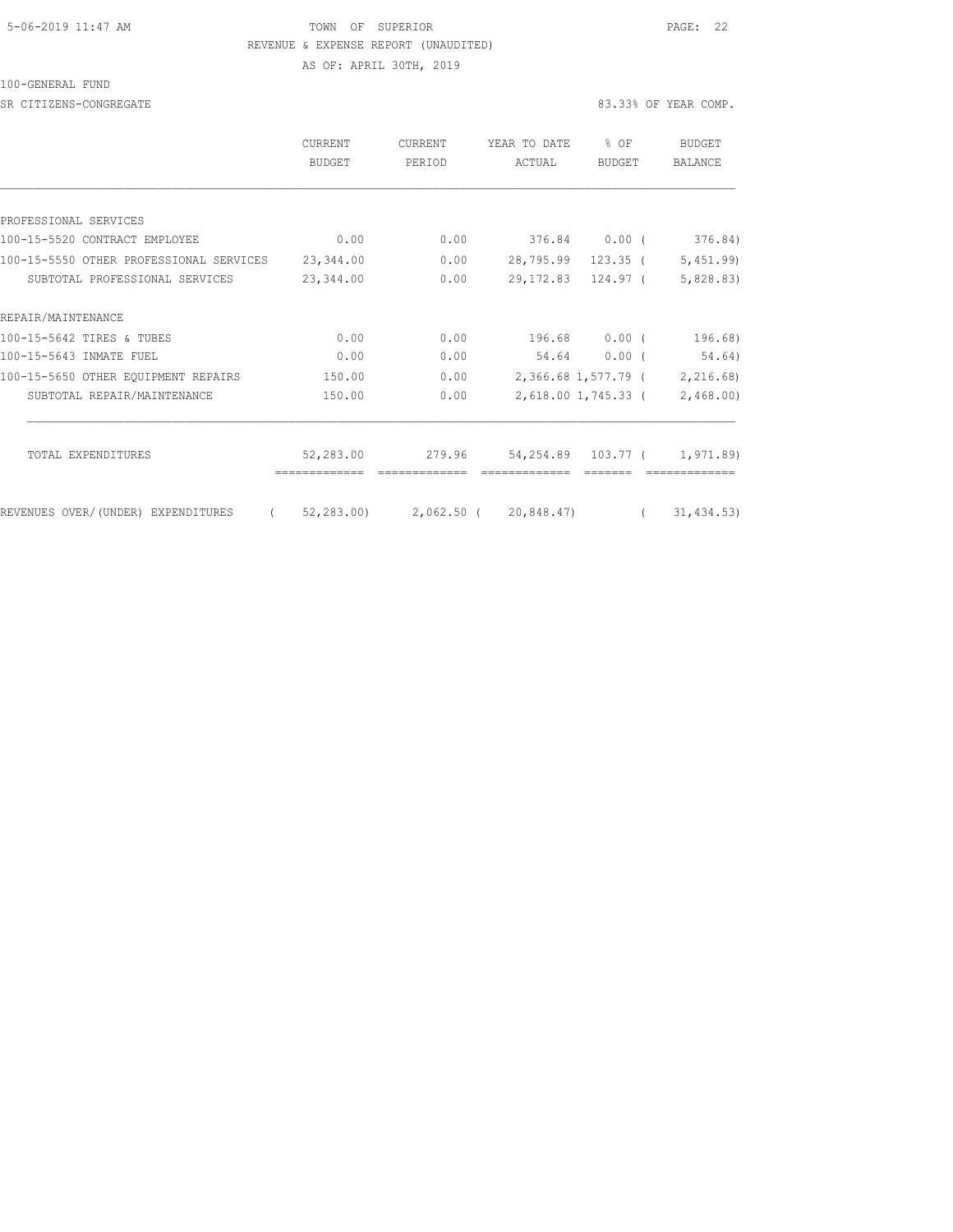### 5-06-2019 11:47 AM TOWN OF SUPERIOR PAGE: 23 REVENUE & EXPENSE REPORT (UNAUDITED)

AS OF: APRIL 30TH, 2019

| 100-GENERAL FUND |  |
|------------------|--|
|------------------|--|

SR CITIZENS-HOME DELIVERY 83.33% OF YEAR COMP.

|                                                           | CURRENT<br><b>BUDGET</b> | <b>CURRENT</b><br>PERIOD | YEAR TO DATE<br>ACTUAL     | % OF<br><b>BUDGET</b> | <b>BUDGET</b><br><b>BALANCE</b> |
|-----------------------------------------------------------|--------------------------|--------------------------|----------------------------|-----------------------|---------------------------------|
| REVENUES                                                  |                          |                          |                            |                       |                                 |
| BUSINESS SERVICES                                         |                          |                          |                            |                       |                                 |
| 100-16-4217 SRC PROGRAM REVENUE                           | 0.00                     | 10.00                    | 26,317.04                  | $0.00$ (              | 26, 317.04)                     |
| 100-16-4219 UNITED WAY                                    | 0.00                     | 0.00                     | 214.05                     | $0.00$ (              | 214.05)                         |
| SUBTOTAL BUSINESS SERVICES                                | 0.00                     | 10.00                    | 26,531.09                  | $0.00$ (              | 26, 531.09                      |
| TOTAL REVENUES                                            | 0.00<br>=============    | 10.00                    | 26,531.09<br>============= | $0.00$ (<br>--------  | 26, 531.09<br>=============     |
| EXPENDITURES                                              |                          |                          |                            |                       |                                 |
| PERSONEL                                                  |                          |                          |                            |                       |                                 |
| 100-16-5100 SALARIES                                      | 13,587.00                | 0.00                     | 9,083.02                   | 66.85                 | 4,503.98                        |
| 100-16-5120 INMATE LABOR                                  | 0.00                     | 54.00                    | 609.00                     | $0.00$ (              | 609.00)                         |
| 100-16-5151 FICA                                          | 842.00                   | 0.00                     | 563.14                     | 66.88                 | 278.86                          |
| 100-16-5152 MEDICARE                                      | 197.00                   | 0.00                     | 131.67                     | 66.84                 | 65.33                           |
| 100-16-5153 STATE UNEMPLOYMENT                            | 134.00                   | 0.00                     | 30.81                      | 22.99                 | 103.19                          |
| 100-16-5154 WORKERS COMP INSURANCE                        | 227.00                   | 94.67                    | 386.07                     | $170.07$ (            | 159.07)                         |
| 100-16-5161 ARIZONA STATE RETIREMENT<br>SUBTOTAL PERSONEL | 1,603.00<br>16,590.00    | 0.00<br>148.67           | 1,071.75<br>11,875.46      | 66.86<br>71.58        | 531.25<br>4,714.54              |
| SUPPLIES                                                  |                          |                          |                            |                       |                                 |
| 100-16-5299 OPERATING SUPPLIES                            | 0.00                     | 0.00                     | 67.00                      | 0.00(                 | 67.00)                          |
| SUBTOTAL SUPPLIES                                         | 0.00                     | 0.00                     | 67.00                      | $0.00$ (              | 67.00                           |
| UTILITIES                                                 |                          |                          |                            |                       |                                 |
| 100-16-5310 ELECTRICITY                                   | 4,547.00                 | 0.00                     | 4,057.56                   | 89.24                 | 489.44                          |
| 100-16-5320 GAS                                           | 802.00                   | 52.66                    | 526.54                     | 65.65                 | 275.46                          |
| 100-16-5350 TELEPHONE                                     | 250.00                   | 16.01                    | 160.19                     | 64.08                 | 89.81                           |
| 100-16-5360 WATER<br>SUBTOTAL UTILITIES                   | 200.00<br>5,799.00       | 48.53<br>117.20          | 255.52<br>4,999.81         | 127.76 (<br>86.22     | 55.52)<br>799.19                |
| GENERAL BUSINESS EXPENSE                                  |                          |                          |                            |                       |                                 |
| 100-16-5460 POSTAGE                                       | 0.00                     | 12.04                    | 131.06                     | $0.00$ (              | 131.06)                         |
| 100-16-5471 AUDIT                                         | 773.00                   | 0.00                     | 512.14                     | 66.25                 | 260.86                          |
| 100-16-5480 GENERAL INSURANCE                             | 4,273.00                 | 0.00                     | 3,417.52                   | 79.98                 | 855.48                          |
| SUBTOTAL GENERAL BUSINESS EXPENSE                         | 5,046.00                 | 12.04                    | 4,060.72                   | 80.47                 | 985.28                          |
| PROFESSIONAL SERVICES                                     |                          |                          |                            |                       |                                 |
| 100-16-5550 OTHER PROFESSIONAL SERVICES                   | 34,179.00                | 0.00                     | 30, 534.57                 | 89.34                 | 3,644.43                        |
| SUBTOTAL PROFESSIONAL SERVICES                            | 34,179.00                | 0.00                     | 30,534.57                  | 89.34                 | 3,644.43                        |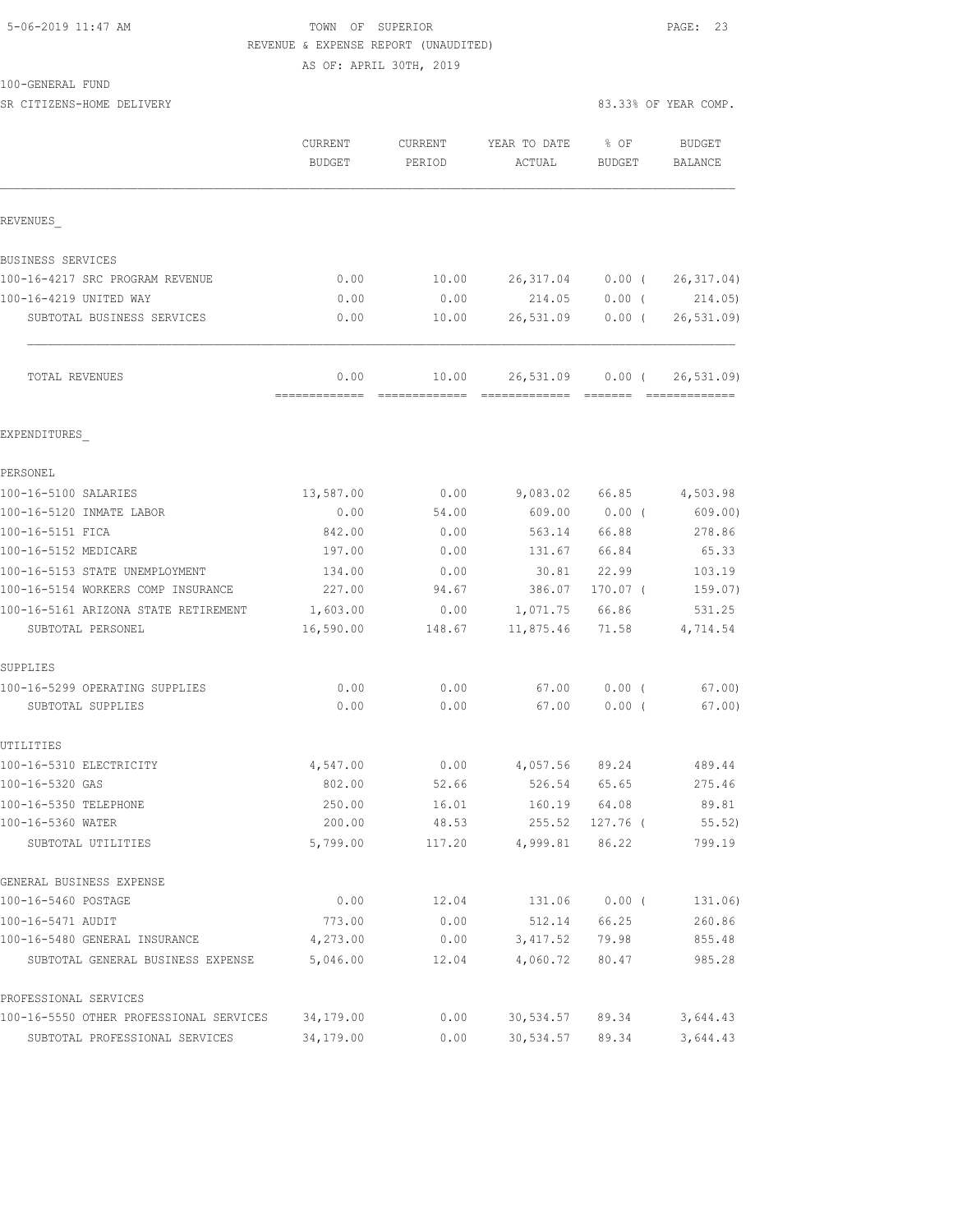### 5-06-2019 11:47 AM TOWN OF SUPERIOR PAGE: 24 REVENUE & EXPENSE REPORT (UNAUDITED) AS OF: APRIL 30TH, 2019

100-GENERAL FUND

SR CITIZENS-HOME DELIVERY 83.33% OF YEAR COMP.

|                                     | <b>CURRENT</b><br>BUDGET | <b>CURRENT</b><br>PERIOD | YEAR TO DATE<br>ACTUAL | % OF<br>BUDGET | BUDGET<br>BALANCE |
|-------------------------------------|--------------------------|--------------------------|------------------------|----------------|-------------------|
|                                     |                          |                          |                        |                |                   |
| REPAIR/MAINTENANCE                  |                          |                          |                        |                |                   |
| 100-16-5641 GAS & OIL               | 500.00                   | 24.44                    | 305.96                 | 61.19          | 194.04            |
| 100-16-5642 TIRES & TUBES           | 0.00                     | 0.00                     | 196.68                 | $0.00$ (       | 196.68)           |
| 100-16-5643 INMATE FUEL             | 0.00                     | 0.00                     | 81.99                  | $0.00$ (       | 81.99)            |
| 100-16-5650 OTHER EOUIPMENT REPAIRS | 0.00                     | 0.00                     | 2,366.87               | $0.00$ (       | 2,366.87          |
| SUBTOTAL REPAIR/MAINTENANCE         | 500.00                   | 24.44                    | 2,951.50               | $590.30$ (     | 2,451.50)         |
| TOTAL EXPENDITURES                  | 62,114.00                | 302.35                   | 54,489.06 87.72        |                | 7,624.94          |
|                                     |                          |                          |                        |                |                   |
| REVENUES OVER/(UNDER) EXPENDITURES  | $62, 114, 00$ (          |                          | 292.35) ( 27,957.97)   |                | 34, 156.03        |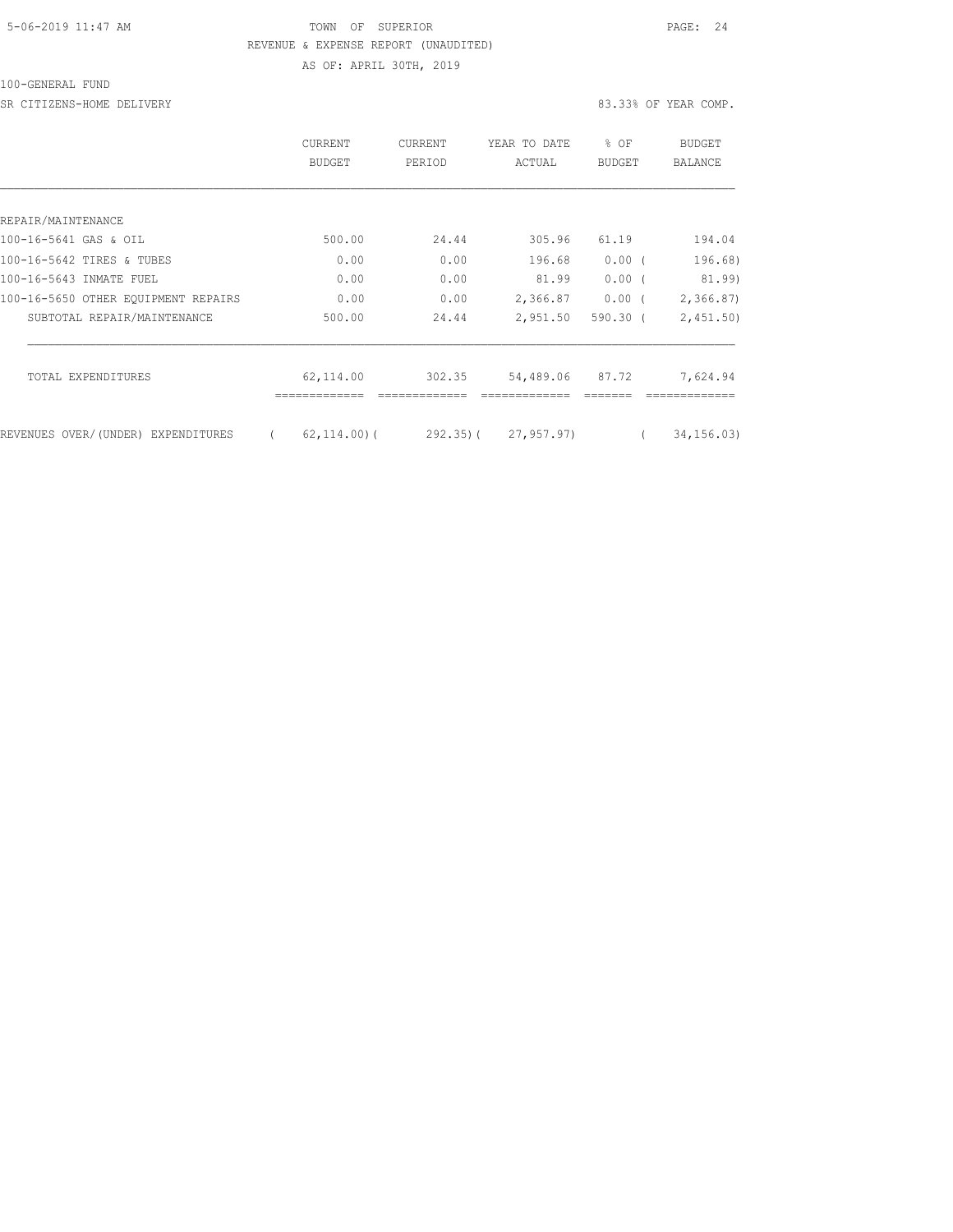## 5-06-2019 11:47 AM TOWN OF SUPERIOR PAGE: 25 REVENUE & EXPENSE REPORT (UNAUDITED)

AS OF: APRIL 30TH, 2019

SR CITIZENS-TRANSPORTATIO 83.33% OF YEAR COMP.

|                                                                    | CURRENT<br>BUDGET     | CURRENT<br>PERIOD                                                                                                                                                                                                                                                                                                                                                                                                                                                                               | YEAR TO DATE<br>ACTUAL      | % OF<br><b>BUDGET</b> | <b>BUDGET</b><br>BALANCE      |
|--------------------------------------------------------------------|-----------------------|-------------------------------------------------------------------------------------------------------------------------------------------------------------------------------------------------------------------------------------------------------------------------------------------------------------------------------------------------------------------------------------------------------------------------------------------------------------------------------------------------|-----------------------------|-----------------------|-------------------------------|
| REVENUES                                                           |                       |                                                                                                                                                                                                                                                                                                                                                                                                                                                                                                 |                             |                       |                               |
| BUSINESS SERVICES                                                  |                       |                                                                                                                                                                                                                                                                                                                                                                                                                                                                                                 |                             |                       |                               |
| 100-17-4215 SRC AAA REVENUE                                        | 0.00                  | 0.00                                                                                                                                                                                                                                                                                                                                                                                                                                                                                            | 1.00                        | $0.00$ (              | 1.00)                         |
| 100-17-4217 SRC PROGRAM REVENUE                                    | 0.00                  | 19.00                                                                                                                                                                                                                                                                                                                                                                                                                                                                                           | 3,753.51                    |                       | $0.00$ ( 3,753.51)            |
| SUBTOTAL BUSINESS SERVICES                                         | 0.00                  | 19.00                                                                                                                                                                                                                                                                                                                                                                                                                                                                                           |                             | $3,754.51$ 0.00 (     | 3,754.51)                     |
| TOTAL REVENUES                                                     | 0.00<br>============= | 19.00<br>$\begin{array}{cccccccccccccc} \multicolumn{2}{c}{} & \multicolumn{2}{c}{} & \multicolumn{2}{c}{} & \multicolumn{2}{c}{} & \multicolumn{2}{c}{} & \multicolumn{2}{c}{} & \multicolumn{2}{c}{} & \multicolumn{2}{c}{} & \multicolumn{2}{c}{} & \multicolumn{2}{c}{} & \multicolumn{2}{c}{} & \multicolumn{2}{c}{} & \multicolumn{2}{c}{} & \multicolumn{2}{c}{} & \multicolumn{2}{c}{} & \multicolumn{2}{c}{} & \multicolumn{2}{c}{} & \multicolumn{2}{c}{} & \multicolumn{2}{c}{} & \$ | 3,754.51<br>=============   | $0.00$ (<br>--------  | 3,754.51)<br><b>COSSESSES</b> |
| EXPENDITURES                                                       |                       |                                                                                                                                                                                                                                                                                                                                                                                                                                                                                                 |                             |                       |                               |
| PERSONEL                                                           |                       |                                                                                                                                                                                                                                                                                                                                                                                                                                                                                                 |                             |                       |                               |
| 100-17-5100 SALARIES                                               | 5,238.00              | 0.00                                                                                                                                                                                                                                                                                                                                                                                                                                                                                            | 3,492.29 66.67              |                       | 1,745.71                      |
| 100-17-5151 FICA                                                   | 325.00                | 0.00                                                                                                                                                                                                                                                                                                                                                                                                                                                                                            | 216.55                      | 66.63                 | 108.45                        |
| 100-17-5152 MEDICARE                                               | 76.00                 | 0.00                                                                                                                                                                                                                                                                                                                                                                                                                                                                                            | 50.64                       | 66.63                 | 25.36                         |
| 100-17-5153 STATE UNEMPLOYMENT                                     | 52.00                 | 0.00                                                                                                                                                                                                                                                                                                                                                                                                                                                                                            | 14.47                       | 27.83                 | 37.53                         |
| 100-17-5154 WORKERS COMP INSURANCE                                 | 36.00                 | 94.66                                                                                                                                                                                                                                                                                                                                                                                                                                                                                           |                             | 384.31 1,067.53 (     | 348.31)                       |
| 100-17-5161 ARIZONA STATE RETIREMENT                               | 618.00                | 0.00                                                                                                                                                                                                                                                                                                                                                                                                                                                                                            | 412.10                      | 66.68                 | 205.90                        |
| SUBTOTAL PERSONEL                                                  | 6,345.00              | 94.66                                                                                                                                                                                                                                                                                                                                                                                                                                                                                           | 4,570.36                    | 72.03                 | 1,774.64                      |
| SUPPLIES                                                           |                       |                                                                                                                                                                                                                                                                                                                                                                                                                                                                                                 |                             |                       |                               |
| UTILITIES                                                          |                       |                                                                                                                                                                                                                                                                                                                                                                                                                                                                                                 |                             |                       |                               |
| 100-17-5350 TELEPHONE                                              | 490.00                | 40.71                                                                                                                                                                                                                                                                                                                                                                                                                                                                                           | 407.19                      | 83.10                 | 82.81                         |
| SUBTOTAL UTILITIES                                                 | 490.00                | 40.71                                                                                                                                                                                                                                                                                                                                                                                                                                                                                           | 407.19                      | 83.10                 | 82.81                         |
| GENERAL BUSINESS EXPENSE                                           |                       |                                                                                                                                                                                                                                                                                                                                                                                                                                                                                                 |                             |                       |                               |
| 100-17-5471 AUDIT                                                  | 773.00                | 0.00                                                                                                                                                                                                                                                                                                                                                                                                                                                                                            | 512.14 66.25                |                       | 260.86                        |
| 100-17-5480 GENERAL INSURANCE<br>SUBTOTAL GENERAL BUSINESS EXPENSE | 4,273.00<br>5,046.00  | 0.00<br>0.00                                                                                                                                                                                                                                                                                                                                                                                                                                                                                    | 3,417.52<br>3,929.66        | 79.98<br>77.88        | 855.48<br>1,116.34            |
| PROFESSIONAL SERVICES                                              |                       |                                                                                                                                                                                                                                                                                                                                                                                                                                                                                                 |                             |                       |                               |
| 100-17-5550 OTHER PROFESSIONAL SERVICES 1,000.00                   |                       | 0.00                                                                                                                                                                                                                                                                                                                                                                                                                                                                                            |                             | 0.00 0.00             | 1,000.00                      |
| SUBTOTAL PROFESSIONAL SERVICES                                     | 1,000.00              | 0.00                                                                                                                                                                                                                                                                                                                                                                                                                                                                                            | 0.00                        | 0.00                  | 1,000.00                      |
| REPAIR/MAINTENANCE                                                 |                       |                                                                                                                                                                                                                                                                                                                                                                                                                                                                                                 |                             |                       |                               |
| 100-17-5640 AUTO & TRUCK REPAIRS                                   | 2,000.00              |                                                                                                                                                                                                                                                                                                                                                                                                                                                                                                 | $0.00$ $1,243.36$ $62.17$   |                       | 756.64                        |
| 100-17-5641 GAS & OIL                                              | 500.00                |                                                                                                                                                                                                                                                                                                                                                                                                                                                                                                 | 36.67 458.94 91.79          |                       | 41.06                         |
| 100-17-5642 TIRES & TUBES                                          | 0.00                  |                                                                                                                                                                                                                                                                                                                                                                                                                                                                                                 | $0.00$ 196.68 0.00 (        |                       | 196.68)                       |
| 100-17-5650 OTHER EQUIPMENT REPAIRS                                | 0.00                  |                                                                                                                                                                                                                                                                                                                                                                                                                                                                                                 | 629.00 964.85 0.00 (964.85) |                       |                               |
| SUBTOTAL REPAIR/MAINTENANCE                                        | 2,500.00              |                                                                                                                                                                                                                                                                                                                                                                                                                                                                                                 | 665.67 2,863.83 114.55 (    |                       | 363.83)                       |
| TOTAL EXPENDITURES                                                 | 15,381.00             |                                                                                                                                                                                                                                                                                                                                                                                                                                                                                                 | 801.04 11,771.04 76.53      |                       | 3,609.96                      |
| REVENUES OVER/(UNDER) EXPENDITURES (15,381.00) (782.04) (8,016.53) |                       |                                                                                                                                                                                                                                                                                                                                                                                                                                                                                                 |                             |                       | 7,364.47)                     |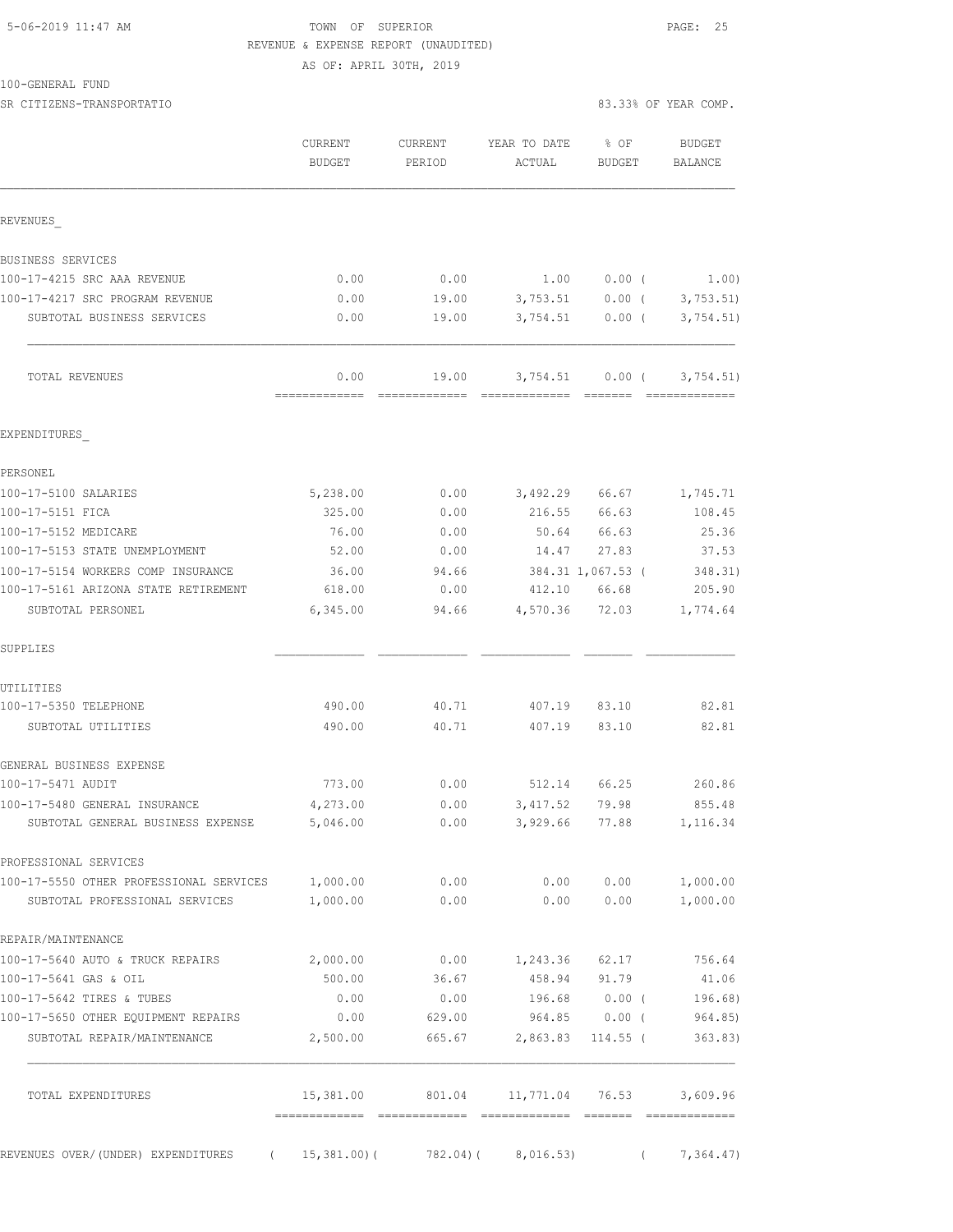| 5-06-2019 11:47 AM                   |                          | TOWN OF SUPERIOR<br>REVENUE & EXPENSE REPORT (UNAUDITED)<br>AS OF: APRIL 30TH, 2019 |                        |                       |                      |  |
|--------------------------------------|--------------------------|-------------------------------------------------------------------------------------|------------------------|-----------------------|----------------------|--|
| 100-GENERAL FUND<br>CODE ENFORCEMENT |                          |                                                                                     |                        |                       | 83.33% OF YEAR COMP. |  |
|                                      | CURRENT<br><b>BUDGET</b> | CURRENT<br>PERIOD                                                                   | YEAR TO DATE<br>ACTUAL | ී OF<br><b>BUDGET</b> | BUDGET<br>BALANCE    |  |
| REVENUES                             |                          |                                                                                     |                        |                       |                      |  |
| GRANTS                               |                          |                                                                                     |                        |                       |                      |  |
|                                      | =============            | --------------                                                                      | -------------          | --------              |                      |  |
| EXPENDITURES                         |                          |                                                                                     |                        |                       |                      |  |
| PERSONEL                             |                          |                                                                                     |                        |                       |                      |  |
| 100-18-5100 SALARIES                 | 21,584.00                | 0.00                                                                                | 15,781.40              | 73.12                 | 5,802.60             |  |
| 100-18-5101 OVERTIME                 | 0.00                     | 0.00                                                                                | 1,564.31               | $0.00$ (              | 1, 564.31)           |  |
| 100-18-5151 FICA                     | 1,338.00                 | 0.00                                                                                | 0.00                   | 0.00                  | 1,338.00             |  |
| 100-18-5152 MEDICARE                 | 313.00                   | 0.00                                                                                | 251.50                 | 80.35                 | 61.50                |  |
| 100-18-5153 STATE UNEMPLOYMENT       | 75.00                    | 0.00                                                                                | 30.49                  | 40.65                 | 44.51                |  |
| 100-18-5154 WORKERS COMP INSURANCE   | 500.00                   | 0.00                                                                                | 0.00                   | 0.00                  | 500.00               |  |
| 100-18-5161 ARIZONA STATE RETIREMENT | 5,541.00                 | 0.00                                                                                | 0.00                   | 0.00                  | 5,541.00             |  |
| 100-18-5162 LIFE INSURANCE           | 40.00                    | 0.00                                                                                | 0.00                   | 0.00                  | 40.00                |  |
| 100-18-5164 DENTAL INSURANCE         | 185.00                   | 0.00                                                                                | 0.00                   | 0.00                  | 185.00               |  |
| SUBTOTAL PERSONEL                    | 29,576.00                | 0.00                                                                                | 17,627.70              | 59.60                 | 11,948.30            |  |
| PROFESSIONAL SERVICES                |                          |                                                                                     |                        |                       |                      |  |
| 100-18-5520 Blight Mitigation        | 20,000.00                | 0.00                                                                                | 17,755.73              | 88.78                 | 2,244.27             |  |
| SUBTOTAL PROFESSIONAL SERVICES       | 20,000.00                | 0.00                                                                                | 17,755.73              | 88.78                 | 2,244.27             |  |
| TOTAL EXPENDITURES                   | 49,576.00                | 0.00                                                                                | 35, 383.43             | 71.37                 | 14, 192.57           |  |
| REVENUES OVER/(UNDER) EXPENDITURES   | 49,576.00)<br>$\left($   | 0.00(                                                                               | 35, 383.43)            | $\left($              | 14, 192.57)          |  |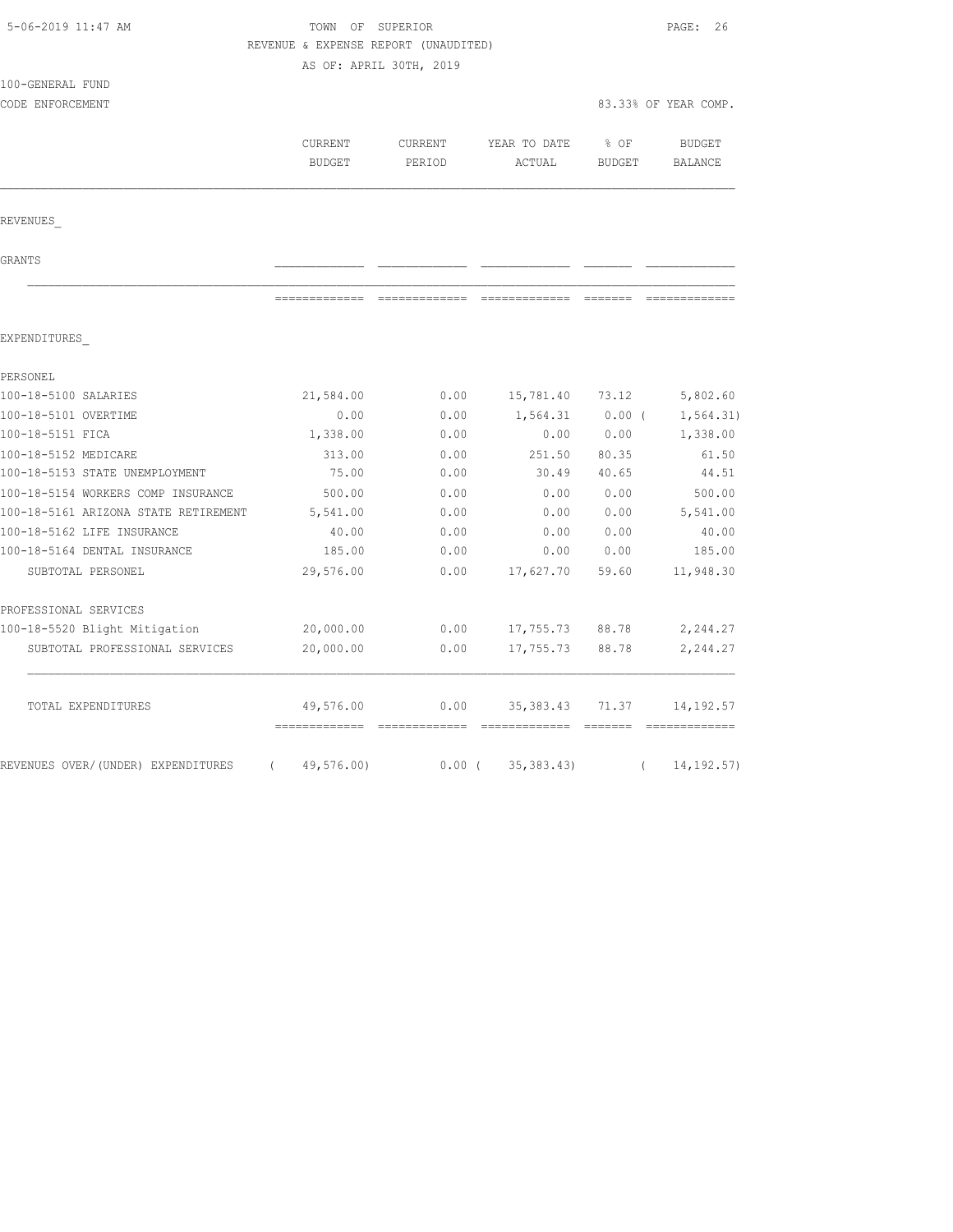|                          | =============                        | --------------          | =============     | --------      | =============        |
|--------------------------|--------------------------------------|-------------------------|-------------------|---------------|----------------------|
| PROFESSIONAL SERVICES    |                                      |                         |                   |               |                      |
| GENERAL BUSINESS EXPENSE |                                      |                         |                   |               |                      |
| SUPPLIES                 |                                      |                         |                   |               |                      |
| EXPENDITURES             |                                      |                         |                   |               |                      |
|                          |                                      |                         |                   |               |                      |
|                          | <b>BUDGET</b>                        | PERIOD                  | ACTUAL            | <b>BUDGET</b> | BALANCE              |
|                          | CURRENT                              | CURRENT                 | YEAR TO DATE % OF |               | BUDGET               |
| <b>EDC</b>               |                                      |                         |                   |               | 83.33% OF YEAR COMP. |
| 100-GENERAL FUND         |                                      |                         |                   |               |                      |
|                          |                                      | AS OF: APRIL 30TH, 2019 |                   |               |                      |
|                          | REVENUE & EXPENSE REPORT (UNAUDITED) |                         |                   |               |                      |
| 5-06-2019 11:47 AM       |                                      | TOWN OF SUPERIOR        |                   |               | PAGE: 27             |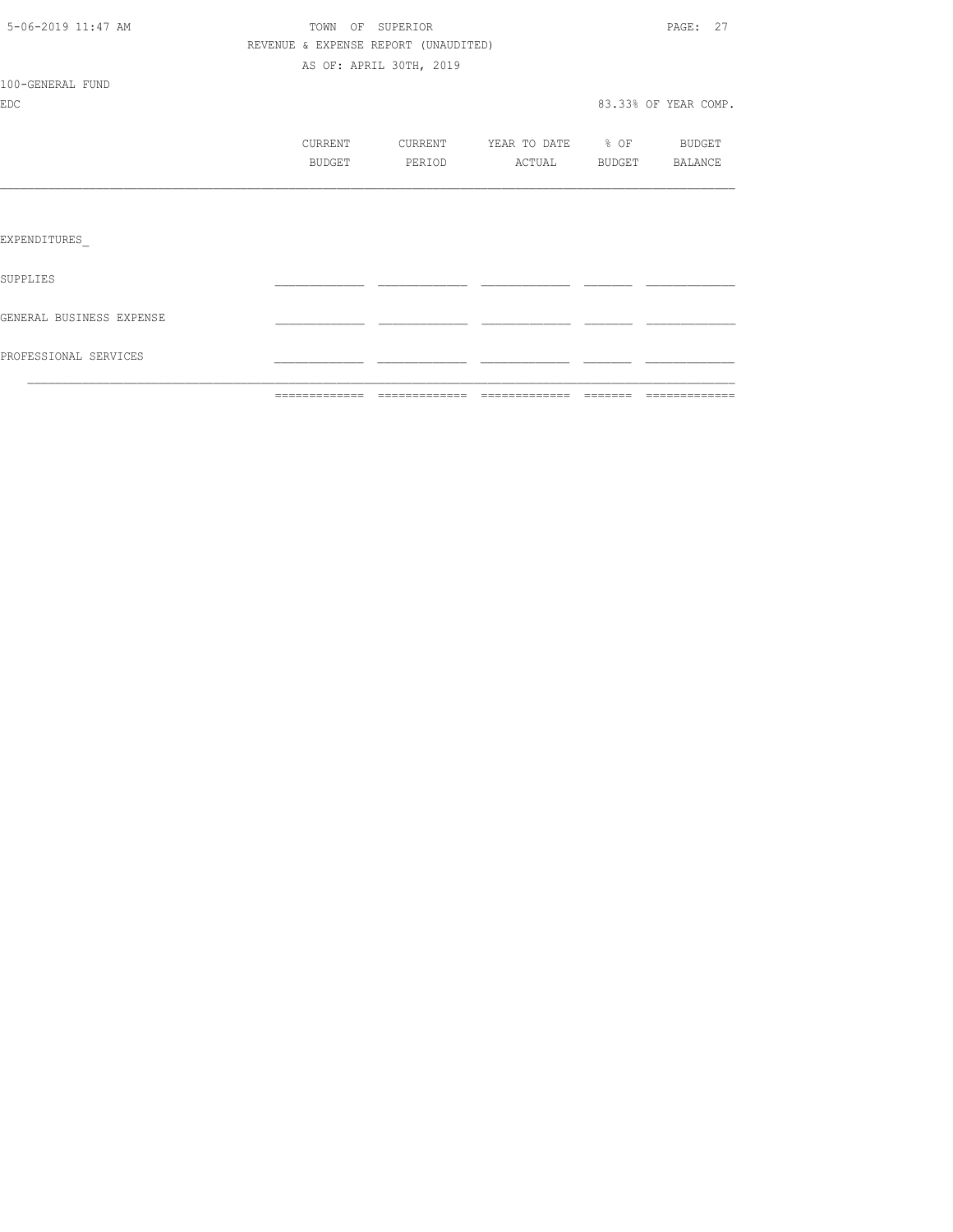| 5-06-2019 11:47 AM | OF<br>TOWN                           | SUPERIOR                |              |        | PAGE: 28             |
|--------------------|--------------------------------------|-------------------------|--------------|--------|----------------------|
|                    | REVENUE & EXPENSE REPORT (UNAUDITED) |                         |              |        |                      |
|                    |                                      | AS OF: APRIL 30TH, 2019 |              |        |                      |
| 100-GENERAL FUND   |                                      |                         |              |        |                      |
| LOST TRAIL         |                                      |                         |              |        | 83.33% OF YEAR COMP. |
|                    | CURRENT                              | <b>CURRENT</b>          | YEAR TO DATE | % OF   | BUDGET               |
|                    | BUDGET                               | PERIOD                  | ACTUAL       | BUDGET | BALANCE              |
|                    |                                      |                         |              |        |                      |
| EXPENDITURES       |                                      |                         |              |        |                      |
|                    |                                      |                         |              |        |                      |

 $\mathcal{L}_\text{max}$ 

 ${\tt SUPPLIES}$ 

============= ============= ============= ======= =============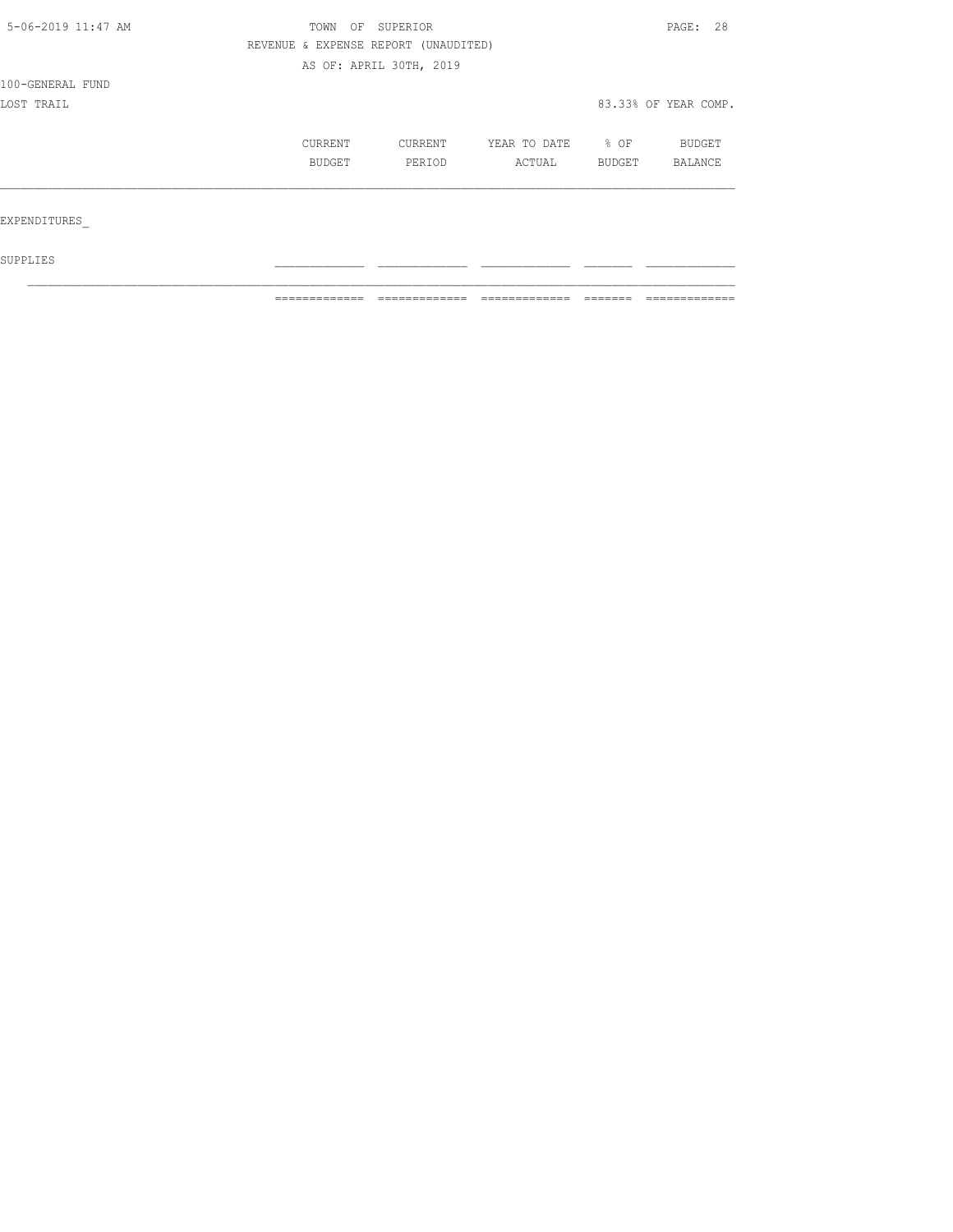| 5-06-2019 11:47 AM        |                                      | TOWN OF SUPERIOR        |                                | PAGE: 29             |
|---------------------------|--------------------------------------|-------------------------|--------------------------------|----------------------|
|                           | REVENUE & EXPENSE REPORT (UNAUDITED) |                         |                                |                      |
|                           |                                      | AS OF: APRIL 30TH, 2019 |                                |                      |
| 100-GENERAL FUND          |                                      |                         |                                |                      |
| SOCIO-ECONOMIC CONTINGNCY |                                      |                         |                                | 83.33% OF YEAR COMP. |
|                           | CURRENT                              | CURRENT                 | YEAR TO DATE % OF BUDGET       |                      |
|                           | <b>BUDGET</b>                        | PERIOD                  | ACTUAL BUDGET BALANCE          |                      |
| REVENUES                  |                                      |                         |                                |                      |
| CONTRIBUTIONS             |                                      |                         |                                |                      |
|                           | =============                        |                         | ============================== |                      |
| EXPENDITURES              |                                      |                         |                                |                      |
| SUPPLIES                  |                                      |                         |                                |                      |
|                           |                                      |                         |                                |                      |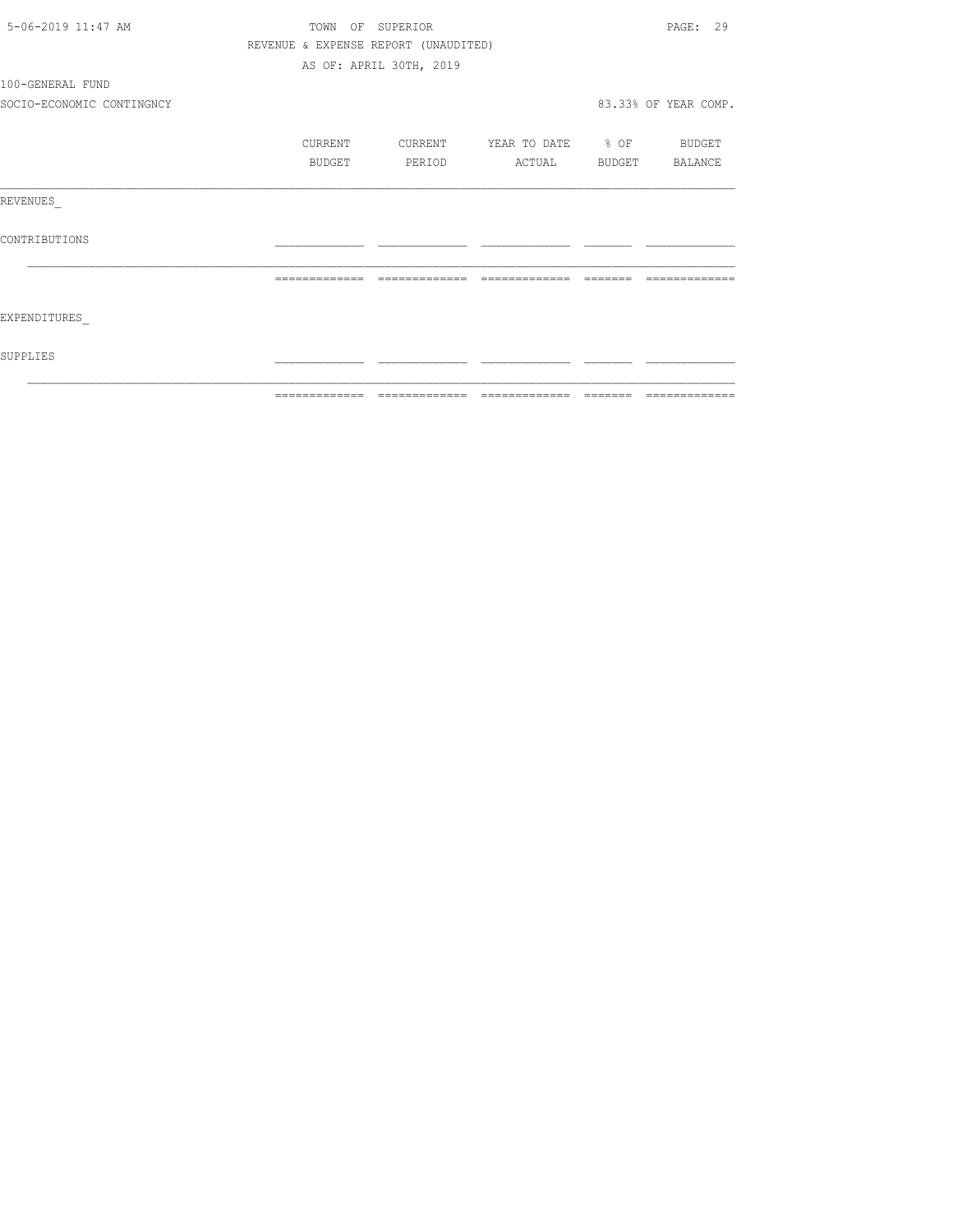| 5-06-2019 11:47 AM | TOWN | OF            | SUPERIOR                             |              |        | PAGE: 30             |
|--------------------|------|---------------|--------------------------------------|--------------|--------|----------------------|
|                    |      |               | REVENUE & EXPENSE REPORT (UNAUDITED) |              |        |                      |
|                    |      |               | AS OF: APRIL 30TH, 2019              |              |        |                      |
| 100-GENERAL FUND   |      |               |                                      |              |        |                      |
| CONTINGENCY        |      |               |                                      |              |        | 83.33% OF YEAR COMP. |
|                    |      | CURRENT       | CURRENT                              | YEAR TO DATE | % OF   | <b>BUDGET</b>        |
|                    |      | <b>BUDGET</b> | PERIOD                               | ACTUAL       | BUDGET | <b>BALANCE</b>       |
|                    |      |               |                                      |              |        |                      |
| EXPENDITURES       |      |               |                                      |              |        |                      |
|                    |      |               |                                      |              |        |                      |

 $\mathcal{L}_\text{max}$ 

 ${\tt SUPPLIES}$ 

============= ============= ============= ======= =============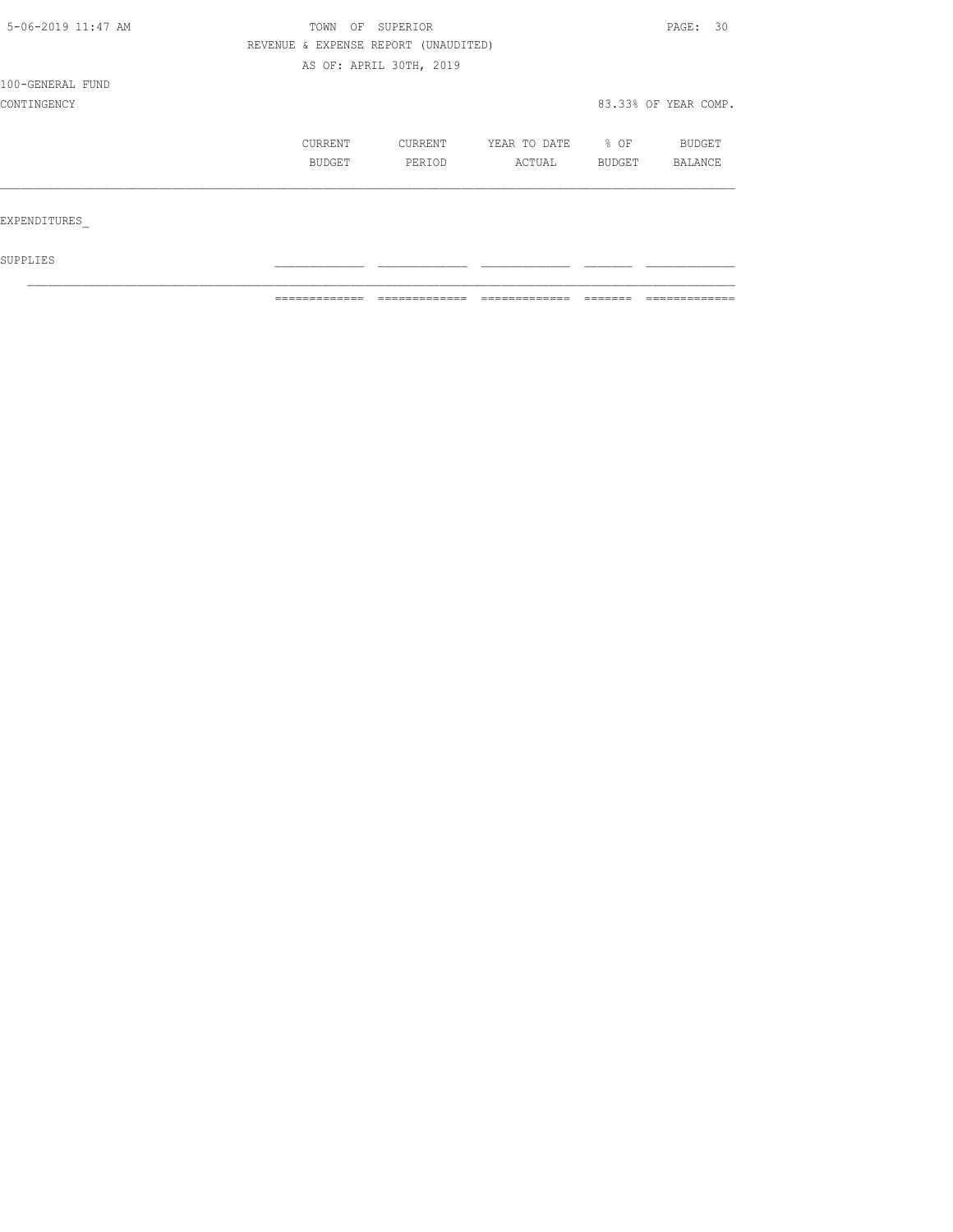### 5-06-2019 11:47 AM TOWN OF SUPERIOR PAGE: 31 REVENUE & EXPENSE REPORT (UNAUDITED) AS OF: APRIL 30TH, 2019

100-GENERAL FUND

|                                    |                          |                   |                        |                       | 83.33% OF YEAR COMP.     |
|------------------------------------|--------------------------|-------------------|------------------------|-----------------------|--------------------------|
|                                    | CURRENT<br><b>BUDGET</b> | CURRENT<br>PERIOD | YEAR TO DATE<br>ACTUAL | % OF<br><b>BUDGET</b> | BUDGET<br><b>BALANCE</b> |
| FUND TOTAL REVENUES                | 2, 143, 377.00           | 234,745.67        | 2,041,798.32           | 95.26                 | 101,578.68               |
| FUND TOTAL EXPENDITURES            | 2, 143, 375, 00          | 84,276.07         | 1,792,999.69           | 83.65                 | 350, 375.31              |
| REVENUES OVER/(UNDER) EXPENDITURES | 2.00                     | 150,469.60        | 248,798.63             |                       | 248,796.63)              |
|                                    |                          |                   |                        |                       | ===========              |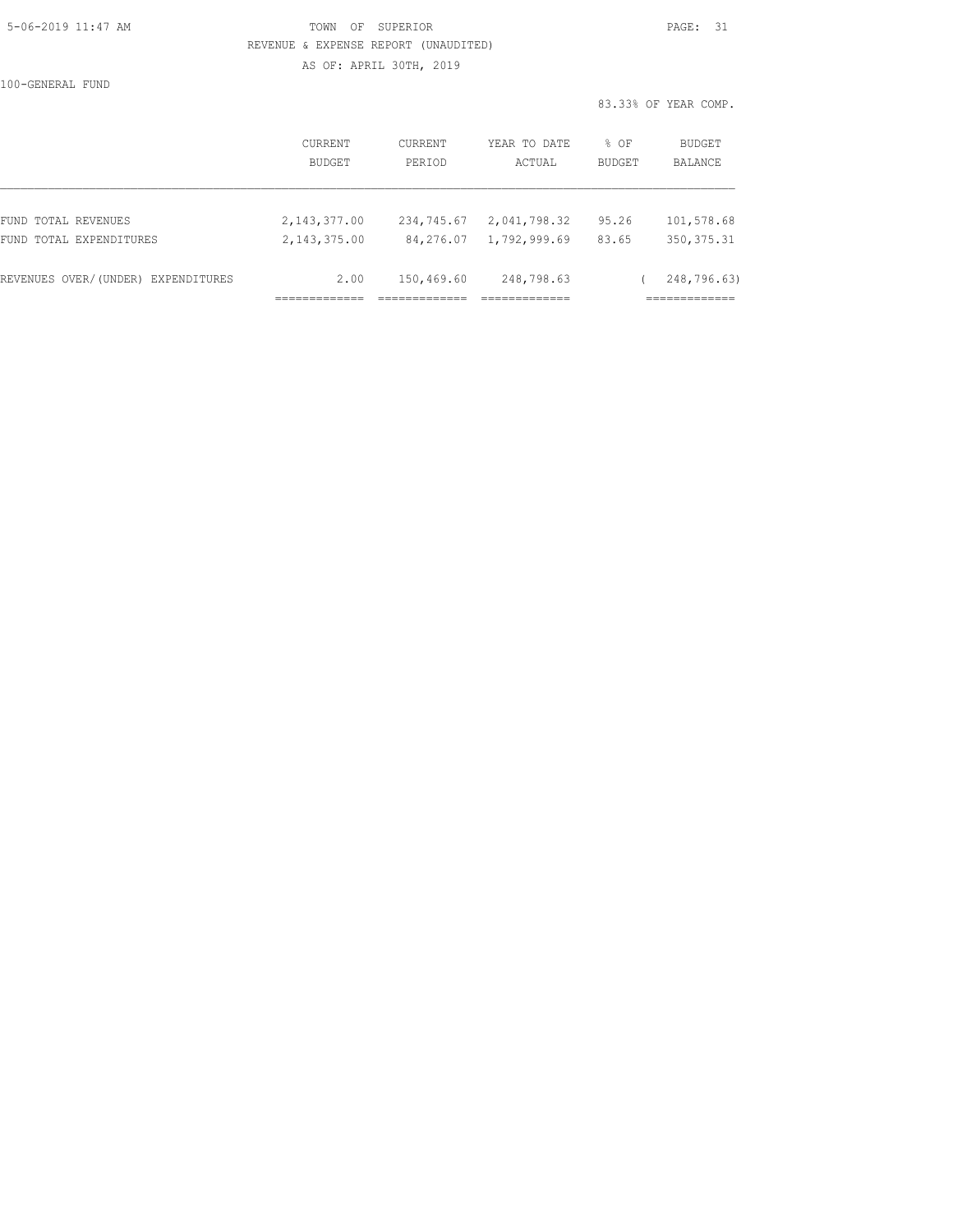# 5-06-2019 11:47 AM TOWN OF SUPERIOR PAGE: 1 REVENUE & EXPENSE REPORT (UNAUDITED)

AS OF: APRIL 30TH, 2019

# 200-REFUSE SERVICE

| NON-DEPARTMENTAL                    |                                           |                   |                                                    |                | 83.33% OF YEAR COMP.      |
|-------------------------------------|-------------------------------------------|-------------------|----------------------------------------------------|----------------|---------------------------|
|                                     | <b>CURRENT</b><br><b>BUDGET</b>           | CURRENT<br>PERIOD | YEAR TO DATE<br>ACTUAL                             | % OF<br>BUDGET | <b>BUDGET</b><br>BALANCE  |
| REVENUES                            |                                           |                   |                                                    |                |                           |
| BUSINESS SERVICES                   |                                           |                   |                                                    |                |                           |
| 200-00-4240 REFUSE FEES             | 4,000.00                                  | 120.00            | 1,084.48 27.11                                     |                | 2,915.52                  |
| 200-00-4241 TIPPING FEES-           | 0.00                                      | 700.00            |                                                    |                | 5,730.00 0.00 ( 5,730.00) |
| SUBTOTAL BUSINESS SERVICES          | 4,000.00                                  | 820.00            | 6,814.48                                           | 170.36 (       | 2,814.48                  |
| ENTERPRISE SERVICES                 |                                           |                   |                                                    |                |                           |
| 200-00-4350 RECYCLING INCOME        | 0.00                                      | 0.00              | 21.20                                              | $0.00$ (       | 21.20                     |
| SUBTOTAL ENTERPRISE SERVICES        | 0.00                                      | 0.00              | 21.20                                              | $0.00$ (       | 21.20)                    |
| TOTAL REVENUES                      | 4,000.00<br>-------------- -------------- | 820.00            | 6,835.68<br>====================================== | 170.89 (       | 2,835.68                  |
| EXPENDITURES                        |                                           |                   |                                                    |                |                           |
| PERSONEL                            |                                           |                   |                                                    |                |                           |
| 200-00-5100 Salaries                | 9,857.00                                  | 0.00              | 0.00                                               | 0.00           | 9,857.00                  |
| 200-00-5151 FICA                    | 611.00                                    | 0.00              | 0.00                                               | 0.00           | 611.00                    |
| 200-00-5152 Medicare                | 143.00                                    | 0.00              | 0.00                                               | 0.00           | 143.00                    |
| 200-00-5153 SUTA                    | 60.00                                     | 0.00              | 0.00                                               | 0.00           | 60.00                     |
| 200-00-5154 Workers Comp            | 183.00                                    | 0.00              | 0.00                                               | 0.00           | 183.00                    |
| 200-00-5161 ASRS                    | 1,163.00                                  | 0.00              | 0.00                                               | 0.00           | 1,163.00                  |
| 200-00-5162 Life Insurance          | 32.00                                     | 0.00              | 0.00                                               | 0.00           | 32.00                     |
| 200-00-5164 Dental Insurance        | 148.00                                    | 0.00              | 0.00                                               | 0.00           | 148.00                    |
| SUBTOTAL PERSONEL                   | 12,197.00                                 | 0.00              | 0.00                                               | 0.00           | 12,197.00                 |
| SUPPLIES                            |                                           |                   |                                                    |                |                           |
| 200-00-5225 Safety Supplies & Equip | 1,000.00                                  | 0.00              | 0.00                                               | 0.00           | 1,000.00                  |
| 200-00-5299 Operating Supplies      | 500.00                                    | 0.00              | 4,669.44                                           | $933.89$ (     | 4, 169.44)                |
| SUBTOTAL SUPPLIES                   | 1,500.00                                  | 0.00              | 4,669.44                                           | 311.30 (       | 3, 169.44)                |
| UTILITIES                           |                                           |                   |                                                    |                |                           |
| 200-00-5330 REFUSE                  | 0.00                                      | 3,199.05          | 27,301.89                                          | $0.00$ (       | 27,301.89)                |
| SUBTOTAL UTILITIES                  | 0.00                                      | 3,199.05          | 27,301.89                                          | $0.00$ (       | 27,301.89)                |
| GENERAL BUSINESS EXPENSE            |                                           |                   |                                                    |                |                           |
| PROFESSIONAL SERVICES               |                                           |                   |                                                    |                |                           |
| 200-00-5520 CONTRACT SERVICES       | 15,000.00                                 | 625.20            | 13,377.05                                          | 89.18          | 1,622.95                  |
| 200-00-5550 Professional Services   | 80,000.00                                 | 0.00              | 0.00                                               | 0.00           | 80,000.00                 |
| 200-00-5599 Transfer Clean-Up       | 0.00                                      | 0.00              | 76,953.29                                          | $0.00$ (       | 76, 953.29                |
| SUBTOTAL PROFESSIONAL SERVICES      | 95,000.00                                 | 625.20            | 90,330.34                                          | 95.08          | 4,669.66                  |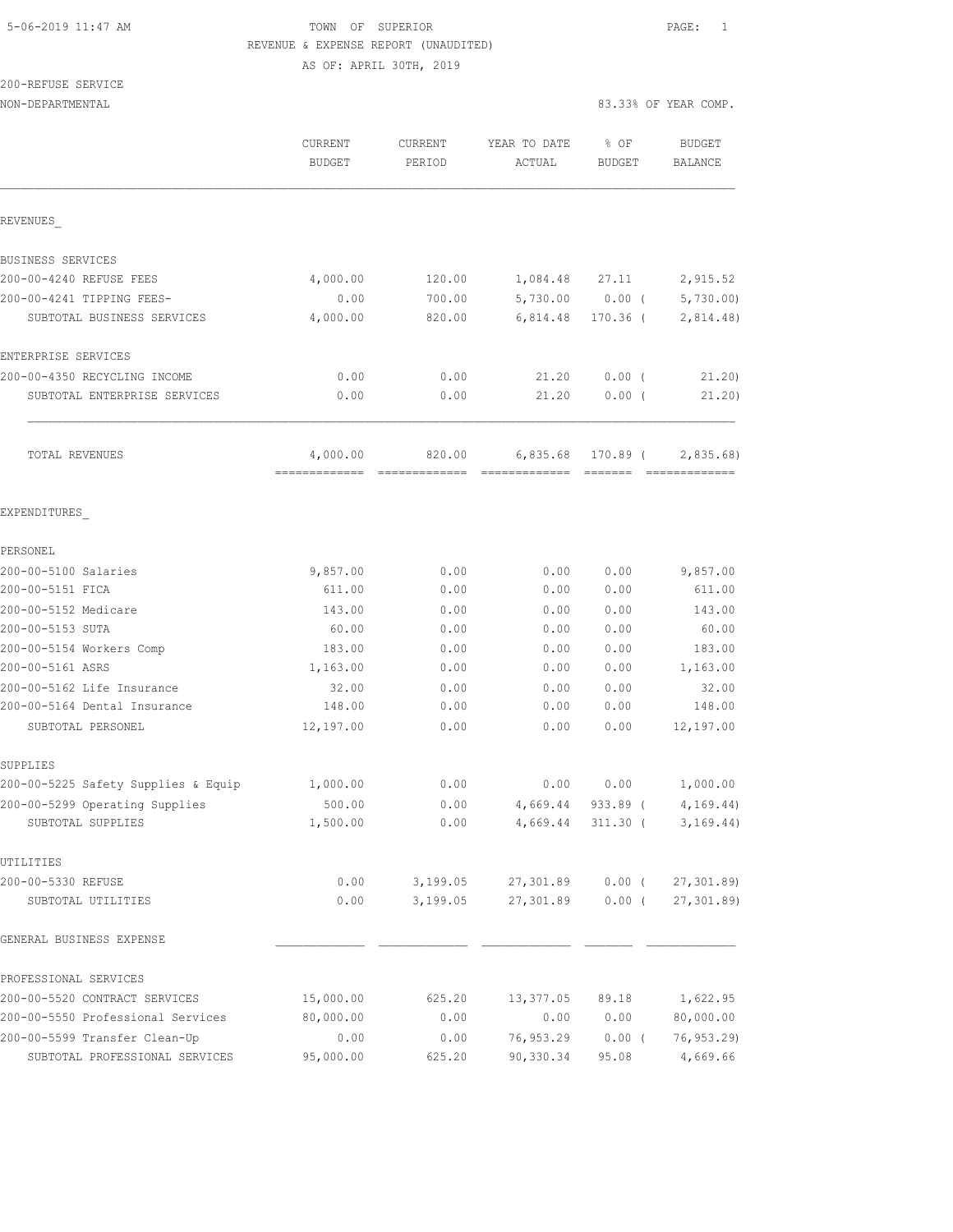### 5-06-2019 11:47 AM TOWN OF SUPERIOR PAGE: 2 REVENUE & EXPENSE REPORT (UNAUDITED) AS OF: APRIL 30TH, 2019

200-REFUSE SERVICE

|                                    |            | CURRENT<br>BUDGET                        | <b>CURRENT</b><br>PERIOD | YEAR TO DATE<br>ACTUAL         | % OF<br><b>BUDGET</b> | BUDGET<br><b>BALANCE</b> |
|------------------------------------|------------|------------------------------------------|--------------------------|--------------------------------|-----------------------|--------------------------|
|                                    |            |                                          |                          |                                |                       |                          |
| REPAIR/MAINTENANCE                 |            |                                          |                          |                                |                       |                          |
| 200-00-5640 Auto Truck Repair      |            | 1,000.00                                 | 33.86                    | 429.69                         | 42.97                 | 570.31                   |
| 200-00-5641 Gas & Oil              |            | 2,000.00                                 | 0.00                     | 0.00                           | 0.00                  | 2,000.00                 |
| SUBTOTAL REPAIR/MAINTENANCE        |            | 3,000.00                                 | 33.86                    | 429.69                         | 14.32                 | 2,570.31                 |
| CAPITAL OUTLAY                     |            |                                          |                          |                                |                       |                          |
| DEBT SERVICE                       |            |                                          |                          |                                |                       |                          |
| TOTAL EXPENDITURES                 |            | 111,697.00                               | 3,858.11                 | 122,731.36 109.88 ( 11,034.36) |                       |                          |
|                                    |            |                                          |                          |                                |                       |                          |
| REVENUES OVER/(UNDER) EXPENDITURES | $\sqrt{2}$ | $107, 697, 00$ ( 3,038.11) ( 115,895.68) |                          |                                |                       | 8,198.68                 |
|                                    |            |                                          |                          |                                |                       |                          |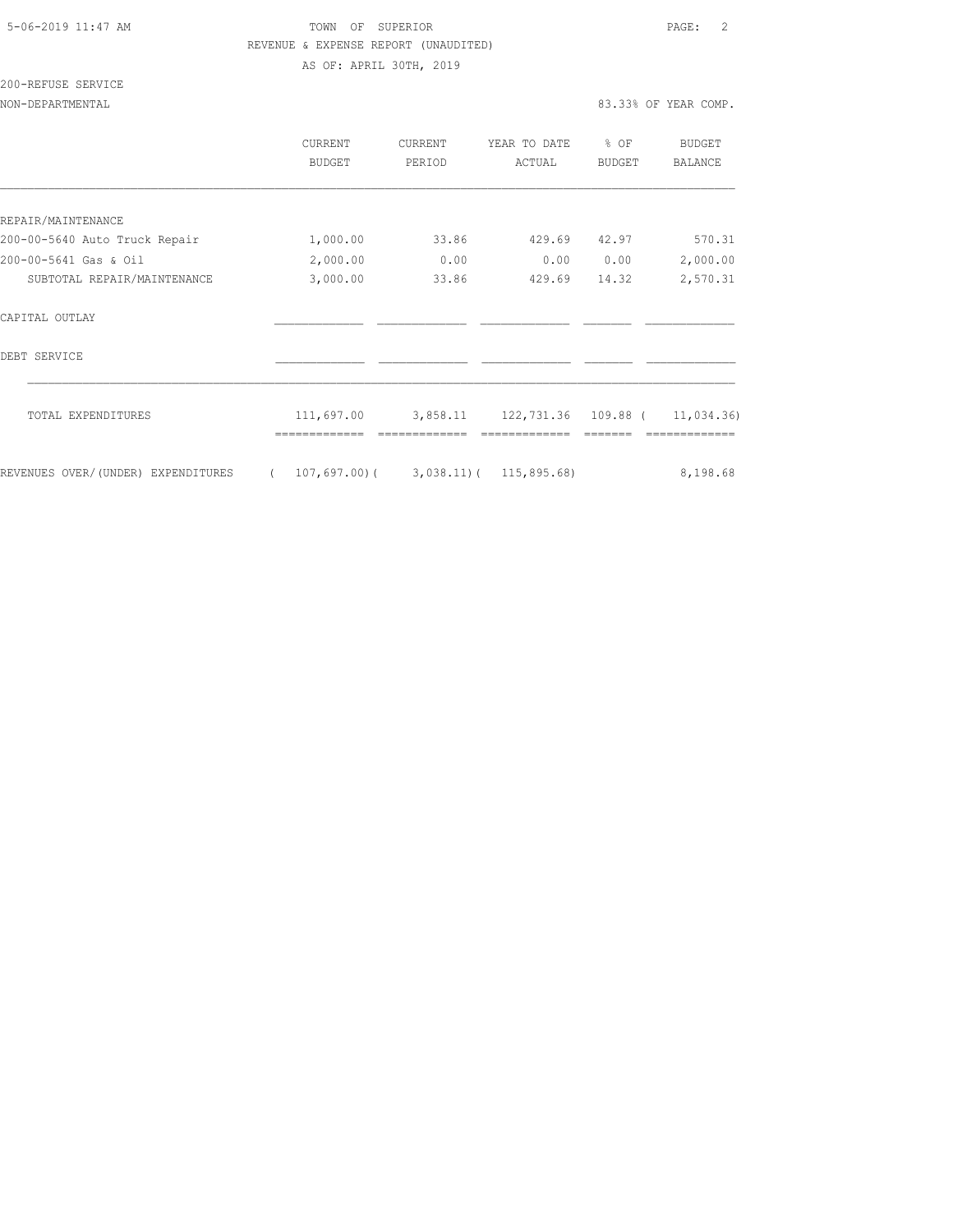| 5-06-2019 11:47 AM |  |
|--------------------|--|
|                    |  |

## TOWN OF SUPERIOR **Example 2019** 2019 11:47 PAGE: 3 REVENUE & EXPENSE REPORT (UNAUDITED) AS OF: APRIL 30TH, 2019

200-REFUSE SERVICE

83.33% OF YEAR COMP.

|                                    | CURRENT<br>BUDGET | CURRENT<br>PERIOD | YEAR TO DATE<br>ACTUAL | % OF<br><b>BUDGET</b> | BUDGET<br>BALANCE |
|------------------------------------|-------------------|-------------------|------------------------|-----------------------|-------------------|
|                                    |                   |                   |                        |                       |                   |
| FUND TOTAL REVENUES                | 4,000.00          | 820.00            | 6,835.68               | 170.89 (              | 2,835.68          |
| FUND TOTAL EXPENDITURES            | 111,697.00        | 3,858.11          | 122,731.36             | $109.88$ (            | 11,034.36)        |
| REVENUES OVER/(UNDER) EXPENDITURES | $107,697,00$ (    | $3,038.11)$ (     | 115,895.68)            |                       | 8,198.68          |
|                                    |                   |                   |                        |                       |                   |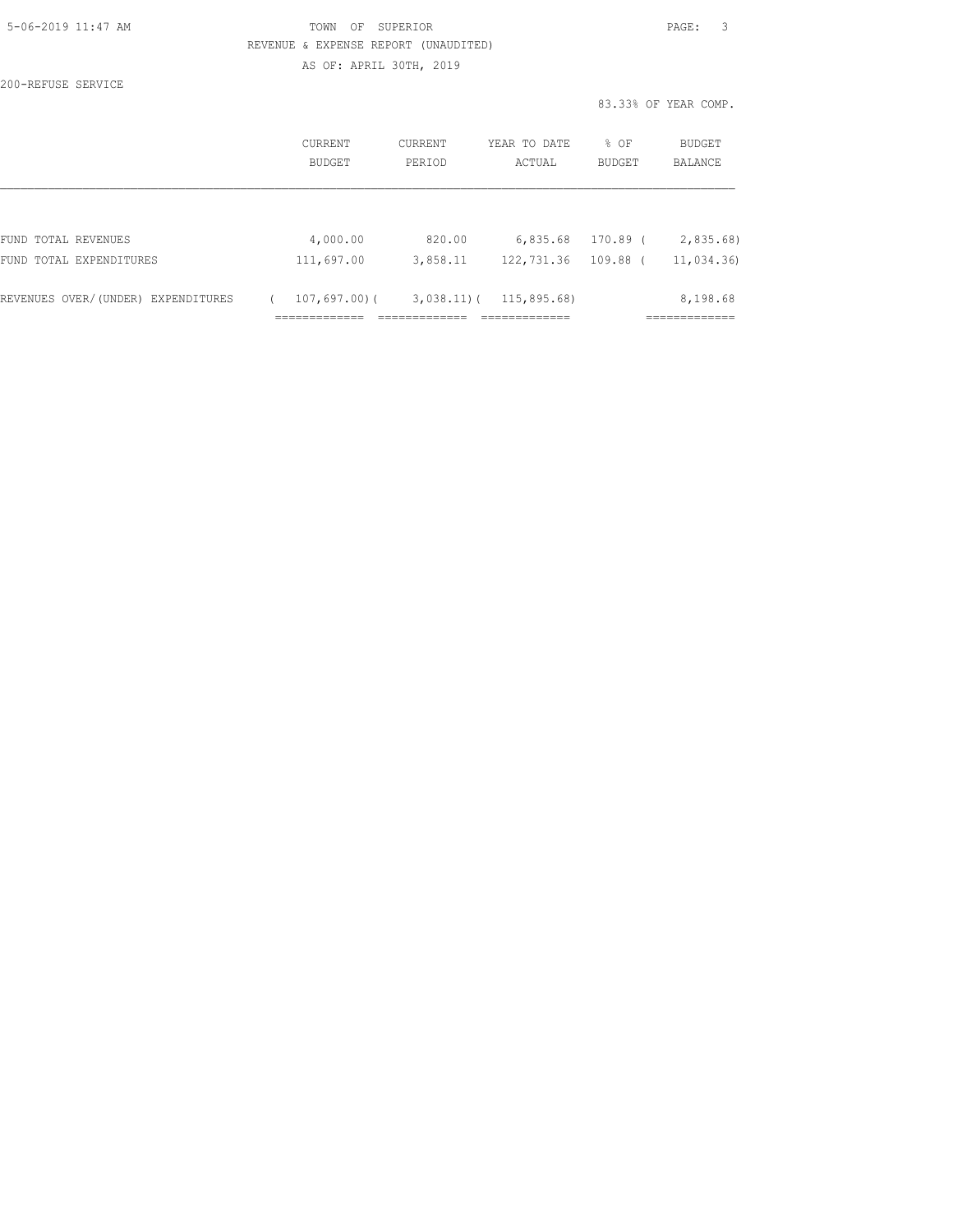# TOWN OF SUPERIOR **11:47 AM TOWN OF SUPERIOR** REVENUE & EXPENSE REPORT (UNAUDITED)

AS OF: APRIL 30TH, 2019

| 210-SEWER                            |            |            |              |               |                      |
|--------------------------------------|------------|------------|--------------|---------------|----------------------|
| NON-DEPARTMENTAL                     |            |            |              |               | 83.33% OF YEAR COMP. |
|                                      | CURRENT    | CURRENT    | YEAR TO DATE | % OF          | BUDGET               |
|                                      | BUDGET     | PERIOD     | ACTUAL       | <b>BUDGET</b> | BALANCE              |
|                                      |            |            |              |               |                      |
| REVENUES                             |            |            |              |               |                      |
| TAXE S                               |            |            |              |               |                      |
| BUSINESS SERVICES                    |            |            |              |               |                      |
| 210-00-4240 SEWER FEES               | 380,000.00 | 32,184.88  | 266,093.94   | 70.02         | 113,906.06           |
| 210-00-4250 PENALTIES                | 0.00(      | 65.00)     | 13,070.00    | $0.00$ (      | 13,070.00)           |
| SUBTOTAL BUSINESS SERVICES           | 380,000.00 | 32, 119.88 | 279,163.94   | 73.46         | 100,836.06           |
| GRANTS                               |            |            |              |               |                      |
| CONTINGENCY                          |            |            |              |               |                      |
| TOTAL REVENUES                       | 380,000.00 | 32, 119.88 | 279,163.94   | 73.46         | 100,836.06           |
| EXPENDITURES                         |            |            |              |               |                      |
| PERSONEL                             |            |            |              |               |                      |
| 210-00-5100 SALARIES                 | 75,917.00  | 0.00       | 49,993.67    | 65.85         | 25, 923.33           |
| 210-00-5101 OVERTIME                 | 5,000.00   | 0.00       | 5,676.90     | $113.54$ (    | 676.90)              |
| 210-00-5151 FICA                     | 4,429.00   | 0.00       | 3,403.56     | 76.85         | 1,025.44             |
| 210-00-5152 MEDICARE                 | 1,036.00   | 0.00       | 795.98       | 76.83         | 240.02               |
| 210-00-5153 STATE UNEMPLOYMENT       | 306.00     | 0.00       | 124.93       | 40.83         | 181.07               |
| 210-00-5154 WORKERS COMP INSURANCE   | 3,567.00   | 904.00     | 3,378.73     | 94.72         | 188.27               |
| 210-00-5161 ARIZONA STATE RETIREMENT | 8,430.00   | 0.00       | 6,569.13     | 77.93         | 1,860.87             |
| 210-00-5162 LIFE INSURANCE           | 165.00     | 13.40      | 161.90       | 98.12         | 3.10                 |
| 210-00-5163 HEALTH INSURANCE         | 14,413.00  | 1,272.10   | 11,448.90    | 79.43         | 2,964.10             |
| 210-00-5164 DENTAL INSURANCE         | 758.00     | 61.62      | 677.82       | 89.42         | 80.18                |
| SUBTOTAL PERSONEL                    | 114,021.00 | 2,251.12   | 82, 231.52   | 72.12         | 31,789.48            |
| SUPPLIES                             |            |            |              |               |                      |
| 210-00-5210 OFFICE SUPPLIES          | 2,000.00   | 0.00       | 0.00         | 0.00          | 2,000.00             |
| 210-00-5230 SANITATION SUPPLIES      | 0.00       | 0.00       | 1,370.75     | $0.00$ (      | 1, 370.75            |
| 210-00-5240 CHEMICAL SUPPLIES        | 15,146.00  | 578.03     | 13,370.27    | 88.28         | 1,775.73             |
| 210-00-5299 OPERATING SUPPLIES       | 30,000.00  | 707.89     | 3,361.20     | 11.20         | 26,638.80            |
| SUBTOTAL SUPPLIES                    | 47,146.00  | 1,285.92   | 18,102.22    | 38.40         | 29,043.78            |
| UTILITIES                            |            |            |              |               |                      |
| 210-00-5310 ELECTRICITY              | 59,202.00  | 0.00       | 45,547.81    | 76.94         | 13,654.19            |
| 210-00-5350 TELEPHONE                | 1,158.00   | 86.78      | 961.42       | 83.02         | 196.58               |
| 210-00-5360 WATER                    | 3,000.00   | 243.51     | 2,381.14     | 79.37         | 618.86               |

210-00-5380 SECURITY 500.00 25.00 250.00 50.00 250.00 SUBTOTAL UTILITIES 63,860.00 355.29 49,140.37 76.95 14,719.63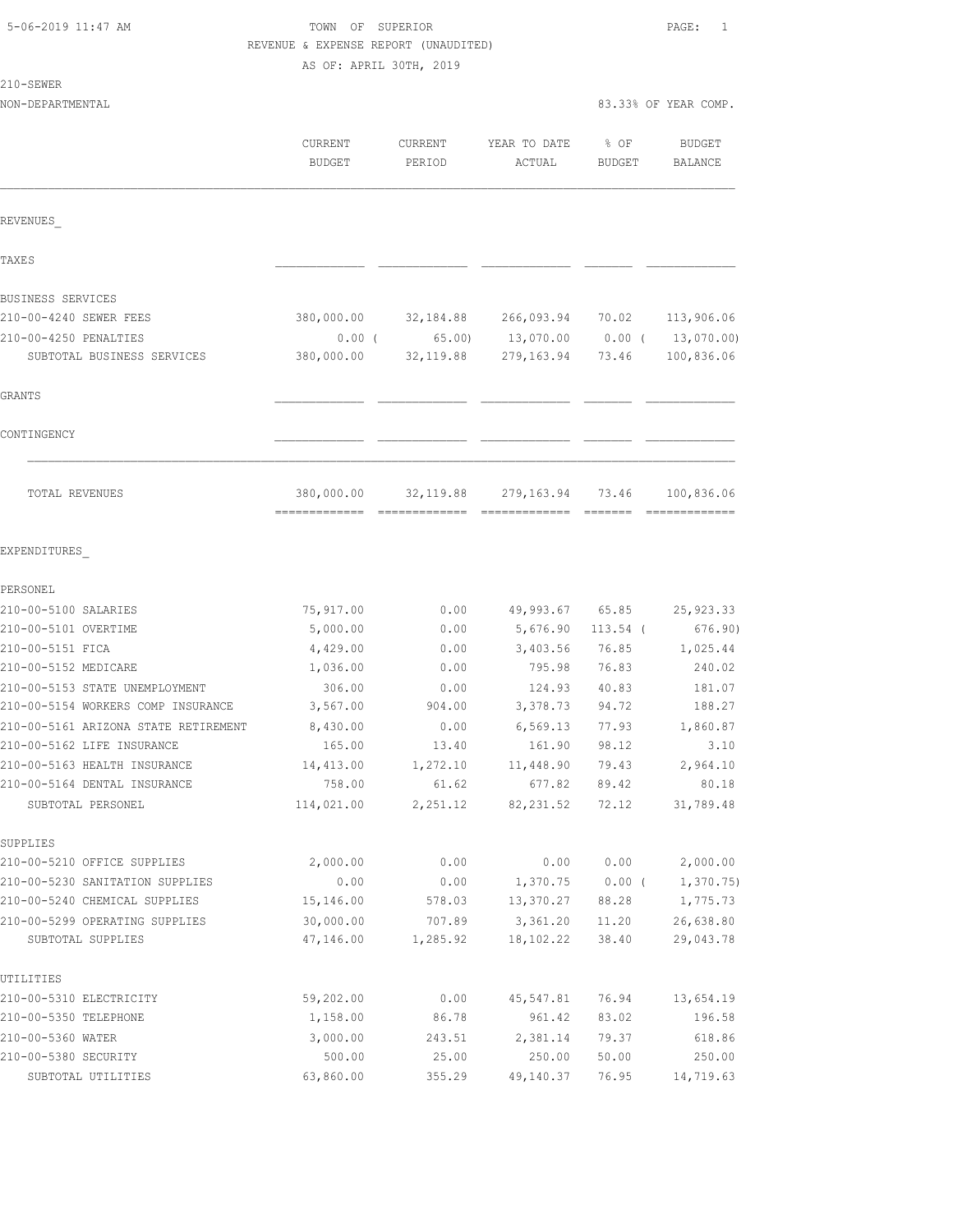## 5-06-2019 11:47 AM TOWN OF SUPERIOR PAGE: 2 REVENUE & EXPENSE REPORT (UNAUDITED)

210-SEWER

AS OF: APRIL 30TH, 2019

NON-DEPARTMENTAL 83.33% OF YEAR COMP.

|                                        | CURRENT<br><b>BUDGET</b> | CURRENT<br>PERIOD | YEAR TO DATE<br>ACTUAL               | % OF<br><b>BUDGET</b> | <b>BUDGET</b><br><b>BALANCE</b> |
|----------------------------------------|--------------------------|-------------------|--------------------------------------|-----------------------|---------------------------------|
| GENERAL BUSINESS EXPENSE               |                          |                   |                                      |                       |                                 |
| 210-00-5420 DUES & SUBSCRIPTIONS       | 5,000.00                 | 825.30            | 6,107.00                             | $122.14$ (            | 1, 107.00                       |
| 210-00-5425 CONFERENCES & TRAINING     | 2,000.00                 | 0.00              | 194.94                               | 9.75                  | 1,805.06                        |
| 210-00-5450 UNIFORMS                   | 659.00                   | 44.27             | 615.89                               | 93.46                 | 43.11                           |
| 210-00-5460 POSTAGE                    | 0.00                     | 409.53            | 409.53                               | 0.00(                 | 409.53)                         |
| 210-00-5471 AUDIT                      | 1,545.00                 | 0.00              | 1,536.36                             | 99.44                 | 8.64                            |
| 210-00-5480 GENERAL INSURANCE          | 12,820.00                | 0.00              | 10,252.49                            | 79.97                 | 2,567.51                        |
| 210-00-5491 Credit Card Fees           | 5,000.00                 | 0.00              | 0.00                                 | 0.00                  | 5,000.00                        |
| 210-00-5492 BAD DEBT EXPENSE           | 15,000.00                | 0.00              | 0.00                                 | 0.00                  | 15,000.00                       |
| SUBTOTAL GENERAL BUSINESS EXPENSE      | 42,024.00                | 1,279.10          | 19, 116. 21                          | 45.49                 | 22,907.79                       |
| PROFESSIONAL SERVICES                  |                          |                   |                                      |                       |                                 |
| 210-00-5550 OTHER PROFESSIONAL SERVICE | 73,161.00                | 238.40            | 105,524.15                           | 144.24 (              | 32, 363.15                      |
| 210-00-5551 COLLECTIONS                | 0.00                     | 214.34            | 5,529.89                             | $0.00$ (              | 5,529.89)                       |
| 210-00-5580 SLUDGE REMOVAL             | 9,000.00                 | 822.18            | 1,649.25                             | 18.33                 | 7,350.75                        |
| 210-00-5581 BACKFLOW TESTING           | 1,439.00                 | 0.00              | 500.00                               | 34.75                 | 939.00                          |
| SUBTOTAL PROFESSIONAL SERVICES         | 83,600.00                | 1,274.92          | 113,203.29                           | $135.41$ (            | 29,603.29                       |
| REPAIR/MAINTENANCE                     |                          |                   |                                      |                       |                                 |
| 210-00-5640 AUTO & TRUCK REPAIRS       | 2,000.00                 | 0.00              | 626.16                               | 31.31                 | 1,373.84                        |
| 210-00-5641 GAS & OIL                  | 3,000.00                 | 63.39             | 958.14                               | 31.94                 | 2,041.86                        |
| 210-00-5642 TIRES & TUBES              | 1,000.00                 | 0.00              | 0.00                                 | 0.00                  | 1,000.00                        |
| 210-00-5650 OTHER EQUIPMENT REPAIRS    | 8,085.00                 | 0.00              | 168.16                               | 2.08                  | 7,916.84                        |
| SUBTOTAL REPAIR/MAINTENANCE            | 14,085.00                | 63.39             | 1,752.46                             | 12.44                 | 12,332.54                       |
| CAPITAL OUTLAY                         |                          |                   |                                      |                       |                                 |
| 210-00-5710 BUILDING                   | 500.00                   | 0.00              | 0.00                                 | 0.00                  | 500.00                          |
| 210-00-5750 OTHER EQUIP/SMALL TOOLS    | 8,151.00                 | 0.00              | 60.18                                | 0.74                  | 8,090.82                        |
| 210-00-5760 R&M WELLS & PUMPS          | 0.00                     | 0.00              | 6,771.28                             | $0.00$ (              | 6,771.28                        |
| SUBTOTAL CAPITAL OUTLAY                | 8,651.00                 | 0.00              | 6,831.46                             | 78.97                 | 1,819.54                        |
| NON-OPERATING                          |                          |                   |                                      |                       |                                 |
| DEBT SERVICE                           |                          |                   |                                      |                       |                                 |
| 210-00-5999 CONTINGENCY                | 129,538.00               | 0.00              | 0.00                                 | 0.00                  | 129,538.00                      |
| SUBTOTAL DEBT SERVICE                  | 129,538.00               | 0.00              | 0.00                                 | 0.00                  | 129,538.00                      |
| TOTAL EXPENDITURES                     |                          |                   | 502,925.00 6,509.74 290,377.53 57.74 |                       | 212,547.47                      |
| REVENUES OVER/(UNDER) EXPENDITURES     | 122, 925.00              | 25,610.14 (       | 11, 213.59                           | $\sqrt{2}$            | 111, 711.41)                    |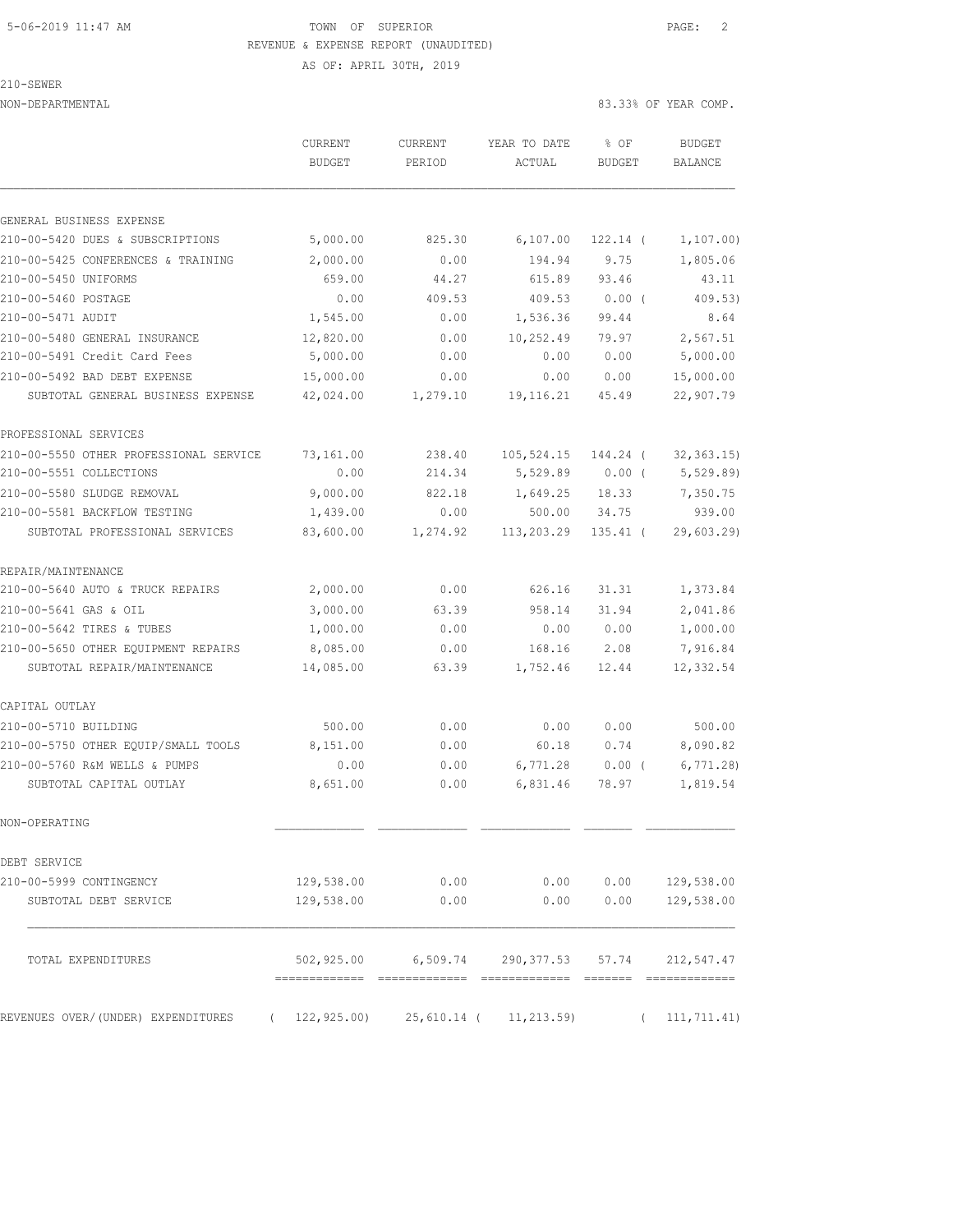### 5-06-2019 11:47 AM TOWN OF SUPERIOR PAGE: 3 REVENUE & EXPENSE REPORT (UNAUDITED) AS OF: APRIL 30TH, 2019

210-SEWER

83.33% OF YEAR COMP.

|                                       | CURRENT<br>BUDGET            | <b>CURRENT</b><br>PERIOD   | YEAR TO DATE<br>ACTUAL        | % OF<br><b>BUDGET</b> | BUDGET<br>BALANCE                             |
|---------------------------------------|------------------------------|----------------------------|-------------------------------|-----------------------|-----------------------------------------------|
|                                       |                              |                            |                               |                       |                                               |
| FUND TOTAL REVENUES                   | 380,000.00                   | 32, 119.88                 | 279, 163.94                   | 73.46                 | 100,836.06                                    |
| FUND TOTAL EXPENDITURES               | 502,925.00                   | 6,509.74                   | 290, 377.53                   | 57.74                 | 212,547.47                                    |
| REVENUES OVER/(UNDER)<br>EXPENDITURES | 122,925.00)<br>_____________ | 25,610.14<br>------------- | 11, 213, 59)<br>_____________ |                       | 111, 711, 41)<br>____________<br>------------ |
|                                       | .                            | .                          | -----------                   |                       |                                               |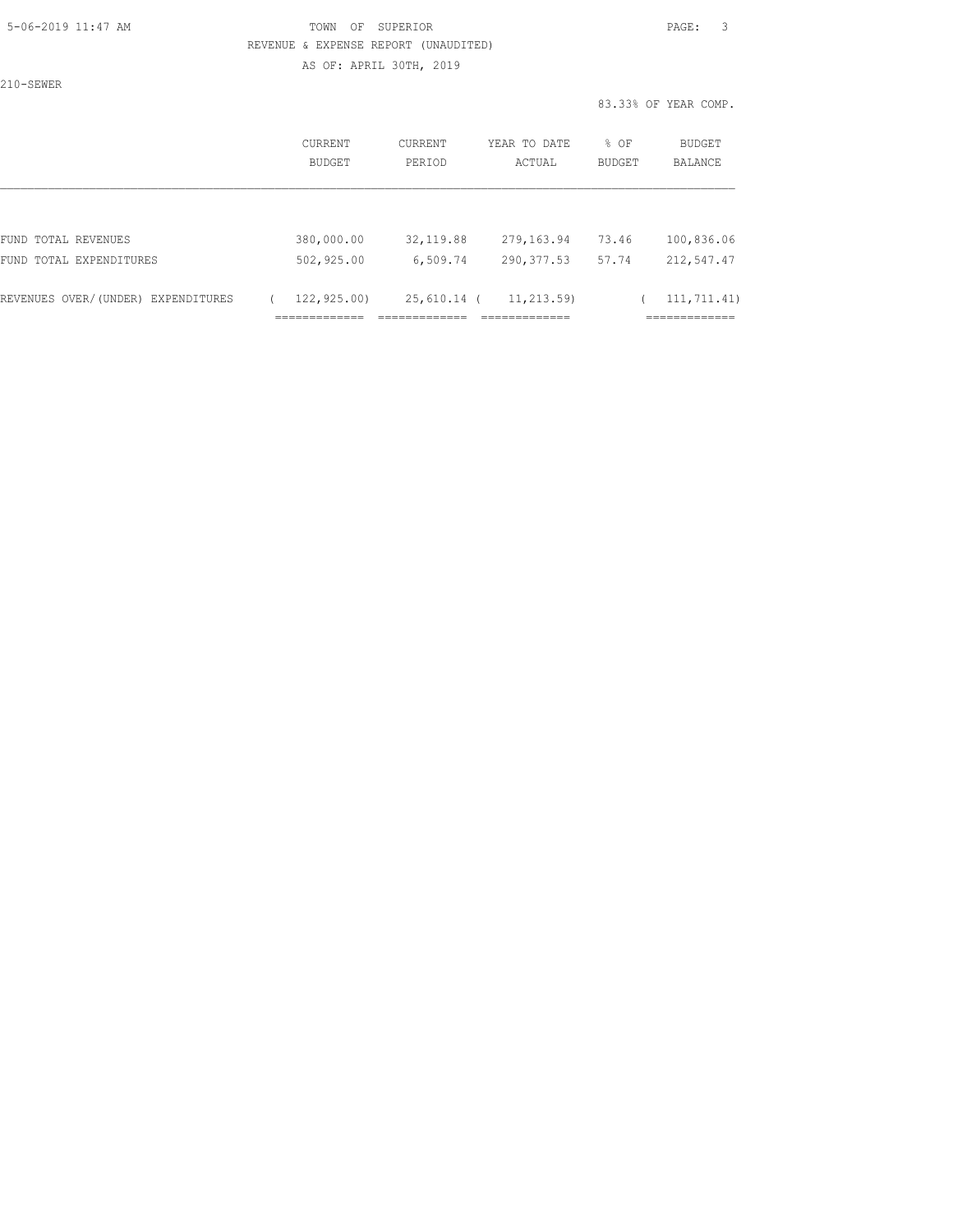|  | 5-06-2019 11:47 AM |  |
|--|--------------------|--|
|  |                    |  |

# TOWN OF SUPERIOR **11:47 AM TOWN OF SUPERIOR** REVENUE & EXPENSE REPORT (UNAUDITED)

AS OF: APRIL 30TH, 2019

|                                          | CURRENT<br><b>BUDGET</b>    | <b>CURRENT</b><br>PERIOD | YEAR TO DATE<br>ACTUAL | % OF<br><b>BUDGET</b>                                                            | <b>BUDGET</b><br>BALANCE     |
|------------------------------------------|-----------------------------|--------------------------|------------------------|----------------------------------------------------------------------------------|------------------------------|
| REVENUES                                 |                             |                          |                        |                                                                                  |                              |
| TAXE S                                   |                             |                          |                        |                                                                                  |                              |
| BUSINESS SERVICES                        |                             |                          |                        |                                                                                  |                              |
| ENTERPRISE SERVICES                      |                             |                          |                        |                                                                                  |                              |
| 220-00-4310 AMBULANCE BILLINGS           | 351,560.00                  | 33, 376.83               | 239, 207. 15           | 68.04                                                                            | 112, 352.85                  |
| SUBTOTAL ENTERPRISE SERVICES             | 351,560.00                  | 33, 376.83               | 239, 207.15            | 68.04                                                                            | 112,352.85                   |
| CONTINGENCY                              |                             |                          |                        |                                                                                  |                              |
| 220-00-4901 INTERFUND TRANSFER-AMBULANCE | 297,067.00                  | 0.00                     | 0.00                   | 0.00                                                                             | 297,067.00                   |
| SUBTOTAL CONTINGENCY                     | 297,067.00                  | 0.00                     | 0.00                   | 0.00                                                                             | 297,067.00                   |
| TOTAL REVENUES                           | 648,627.00<br>------------- | 33, 376.83               | 239, 207. 15           | 36.88<br>$\begin{array}{cccccccccc} = & = & = & = & = & = & = & = & \end{array}$ | 409, 419.85<br>============= |
| EXPENDITURES                             |                             |                          |                        |                                                                                  |                              |
| PERSONEL                                 |                             |                          |                        |                                                                                  |                              |
| 220-00-5100 SALARIES                     | 238,619.00                  | 0.00                     | 160,821.45             | 67.40                                                                            | 77,797.55                    |
| 220-00-5101 OVERTIME                     | 30,000.00                   | 0.00                     | 16,007.75              | 53.36                                                                            | 13,992.25                    |
| 220-00-5151 FICA                         | 15,030.00                   | 0.00                     | 10,985.01              | 73.09                                                                            | 4,044.99                     |
| 220-00-5152 MEDICARE                     | 3,515.00                    | 0.00                     | 2,569.04               | 73.09                                                                            | 945.96                       |
| 220-00-5153 STATE UNEMPLOYMENT           | 1,610.00                    | 0.00                     | 777.72                 | 48.31                                                                            | 832.28                       |
| 220-00-5154 WORKERS COMP INSURANCE       | 11,355.00                   | 3,785.00                 | 14,618.73              | 128.74 (                                                                         | 3, 263.73)                   |
| 220-00-5160 PUBLIC SAFETY RETIREMENT     | 29,399.00                   | 1,414.53                 | 18,951.68              | 64.46                                                                            | 10,447.32                    |
| 220-00-5162 LIFE INSURANCE               | 418.00                      | 32.16                    | 332.32                 | 79.50                                                                            | 85.68                        |
| 220-00-5163 HEALTH INSURANCE             | 20,178.00                   | 2,544.20                 | 19,836.75              | 98.31                                                                            | 341.25                       |
| 220-00-5164 DENTAL INSURANCE             | 1,923.00                    | 147.88                   | 911.96                 | 47.42                                                                            | 1,011.04                     |
| SUBTOTAL PERSONEL                        | 352,047.00                  | 7,923.77                 | 245,812.41             | 69.82                                                                            | 106,234.59                   |
| SUPPLIES                                 |                             |                          |                        |                                                                                  |                              |
| 220-00-5220 MEDICAL SUPPLIES             | 14,500.00                   | 1,583.45                 | 11,625.09              | 80.17                                                                            | 2,874.91                     |
| SUBTOTAL SUPPLIES                        | 14,500.00                   | 1,583.45                 | 11,625.09              | 80.17                                                                            | 2,874.91                     |
| UTILITIES                                |                             |                          |                        |                                                                                  |                              |
| 220-00-5310 ELECTRICITY                  | 2,783.00                    | 0.00                     | 2,140.07               | 76.90                                                                            | 642.93                       |
| 220-00-5350 TELEPHONE                    | 1,804.00                    | 110.21                   | 1,238.30               | 68.64                                                                            | 565.70                       |
| 220-00-5360 WATER                        | 900.00                      | 75.88                    | 850.46                 | 94.50                                                                            | 49.54                        |
| SUBTOTAL UTILITIES                       | 5,487.00                    | 186.09                   | 4,228.83               | 77.07                                                                            | 1,258.17                     |
| GENERAL BUSINESS EXPENSE                 |                             |                          |                        |                                                                                  |                              |
| 220-00-5410 ADVERTISING                  | 0.00                        | 0.00                     | 62.50                  | 0.00(                                                                            | 62,50)                       |
| 220-00-5420 DUES & SUBSCRIPTIONS         | 811.00                      | 0.00                     | 150.00                 | 18.50                                                                            | 661.00                       |
| 220-00-5471 AUDIT                        | 0.00                        | 0.00                     | 1,536.37               | $0.00$ (                                                                         | 1, 536.37)                   |
| 220-00-5480 GENERAL INSURANCE            | 6,410.00                    | 0.00                     | 5,126.27               | 79.97                                                                            | 1,283.73                     |
| SUBTOTAL GENERAL BUSINESS EXPENSE        | 7,221.00                    | 0.00                     | 6,875.14               | 95.21                                                                            | 345.86                       |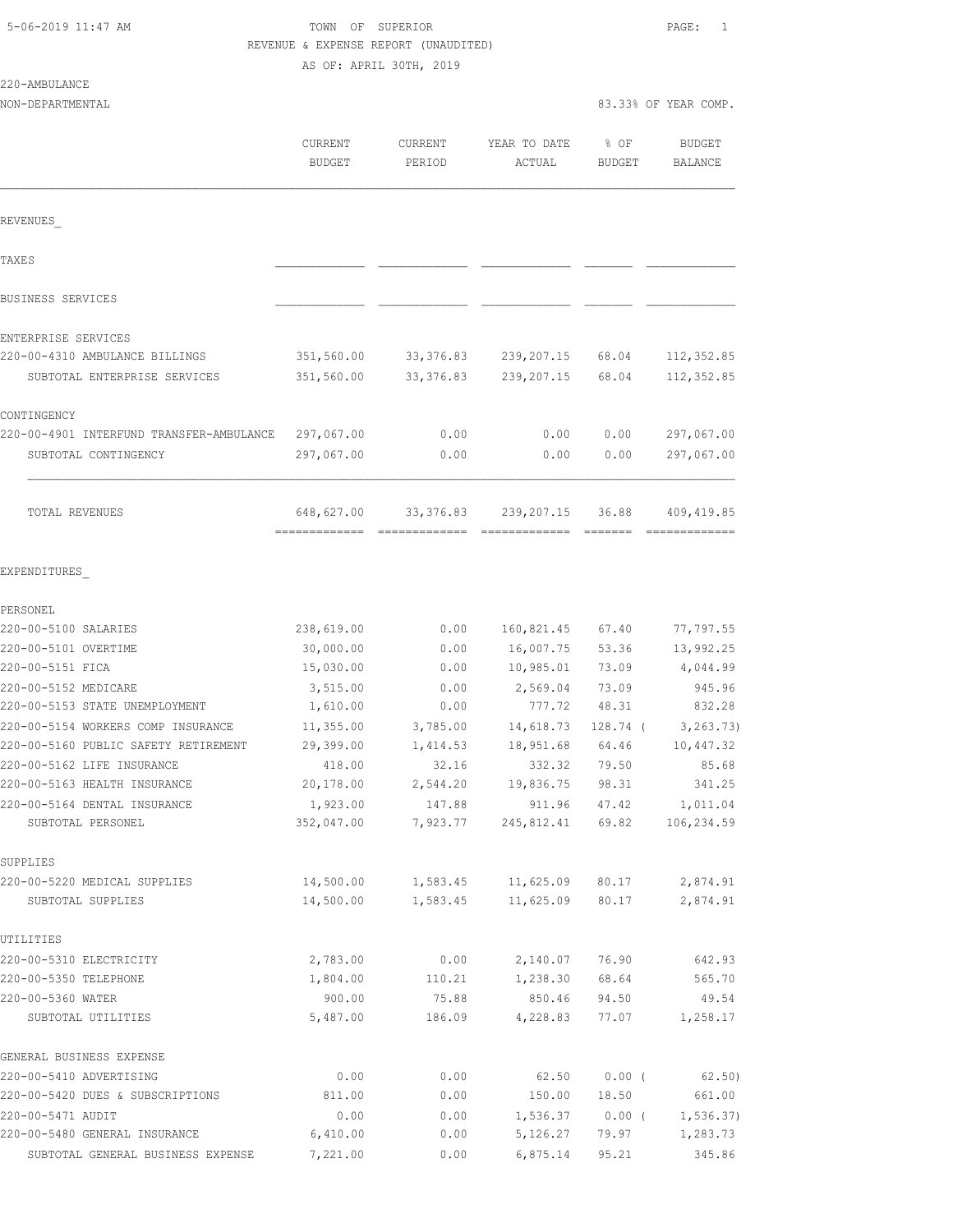# 5-06-2019 11:47 AM TOWN OF SUPERIOR PAGE: 2 REVENUE & EXPENSE REPORT (UNAUDITED)

AS OF: APRIL 30TH, 2019

220-AMBULANCE

| NON-DEPARTMENTAL                                                                  |                   |                   |                                       |        | 83.33% OF YEAR COMP.     |  |
|-----------------------------------------------------------------------------------|-------------------|-------------------|---------------------------------------|--------|--------------------------|--|
|                                                                                   | CURRENT<br>BUDGET | CURRENT<br>PERIOD | YEAR TO DATE % OF<br>ACTUAL           | BUDGET | <b>BUDGET</b><br>BALANCE |  |
|                                                                                   |                   |                   |                                       |        |                          |  |
| PROFESSIONAL SERVICES                                                             |                   |                   |                                       |        |                          |  |
| 220-00-5520 CONTRACTUAL SERVICES       24,000.00    1,470.58    18,315.69   76.32 |                   |                   |                                       |        | 5,684.31                 |  |
| 220-00-5550 OTHER PROFESSIONAL SERVICE                                            | 10,080.00         | 0.00              | 523.69 5.20 9,556.31                  |        |                          |  |
| SUBTOTAL PROFESSIONAL SERVICES                                                    |                   |                   | 34,080.00  1,470.58  18,839.38  55.28 |        | 15,240.62                |  |
| REPAIR/MAINTENANCE                                                                |                   |                   |                                       |        |                          |  |
| 220-00-5641 GAS & OIL                                                             | 8,278.00          |                   | 760.62 8,101.09 97.86                 |        | 176.91                   |  |
| SUBTOTAL REPAIR/MAINTENANCE                                                       | 8,278.00          | 760.62            | 8,101.09 97.86                        |        | 176.91                   |  |
| CAPITAL OUTLAY                                                                    |                   |                   |                                       |        |                          |  |
| 220-00-5741 Audit                                                                 | 1,545.00          | 0.00              | 0.00                                  | 0.00   | 1,545.00                 |  |
| SUBTOTAL CAPITAL OUTLAY                                                           | 1,545.00          | 0.00              | 0.00                                  | 0.00   | 1,545.00                 |  |
| NON-OPERATING                                                                     |                   |                   |                                       |        |                          |  |
| DEBT SERVICE                                                                      |                   |                   |                                       |        |                          |  |
| TOTAL EXPENDITURES                                                                |                   |                   | 423,158.00 11,924.51 295,481.94 69.83 |        | 127,676.06               |  |
|                                                                                   |                   |                   |                                       |        |                          |  |
| REVENUES OVER/(UNDER) EXPENDITURES                                                |                   |                   | 225,469.00 21,452.32 (56,274.79)      |        | 281,743.79               |  |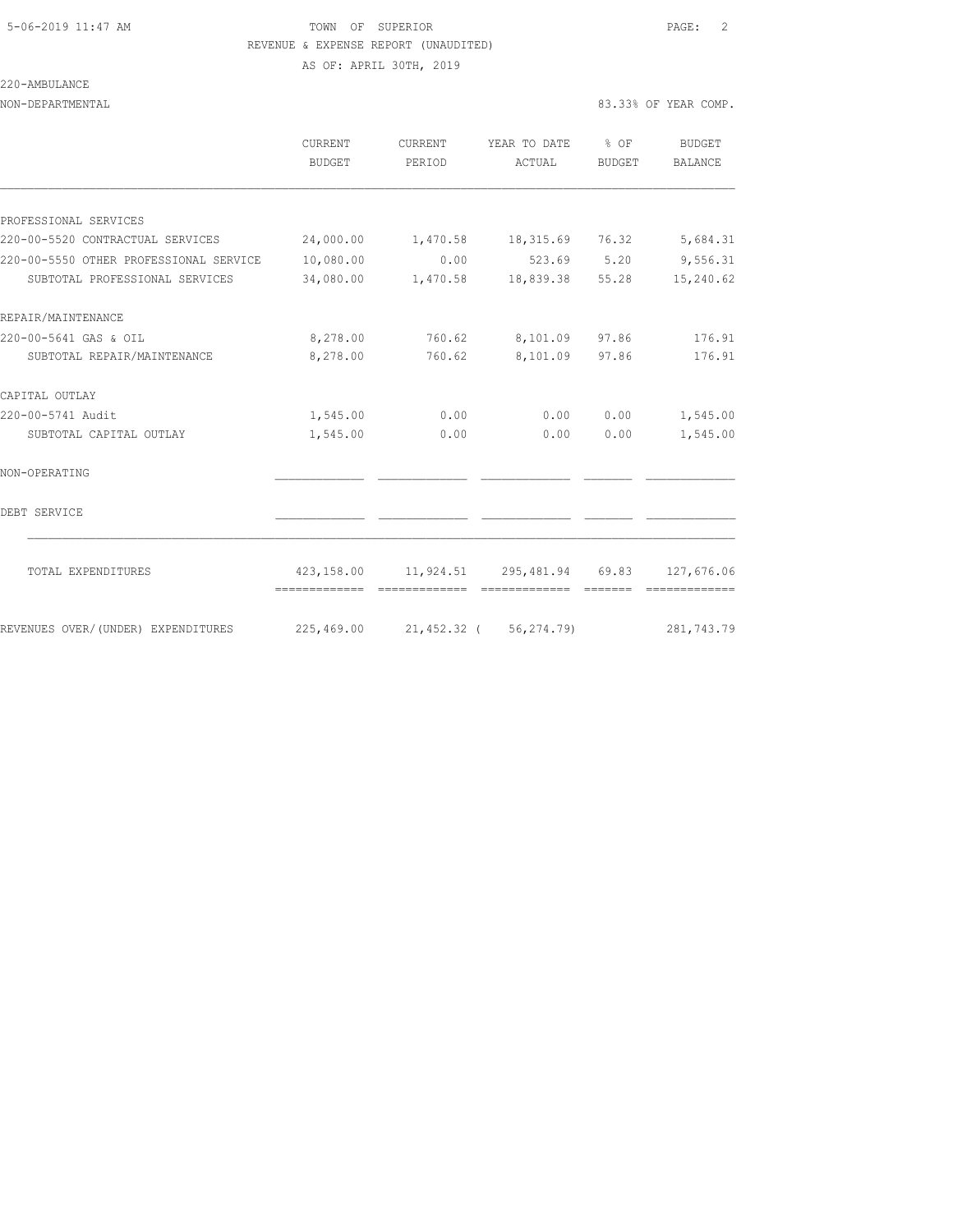### 5-06-2019 11:47 AM TOWN OF SUPERIOR PAGE: 3 REVENUE & EXPENSE REPORT (UNAUDITED) AS OF: APRIL 30TH, 2019

220-AMBULANCE

83.33% OF YEAR COMP.

|                                    | CURRENT<br><b>BUDGET</b> | CURRENT<br>PERIOD | YEAR TO DATE<br>ACTUAL | % OF<br><b>BUDGET</b> | BUDGET<br><b>BALANCE</b> |
|------------------------------------|--------------------------|-------------------|------------------------|-----------------------|--------------------------|
|                                    |                          |                   |                        |                       |                          |
| FUND TOTAL REVENUES                | 648,627.00               | 33, 376.83        | 239,207.15             | 36.88                 | 409, 419.85              |
| FUND TOTAL EXPENDITURES            | 423,158.00               | 11,924.51         | 295,481.94             | 69.83                 | 127,676.06               |
| REVENUES OVER/(UNDER) EXPENDITURES | 225,469.00               | 21,452.32 (       | 56,274.79)             |                       | 281,743.79               |
|                                    |                          |                   |                        |                       |                          |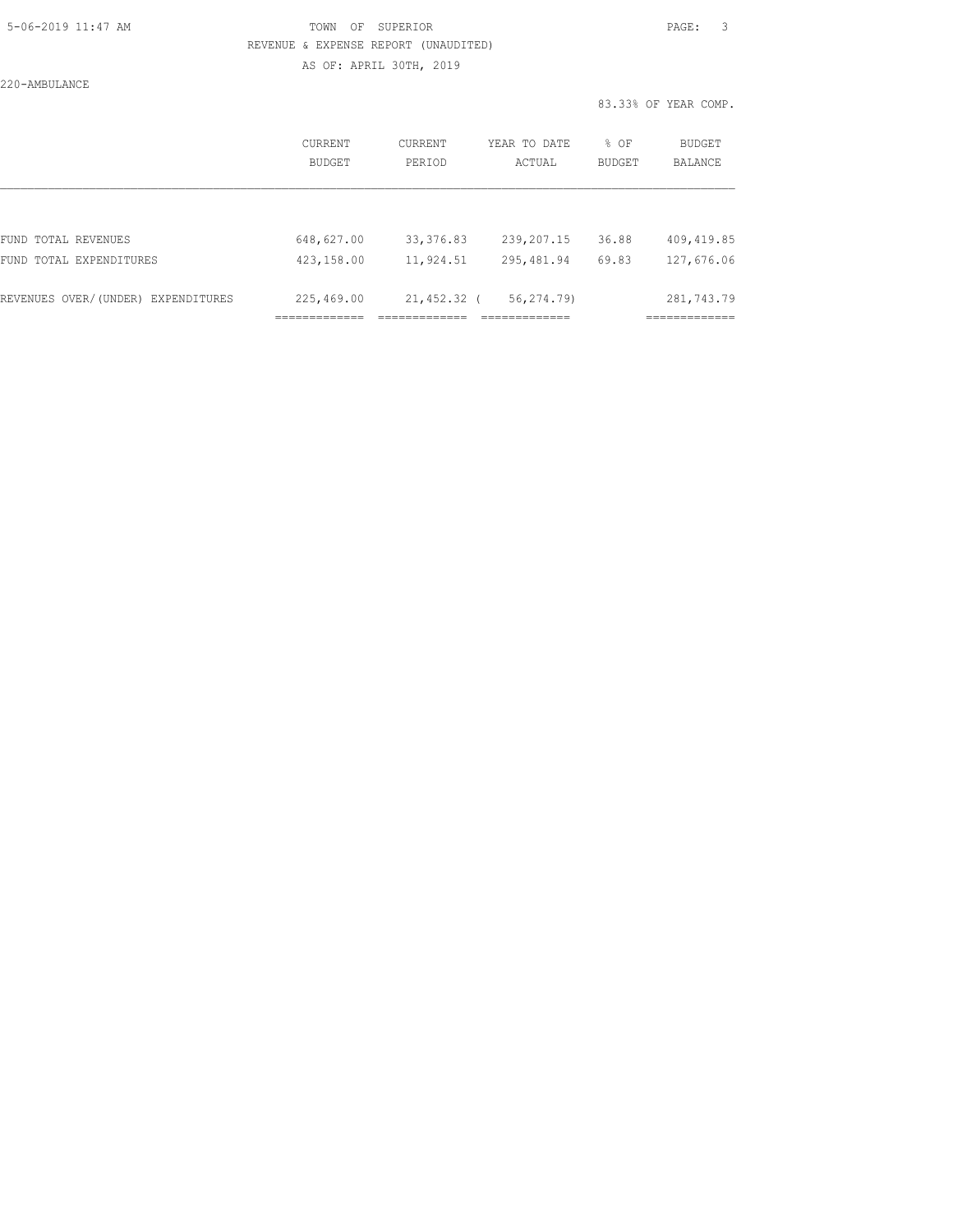### 5-06-2019 11:47 AM TOWN OF SUPERIOR PAGE: 1 REVENUE & EXPENSE REPORT (UNAUDITED) AS OF: APRIL 30TH, 2019

230-CEMETARY

|                                                            | <b>CURRENT</b><br><b>BUDGET</b> | <b>CURRENT</b><br>PERIOD | YEAR TO DATE<br>ACTUAL | % OF<br><b>BUDGET</b> | <b>BUDGET</b><br>BALANCE |
|------------------------------------------------------------|---------------------------------|--------------------------|------------------------|-----------------------|--------------------------|
| REVENUES                                                   |                                 |                          |                        |                       |                          |
| BUSINESS SERVICES                                          |                                 |                          |                        |                       |                          |
| 230-00-4220 CEMETARY WORK PERMITS                          | 25,000.00                       | 0.00                     | 0.00                   | 0.00                  | 25,000.00                |
| 230-00-4240 WEEKEND FEE                                    | 0.00                            | 300.00                   | 2,000.00               | $0.00$ (              | 2,000.00                 |
| SUBTOTAL BUSINESS SERVICES                                 | 25,000.00                       | 300.00                   | 2,000.00               | 8.00                  | 23,000.00                |
| ENTERPRISE SERVICES                                        |                                 |                          |                        |                       |                          |
| 230-00-4320 PLOT PURCHASE                                  | 0.00                            | 1,100.00                 | 8,800.00               | $0.00$ (              | 8,800.00)                |
| 230-00-4321 OPEN/CLOSE                                     | 0.00                            | 600.00                   | 9,000.00               | 0.00(                 | 9,000.00)                |
| SUBTOTAL ENTERPRISE SERVICES                               | 0.00                            | 1,700.00                 | 17,800.00              | $0.00$ (              | 17,800.00)               |
| CONTINGENCY                                                |                                 |                          |                        |                       |                          |
| TOTAL REVENUES                                             | 25,000.00                       | 2,000.00                 | 19,800.00              | 79.20                 | 5,200.00                 |
| EXPENDITURES                                               |                                 |                          |                        |                       |                          |
| PERSONEL                                                   |                                 |                          |                        |                       |                          |
| 230-00-5100 SALARIES                                       | 4,729.00                        | 0.00                     | 5,247.73               | $110.97$ (            | 518.73)                  |
| 230-00-5101 OVERTIME                                       | 0.00                            | 0.00                     | 236.85                 | $0.00$ (              | 236.85                   |
| 230-00-5151 FICA                                           | 293.00                          | 0.00                     | 340.05                 | 116.06 (              | 47.05)                   |
| 230-00-5152 MEDICARE                                       | 69.00                           | 0.00                     | 79.54                  | $115.28$ (            | 10.54)                   |
| 230-00-5153 STATE UNEMPLOYMENT                             | 22.00                           | 0.00                     | 13.68                  | 62.18                 | 8.32                     |
| 230-00-5154 WORKERS COMP INSURANCE                         | 17.00                           | 0.00                     | 0.00                   | 0.00                  | 17.00<br>78.98)          |
| 230-00-5161 ARIZONA STATE RETIREMENT                       | 558.00                          | 0.00                     | 636.98                 | $114.15$ (            |                          |
| 230-00-5162 LIFE INSURANCE<br>230-00-5164 DENTAL INSURANCE | 12.00<br>55.00                  | 0.00<br>0.00             | 0.00<br>0.00           | 0.00<br>0.00          | 12.00<br>55.00           |
| SUBTOTAL PERSONEL                                          | 5,755.00                        | 0.00                     | 6,554.83               | $113.90$ (            | 799.83)                  |
| SUPPLIES                                                   |                                 |                          |                        |                       |                          |
| 230-00-5299 OPERATING SUPPLIES                             | 1,000.00                        | 0.00                     | 0.00                   | 0.00                  | 1,000.00                 |
| SUBTOTAL SUPPLIES                                          | 1,000.00                        | 0.00                     | 0.00                   | 0.00                  | 1,000.00                 |
| UTILITIES                                                  |                                 |                          |                        |                       |                          |
| 230-00-5310 ELECTRICITY                                    | 601.00                          | 0.00                     | 584.30                 | 97.22                 | 16.70                    |
| 230-00-5350 TELEPHONE                                      | 500.00                          | 0.00                     | 0.00                   | 0.00                  | 500.00                   |
| 230-00-5360 WATER                                          | 700.00                          | 110.54                   | 717.46                 | $102.49$ (            | 17.46)                   |
| SUBTOTAL UTILITIES                                         | 1,801.00                        | 110.54                   | 1,301.76               | 72.28                 | 499.24                   |

GENERAL BUSINESS EXPENSE \_\_\_\_\_\_\_\_\_\_\_\_\_ \_\_\_\_\_\_\_\_\_\_\_\_\_ \_\_\_\_\_\_\_\_\_\_\_\_\_ \_\_\_\_\_\_\_ \_\_\_\_\_\_\_\_\_\_\_\_\_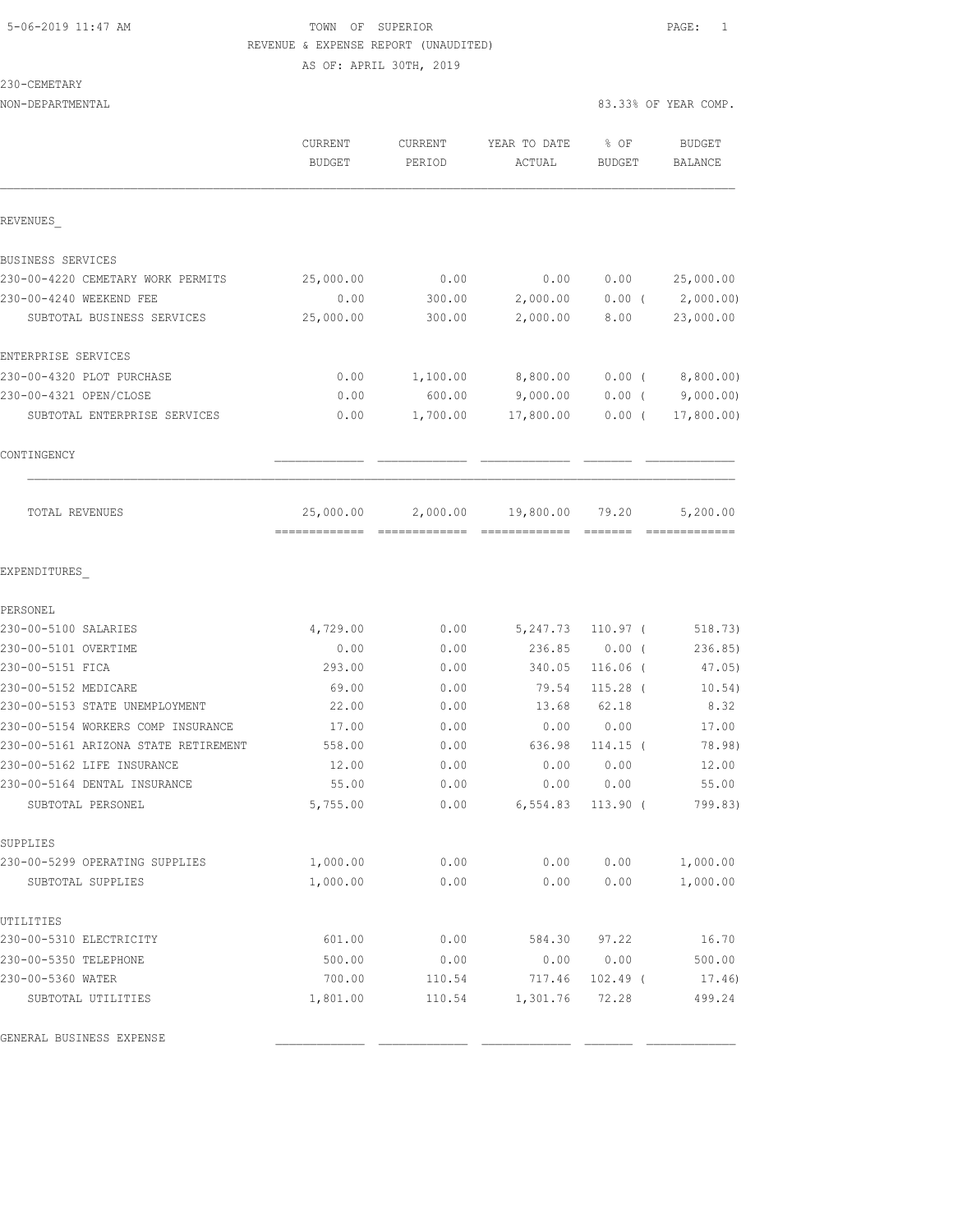#### 5-06-2019 11:47 AM TOWN OF SUPERIOR PAGE: 2 REVENUE & EXPENSE REPORT (UNAUDITED) AS OF: APRIL 30TH, 2019

### 230-CEMETARY

|                                                                           | <b>CURRENT</b><br>BUDGET | CURRENT<br>PERIOD | YEAR TO DATE % OF<br>ACTUAL     | BUDGET        | BUDGET<br>BALANCE |
|---------------------------------------------------------------------------|--------------------------|-------------------|---------------------------------|---------------|-------------------|
| PROFESSIONAL SERVICES                                                     |                          |                   |                                 |               |                   |
| REPAIR/MAINTENANCE                                                        |                          |                   |                                 |               |                   |
| 230-00-5650 OTHER EOUIPMENT REPAIRS 4,620.00                              |                          | 0.00              | 0.00                            | 0.00          | 4,620.00          |
| SUBTOTAL REPAIR/MAINTENANCE                                               | 4,620.00                 | 0.00              |                                 | 0.0000000     | 4,620.00          |
| CAPITAL OUTLAY                                                            |                          |                   |                                 |               |                   |
| 230-00-5750 OTHER EOUIP/SMALL TOOLS                                       | 0.00                     | 0.00              | 518.80 0.00 (                   |               | 518.80)           |
| SUBTOTAL CAPITAL OUTLAY                                                   | 0.00                     | 0.00              |                                 | 518.80 0.00 ( | 518.80)           |
| NON-OPERATING                                                             |                          |                   |                                 |               |                   |
| DEBT SERVICE                                                              |                          |                   |                                 |               |                   |
| 230-00-5999 CONTINGENCY                                                   | 6,671.00                 | 0.00              |                                 | 0.000000      | 6,671.00          |
| SUBTOTAL DEBT SERVICE                                                     | 6,671.00                 | 0.00              | 0.00                            | 0.00          | 6,671.00          |
| TOTAL EXPENDITURES                                                        |                          |                   | 19,847.00 110.54 8,375.39 42.20 |               | 11, 471.61        |
|                                                                           |                          |                   |                                 |               |                   |
| REVENUES OVER/(UNDER) EXPENDITURES 5,153.00 1,889.46 11,424.61 (6,271.61) |                          |                   |                                 |               |                   |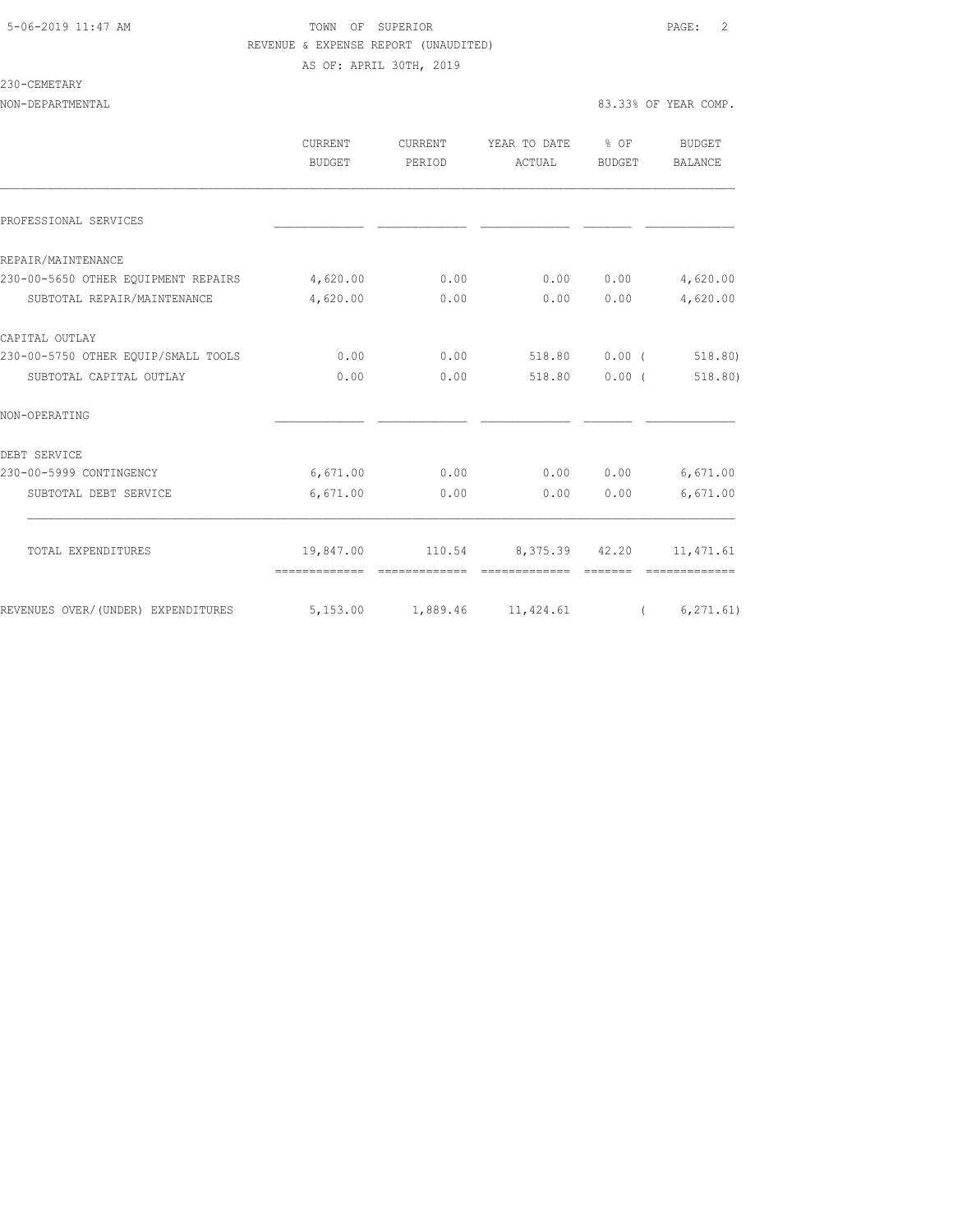### 5-06-2019 11:47 AM TOWN OF SUPERIOR PAGE: 3 REVENUE & EXPENSE REPORT (UNAUDITED) AS OF: APRIL 30TH, 2019

230-CEMETARY

#### 83.33% OF YEAR COMP.

|                                    | CURRENT<br>BUDGET | CURRENT<br>PERIOD | YEAR TO DATE<br>ACTUAL | % OF<br>BUDGET | <b>BUDGET</b><br><b>BALANCE</b> |
|------------------------------------|-------------------|-------------------|------------------------|----------------|---------------------------------|
|                                    |                   |                   |                        |                |                                 |
| FUND TOTAL REVENUES                | 25,000.00         | 2,000.00          | 19,800.00              | 79.20          | 5,200.00                        |
| FUND TOTAL EXPENDITURES            | 19,847.00         | 110.54            | 8,375.39               | 42.20          | 11, 471.61                      |
|                                    |                   |                   |                        |                |                                 |
| REVENUES OVER/(UNDER) EXPENDITURES | 5,153.00          | 1,889.46          | 11,424.61              |                | 6, 271, 61)                     |
|                                    |                   |                   |                        |                |                                 |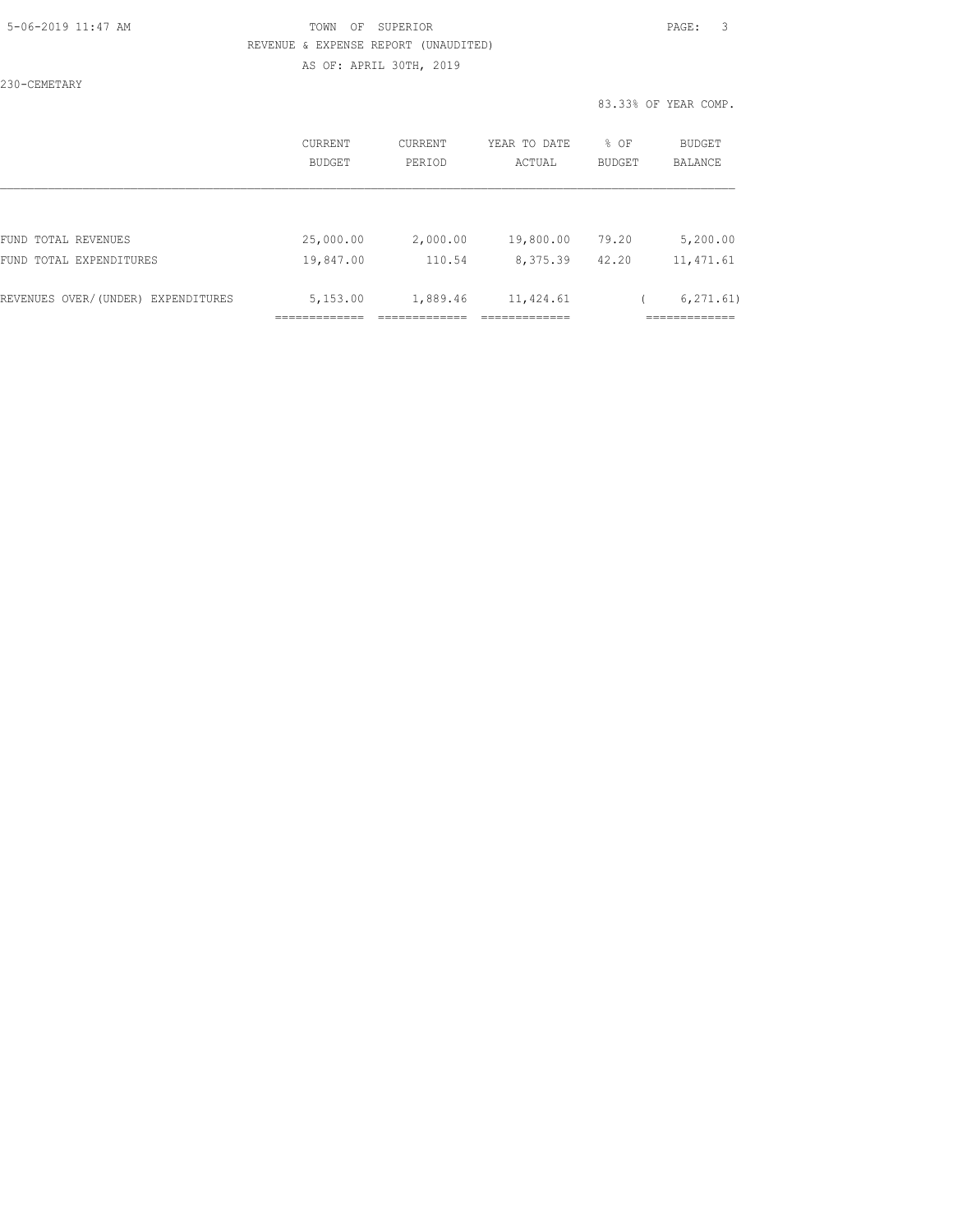| 5-06-2019 11:47 AM |  |
|--------------------|--|
|                    |  |

## TOWN OF SUPERIOR **11:47 AM TOWN OF SUPERIOR** REVENUE & EXPENSE REPORT (UNAUDITED)

AS OF: APRIL 30TH, 2019

# 300-HIGHWAY USERS REVENUE

| NON-DEPARTMENTAL |  |
|------------------|--|
|------------------|--|

| NON-DEPARTMENTAL                       |                          |                          |                        |                       | 83.33% OF YEAR COMP.     |
|----------------------------------------|--------------------------|--------------------------|------------------------|-----------------------|--------------------------|
|                                        | CURRENT<br><b>BUDGET</b> | <b>CURRENT</b><br>PERIOD | YEAR TO DATE<br>ACTUAL | % OF<br><b>BUDGET</b> | <b>BUDGET</b><br>BALANCE |
| REVENUES                               |                          |                          |                        |                       |                          |
| TAXES                                  |                          |                          |                        |                       |                          |
| 300-00-4132 HIGHWAY USERS REVENUE FUND | 408,017.00               | 20,716.77                | 204,100.51             | 50.02                 | 203, 916.49              |
| SUBTOTAL TAXES                         | 408,017.00               | 20,716.77                | 204,100.51             | 50.02                 | 203, 916.49              |
| CONTINGENCY                            |                          |                          |                        |                       |                          |
| 300-00-4901 INTERFUND TRANSFER-HURF    | 60,161.00                | 0.00                     | 0.00                   | 0.00                  | 60,161.00                |
| SUBTOTAL CONTINGENCY                   | 60,161.00                | 0.00                     | 0.00                   | 0.00                  | 60,161.00                |
| <b>TOTAL REVENUES</b>                  | 468,178.00               | 20,716.77                | 204,100.51             | 43.59                 | 264,077.49               |
| EXPENDITURES                           |                          |                          |                        |                       |                          |
| PERSONEL                               |                          |                          |                        |                       |                          |
| 300-00-5100 SALARIES                   | 88,999.00                | 0.00                     | 55, 126. 13            | 61.94                 | 33,872.87                |
| 300-00-5101 OVERTIME                   | 2,000.00                 | 0.00                     | 1,613.36               | 80.67                 | 386.64                   |
| 300-00-5120 INMATE LABOR               | 2,000.00                 | 217.50                   | 2,224.50               | $111.23$ (            | 224.50)                  |
| 300-00-5151 FICA                       | 5,518.00                 | 0.00                     | 3,541.46               | 64.18                 | 1,976.54                 |
| 300-00-5152 MEDICARE                   | 1,290.00                 | 0.00                     | 828.23                 | 64.20                 | 461.77                   |
| 300-00-5153 STATE UNEMPLOYMENT         | 373.00                   | 0.00                     | 129.80                 | 34.80                 | 243.20                   |
| 300-00-5154 WORKERS COMP INSURANCE     | 1,565.00                 | 1,116.00                 | 4,809.73               | $307.33$ (            | 3, 244.73)               |
| 300-00-5161 ARIZONA STATE RETIREMENT   | 9,233.00                 | 0.00                     | 5,626.05               | 60.93                 | 3,606.95                 |
| 300-00-5162 LIFE INSURANCE             | 201.00                   | 0.00                     | 0.00                   | 0.00                  | 201.00                   |
| 300-00-5163 HEALTH INSURANCE           | 7,207.00                 | 0.00                     | 0.00                   | 0.00                  | 7,207.00                 |
| 300-00-5164 DENTAL INSURANCE           | 924.00                   | 0.00                     | 0.00                   | 0.00                  | 924.00                   |
| SUBTOTAL PERSONEL                      | 119,310.00               | 1,333.50                 | 73,899.26              | 61.94                 | 45, 410.74               |
| SUPPLIES                               |                          |                          |                        |                       |                          |
| 300-00-5225 SAFETY SUPPLIES/EQUIPMENT  | 1,000.00                 | 0.00                     | 0.00                   | 0.00                  | 1,000.00                 |
| 300-00-5299 OPERATING SUPPLIES         | 492.00                   | 323.62                   | 1,345.03               | $273.38$ (            | 853.03)                  |
| SUBTOTAL SUPPLIES                      | 1,492.00                 | 323.62                   | 1,345.03               | 90.15                 | 146.97                   |
| UTILITIES                              |                          |                          |                        |                       |                          |
| 300-00-5310 ELECTRICITY                | 42,246.00                | 0.00                     | 31,710.43              | 75.06                 | 10, 535.57               |
| 300-00-5315 APS CONTRACT               | 39,500.00                | 0.00                     | 10,857.80              | 27.49                 | 28,642.20                |
| 300-00-5360 WATER                      | 0.00                     | 147.22                   | 2,196.19               | $0.00$ (              | 2,196.19)                |
| SUBTOTAL UTILITIES                     | 81,746.00                | 147.22                   | 44,764.42              | 54.76                 | 36, 981.58               |
| GENERAL BUSINESS EXPENSE               |                          |                          |                        |                       |                          |
| 300-00-5471 AUDIT                      | 1,545.00                 | 0.00                     | 1,536.30               | 99.44                 | 8.70                     |
| 300-00-5480 GENERAL INSURANCE          | 12,205.00                | 0.00                     | 10,252.47              | 84.00                 | 1,952.53                 |
| SUBTOTAL GENERAL BUSINESS EXPENSE      | 13,750.00                | 0.00                     | 11,788.77              | 85.74                 | 1,961.23                 |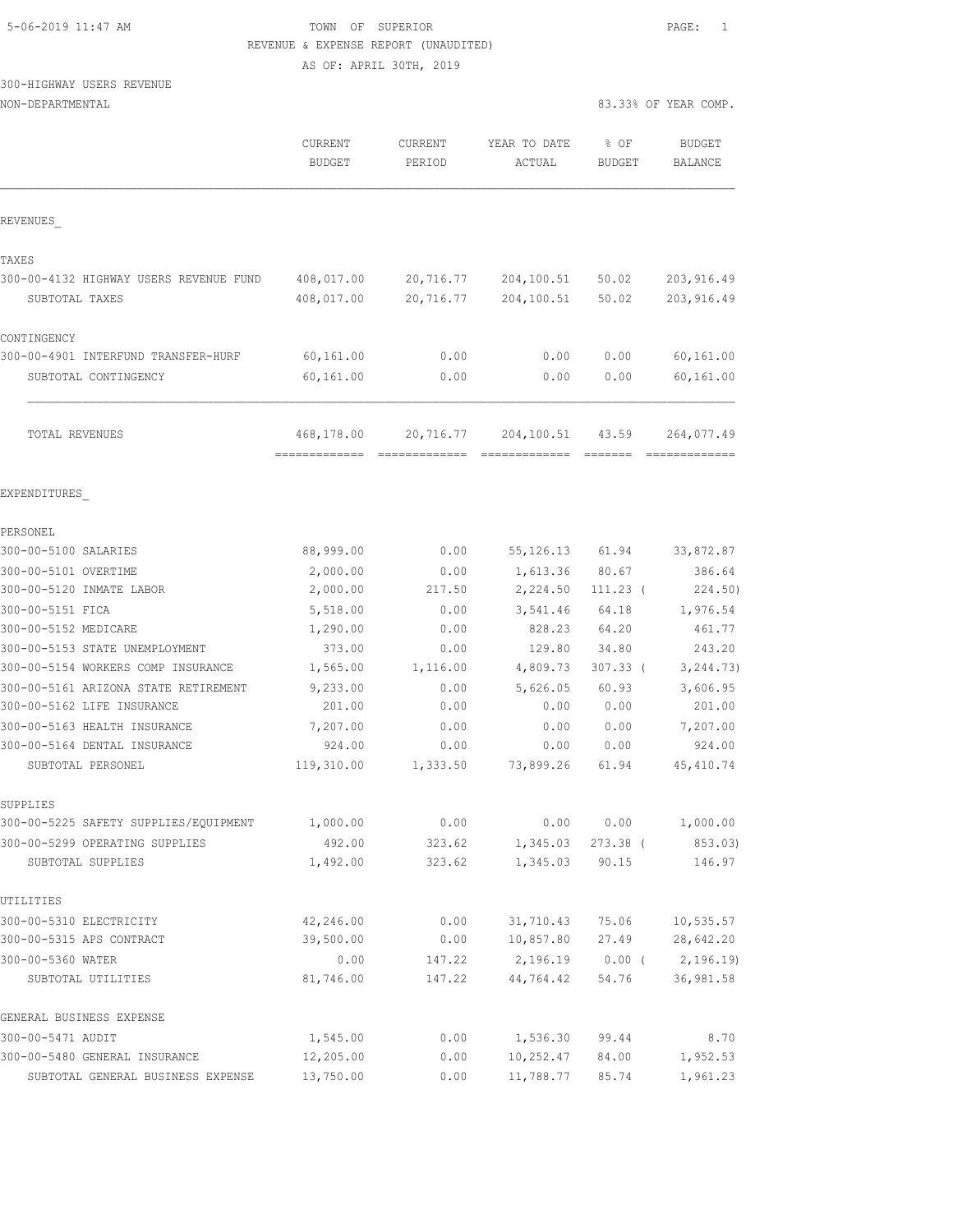#### 5-06-2019 11:47 AM TOWN OF SUPERIOR PAGE: 2 REVENUE & EXPENSE REPORT (UNAUDITED)

AS OF: APRIL 30TH, 2019

### 300-HIGHWAY USERS REVENUE NON-DEPARTMENTAL 83.33% OF YEAR COMP.

|                                         | CURRENT<br><b>BUDGET</b> | CURRENT<br>PERIOD | YEAR TO DATE<br>ACTUAL | % OF<br><b>BUDGET</b> | <b>BUDGET</b><br><b>BALANCE</b> |
|-----------------------------------------|--------------------------|-------------------|------------------------|-----------------------|---------------------------------|
| PROFESSIONAL SERVICES                   |                          |                   |                        |                       |                                 |
| 300-00-5550 OTHER PROFESSIONAL SERVICES | 13,000.00                | 0.00              | 20,366.25 156.66 (     |                       | 7, 366.25                       |
| SUBTOTAL PROFESSIONAL SERVICES          | 13,000.00                | 0.00              | 20,366.25              | 156.66 (              | 7,366.25)                       |
| REPAIR/MAINTENANCE                      |                          |                   |                        |                       |                                 |
| 300-00-5640 AUTO & TRUCK REPAIRS        | 5,000.00                 | 0.00              | 2,392.47               | 47.85                 | 2,607.53                        |
| 300-00-5641 GAS & OIL                   | 5,700.00                 | 673.20            | 6, 199.39              | $108.76$ (            | 499.39)                         |
| 300-00-5643 INMATE FUEL                 | 1,000.00                 | 0.00              | 166.77                 | 16.68                 | 833.23                          |
| 300-00-5650 OTHER EQUIPMENT REPAIRS     | 4,664.00                 | 0.00              | 1,974.55               | 42.34                 | 2,689.45                        |
| 300-00-5670 STREET & SIDEWALK REPAIR    | 0.00                     | 0.00              | 40,545.07              | $0.00$ (              | 40, 545.07                      |
| 300-00-5671 CRACKSEAL                   | 0.00                     | 0.00              | 4,011.16               | 0.00(                 | 4,011.16                        |
| SUBTOTAL REPAIR/MAINTENANCE             | 16,364.00                | 673.20            | 55,289.41              | 337.87 (              | 38, 925.41)                     |
| CAPITAL OUTLAY                          |                          |                   |                        |                       |                                 |
| 300-00-5750 OTHER EQUIP/SMALL TOOLS     | 1,000.00                 | 0.00              | 4,253.70               | $425.37$ (            | 3, 253.70                       |
| 300-00-5770 TRAFFIC SIGNS               | 0.00                     | $0.00$ (          | 13,032.00)             | 0.00                  | 13,032.00                       |
| 300-00-5790 MACHINERY & EQUIPMENT       | 0.00                     | 0.00              | 13,032.00              | 0.00(                 | 13,032.00                       |
| SUBTOTAL CAPITAL OUTLAY                 | 1,000.00                 | 0.00              | 4,253.70               | $425.37$ (            | 3, 253.70                       |
| NON-OPERATING                           |                          |                   |                        |                       |                                 |
| DEBT SERVICE                            |                          |                   |                        |                       |                                 |
| 300-00-5900 PAYBACK FROM GF             | 0.00                     | 177.35            | 1,063.29               | 0.00(                 | 1,063.29                        |
| 300-00-5901 DEBT SERVICE INTEREST       | 0.00                     | 24.16             | 82.24                  | $0.00$ (              | 82.24)                          |
| 300-00-5999 CONTINGENCY                 | 159, 371.00              | 0.00              | 0.00                   | 0.00                  | 159, 371.00                     |
| SUBTOTAL DEBT SERVICE                   | 159,371.00               | 201.51            | 1,145.53               | 0.72                  | 158,225.47                      |
| TOTAL EXPENDITURES                      | 406,033.00               | 2,679.05          | 212,852.37             | 52.42                 | 193, 180.63                     |
| REVENUES OVER/(UNDER) EXPENDITURES      | 62,145.00                | 18,037.72 (       | 8,751.86)              |                       | 70,896.86                       |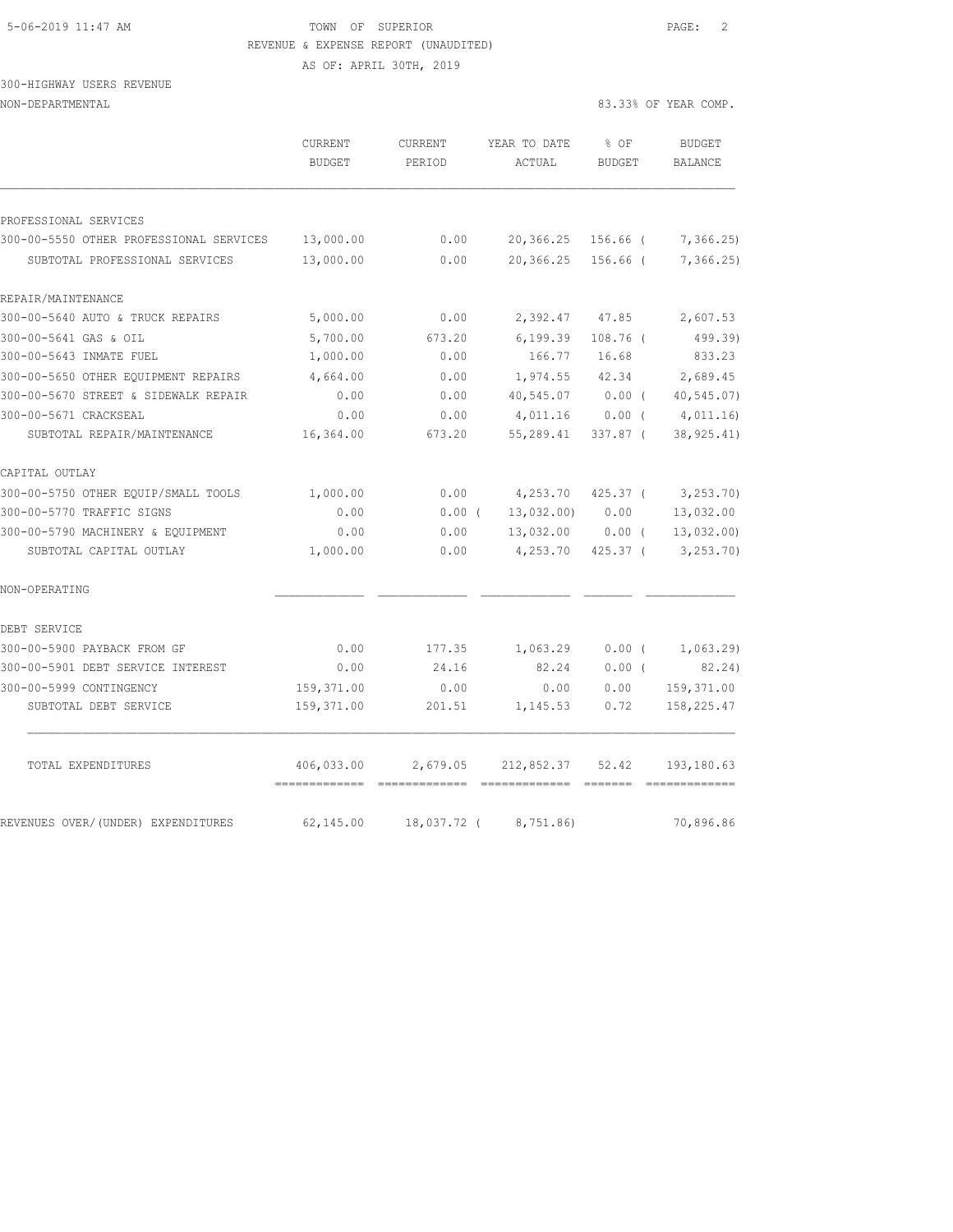## 5-06-2019 11:47 AM TOWN OF SUPERIOR PAGE: 3 REVENUE & EXPENSE REPORT (UNAUDITED) AS OF: APRIL 30TH, 2019

300-HIGHWAY USERS REVENUE

|                                    |                          |                   |                        |                       | 83.33% OF YEAR COMP.     |
|------------------------------------|--------------------------|-------------------|------------------------|-----------------------|--------------------------|
|                                    | CURRENT<br><b>BUDGET</b> | CURRENT<br>PERIOD | YEAR TO DATE<br>ACTUAL | % OF<br><b>BUDGET</b> | <b>BUDGET</b><br>BALANCE |
|                                    |                          |                   |                        |                       |                          |
| FUND TOTAL REVENUES                | 468,178.00               | 20,716.77         | 204,100.51             | 43.59                 | 264,077.49               |
| FUND TOTAL EXPENDITURES            | 406,033.00               | 2,679.05          | 212,852.37             | 52.42                 | 193,180.63               |
| REVENUES OVER/(UNDER) EXPENDITURES | 62,145.00                | 18,037.72 (       | 8,751.86)              |                       | 70,896.86                |
|                                    |                          |                   |                        |                       |                          |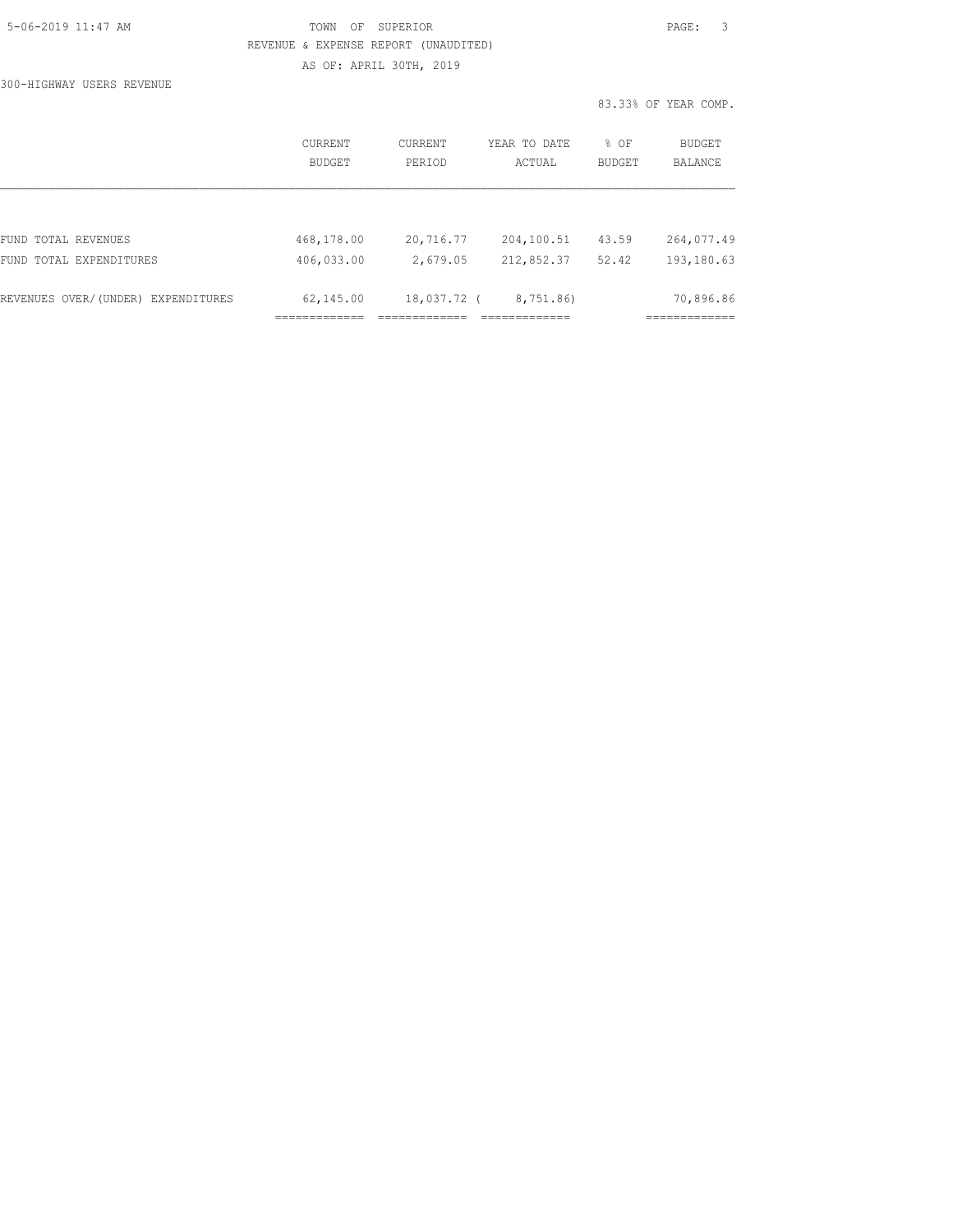| 5-06-2019 11:47 AM |  |
|--------------------|--|
|                    |  |

# TOWN OF SUPERIOR **11:47 AM TOWN OF SUPERIOR** REVENUE & EXPENSE REPORT (UNAUDITED)

AS OF: APRIL 30TH, 2019

| 310-EXCISE<br>TAX |  |
|-------------------|--|
|-------------------|--|

NON-DEPARTMENTAL 83.33% OF YEAR COMP.

|                                         | CURRENT<br><b>BUDGET</b> | <b>CURRENT</b><br>PERIOD | YEAR TO DATE<br>ACTUAL | % OF<br>BUDGET    | <b>BUDGET</b><br>BALANCE                          |
|-----------------------------------------|--------------------------|--------------------------|------------------------|-------------------|---------------------------------------------------|
| REVENUES                                |                          |                          |                        |                   |                                                   |
| TAXES                                   |                          |                          |                        |                   |                                                   |
| 310-00-4130 EXCISE TAX-1/2 SALES PINAL  | 415,771.00               |                          | 13,230.35 105,292.64   | 25.32             | 310,478.36                                        |
| SUBTOTAL TAXES                          | 415,771.00               | 13,230.35                | 105,292.64             | 25.32             | 310, 478.36                                       |
| CONTINGENCY                             |                          |                          |                        |                   |                                                   |
|                                         |                          |                          |                        |                   |                                                   |
| TOTAL REVENUES                          | 415,771.00               | 13,230.35                | 105,292.64             | 25.32             | 310,478.36                                        |
| EXPENDITURES                            |                          |                          |                        |                   |                                                   |
| PERSONEL                                |                          |                          |                        |                   |                                                   |
| 310-00-5100 SALARIES                    | 56,113.00                | 0.00                     | 43, 251.73             | 77.08             | 12,861.27                                         |
| 310-00-5101 OVERTIME                    | 0.00                     | 0.00                     | 1,106.70               | $0.00$ (          | 1,106.70)                                         |
| 310-00-5120 INMATE LABOR                | 1,550.00                 | 217.50                   | 1,999.50               | $129.00$ (        | 449.50)                                           |
| 310-00-5151 FICA                        | 3,479.00                 | 0.00                     | 2,783.27               | 80.00             | 695.73                                            |
| 310-00-5152 MEDICARE                    | 814.00                   | 0.00                     | 650.92                 | 79.97             | 163.08                                            |
| 310-00-5153 STATE UNEMPLOYMENT          | 216.00                   | 0.00                     | 94.13                  | 43.58             | 121.87                                            |
| 310-00-5154 WORKERS COMP INSURANCE      | 357.00                   | 0.00                     | 0.00                   | 0.00              | 357.00                                            |
| 310-00-5161 ARIZONA STATE RETIREMENT    | 5,775.00                 | 0.00                     | 4,232.77               | 73.29             | 1,542.23                                          |
| 310-00-5162 LIFE INSURANCE              | 117.00                   | 0.00                     | 0.00                   | 0.00              | 117.00                                            |
| 310-00-5163 HEALTH INSURANCE            | 5,765.00                 | 0.00                     | 0.00                   | 0.00              | 5,765.00                                          |
| 310-00-5164 DENTAL INSURANCE            | 536.00                   | 0.00                     | 0.00                   | 0.00              | 536.00                                            |
| SUBTOTAL PERSONEL                       | 74,722.00                | 217.50                   | 54, 119.02             | 72.43             | 20,602.98                                         |
| SUPPLIES                                |                          |                          |                        |                   |                                                   |
| 310-00-5299 OPERATING SUPPLIES          | 0.00                     | 171.13                   |                        | $1,136.57$ 0.00 ( | 1,136.57)                                         |
| SUBTOTAL SUPPLIES                       | 0.00                     | 171.13                   | 1,136.57               | $0.00$ (          | 1, 136.57)                                        |
| UTILITIES                               |                          |                          |                        |                   |                                                   |
| 310-00-5310 ELECTRICITY                 | 1,666.00                 | 0.00                     |                        | 2,133.31 128.05 ( | 467.31)                                           |
| 310-00-5360 WATER<br>SUBTOTAL UTILITIES | 0.00<br>1,666.00         | 147.21<br>147.21         | 4,329.44               |                   | $2,196.13$ 0.00 ( 2,196.13)<br>259.87 ( 2,663.44) |
| GENERAL BUSINESS EXPENSE                |                          |                          |                        |                   |                                                   |
| 310-00-5471 Audit                       | 1,545.00                 | 0.00                     | 0.00                   | 0.00              | 1,545.00                                          |
| SUBTOTAL GENERAL BUSINESS EXPENSE       | 1,545.00                 | 0.00                     | 0.00                   | 0.00              | 1,545.00                                          |
| PROFESSIONAL SERVICES                   |                          |                          |                        |                   |                                                   |
| REPAIR/MAINTENANCE                      |                          |                          |                        |                   |                                                   |
| 310-00-5640 AUTO & TRUCK REPAIRS        | 2,000.00                 | 0.00                     |                        | 0.00 0.00         | 2,000.00                                          |
| 310-00-5641 GAS & OIL                   | 3,000.00                 | 673.20                   | 6,199.38               |                   | 206.65 ( 3,199.38)                                |
| 310-00-5642 TIRES & TUBES               | 0.00                     | 0.00                     | 637.14                 | $0.00$ (          | 637.14)                                           |
| 310-00-5643 INMATE FUEL                 | 1,000.00                 | 0.00                     | 166.77                 | 16.68             | 833.23                                            |

310-00-5650 OTHER EQUIPMENT REPAIRS 5,000.00 1,642.00 6,401.31 128.03 ( 1,401.31)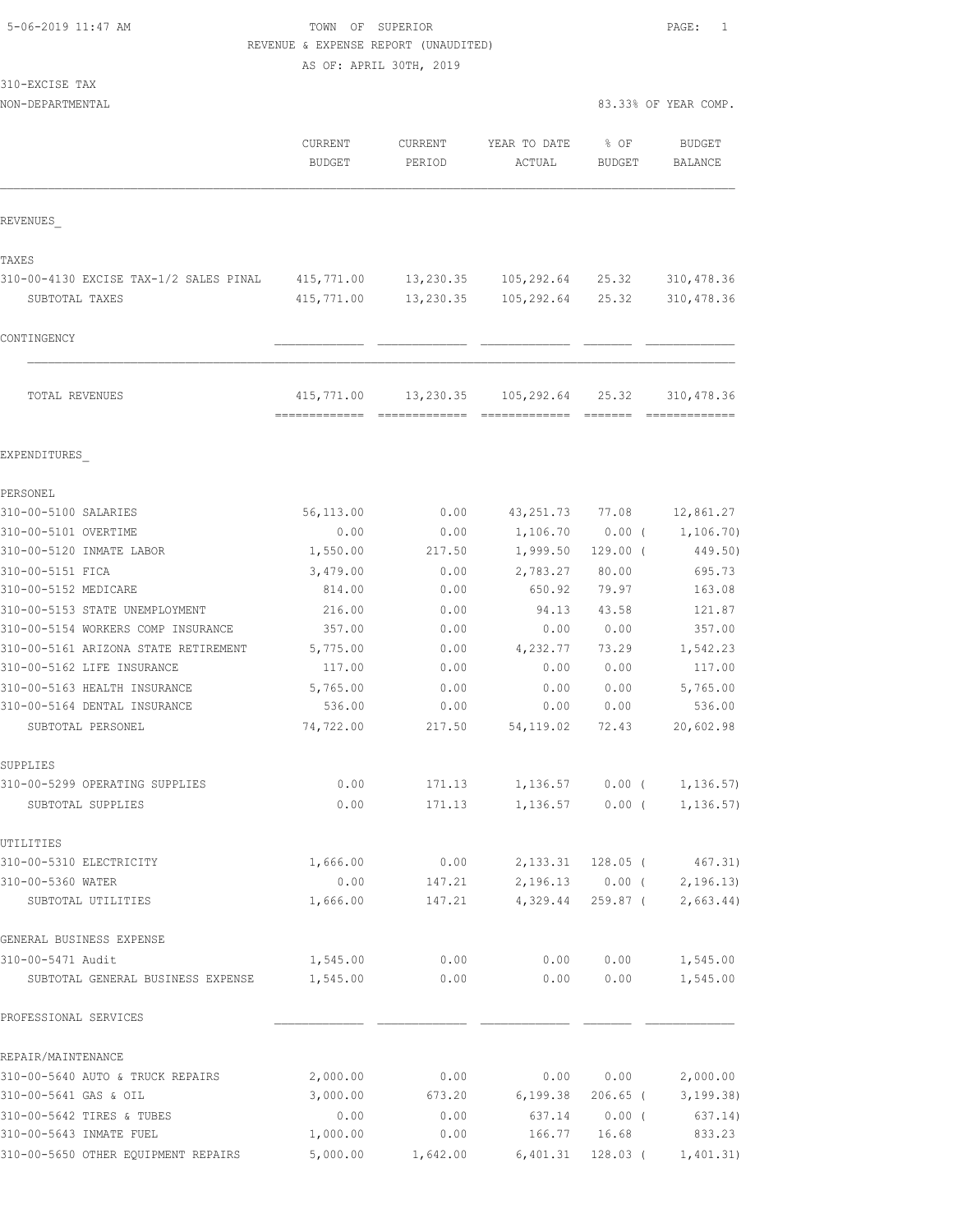### 5-06-2019 11:47 AM TOWN OF SUPERIOR PAGE: 2 REVENUE & EXPENSE REPORT (UNAUDITED) AS OF: APRIL 30TH, 2019

### 310-EXCISE TAX

#### NON-DEPARTMENTAL 83.33% OF YEAR COMP.

|                                      | <b>CURRENT</b>           | <b>CURRENT</b> | YEAR TO DATE           | $%$ OF                                                                                                                                                                                                                                                                                                                                                                                                                                                                               | <b>BUDGET</b><br><b>BALANCE</b> |  |
|--------------------------------------|--------------------------|----------------|------------------------|--------------------------------------------------------------------------------------------------------------------------------------------------------------------------------------------------------------------------------------------------------------------------------------------------------------------------------------------------------------------------------------------------------------------------------------------------------------------------------------|---------------------------------|--|
|                                      | <b>BUDGET</b>            | PERIOD         | ACTUAL                 | <b>BUDGET</b>                                                                                                                                                                                                                                                                                                                                                                                                                                                                        |                                 |  |
| 310-00-5670 STREET & SIDEWALK REPAIR | 39,179.00                | 0.00           | 13,571.71              | 34.64                                                                                                                                                                                                                                                                                                                                                                                                                                                                                | 25,607.29                       |  |
| 310-00-5671 CRACKSEAL                | 0.00                     | 0.00           | 1,516.85               | 0.00(                                                                                                                                                                                                                                                                                                                                                                                                                                                                                | 1,516.85)                       |  |
| SUBTOTAL REPAIR/MAINTENANCE          | 50,179.00                | 2,315.20       | 28,493.16              | 56.78                                                                                                                                                                                                                                                                                                                                                                                                                                                                                | 21,685.84                       |  |
| CAPITAL OUTLAY                       |                          |                |                        |                                                                                                                                                                                                                                                                                                                                                                                                                                                                                      |                                 |  |
| 310-00-5750 OTHER EOUIP/SMALL TOOLS  | 7,000.00                 | 0.00           | 1,822.99               | 26.04                                                                                                                                                                                                                                                                                                                                                                                                                                                                                | 5,177.01                        |  |
| 310-00-5770 TRAFFIC SIGNS            | 0.00                     | 441.46         | 14,129.40              | $0.00$ (                                                                                                                                                                                                                                                                                                                                                                                                                                                                             | 14, 129.40)                     |  |
| SUBTOTAL CAPITAL OUTLAY              | 7,000.00                 | 441.46         | 15,952.39              | 227.89 (                                                                                                                                                                                                                                                                                                                                                                                                                                                                             | 8,952.39)                       |  |
| NON-OPERATING                        |                          |                |                        |                                                                                                                                                                                                                                                                                                                                                                                                                                                                                      |                                 |  |
| DEBT SERVICE                         |                          |                |                        |                                                                                                                                                                                                                                                                                                                                                                                                                                                                                      |                                 |  |
| 310-00-5900 DEBT SERVICE: PRINCIPAL  | 0.00                     | 177.36         | 4,287.78               | $0.00$ (                                                                                                                                                                                                                                                                                                                                                                                                                                                                             | 4,287.78)                       |  |
| 310-00-5901 DEBT SERVICE: INTEREST   | 0.00                     | 24.16          | 3,485.79               | $0.00$ (                                                                                                                                                                                                                                                                                                                                                                                                                                                                             | 3,485.79)                       |  |
| 310-00-5999 CONTINGENCY              | 342,805.00               | 0.00           | 0.00                   | 0.00                                                                                                                                                                                                                                                                                                                                                                                                                                                                                 | 342,805.00                      |  |
| SUBTOTAL DEBT SERVICE                | 342,805.00               | 201.52         | 7,773.57               | 2.27                                                                                                                                                                                                                                                                                                                                                                                                                                                                                 | 335,031.43                      |  |
| TOTAL EXPENDITURES                   | 477,917.00               | 3,494.02       | 111,804.15 23.39       |                                                                                                                                                                                                                                                                                                                                                                                                                                                                                      | 366, 112.85                     |  |
|                                      | -------------            | -------------- | -------------          | $\begin{array}{cccccc} \multicolumn{2}{c}{} & \multicolumn{2}{c}{} & \multicolumn{2}{c}{} & \multicolumn{2}{c}{} & \multicolumn{2}{c}{} & \multicolumn{2}{c}{} & \multicolumn{2}{c}{} & \multicolumn{2}{c}{} & \multicolumn{2}{c}{} & \multicolumn{2}{c}{} & \multicolumn{2}{c}{} & \multicolumn{2}{c}{} & \multicolumn{2}{c}{} & \multicolumn{2}{c}{} & \multicolumn{2}{c}{} & \multicolumn{2}{c}{} & \multicolumn{2}{c}{} & \multicolumn{2}{c}{} & \multicolumn{2}{c}{} & \multic$ |                                 |  |
| REVENUES OVER/(UNDER) EXPENDITURES   | 62, 146, 00)<br>$\left($ |                | $9,736.33$ ( 6,511.51) | $\sqrt{2}$                                                                                                                                                                                                                                                                                                                                                                                                                                                                           | 55,634.49)                      |  |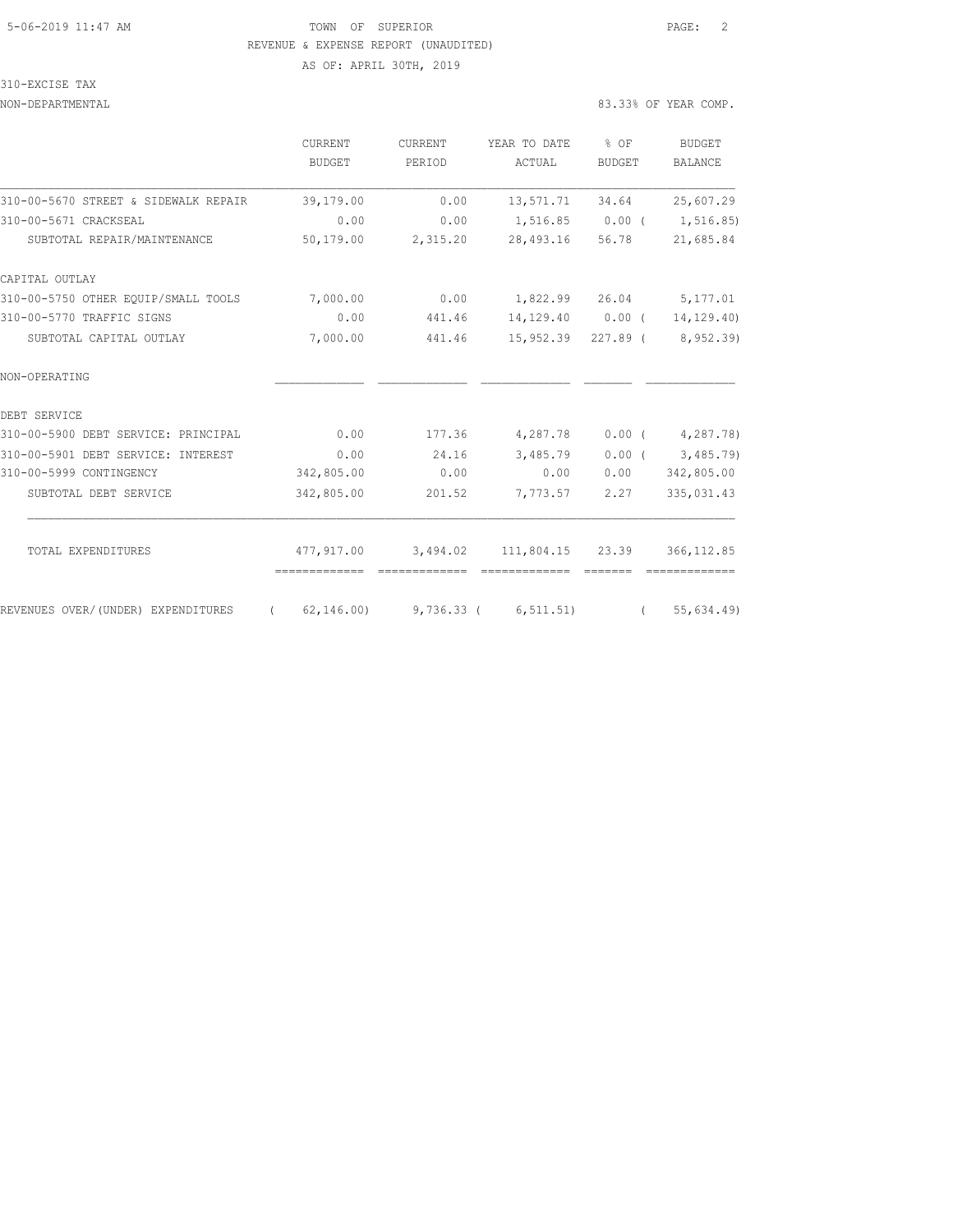| 5-06-2019 11:47 AM |  |
|--------------------|--|
|                    |  |

## TOWN OF SUPERIOR **Example 2019** 2021 2022 REVENUE & EXPENSE REPORT (UNAUDITED) AS OF: APRIL 30TH, 2019

310-EXCISE TAX

83.33% OF YEAR COMP.

|                                    | CURRENT<br>BUDGET              | <b>CURRENT</b><br>PERIOD | YEAR TO DATE<br>ACTUAL     | % OF<br><b>BUDGET</b> | BUDGET<br><b>BALANCE</b>   |
|------------------------------------|--------------------------------|--------------------------|----------------------------|-----------------------|----------------------------|
|                                    |                                |                          |                            |                       |                            |
| FUND TOTAL REVENUES                | 415,771.00                     | 13,230.35                | 105,292.64                 | 25.32                 | 310, 478.36                |
| FUND TOTAL EXPENDITURES            | 477,917.00                     | 3,494.02                 | 111,804.15                 | 23.39                 | 366, 112.85                |
| REVENUES OVER/(UNDER) EXPENDITURES | 62, 146, 00)<br>-------------- | $9,736.33$ (             | 6, 511.51)<br>____________ |                       | 55,634.49)<br>____________ |
|                                    | __________                     |                          |                            |                       | .                          |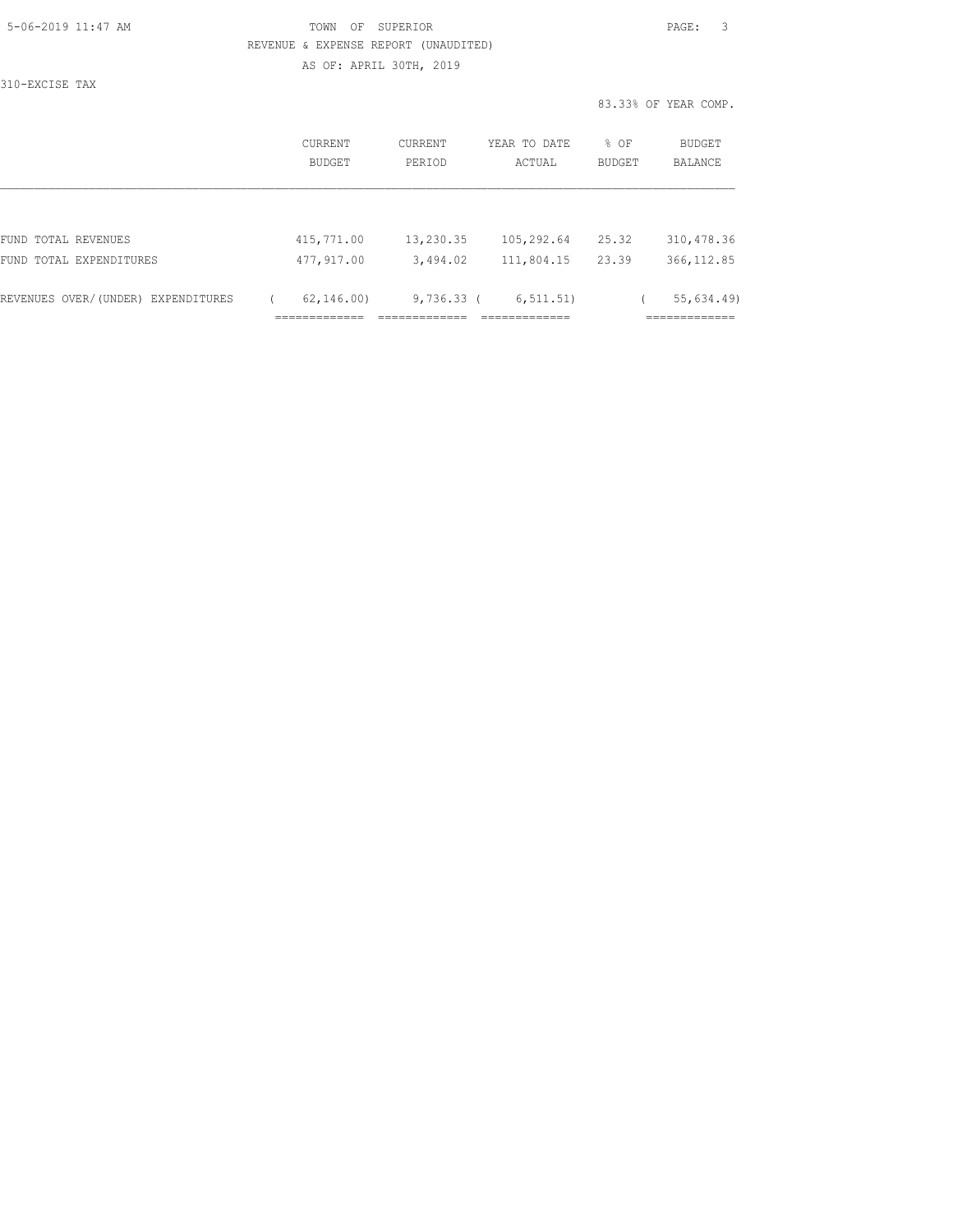| 5-06-2019 11:47 AM         | TOWN OF SUPERIOR                     | PAGE: 1                 |                                          |  |                      |
|----------------------------|--------------------------------------|-------------------------|------------------------------------------|--|----------------------|
|                            | REVENUE & EXPENSE REPORT (UNAUDITED) |                         |                                          |  |                      |
|                            |                                      | AS OF: APRIL 30TH, 2019 |                                          |  |                      |
| 320-LOCAL TRANS ASSISTANCE |                                      |                         |                                          |  |                      |
| NON-DEPARTMENTAL           |                                      |                         |                                          |  | 83.33% OF YEAR COMP. |
|                            |                                      |                         |                                          |  |                      |
|                            |                                      |                         | CURRENT CURRENT YEAR TO DATE % OF BUDGET |  |                      |
|                            |                                      |                         | BUDGET PERIOD ACTUAL BUDGET BALANCE      |  |                      |
| REVENUES                   |                                      |                         |                                          |  |                      |
|                            |                                      |                         |                                          |  |                      |
| <b>TAXES</b>               |                                      |                         |                                          |  |                      |
|                            |                                      |                         |                                          |  |                      |
| EXPENDITURES               |                                      |                         |                                          |  |                      |
| SUPPLIES                   |                                      |                         |                                          |  |                      |
| PROFESSIONAL SERVICES      |                                      |                         |                                          |  |                      |
| REPAIR/MAINTENANCE         |                                      |                         |                                          |  |                      |
| CAPITAL OUTLAY             |                                      |                         |                                          |  |                      |
| NON-OPERATING              |                                      |                         |                                          |  |                      |
| DEBT SERVICE               |                                      |                         |                                          |  |                      |
|                            |                                      |                         |                                          |  |                      |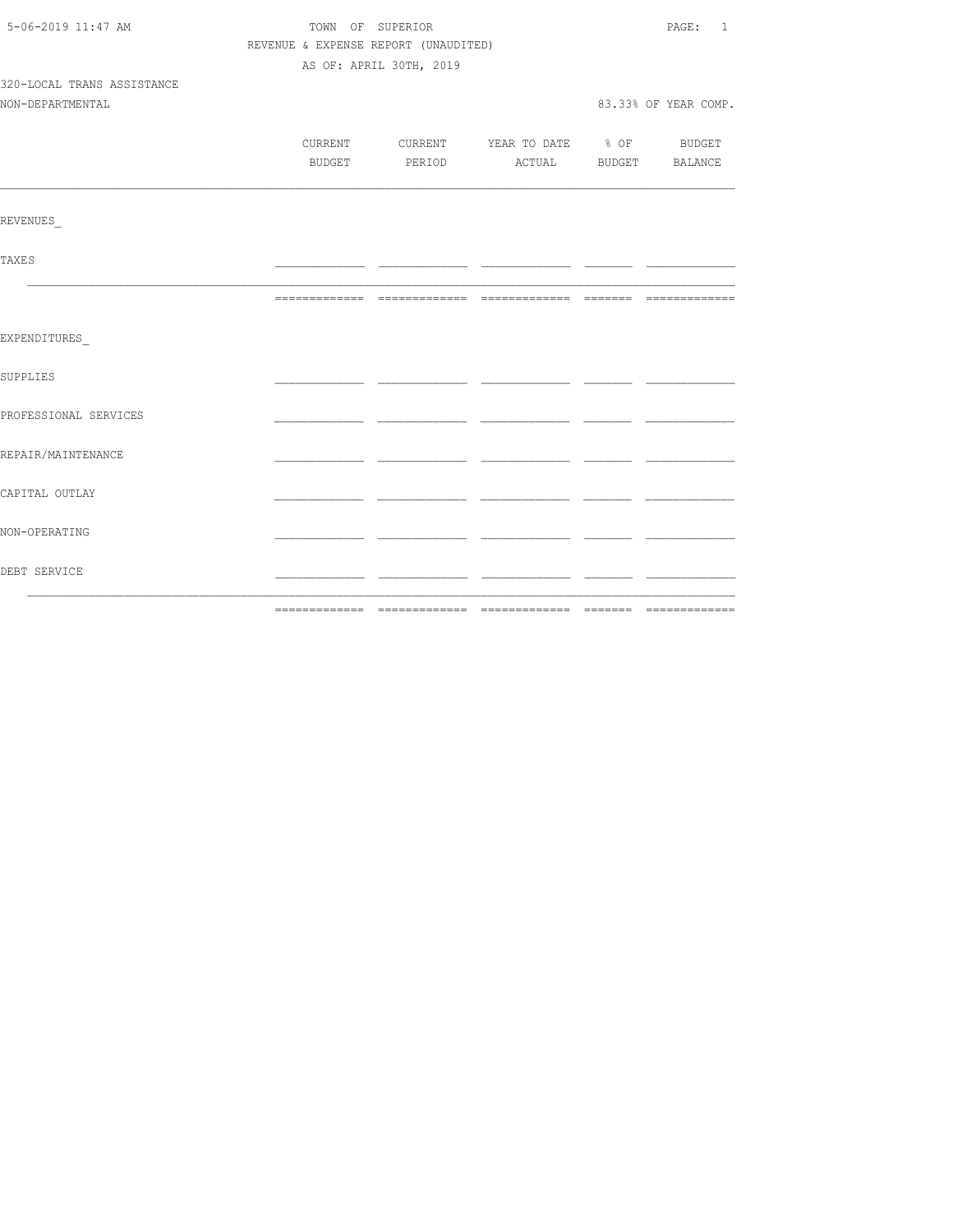| 5-06-2019 11:47 AM         | TOWN OF SUPERIOR                     | PAGE:                |  |
|----------------------------|--------------------------------------|----------------------|--|
|                            | REVENUE & EXPENSE REPORT (UNAUDITED) |                      |  |
|                            | AS OF: APRIL 30TH, 2019              |                      |  |
| 320-LOCAL TRANS ASSISTANCE |                                      |                      |  |
|                            |                                      | 83.33% OF YEAR COMP. |  |

|   | .<br>$n - n$<br>-44<br>-----<br>----- | ΩF<br>◡ | nт   |
|---|---------------------------------------|---------|------|
| . | <br>$C$ mrt $7$<br>.                  |         | 12 A |

============= ============= ============= =============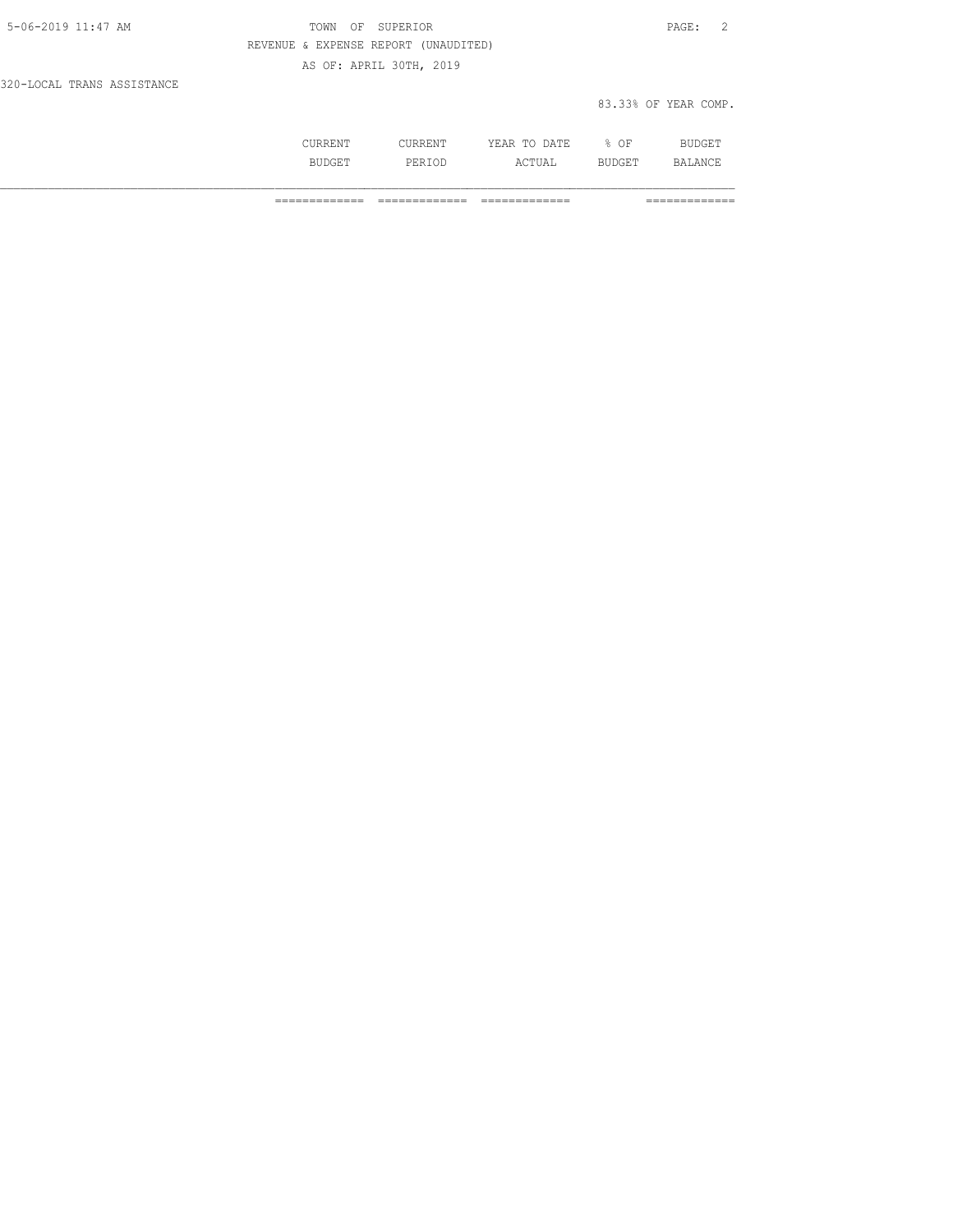| 5-06-2019 11:47 AM       | TOWN OF SUPERIOR | PAGE: 1                              |                          |                      |
|--------------------------|------------------|--------------------------------------|--------------------------|----------------------|
|                          |                  | REVENUE & EXPENSE REPORT (UNAUDITED) |                          |                      |
|                          |                  | AS OF: APRIL 30TH, 2019              |                          |                      |
| 400-GADA BOND            |                  |                                      |                          |                      |
| NON-DEPARTMENTAL         |                  |                                      |                          | 83.33% OF YEAR COMP. |
|                          |                  |                                      |                          |                      |
|                          | CURRENT          | CURRENT                              | YEAR TO DATE % OF BUDGET |                      |
|                          | BUDGET           | PERIOD                               | ACTUAL BUDGET BALANCE    |                      |
|                          |                  |                                      |                          |                      |
| REVENUES                 |                  |                                      |                          |                      |
| CONTINGENCY              |                  |                                      |                          |                      |
|                          |                  |                                      |                          |                      |
| EXPENDITURES             |                  |                                      |                          |                      |
| <b>SUPPLIES</b>          |                  |                                      |                          |                      |
| GENERAL BUSINESS EXPENSE |                  |                                      |                          |                      |
| NON-OPERATING            |                  |                                      |                          |                      |
| DEBT SERVICE             |                  |                                      |                          |                      |
|                          |                  |                                      |                          |                      |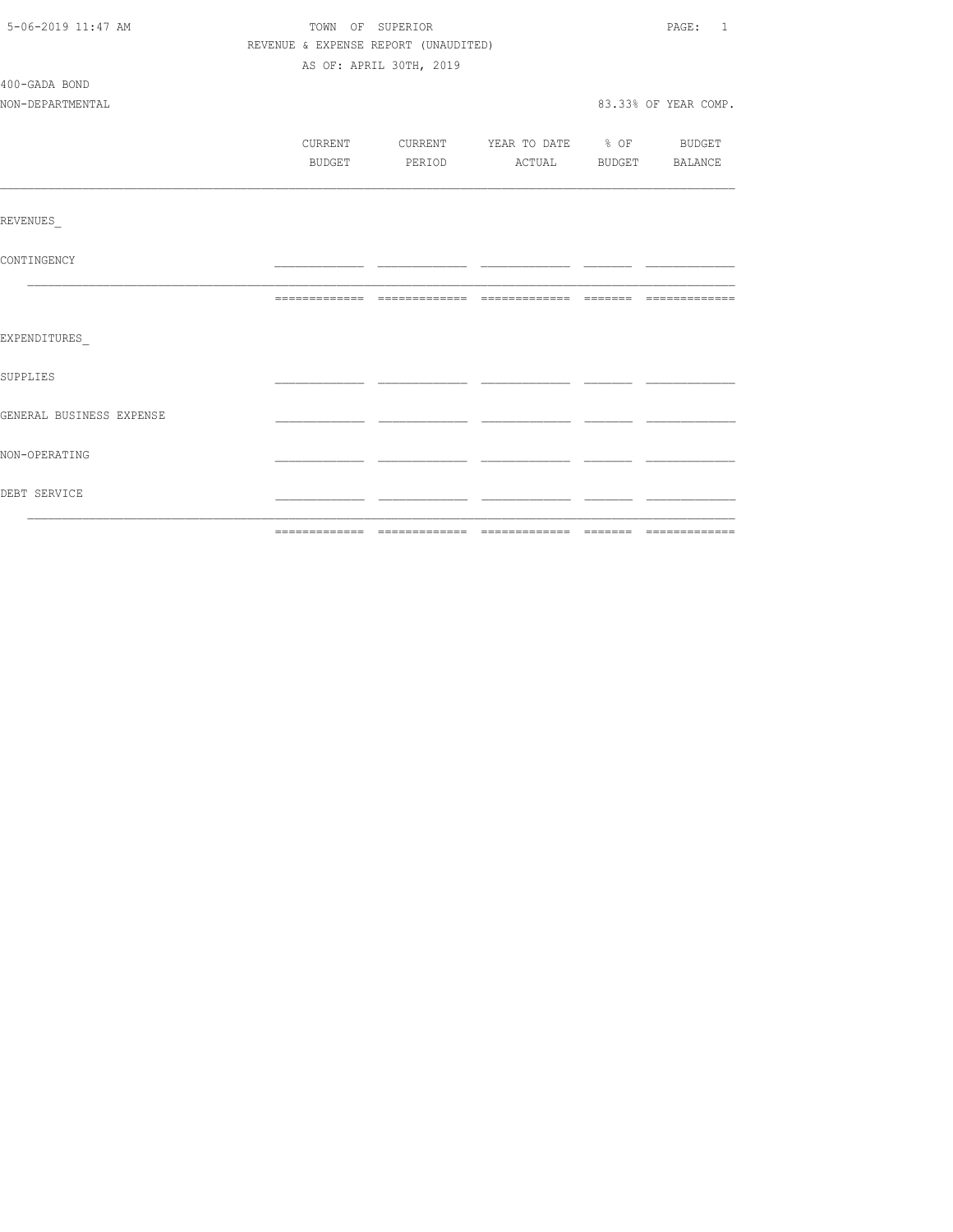| 5-06-2019 11:47 AM | TOWN OF SUPERIOR                     | PAGE:                |  |
|--------------------|--------------------------------------|----------------------|--|
|                    | REVENUE & EXPENSE REPORT (UNAUDITED) |                      |  |
|                    | AS OF: APRIL 30TH, 2019              |                      |  |
| 400-GADA BOND      |                                      |                      |  |
|                    |                                      | 83.33% OF YEAR COMP. |  |

|           | n n<br>----<br>-----<br>__ | ΩF<br>--<br>__ |  |
|-----------|----------------------------|----------------|--|
| با (<br>. |                            |                |  |

============= ============= ============= =============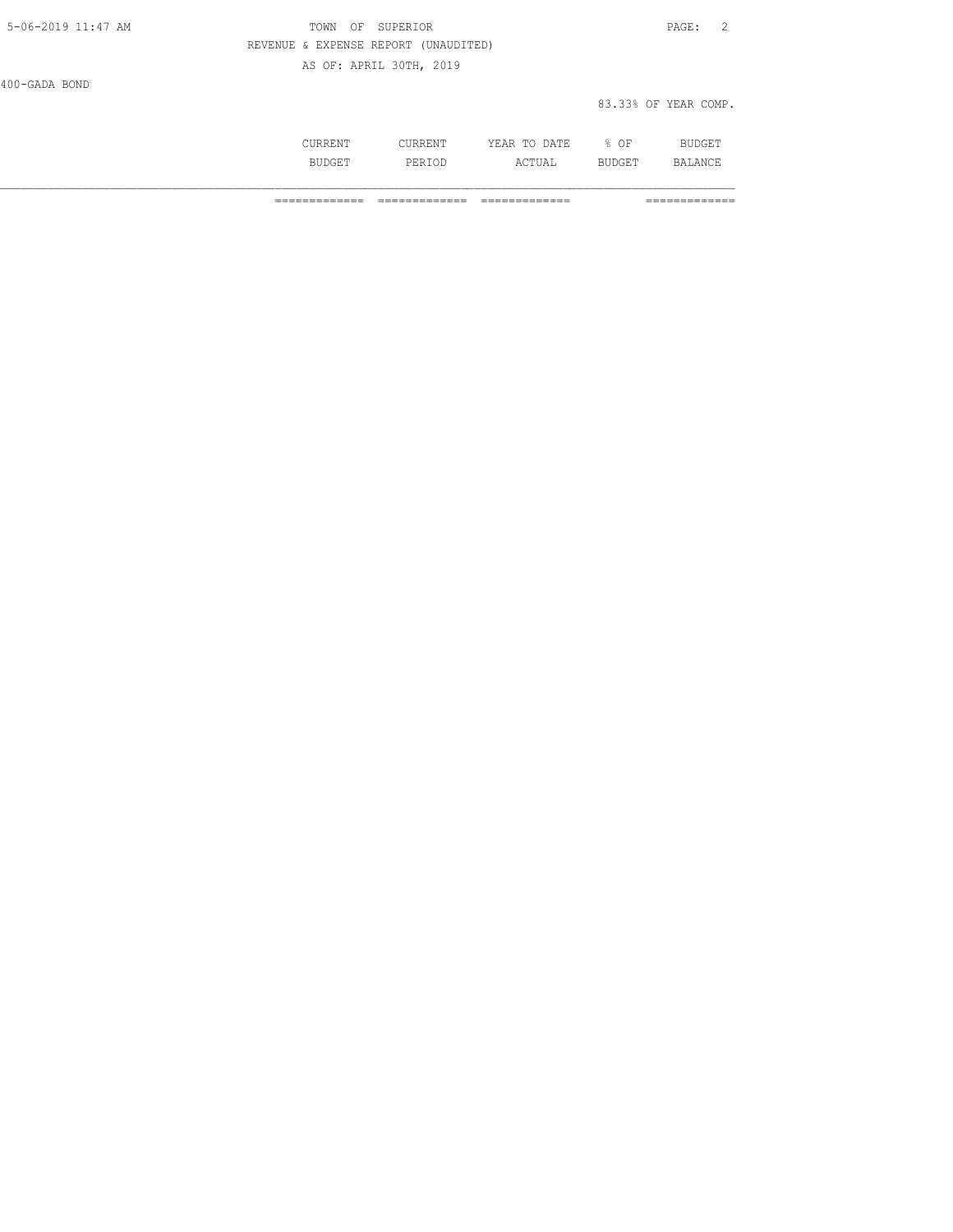| 5-06-2019 11:47 AM       | TOWN OF SUPERIOR                     |                                          |  |  | PAGE: 1              |
|--------------------------|--------------------------------------|------------------------------------------|--|--|----------------------|
|                          | REVENUE & EXPENSE REPORT (UNAUDITED) |                                          |  |  |                      |
|                          |                                      | AS OF: APRIL 30TH, 2019                  |  |  |                      |
| 410-MPC BOND             |                                      |                                          |  |  |                      |
| NON-DEPARTMENTAL         |                                      |                                          |  |  | 83.33% OF YEAR COMP. |
|                          |                                      |                                          |  |  |                      |
|                          |                                      | CURRENT CURRENT YEAR TO DATE % OF BUDGET |  |  |                      |
|                          |                                      | BUDGET PERIOD ACTUAL BUDGET BALANCE      |  |  |                      |
|                          |                                      |                                          |  |  |                      |
| REVENUES                 |                                      |                                          |  |  |                      |
| <b>BUSINESS SERVICES</b> |                                      |                                          |  |  |                      |
| CONTINGENCY              |                                      |                                          |  |  |                      |
|                          |                                      |                                          |  |  |                      |
| EXPENDITURES             |                                      |                                          |  |  |                      |
| SUPPLIES                 |                                      |                                          |  |  |                      |
| GENERAL BUSINESS EXPENSE |                                      |                                          |  |  |                      |
| NON-OPERATING            |                                      |                                          |  |  |                      |
| DEBT SERVICE             |                                      |                                          |  |  |                      |
|                          |                                      |                                          |  |  |                      |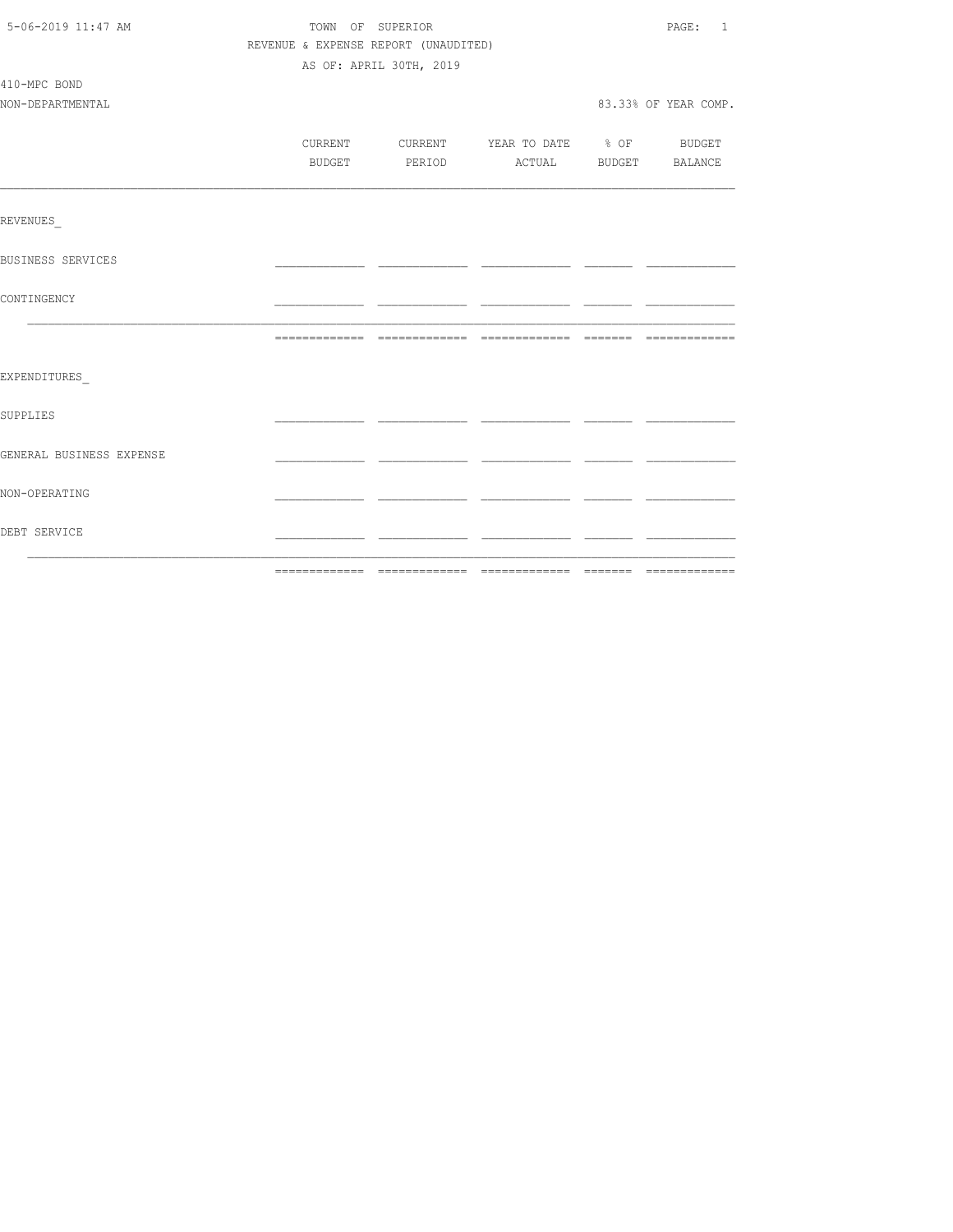| 5-06-2019 11:47 AM | OF SUPERIOR<br>TOWN                  | $\texttt{PAGE}$ :<br>- 2 |
|--------------------|--------------------------------------|--------------------------|
|                    | REVENUE & EXPENSE REPORT (UNAUDITED) |                          |
|                    | AS OF: APRIL 30TH, 2019              |                          |
| 410-MPC BOND       |                                      |                          |
|                    |                                      | 83.33% OF YEAR COMP.     |
|                    |                                      |                          |

 CURRENT CURRENT YEAR TO DATE % OF BUDGET BUDGET PERIOD ACTUAL BUDGET BALANCE

============= ============= ============= =============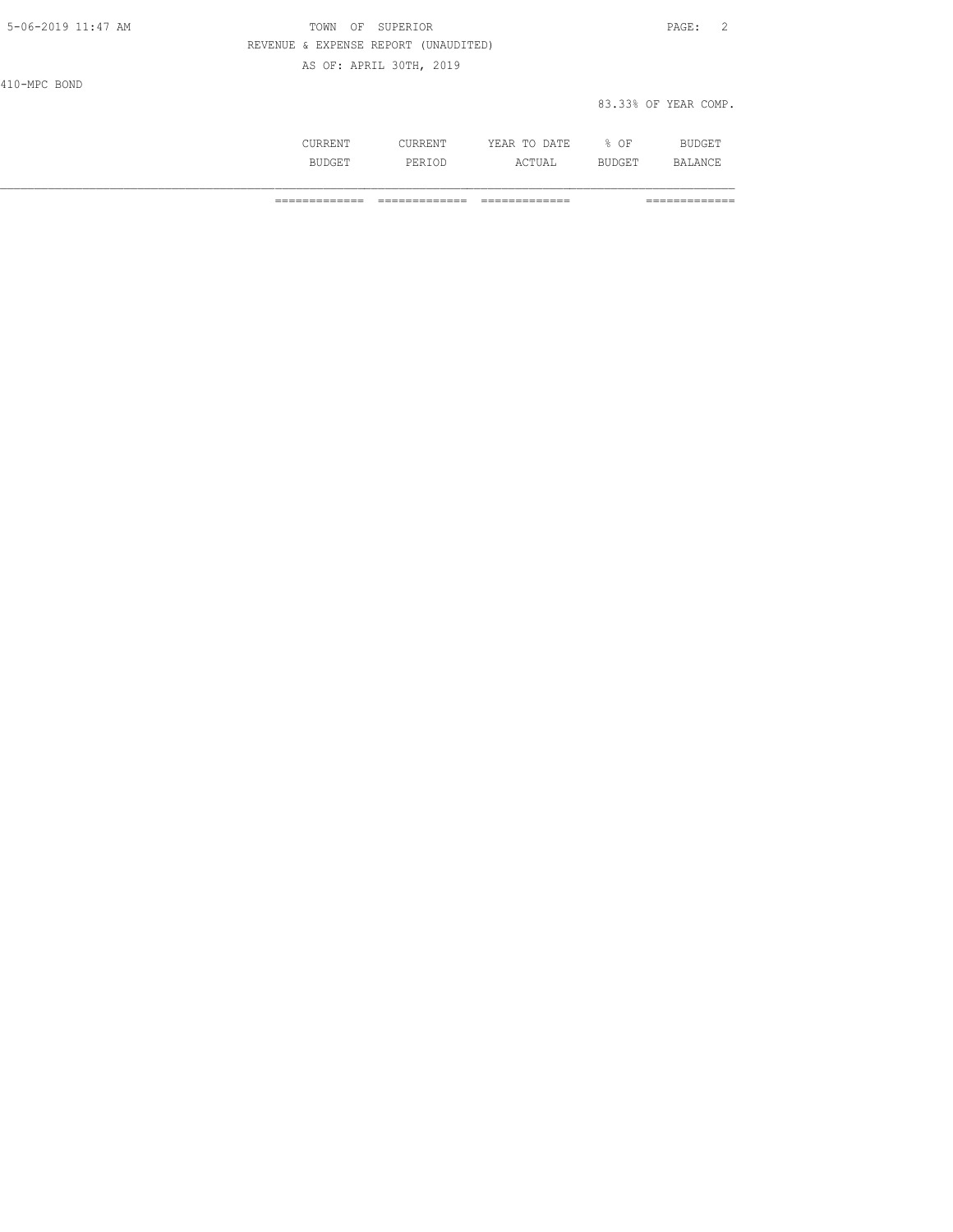500-GRANTS

### 5-06-2019 11:47 AM TOWN OF SUPERIOR PAGE: 1 REVENUE & EXPENSE REPORT (UNAUDITED) AS OF: APRIL 30TH, 2019

NON-DEPARTMENTAL 83.33% OF YEAR COMP.

|                                | <b>CURRENT</b><br><b>BUDGET</b> | <b>CURRENT</b><br>PERIOD | YEAR TO DATE<br>ACTUAL | $8$ OF<br>BUDGET | <b>BUDGET</b><br>BALANCE                   |
|--------------------------------|---------------------------------|--------------------------|------------------------|------------------|--------------------------------------------|
| REVENUES                       |                                 |                          |                        |                  |                                            |
| GRANTS                         |                                 |                          |                        |                  |                                            |
| 500-00-4600 GRANT REVENUES     | 2,488,440.00                    | 0.00                     | 0.00                   | 0.00             | 2,488,440.00                               |
| SUBTOTAL GRANTS                | 2,488,440.00                    | 0.00                     | 0.00                   |                  | $0.00 \quad 2,488,440.00$                  |
| CONTINGENCY                    |                                 |                          |                        |                  |                                            |
| TOTAL REVENUES                 | 2,488,440.00                    | 0.00                     | 0.00                   |                  | $0.00 \quad 2,488,440.00$<br>------------- |
| EXPENDITURES                   |                                 |                          |                        |                  |                                            |
| PERSONEL                       |                                 |                          |                        |                  |                                            |
| SUPPLIES                       |                                 |                          |                        |                  |                                            |
| 500-00-5299 OPERATING SUPPLIES | 2,488,440.00                    | 0.00                     | 0.00                   |                  | $0.00 \quad 2,488,440.00$                  |
| SUBTOTAL SUPPLIES              | 2,488,440.00                    | 0.00                     | 0.00                   | 0.00             | 2,488,440.00                               |
| GENERAL BUSINESS EXPENSE       |                                 |                          |                        |                  |                                            |
| TOTAL EXPENDITURES             | 2,488,440.00                    | 0.00                     | 0.00                   |                  | $0.00 \quad 2,488,440.00$                  |
|                                |                                 |                          |                        |                  |                                            |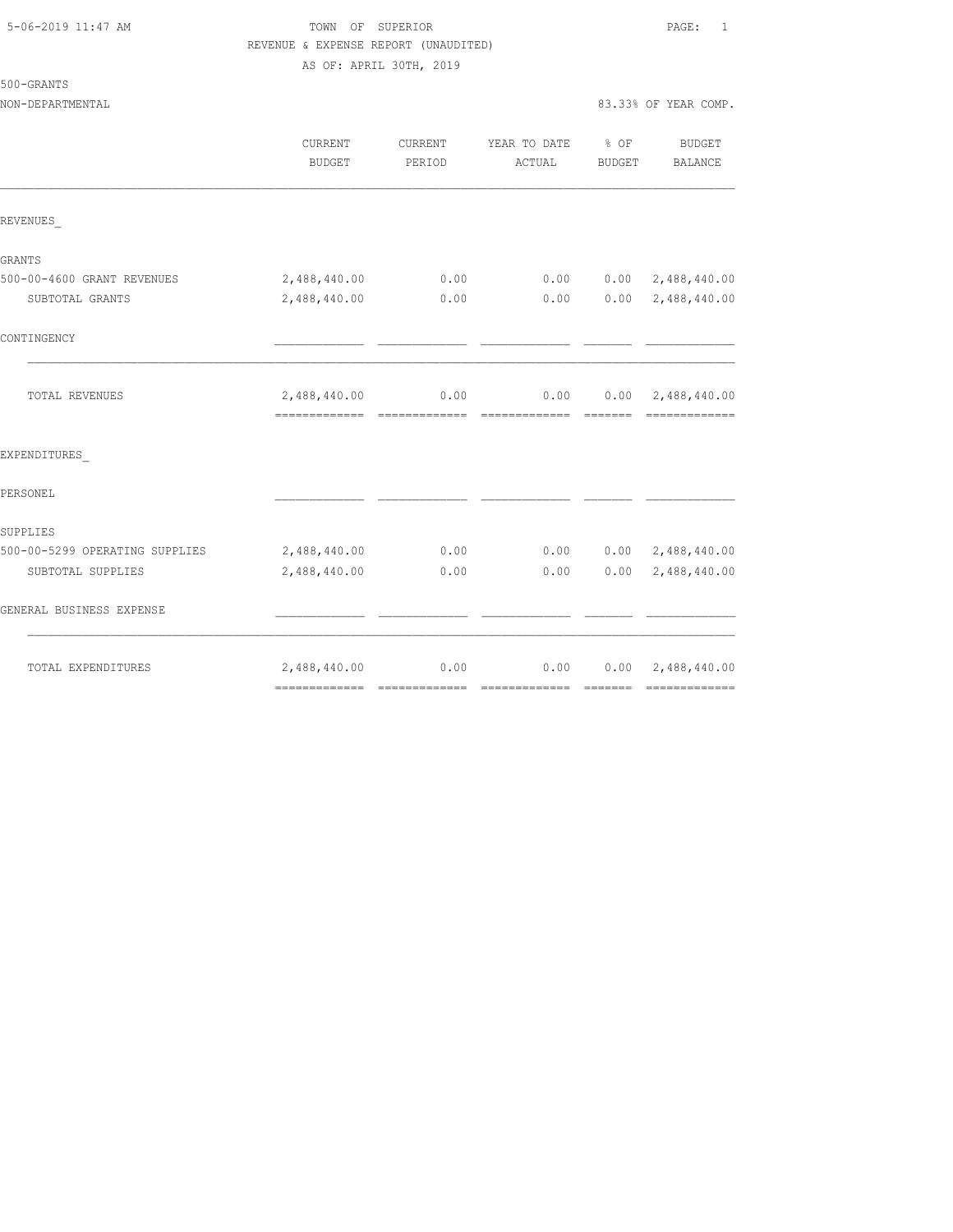| 5-06-2019 11:47 AM | REVENUE & EXPENSE REPORT (UNAUDITED) | TOWN OF SUPERIOR        |                          |        | 2<br>PAGE:           |
|--------------------|--------------------------------------|-------------------------|--------------------------|--------|----------------------|
|                    |                                      |                         |                          |        |                      |
|                    |                                      | AS OF: APRIL 30TH, 2019 |                          |        |                      |
| 500-GRANTS         |                                      |                         |                          |        |                      |
| POLICE GRANTS      |                                      |                         |                          |        | 83.33% OF YEAR COMP. |
|                    |                                      |                         |                          |        |                      |
|                    | CURRENT                              | CURRENT                 | YEAR TO DATE % OF BUDGET |        |                      |
|                    | BUDGET                               | PERIOD                  | ACTUAL                   | BUDGET | BALANCE              |
|                    |                                      |                         |                          |        |                      |
| REVENUES           |                                      |                         |                          |        |                      |
|                    |                                      |                         |                          |        |                      |
| <b>GRANTS</b>      |                                      |                         |                          |        |                      |
|                    |                                      |                         |                          |        |                      |
|                    |                                      | =============           | -------------            |        |                      |
|                    |                                      |                         |                          |        |                      |
| EXPENDITURES       |                                      |                         |                          |        |                      |
|                    |                                      |                         |                          |        |                      |
| SUPPLIES           |                                      |                         |                          |        |                      |
|                    |                                      |                         |                          |        |                      |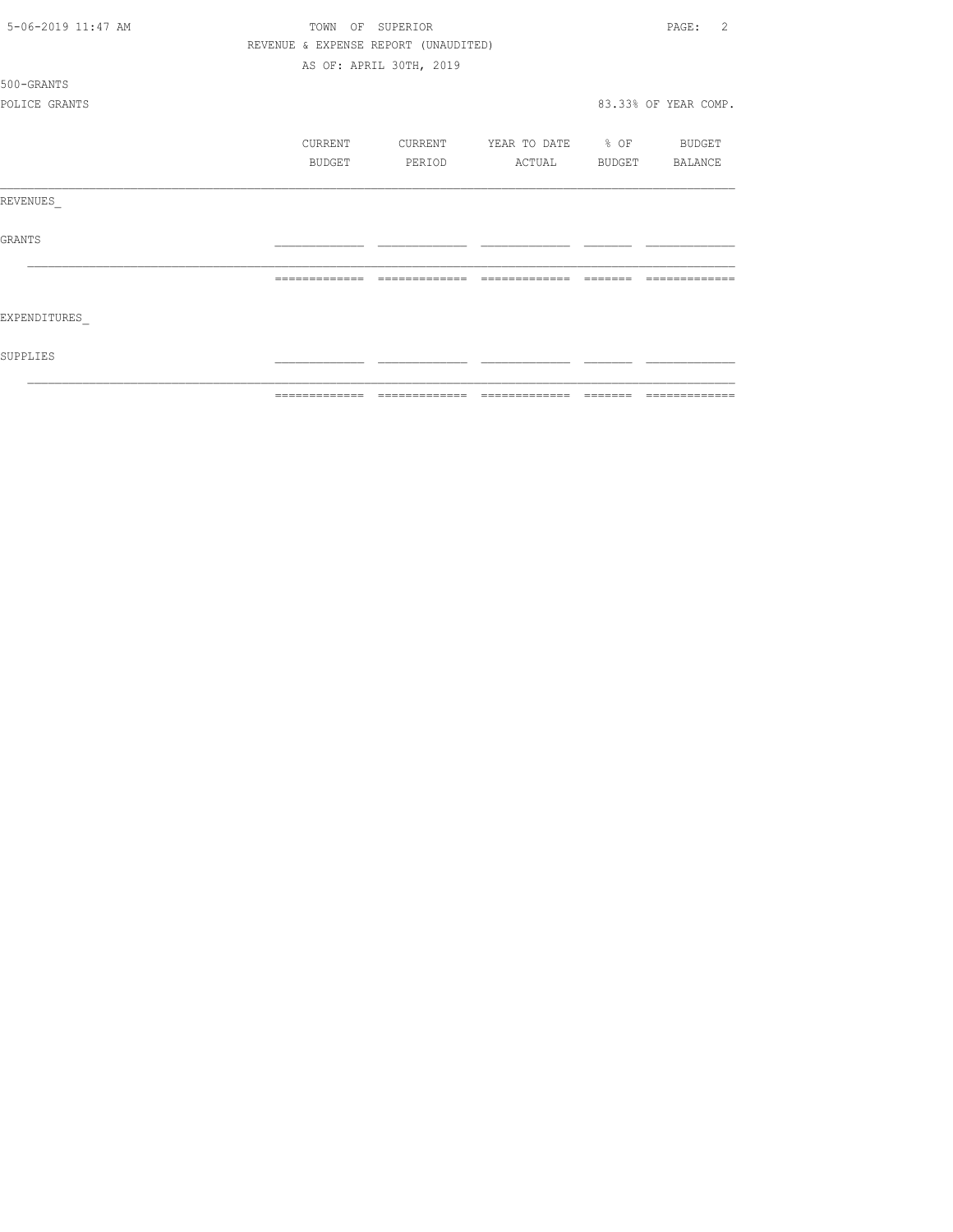|  | 5-06-2019 11:47 AM |  |
|--|--------------------|--|
|  |                    |  |

# TOWN OF SUPERIOR **11:47 AM TOWN OF SUPERIOR** REVENUE & EXPENSE REPORT (UNAUDITED)

AS OF: APRIL 30TH, 2019

|  | 500-GRANTS |  |
|--|------------|--|
|  |            |  |

|                                    | CURRENT<br><b>BUDGET</b> | CURRENT<br>PERIOD | YEAR TO DATE<br>ACTUAL | % OF<br><b>BUDGET</b> | <b>BUDGET</b><br>BALANCE |
|------------------------------------|--------------------------|-------------------|------------------------|-----------------------|--------------------------|
| REVENUES                           |                          |                   |                        |                       |                          |
| GRANTS                             |                          |                   |                        |                       |                          |
| 500-08-4600 FIRE DEPT GRANT        | 0.00                     | 0.00              |                        | 3,700.00 0.00 (       | 3,700.00)                |
| SUBTOTAL GRANTS                    | 0.00                     | 0.00              | 3,700.00               | $0.00$ (              | 3,700.00)                |
| TOTAL REVENUES                     | 0.00                     | 0.00              | -------------          | $3,700.00$ 0.00 (     | 3,700.00)<br>---------   |
| EXPENDITURES                       |                          |                   |                        |                       |                          |
| SUPPLIES                           |                          |                   |                        |                       |                          |
|                                    |                          |                   |                        |                       |                          |
| REVENUES OVER/(UNDER) EXPENDITURES | 0.00                     | 0.00              | 3,700.00               | $\left($              | 3,700.00)                |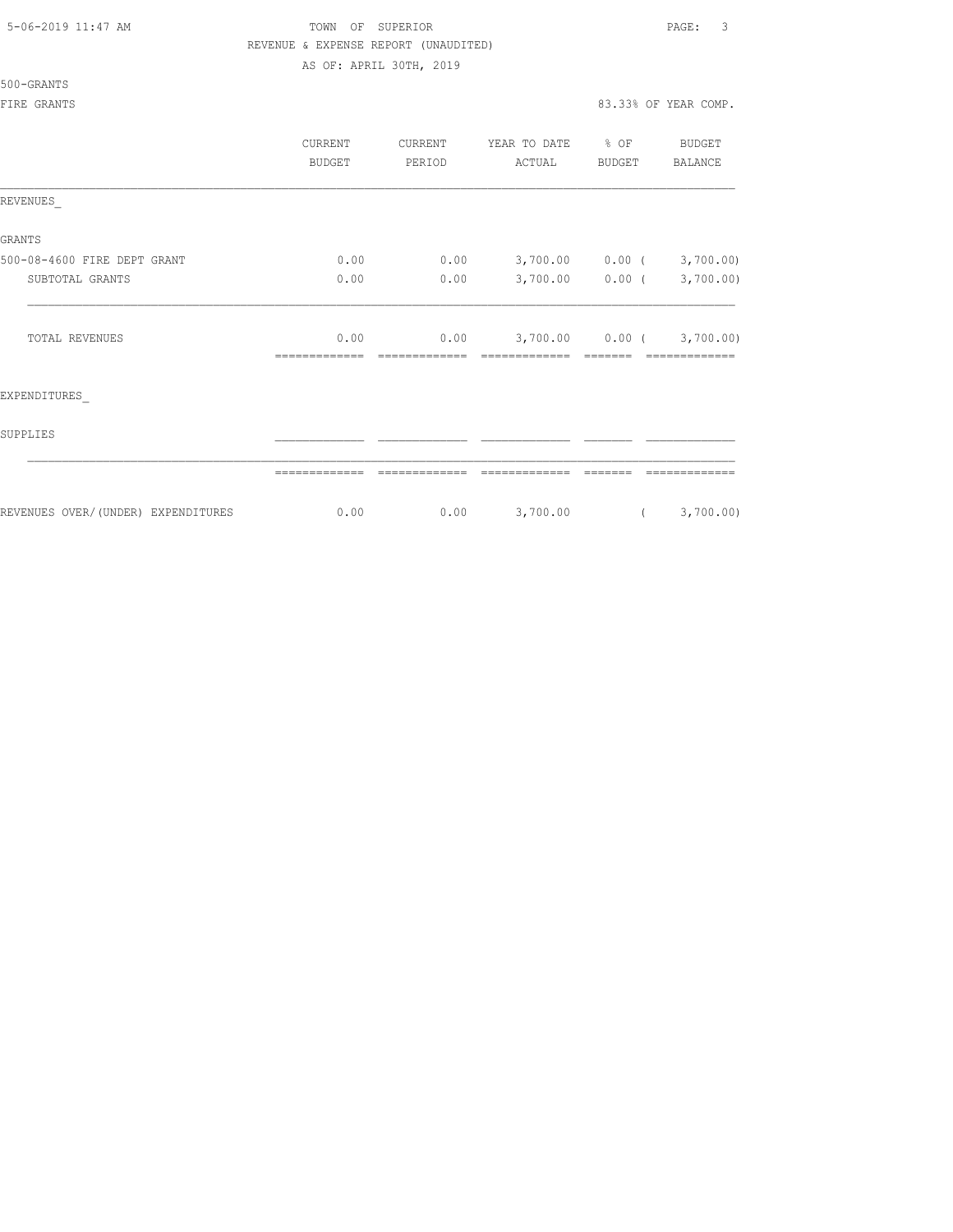# TOWN OF SUPERIOR **11:47 AM TOWN OF SUPERIOR** 2002. REVENUE & EXPENSE REPORT (UNAUDITED)

AS OF: APRIL 30TH, 2019

RECREATION GRANTS 83.33% OF YEAR COMP.

|                                       | <b>CURRENT</b><br><b>BUDGET</b> | CURRENT<br>PERIOD | YEAR TO DATE<br>ACTUAL                                             | $8$ OF<br><b>BUDGET</b> | BUDGET<br><b>BALANCE</b>     |
|---------------------------------------|---------------------------------|-------------------|--------------------------------------------------------------------|-------------------------|------------------------------|
| REVENUES                              |                                 |                   |                                                                    |                         |                              |
| GRANTS                                |                                 |                   |                                                                    |                         |                              |
| 500-12-4600 GRANT REVENUE             | 7,500.00                        | 0.00              |                                                                    |                         | 43,871.00 584.95 (36,371.00) |
| SUBTOTAL GRANTS                       | 7,500.00                        | 0.00              | 43,871.00                                                          | 584.95 (                | 36, 371.00                   |
| TOTAL REVENUES                        | 7,500.00<br>=============       | --------------    | $0.00$ 43,871.00 584.95 ( 36,371.00)<br>--------------             |                         | -----------                  |
| EXPENDITURES                          |                                 |                   |                                                                    |                         |                              |
| SUPPLIES                              |                                 |                   |                                                                    |                         |                              |
| 500-12-5299 OPERATING SUPPLIES        | 7,500.00                        | 0.00              | 0.00                                                               | 0.00                    | 7,500.00                     |
| SUBTOTAL SUPPLIES                     | 7,500.00                        | 0.00              | 0.00                                                               | 0.00                    | 7,500.00                     |
| PROFESSIONAL SERVICES                 |                                 |                   |                                                                    |                         |                              |
| 500-12-5550 PARKS IMPROVEMENT PROJECT | 0.00                            |                   | 3,810.00 48,331.00 0.00 (48,331.00)                                |                         |                              |
| SUBTOTAL PROFESSIONAL SERVICES        | 0.00                            | 3,810.00          | 48,331.00                                                          | $0.00$ (                | 48, 331.00)                  |
| TOTAL EXPENDITURES                    | -------------- --------------   |                   | 7,500.00 3,810.00 48,331.00 644.41 ( 40,831.00)<br>- ============= |                         | - 2222222 - 22222222222222   |
| REVENUES OVER/(UNDER) EXPENDITURES    | $0.00$ (                        |                   | $3,810.00$ ( $4,460.00$ )                                          |                         | 4,460.00                     |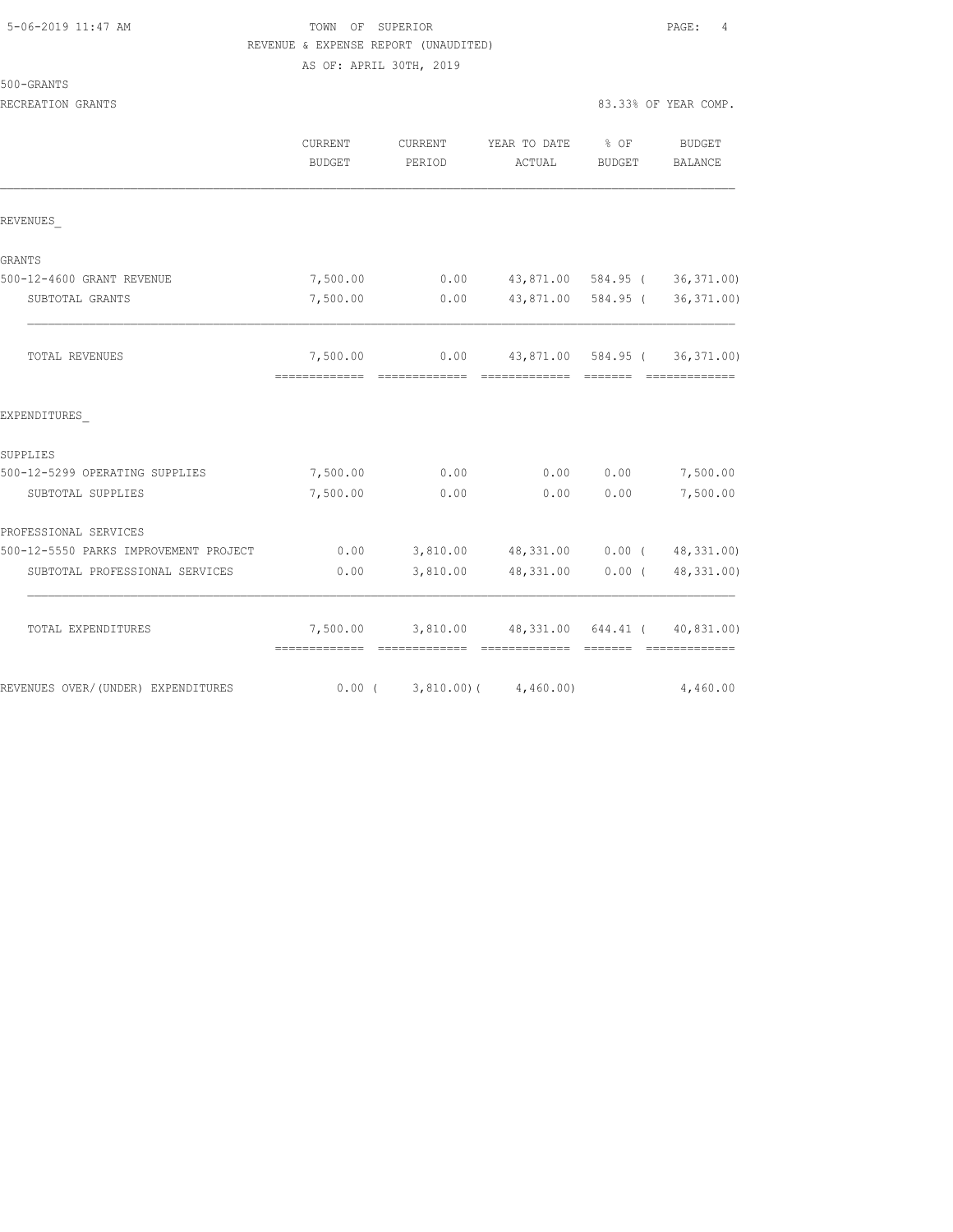| 5-06-2019 11:47 AM     |                                      | TOWN OF SUPERIOR        |                          |        | - 5<br>PAGE:         |
|------------------------|--------------------------------------|-------------------------|--------------------------|--------|----------------------|
|                        | REVENUE & EXPENSE REPORT (UNAUDITED) |                         |                          |        |                      |
|                        |                                      | AS OF: APRIL 30TH, 2019 |                          |        |                      |
| 500-GRANTS             |                                      |                         |                          |        |                      |
| CDBG 153-09 MAGMA CLUB |                                      |                         |                          |        | 83.33% OF YEAR COMP. |
|                        | CURRENT                              | CURRENT                 | YEAR TO DATE % OF BUDGET |        |                      |
|                        | BUDGET                               | PERIOD                  | ACTUAL                   | BUDGET | BALANCE              |
| REVENUES               |                                      |                         |                          |        |                      |
|                        |                                      |                         |                          |        |                      |
| <b>GRANTS</b>          |                                      |                         |                          |        |                      |
|                        |                                      |                         |                          |        |                      |
| EXPENDITURES           |                                      |                         |                          |        |                      |
| <b>SUPPLIES</b>        |                                      |                         |                          |        |                      |
|                        |                                      |                         |                          |        |                      |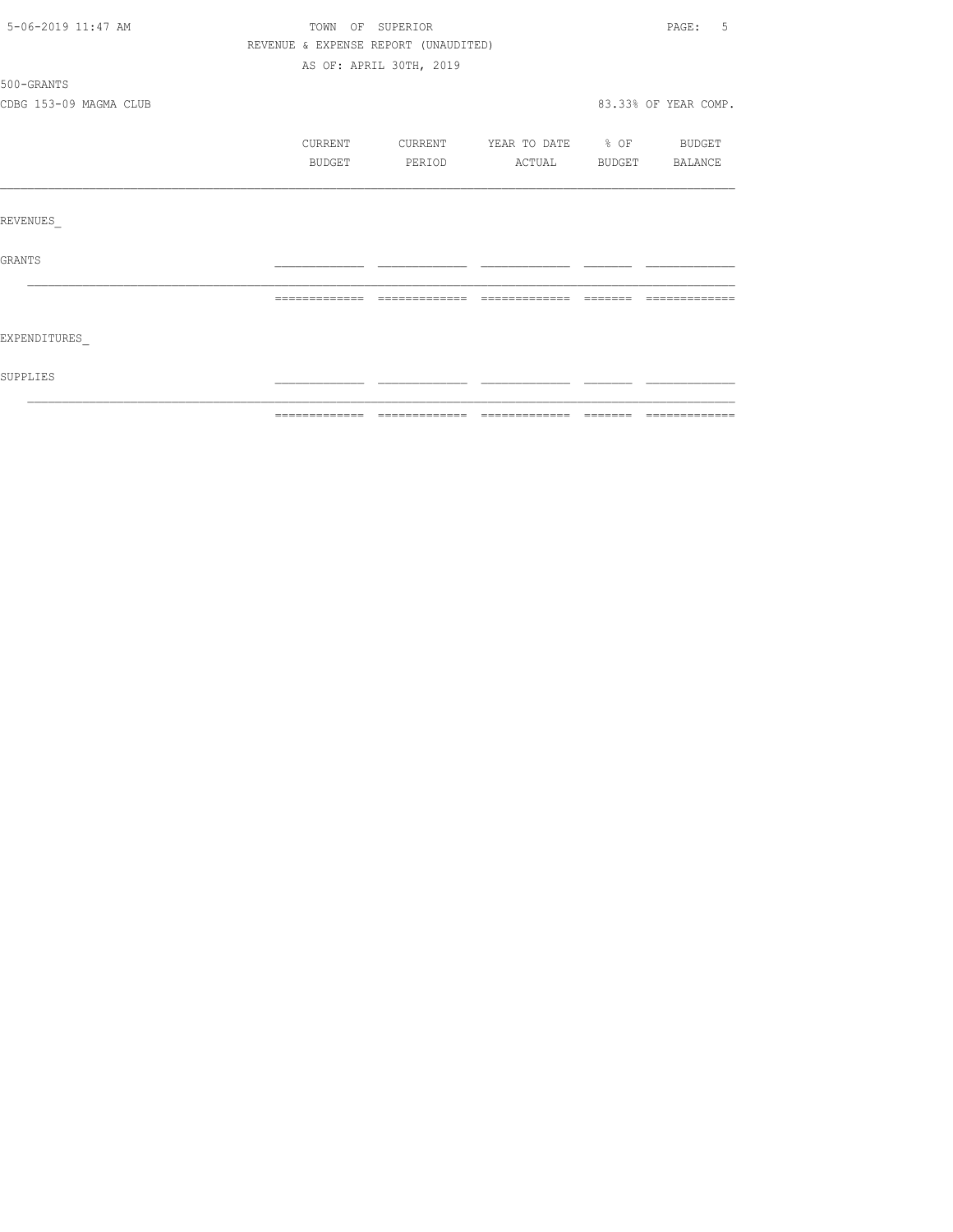|                       | ============= | --------------                       | =============            | ------- | =============        |
|-----------------------|---------------|--------------------------------------|--------------------------|---------|----------------------|
| SUPPLIES              |               |                                      |                          |         |                      |
| EXPENDITURES          |               |                                      |                          |         |                      |
|                       | ------------- | =============                        | =============            |         |                      |
| <b>GRANTS</b>         |               |                                      |                          |         |                      |
| REVENUES              |               |                                      |                          |         |                      |
|                       | BUDGET        | PERIOD                               | ACTUAL                   |         | BUDGET BALANCE       |
|                       | CURRENT       | CURRENT                              | YEAR TO DATE % OF BUDGET |         |                      |
| DEPT OF COMM-STIMULUS |               |                                      |                          |         | 83.33% OF YEAR COMP. |
| 500-GRANTS            |               |                                      |                          |         |                      |
|                       |               | AS OF: APRIL 30TH, 2019              |                          |         |                      |
|                       |               | REVENUE & EXPENSE REPORT (UNAUDITED) |                          |         |                      |
| 5-06-2019 11:47 AM    |               | TOWN OF SUPERIOR                     |                          |         | PAGE:<br>6           |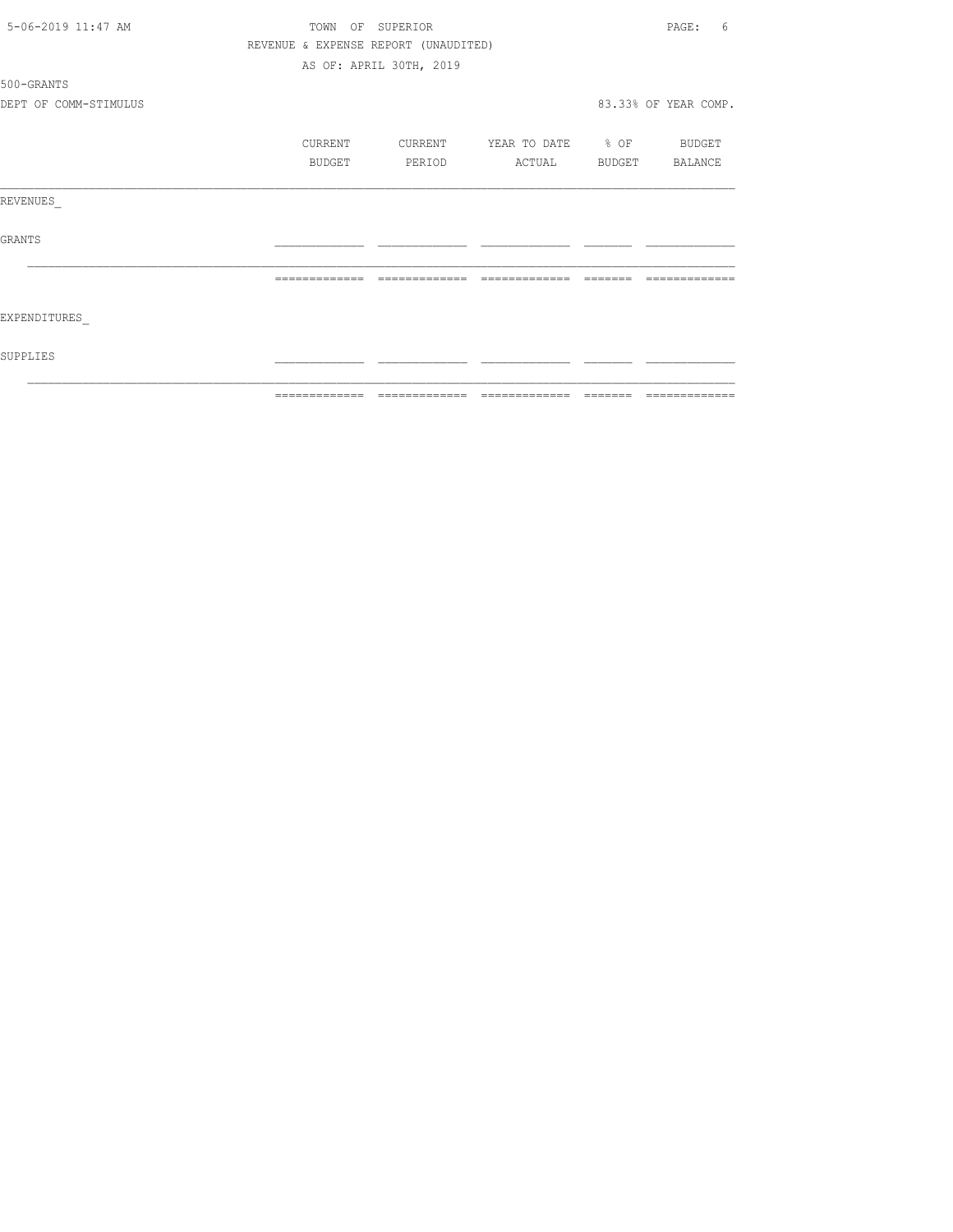|                       | ============= | =====                                |                   | $\qquad \qquad = \qquad \qquad = \qquad \qquad = \qquad \qquad = \qquad \qquad = \qquad \qquad = \qquad \qquad = \qquad \qquad = \qquad \qquad = \qquad \qquad = \qquad \qquad = \qquad \qquad = \qquad \qquad = \qquad \qquad = \qquad \qquad = \qquad \qquad = \qquad \qquad = \qquad \qquad = \qquad \qquad = \qquad \qquad = \qquad \qquad = \qquad \qquad = \qquad \qquad = \qquad \qquad = \qquad \qquad = \qquad \qquad = \qquad \qquad = \qquad \qquad = \qquad \qquad = \qquad \qquad = \qquad \qquad = \qquad$ | =============        |
|-----------------------|---------------|--------------------------------------|-------------------|--------------------------------------------------------------------------------------------------------------------------------------------------------------------------------------------------------------------------------------------------------------------------------------------------------------------------------------------------------------------------------------------------------------------------------------------------------------------------------------------------------------------------|----------------------|
| <b>SUPPLIES</b>       |               |                                      |                   |                                                                                                                                                                                                                                                                                                                                                                                                                                                                                                                          |                      |
| EXPENDITURES          |               |                                      |                   |                                                                                                                                                                                                                                                                                                                                                                                                                                                                                                                          |                      |
|                       | ------------- | --------------                       | --------------    |                                                                                                                                                                                                                                                                                                                                                                                                                                                                                                                          |                      |
| <b>GRANTS</b>         |               |                                      |                   |                                                                                                                                                                                                                                                                                                                                                                                                                                                                                                                          |                      |
| REVENUES              |               |                                      |                   |                                                                                                                                                                                                                                                                                                                                                                                                                                                                                                                          |                      |
|                       | BUDGET        | PERIOD                               | ACTUAL            | <b>BUDGET</b>                                                                                                                                                                                                                                                                                                                                                                                                                                                                                                            | BALANCE              |
|                       | CURRENT       | CURRENT                              | YEAR TO DATE % OF |                                                                                                                                                                                                                                                                                                                                                                                                                                                                                                                          | <b>BUDGET</b>        |
| PINAL COUNTY-STIMULUS |               |                                      |                   |                                                                                                                                                                                                                                                                                                                                                                                                                                                                                                                          | 83.33% OF YEAR COMP. |
| 500-GRANTS            |               |                                      |                   |                                                                                                                                                                                                                                                                                                                                                                                                                                                                                                                          |                      |
|                       |               | AS OF: APRIL 30TH, 2019              |                   |                                                                                                                                                                                                                                                                                                                                                                                                                                                                                                                          |                      |
|                       |               | REVENUE & EXPENSE REPORT (UNAUDITED) |                   |                                                                                                                                                                                                                                                                                                                                                                                                                                                                                                                          |                      |
| 5-06-2019 11:47 AM    | TOWN          | OF SUPERIOR                          |                   |                                                                                                                                                                                                                                                                                                                                                                                                                                                                                                                          | 7<br>PAGE:           |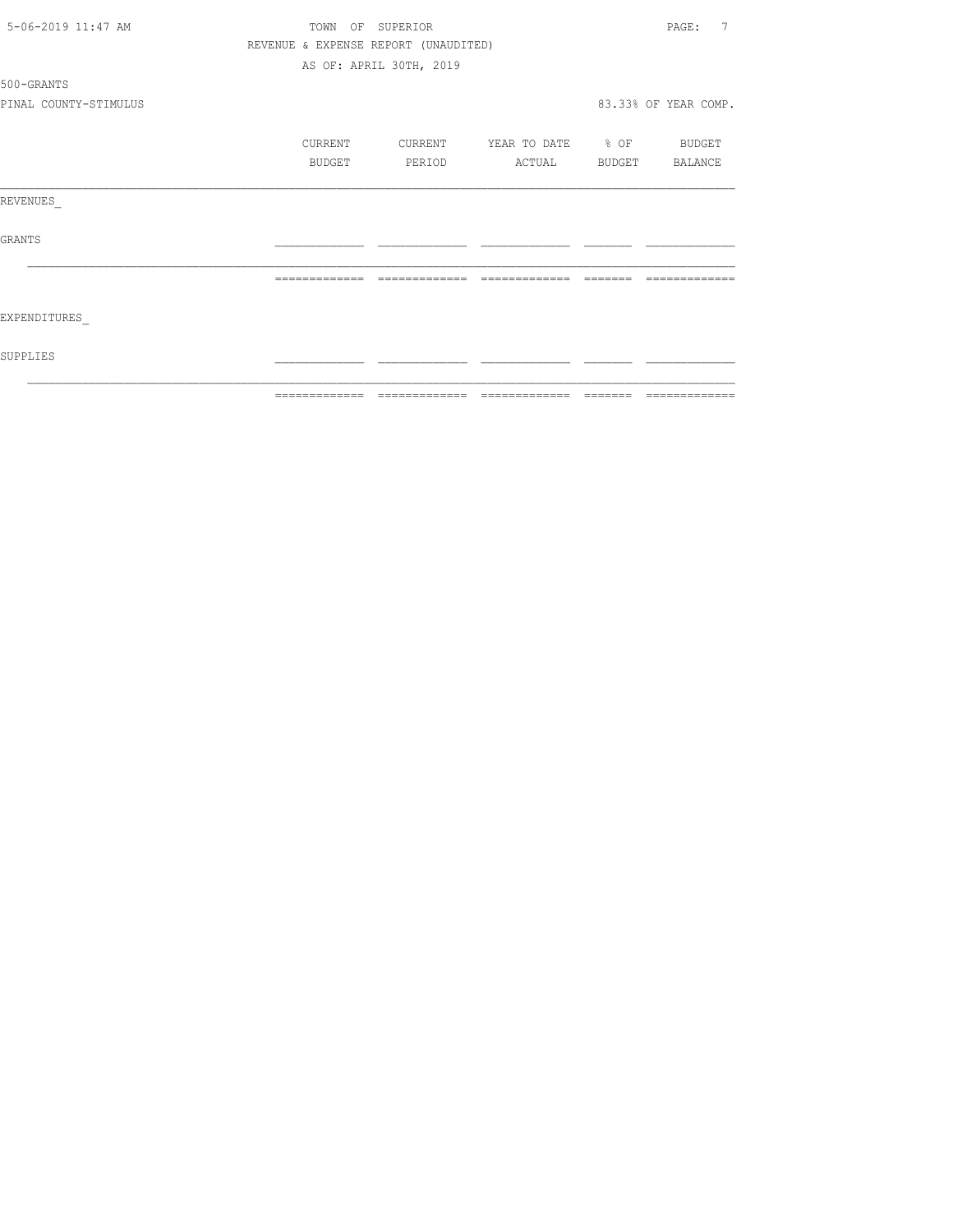| 5-06-2019 11:47 AM       |               |         | TOWN OF SUPERIOR                     |                          |          | 8<br>PAGE:           |
|--------------------------|---------------|---------|--------------------------------------|--------------------------|----------|----------------------|
|                          |               |         | REVENUE & EXPENSE REPORT (UNAUDITED) |                          |          |                      |
|                          |               |         | AS OF: APRIL 30TH, 2019              |                          |          |                      |
| 500-GRANTS               |               |         |                                      |                          |          |                      |
| AZ DEPT OF HOMELAND SRTY |               |         |                                      |                          |          | 83.33% OF YEAR COMP. |
|                          |               | CURRENT | CURRENT                              | YEAR TO DATE % OF BUDGET |          |                      |
|                          |               | BUDGET  | PERIOD                               | ACTUAL                   |          | BUDGET BALANCE       |
| REVENUES                 |               |         |                                      |                          |          |                      |
| <b>GRANTS</b>            |               |         |                                      |                          |          |                      |
|                          | ============= |         | =============                        |                          | -------- |                      |
| EXPENDITURES             |               |         |                                      |                          |          |                      |
| SUPPLIES                 |               |         |                                      |                          |          |                      |
|                          | ============= |         |                                      |                          |          | --------------       |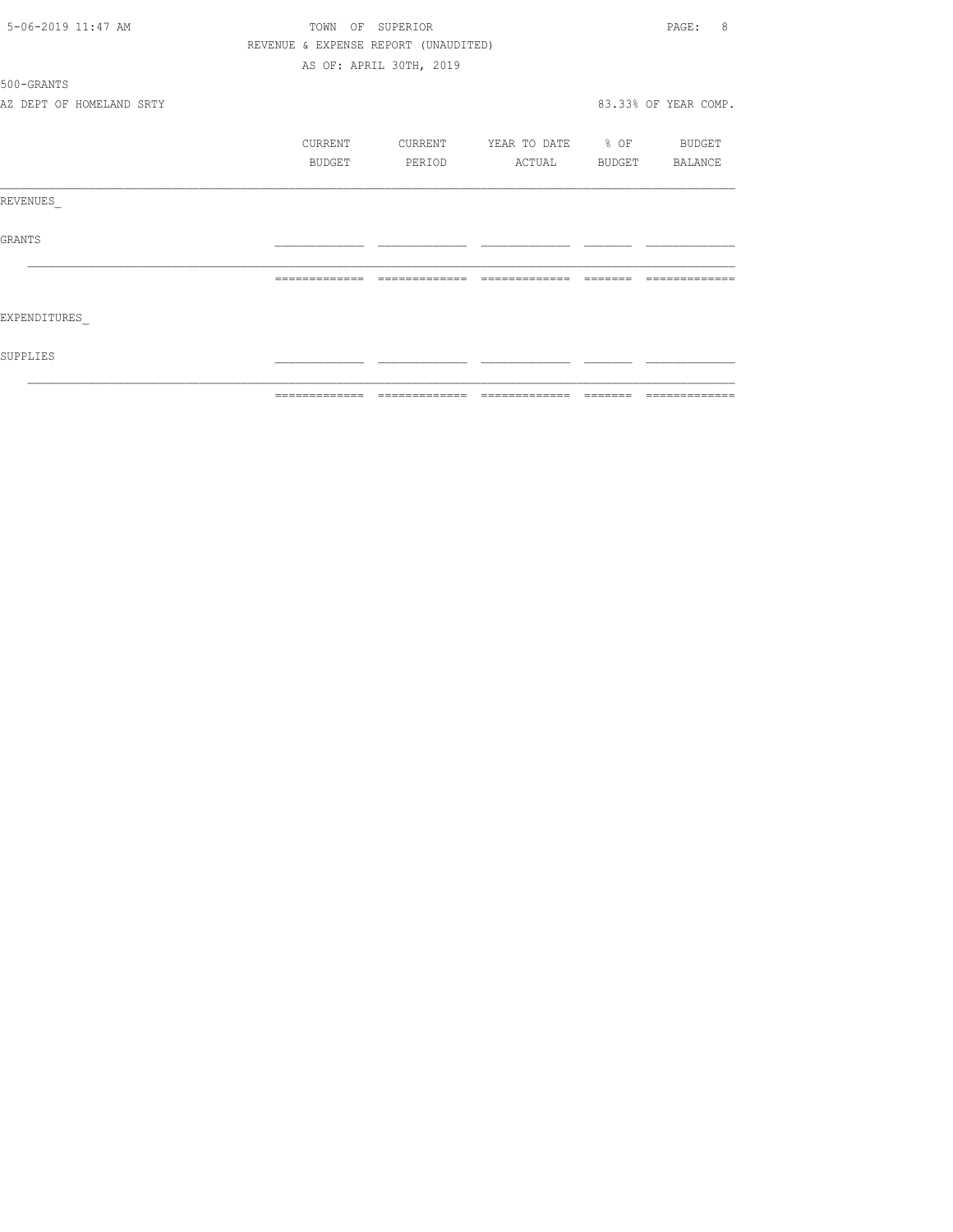| 5-06-2019 11:47 AM | TOWN          |         | OF SUPERIOR                          |                   |        | 9<br>PAGE:           |
|--------------------|---------------|---------|--------------------------------------|-------------------|--------|----------------------|
|                    |               |         | REVENUE & EXPENSE REPORT (UNAUDITED) |                   |        |                      |
|                    |               |         | AS OF: APRIL 30TH, 2019              |                   |        |                      |
| 500-GRANTS         |               |         |                                      |                   |        |                      |
| GOHS GRANT         |               |         |                                      |                   |        | 83.33% OF YEAR COMP. |
|                    |               |         |                                      |                   |        |                      |
|                    |               | CURRENT | CURRENT                              | YEAR TO DATE % OF |        | BUDGET               |
|                    |               | BUDGET  | PERIOD                               | ACTUAL            | BUDGET | BALANCE              |
| REVENUES           |               |         |                                      |                   |        |                      |
| <b>GRANTS</b>      |               |         |                                      |                   |        |                      |
|                    |               |         |                                      |                   |        |                      |
| EXPENDITURES       |               |         |                                      |                   |        |                      |
| SUPPLIES           |               |         |                                      |                   |        |                      |
|                    | ============= |         |                                      |                   |        |                      |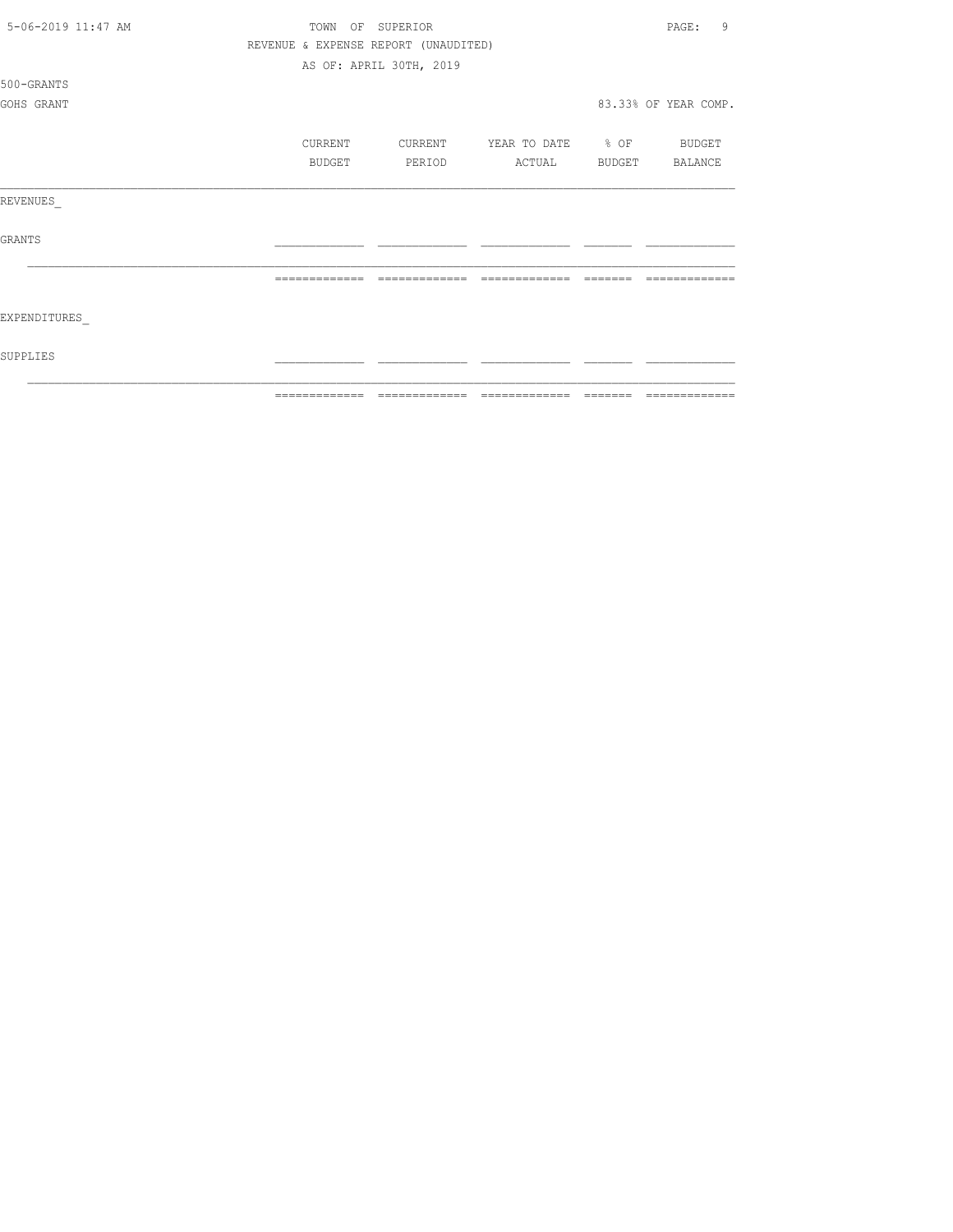|                         | ============= | --------------                       | $\begin{array}{cccccccccc} \multicolumn{2}{c}{} & \multicolumn{2}{c}{} & \multicolumn{2}{c}{} & \multicolumn{2}{c}{} & \multicolumn{2}{c}{} & \multicolumn{2}{c}{} & \multicolumn{2}{c}{} & \multicolumn{2}{c}{} & \multicolumn{2}{c}{} & \multicolumn{2}{c}{} & \multicolumn{2}{c}{} & \multicolumn{2}{c}{} & \multicolumn{2}{c}{} & \multicolumn{2}{c}{} & \multicolumn{2}{c}{} & \multicolumn{2}{c}{} & \multicolumn{2}{c}{} & \multicolumn{2}{c}{} & \multicolumn{2}{c}{} & \mult$ | $\qquad \qquad = \qquad \qquad = \qquad \qquad = \qquad \qquad = \qquad \qquad = \qquad \qquad = \qquad \qquad = \qquad \qquad = \qquad \qquad = \qquad \qquad = \qquad \qquad = \qquad \qquad = \qquad \qquad = \qquad \qquad = \qquad \qquad = \qquad \qquad = \qquad \qquad = \qquad \qquad = \qquad \qquad = \qquad \qquad = \qquad \qquad = \qquad \qquad = \qquad \qquad = \qquad \qquad = \qquad \qquad = \qquad \qquad = \qquad \qquad = \qquad \qquad = \qquad \qquad = \qquad \qquad = \qquad \qquad = \qquad$ | =============        |
|-------------------------|---------------|--------------------------------------|----------------------------------------------------------------------------------------------------------------------------------------------------------------------------------------------------------------------------------------------------------------------------------------------------------------------------------------------------------------------------------------------------------------------------------------------------------------------------------------|--------------------------------------------------------------------------------------------------------------------------------------------------------------------------------------------------------------------------------------------------------------------------------------------------------------------------------------------------------------------------------------------------------------------------------------------------------------------------------------------------------------------------|----------------------|
| <b>SUPPLIES</b>         |               |                                      |                                                                                                                                                                                                                                                                                                                                                                                                                                                                                        |                                                                                                                                                                                                                                                                                                                                                                                                                                                                                                                          |                      |
| EXPENDITURES            |               |                                      |                                                                                                                                                                                                                                                                                                                                                                                                                                                                                        |                                                                                                                                                                                                                                                                                                                                                                                                                                                                                                                          |                      |
|                         | ------------- | -------------                        | --------------                                                                                                                                                                                                                                                                                                                                                                                                                                                                         |                                                                                                                                                                                                                                                                                                                                                                                                                                                                                                                          |                      |
| <b>GRANTS</b>           |               |                                      |                                                                                                                                                                                                                                                                                                                                                                                                                                                                                        |                                                                                                                                                                                                                                                                                                                                                                                                                                                                                                                          |                      |
| REVENUES                |               |                                      |                                                                                                                                                                                                                                                                                                                                                                                                                                                                                        |                                                                                                                                                                                                                                                                                                                                                                                                                                                                                                                          |                      |
|                         | BUDGET        | PERIOD                               | ACTUAL BUDGET BALANCE                                                                                                                                                                                                                                                                                                                                                                                                                                                                  |                                                                                                                                                                                                                                                                                                                                                                                                                                                                                                                          |                      |
|                         | CURRENT       | CURRENT                              | YEAR TO DATE % OF BUDGET                                                                                                                                                                                                                                                                                                                                                                                                                                                               |                                                                                                                                                                                                                                                                                                                                                                                                                                                                                                                          |                      |
| ENERGY EFFICIENCY GRANT |               |                                      |                                                                                                                                                                                                                                                                                                                                                                                                                                                                                        |                                                                                                                                                                                                                                                                                                                                                                                                                                                                                                                          | 83.33% OF YEAR COMP. |
| 500-GRANTS              |               |                                      |                                                                                                                                                                                                                                                                                                                                                                                                                                                                                        |                                                                                                                                                                                                                                                                                                                                                                                                                                                                                                                          |                      |
|                         |               | AS OF: APRIL 30TH, 2019              |                                                                                                                                                                                                                                                                                                                                                                                                                                                                                        |                                                                                                                                                                                                                                                                                                                                                                                                                                                                                                                          |                      |
|                         |               | REVENUE & EXPENSE REPORT (UNAUDITED) |                                                                                                                                                                                                                                                                                                                                                                                                                                                                                        |                                                                                                                                                                                                                                                                                                                                                                                                                                                                                                                          |                      |
| 5-06-2019 11:47 AM      | TOWN          | OF SUPERIOR                          |                                                                                                                                                                                                                                                                                                                                                                                                                                                                                        |                                                                                                                                                                                                                                                                                                                                                                                                                                                                                                                          | PAGE: 10             |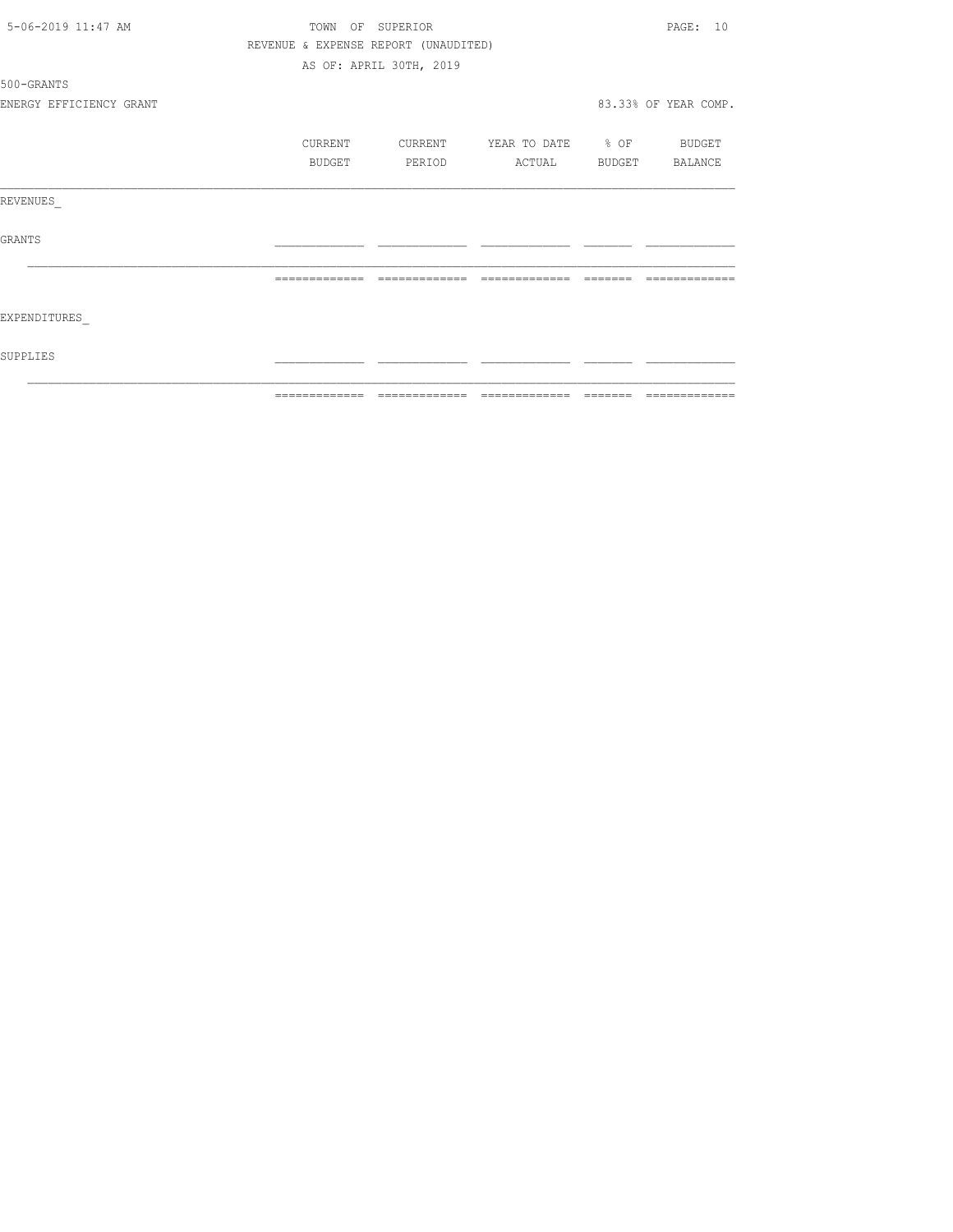| 5-06-2019 11:47 AM | TOWN          | OF SUPERIOR                          |                   |        |                      |  |
|--------------------|---------------|--------------------------------------|-------------------|--------|----------------------|--|
|                    |               | REVENUE & EXPENSE REPORT (UNAUDITED) |                   |        |                      |  |
|                    |               | AS OF: APRIL 30TH, 2019              |                   |        |                      |  |
| 500-GRANTS         |               |                                      |                   |        |                      |  |
| TTAC GRANT         |               |                                      |                   |        | 83.33% OF YEAR COMP. |  |
|                    | CURRENT       | CURRENT                              | YEAR TO DATE % OF |        | BUDGET               |  |
|                    | <b>BUDGET</b> | PERIOD                               | ACTUAL            | BUDGET | BALANCE              |  |
| REVENUES           |               |                                      |                   |        |                      |  |
| <b>GRANTS</b>      |               |                                      |                   |        |                      |  |
|                    |               |                                      |                   |        |                      |  |
| EXPENDITURES       |               |                                      |                   |        |                      |  |
| SUPPLIES           |               |                                      |                   |        |                      |  |
|                    | ============= |                                      |                   |        |                      |  |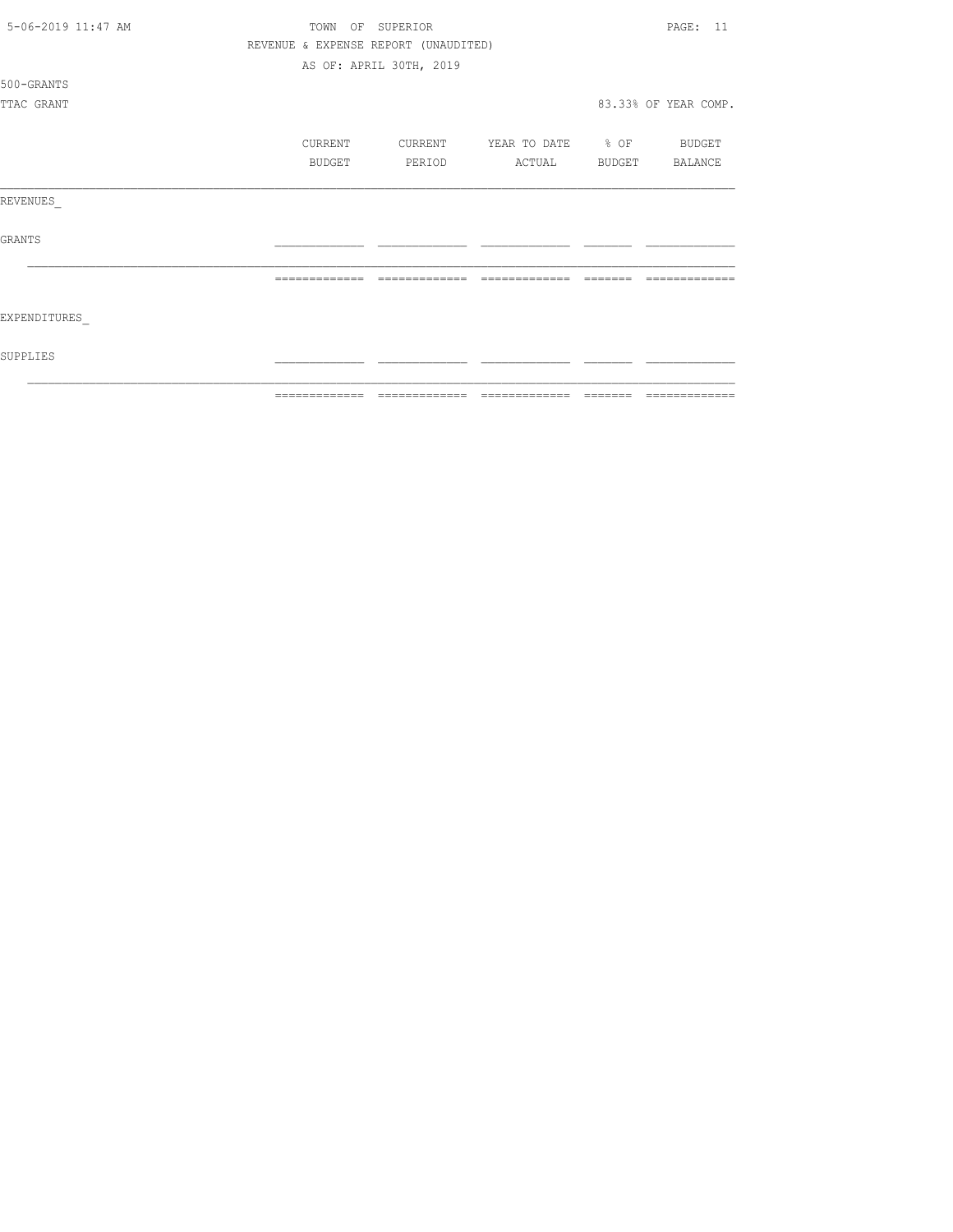| 5-06-2019 11:47 AM | TOWN OF SUPERIOR |                                      |                          | PAGE: 12             |
|--------------------|------------------|--------------------------------------|--------------------------|----------------------|
|                    |                  | REVENUE & EXPENSE REPORT (UNAUDITED) |                          |                      |
|                    |                  | AS OF: APRIL 30TH, 2019              |                          |                      |
| 500-GRANTS         |                  |                                      |                          |                      |
| CDBG 2011 WWTP     |                  |                                      |                          | 83.33% OF YEAR COMP. |
|                    |                  |                                      |                          |                      |
|                    | CURRENT          | CURRENT                              | YEAR TO DATE % OF BUDGET |                      |
|                    | BUDGET           | PERIOD                               | ACTUAL BUDGET BALANCE    |                      |
|                    |                  |                                      |                          |                      |
| REVENUES           |                  |                                      |                          |                      |
|                    |                  |                                      |                          |                      |
| GRANTS             |                  |                                      |                          |                      |
|                    |                  |                                      |                          |                      |
|                    |                  | -------------- --------------        | =============            | =============        |
|                    |                  |                                      |                          |                      |
| EXPENDITURES       |                  |                                      |                          |                      |
|                    |                  |                                      |                          |                      |
| SUPPLIES           |                  |                                      |                          |                      |
|                    |                  |                                      |                          |                      |
|                    |                  |                                      |                          | --------------       |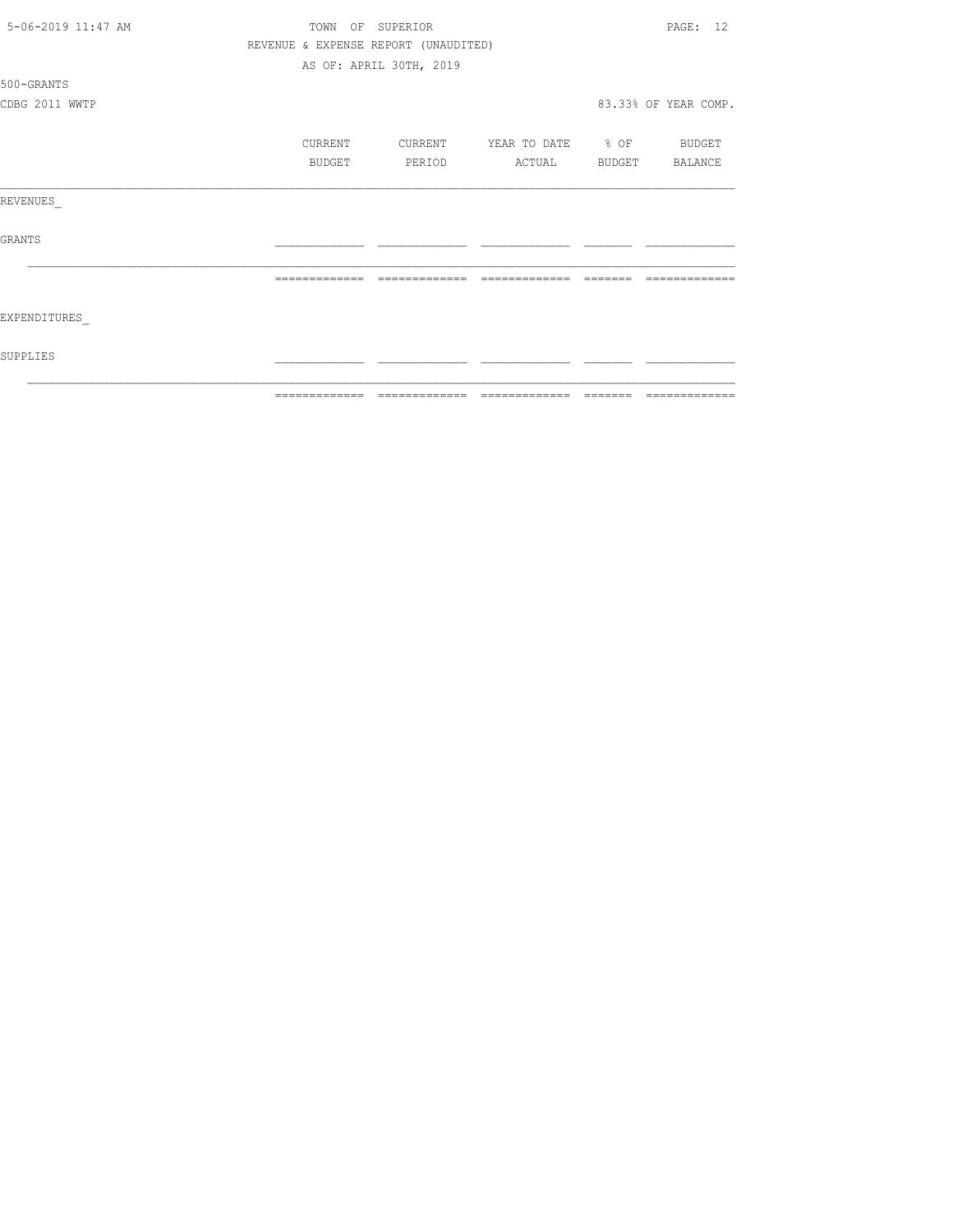| 5-06-2019 11:47 AM | TOWN OF SUPERIOR |                                      |                               |         | PAGE: 13                                                                                                                                                                                                                                                                                                                                                                                                                                                                                     |
|--------------------|------------------|--------------------------------------|-------------------------------|---------|----------------------------------------------------------------------------------------------------------------------------------------------------------------------------------------------------------------------------------------------------------------------------------------------------------------------------------------------------------------------------------------------------------------------------------------------------------------------------------------------|
|                    |                  | REVENUE & EXPENSE REPORT (UNAUDITED) |                               |         |                                                                                                                                                                                                                                                                                                                                                                                                                                                                                              |
|                    |                  | AS OF: APRIL 30TH, 2019              |                               |         |                                                                                                                                                                                                                                                                                                                                                                                                                                                                                              |
| 500-GRANTS         |                  |                                      |                               |         |                                                                                                                                                                                                                                                                                                                                                                                                                                                                                              |
| PSSP GRANT         |                  |                                      |                               |         | 83.33% OF YEAR COMP.                                                                                                                                                                                                                                                                                                                                                                                                                                                                         |
|                    |                  |                                      |                               |         |                                                                                                                                                                                                                                                                                                                                                                                                                                                                                              |
|                    | CURRENT          | CURRENT                              | YEAR TO DATE % OF             |         | BUDGET                                                                                                                                                                                                                                                                                                                                                                                                                                                                                       |
|                    | BUDGET           | PERIOD                               | ACTUAL                        | BUDGET  | BALANCE                                                                                                                                                                                                                                                                                                                                                                                                                                                                                      |
| REVENUES           |                  |                                      |                               |         |                                                                                                                                                                                                                                                                                                                                                                                                                                                                                              |
| <b>GRANTS</b>      |                  |                                      |                               |         |                                                                                                                                                                                                                                                                                                                                                                                                                                                                                              |
|                    |                  |                                      |                               |         |                                                                                                                                                                                                                                                                                                                                                                                                                                                                                              |
| EXPENDITURES       |                  |                                      |                               |         |                                                                                                                                                                                                                                                                                                                                                                                                                                                                                              |
| SUPPLIES           |                  |                                      |                               |         |                                                                                                                                                                                                                                                                                                                                                                                                                                                                                              |
|                    | =============    |                                      | ============================= | ======= | $\begin{array}{c} \multicolumn{2}{c} {\textbf{1}} & \multicolumn{2}{c} {\textbf{2}} & \multicolumn{2}{c} {\textbf{3}} & \multicolumn{2}{c} {\textbf{4}} \\ \multicolumn{2}{c} {\textbf{5}} & \multicolumn{2}{c} {\textbf{6}} & \multicolumn{2}{c} {\textbf{7}} & \multicolumn{2}{c} {\textbf{8}} & \multicolumn{2}{c} {\textbf{9}} \\ \multicolumn{2}{c} {\textbf{1}} & \multicolumn{2}{c} {\textbf{1}} & \multicolumn{2}{c} {\textbf{1}} & \multicolumn{2}{c} {\textbf{1}} & \multicolumn{$ |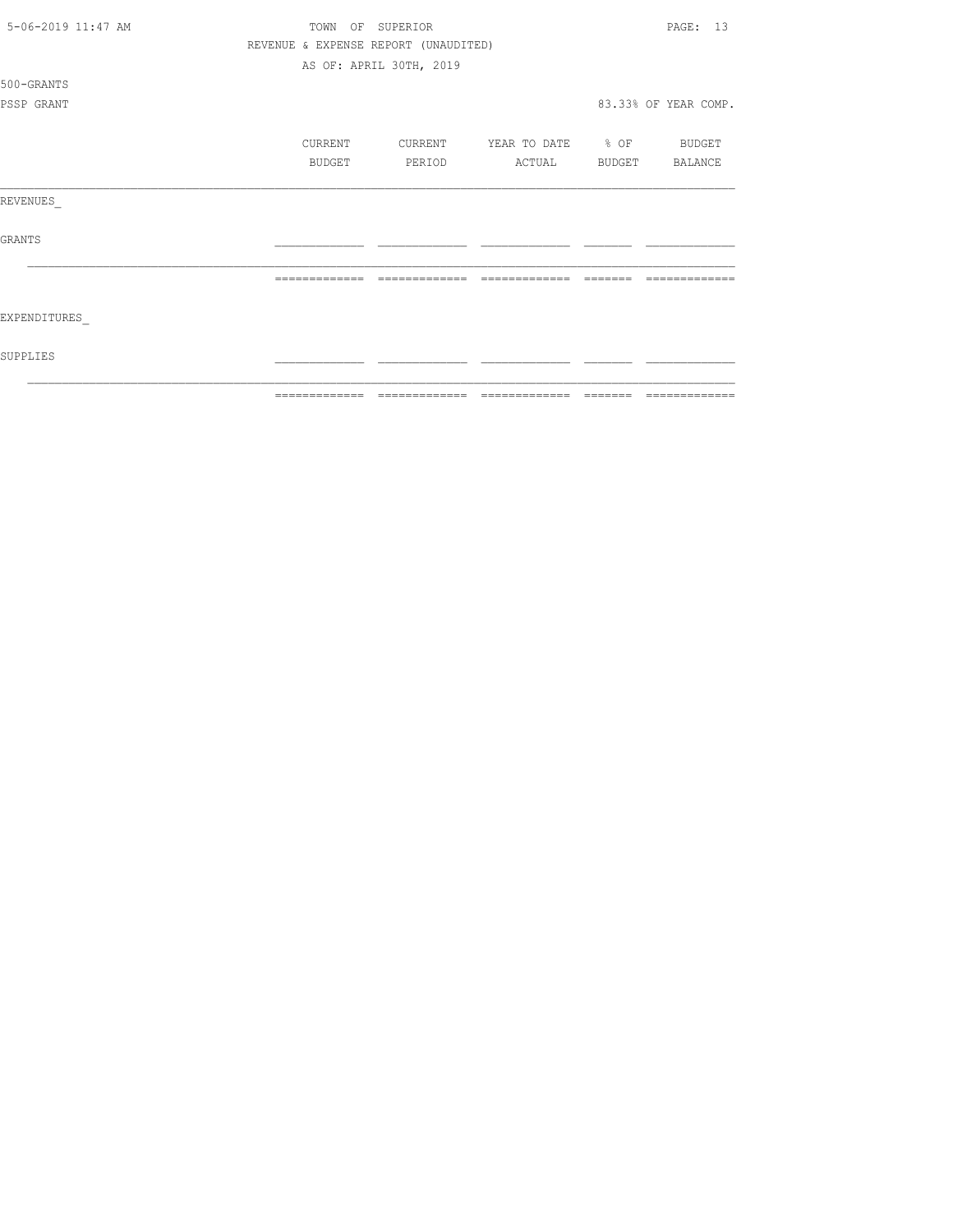| 5-06-2019 11:47 AM                       | TOWN OF SUPERIOR<br>REVENUE & EXPENSE REPORT (UNAUDITED) | PAGE: 14                      |                                  |                          |                      |
|------------------------------------------|----------------------------------------------------------|-------------------------------|----------------------------------|--------------------------|----------------------|
|                                          |                                                          | AS OF: APRIL 30TH, 2019       |                                  |                          |                      |
| 500-GRANTS                               |                                                          |                               |                                  |                          |                      |
| RESOLUTION COPPER GIVING                 |                                                          |                               |                                  |                          | 83.33% OF YEAR COMP. |
|                                          | CURRENT<br>BUDGET                                        | CURRENT<br>PERIOD             | YEAR TO DATE<br>ACTUAL           | $8$ OF<br>BUDGET BALANCE | <b>BUDGET</b>        |
| REVENUES                                 |                                                          |                               |                                  |                          |                      |
| GRANTS                                   |                                                          |                               |                                  |                          |                      |
|                                          |                                                          |                               |                                  |                          |                      |
|                                          |                                                          | ============================= | -------------- -----             |                          |                      |
| EXPENDITURES                             |                                                          |                               |                                  |                          |                      |
| PERSONEL                                 |                                                          |                               |                                  |                          |                      |
| SUPPLIES                                 |                                                          |                               |                                  |                          |                      |
| 500-41-5299 OPERATING SUPPLIES-RCC EMRGN | 0.00                                                     | 0.00                          | 232.56 0.00 (                    |                          | 232.56)              |
| SUBTOTAL SUPPLIES                        | 0.00                                                     | 0.00                          |                                  | 232.56 0.00 (            | 232.56)              |
| UTILITIES                                |                                                          |                               |                                  |                          |                      |
| GENERAL BUSINESS EXPENSE                 |                                                          |                               |                                  |                          |                      |
| 500-41-5425 CONFERENCES & TRAINING       | 0.00                                                     |                               | $0.00$ 1,037.00 0.00 ( 1,037.00) |                          |                      |
| 500-41-5450 UNIFORM PURCHASE             | 0.00                                                     | 0.00                          |                                  |                          |                      |
| SUBTOTAL GENERAL BUSINESS EXPENSE        | 0.00                                                     | 0.00                          | 3,045.84                         |                          | $0.00$ ( 3,045.84)   |
| PROFESSIONAL SERVICES                    |                                                          |                               |                                  |                          |                      |
| 500-41-5555 HEALTH AND SAFETY            | 0.00                                                     | 0.00                          |                                  |                          | 825.00 0.00 (825.00) |
| SUBTOTAL PROFESSIONAL SERVICES           | 0.00                                                     | 0.00                          | 825.00                           |                          | $0.00$ ( 825.00)     |
| REPAIR/MAINTENANCE                       |                                                          |                               |                                  |                          |                      |
| 500-41-5640 VEHICLE REPAIRS              | 0.00                                                     | 0.00                          | 712.94                           | $0.00$ (                 | 712.94)              |
| SUBTOTAL REPAIR/MAINTENANCE              | 0.00                                                     |                               | $0.00$ 712.94 0.00 ( 712.94)     |                          |                      |
| CAPITAL OUTLAY                           |                                                          |                               |                                  |                          |                      |
| DEBT SERVICE                             |                                                          |                               |                                  |                          |                      |
| TOTAL EXPENDITURES                       |                                                          | 0.00                          | $0.00$ 4,816.34 0.00 ( 4,816.34) |                          |                      |
| REVENUES OVER/(UNDER) EXPENDITURES       | 0.00                                                     |                               | $0.00$ ( $4,816.34$ )            |                          | 4,816.34             |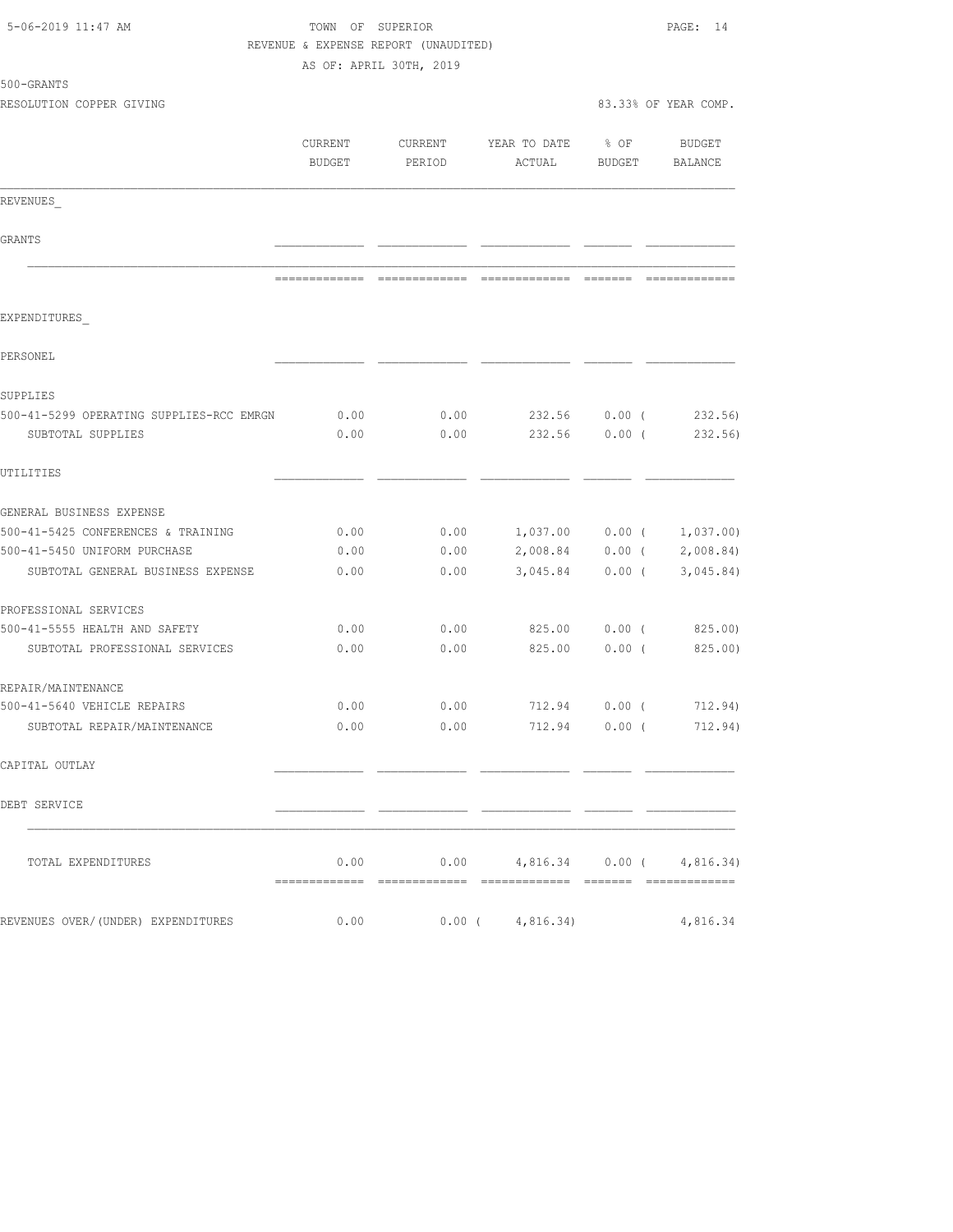| 5-06-2019 11:47 AM | TOWN OF SUPERIOR |                                      |                          |               | PAGE: 15             |
|--------------------|------------------|--------------------------------------|--------------------------|---------------|----------------------|
|                    |                  | REVENUE & EXPENSE REPORT (UNAUDITED) |                          |               |                      |
|                    |                  | AS OF: APRIL 30TH, 2019              |                          |               |                      |
| 500-GRANTS         |                  |                                      |                          |               |                      |
| MISC               |                  |                                      |                          |               | 83.33% OF YEAR COMP. |
|                    |                  |                                      |                          |               |                      |
|                    | CURRENT          | CURRENT                              | YEAR TO DATE 8 OF BUDGET |               |                      |
|                    | BUDGET           | PERIOD                               | ACTUAL                   | <b>BUDGET</b> | BALANCE              |
|                    |                  |                                      |                          |               |                      |
|                    |                  |                                      |                          |               |                      |
| REVENUES           |                  |                                      |                          |               |                      |
|                    |                  |                                      |                          |               |                      |
| GRANTS             |                  |                                      |                          |               |                      |
|                    |                  |                                      |                          |               |                      |
|                    | =============    | - =============                      | --------------           | - =======     | =============        |
|                    |                  |                                      |                          |               |                      |
| EXPENDITURES       |                  |                                      |                          |               |                      |
|                    |                  |                                      |                          |               |                      |
| SUPPLIES           |                  |                                      |                          |               |                      |
|                    |                  |                                      |                          |               |                      |
|                    |                  |                                      |                          |               |                      |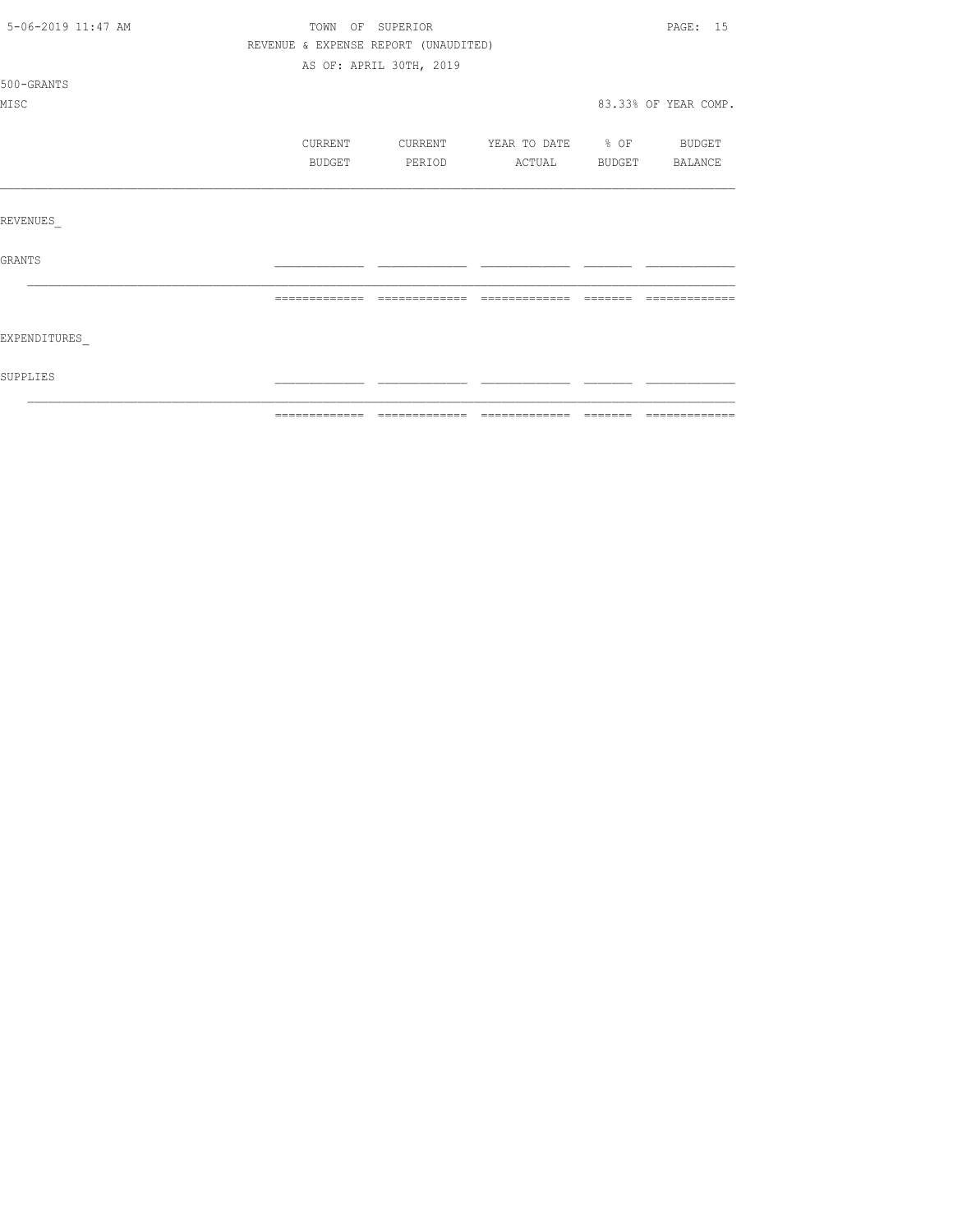#### 5-06-2019 11:47 AM TOWN OF SUPERIOR PAGE: 16 REVENUE & EXPENSE REPORT (UNAUDITED) AS OF: APRIL 30TH, 2019

|  | 500-GRANTS |  |
|--|------------|--|
|  |            |  |

|                                    | <b>CURRENT</b><br><b>BUDGET</b> | CURRENT<br>PERIOD | YEAR TO DATE % OF<br>ACTUAL                 | BUDGET                                                                                                                                                                                                                                                                                                                                                                                                                                                                               | BUDGET<br><b>BALANCE</b> |
|------------------------------------|---------------------------------|-------------------|---------------------------------------------|--------------------------------------------------------------------------------------------------------------------------------------------------------------------------------------------------------------------------------------------------------------------------------------------------------------------------------------------------------------------------------------------------------------------------------------------------------------------------------------|--------------------------|
| REVENUES                           |                                 |                   |                                             |                                                                                                                                                                                                                                                                                                                                                                                                                                                                                      |                          |
| <b>GRANTS</b>                      |                                 |                   |                                             |                                                                                                                                                                                                                                                                                                                                                                                                                                                                                      |                          |
| 500-45-4600 Airport Master Plan    | 0.00                            |                   | $0.00$ 16,670.85 0.00 ( 16,670.85)          |                                                                                                                                                                                                                                                                                                                                                                                                                                                                                      |                          |
| SUBTOTAL GRANTS                    | 0.00                            | 0.00              | 16,670.85 0.00 ( 16,670.85)                 |                                                                                                                                                                                                                                                                                                                                                                                                                                                                                      |                          |
| <b>TOTAL REVENUES</b>              | 0.00                            | 0.00              | 16,670.85 0.00 ( 16,670.85)                 |                                                                                                                                                                                                                                                                                                                                                                                                                                                                                      |                          |
| EXPENDITURES                       |                                 |                   |                                             |                                                                                                                                                                                                                                                                                                                                                                                                                                                                                      |                          |
| SUPPLIES                           |                                 |                   |                                             |                                                                                                                                                                                                                                                                                                                                                                                                                                                                                      |                          |
| 500-45-5299 AIRPORT MASTER PLAN    | 0.00                            |                   | $0.00$ 21,866.79 0.00 ( 21,866.79)          |                                                                                                                                                                                                                                                                                                                                                                                                                                                                                      |                          |
| SUBTOTAL SUPPLIES                  | 0.00                            | 0.00              | 21,866.79 0.00 (21,866.79)                  |                                                                                                                                                                                                                                                                                                                                                                                                                                                                                      |                          |
| TOTAL EXPENDITURES                 | 0.00                            | 0.00              | 21,866.79 0.00 (21,866.79)<br>============= | $\begin{array}{cccccc} \multicolumn{2}{c}{} & \multicolumn{2}{c}{} & \multicolumn{2}{c}{} & \multicolumn{2}{c}{} & \multicolumn{2}{c}{} & \multicolumn{2}{c}{} & \multicolumn{2}{c}{} & \multicolumn{2}{c}{} & \multicolumn{2}{c}{} & \multicolumn{2}{c}{} & \multicolumn{2}{c}{} & \multicolumn{2}{c}{} & \multicolumn{2}{c}{} & \multicolumn{2}{c}{} & \multicolumn{2}{c}{} & \multicolumn{2}{c}{} & \multicolumn{2}{c}{} & \multicolumn{2}{c}{} & \multicolumn{2}{c}{} & \multic$ |                          |
| REVENUES OVER/(UNDER) EXPENDITURES | 0.00                            |                   | 0.00(5, 195.94)                             |                                                                                                                                                                                                                                                                                                                                                                                                                                                                                      | 5,195.94                 |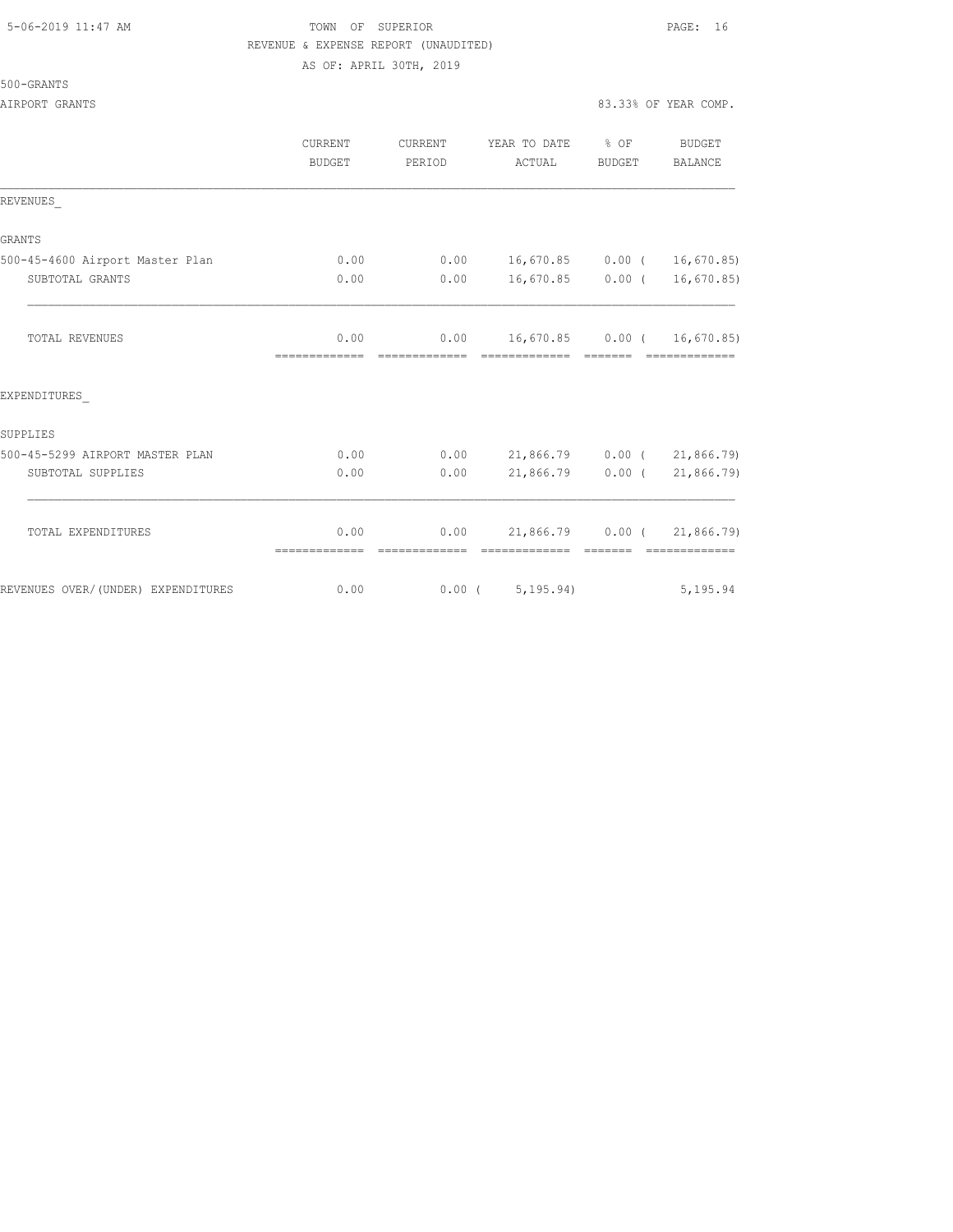| 5-06-2019 11:47 AM |  |  |
|--------------------|--|--|
|                    |  |  |

## TOWN OF SUPERIOR **11:47 AM TOWN OF SUPERIOR**  REVENUE & EXPENSE REPORT (UNAUDITED) AS OF: APRIL 30TH, 2019

#### 500-GRANTS

FIRE TRUCK RESTORATION **83.33%** OF YEAR COMP.

|                                    | <b>CURRENT</b><br><b>BUDGET</b> | <b>CURRENT</b><br>PERIOD | YEAR TO DATE % OF<br>ACTUAL           | BUDGET | <b>BUDGET</b><br><b>BALANCE</b> |
|------------------------------------|---------------------------------|--------------------------|---------------------------------------|--------|---------------------------------|
| REVENUES                           |                                 |                          |                                       |        |                                 |
| GRANTS                             |                                 |                          |                                       |        |                                 |
| 500-46-4600 FIRE TRUCK RESTORATION | 0.00                            | 0.00                     | 2,541.00 0.00 ( 2,541.00)             |        |                                 |
| SUBTOTAL GRANTS                    | 0.00                            | 0.00                     | 2,541.00  0.00  (2,541.00)            |        |                                 |
| TOTAL REVENUES                     | 0.00                            |                          | $0.00$ $2,541.00$ $0.00$ $(2,541.00)$ |        |                                 |
| EXPENDITURES                       |                                 |                          |                                       |        |                                 |
| SUPPLIES                           |                                 |                          |                                       |        |                                 |
|                                    |                                 |                          |                                       |        |                                 |
| REVENUES OVER/(UNDER) EXPENDITURES | 0.00                            |                          | $0.00$ 2,541.00 (2,541.00)            |        |                                 |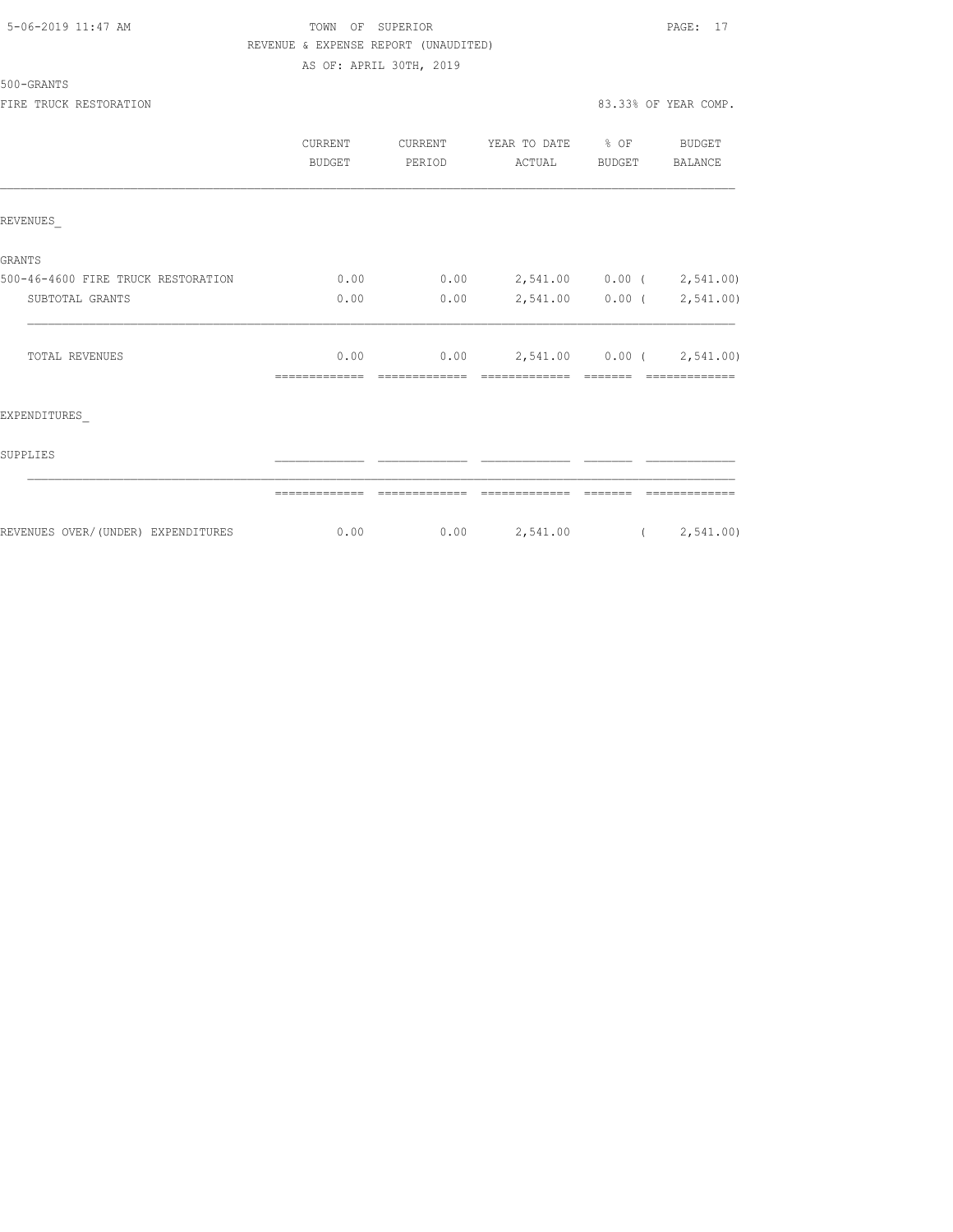|                    | =============                        | =============           | --------------    | $\begin{array}{cccccccccc} \multicolumn{2}{c}{} & \multicolumn{2}{c}{} & \multicolumn{2}{c}{} & \multicolumn{2}{c}{} & \multicolumn{2}{c}{} & \multicolumn{2}{c}{} & \multicolumn{2}{c}{} & \multicolumn{2}{c}{} & \multicolumn{2}{c}{} & \multicolumn{2}{c}{} & \multicolumn{2}{c}{} & \multicolumn{2}{c}{} & \multicolumn{2}{c}{} & \multicolumn{2}{c}{} & \multicolumn{2}{c}{} & \multicolumn{2}{c}{} & \multicolumn{2}{c}{} & \multicolumn{2}{c}{} & \multicolumn{2}{c}{} & \mult$ | - ============= |  |  |
|--------------------|--------------------------------------|-------------------------|-------------------|----------------------------------------------------------------------------------------------------------------------------------------------------------------------------------------------------------------------------------------------------------------------------------------------------------------------------------------------------------------------------------------------------------------------------------------------------------------------------------------|-----------------|--|--|
| SUPPLIES           |                                      |                         |                   |                                                                                                                                                                                                                                                                                                                                                                                                                                                                                        |                 |  |  |
| EXPENDITURES       |                                      |                         |                   |                                                                                                                                                                                                                                                                                                                                                                                                                                                                                        |                 |  |  |
|                    |                                      |                         |                   |                                                                                                                                                                                                                                                                                                                                                                                                                                                                                        |                 |  |  |
| <b>GRANTS</b>      |                                      |                         |                   |                                                                                                                                                                                                                                                                                                                                                                                                                                                                                        |                 |  |  |
| REVENUES           |                                      |                         |                   |                                                                                                                                                                                                                                                                                                                                                                                                                                                                                        |                 |  |  |
|                    |                                      |                         |                   |                                                                                                                                                                                                                                                                                                                                                                                                                                                                                        |                 |  |  |
|                    | BUDGET                               | PERIOD                  | ACTUAL            | BUDGET                                                                                                                                                                                                                                                                                                                                                                                                                                                                                 | BALANCE         |  |  |
|                    | CURRENT                              | CURRENT                 | YEAR TO DATE % OF |                                                                                                                                                                                                                                                                                                                                                                                                                                                                                        | <b>BUDGET</b>   |  |  |
| 4TH OF JULY        |                                      |                         |                   | 83.33% OF YEAR COMP.                                                                                                                                                                                                                                                                                                                                                                                                                                                                   |                 |  |  |
| 500-GRANTS         |                                      |                         |                   |                                                                                                                                                                                                                                                                                                                                                                                                                                                                                        |                 |  |  |
|                    |                                      | AS OF: APRIL 30TH, 2019 |                   |                                                                                                                                                                                                                                                                                                                                                                                                                                                                                        |                 |  |  |
|                    | REVENUE & EXPENSE REPORT (UNAUDITED) |                         |                   |                                                                                                                                                                                                                                                                                                                                                                                                                                                                                        |                 |  |  |
| 5-06-2019 11:47 AM | TOWN OF SUPERIOR                     |                         |                   | PAGE: 18                                                                                                                                                                                                                                                                                                                                                                                                                                                                               |                 |  |  |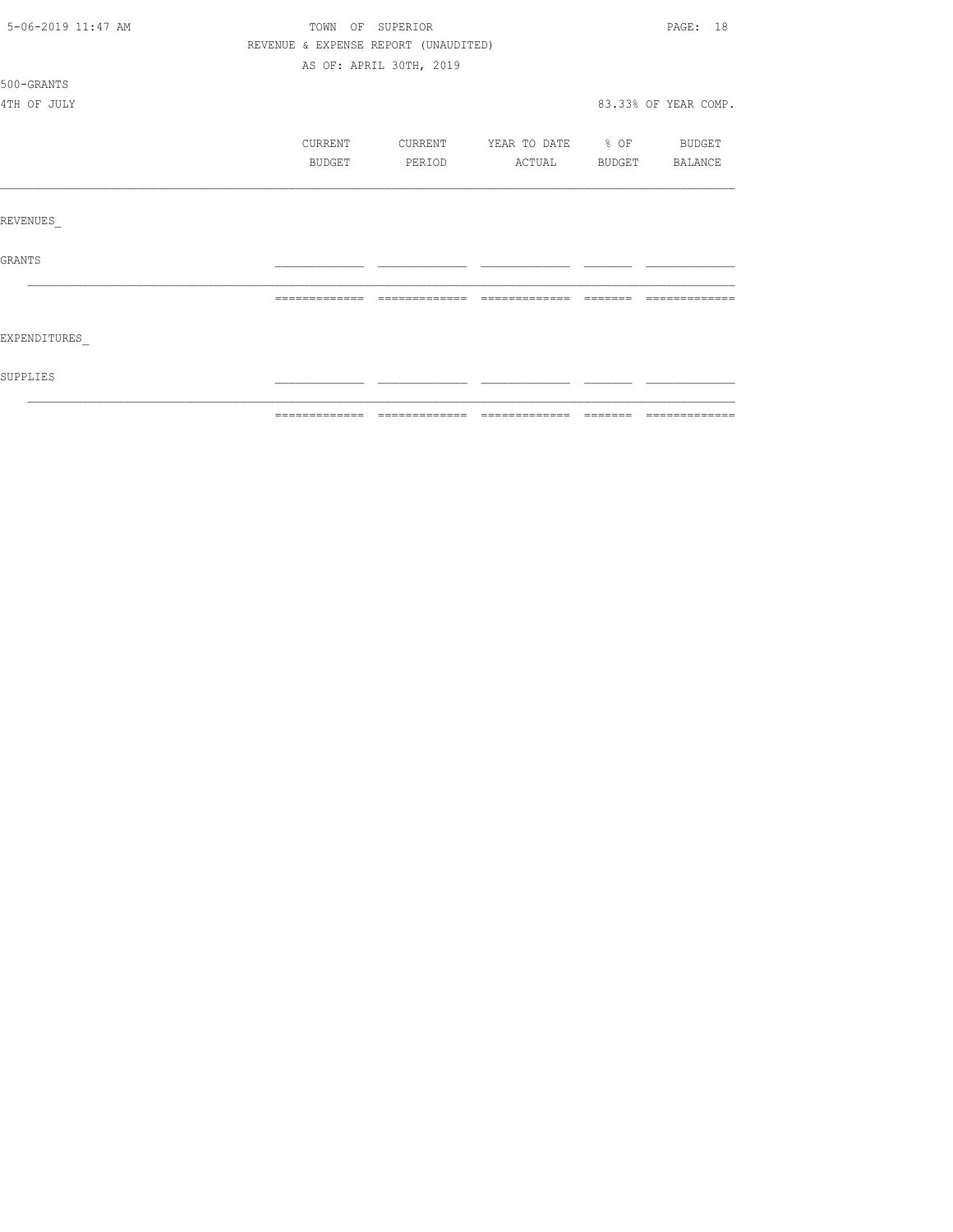| 5-06-2019 11:47 AM        |               | TOWN OF SUPERIOR                     |                          |          | PAGE: 19             |
|---------------------------|---------------|--------------------------------------|--------------------------|----------|----------------------|
|                           |               | REVENUE & EXPENSE REPORT (UNAUDITED) |                          |          |                      |
|                           |               | AS OF: APRIL 30TH, 2019              |                          |          |                      |
| 500-GRANTS                |               |                                      |                          |          |                      |
| FIREHOUSE SUBS CONTRIBUTI |               |                                      |                          |          | 83.33% OF YEAR COMP. |
|                           | CURRENT       | CURRENT                              | YEAR TO DATE % OF BUDGET |          |                      |
|                           | <b>BUDGET</b> | PERIOD                               | ACTUAL                   |          | BUDGET BALANCE       |
| REVENUES                  |               |                                      |                          |          |                      |
| <b>GRANTS</b>             |               |                                      |                          |          |                      |
|                           | ============= | =============                        |                          | -------- |                      |
| EXPENDITURES              |               |                                      |                          |          |                      |
| SUPPLIES                  |               |                                      |                          |          |                      |
|                           | ============= | --------------                       |                          |          | --------------       |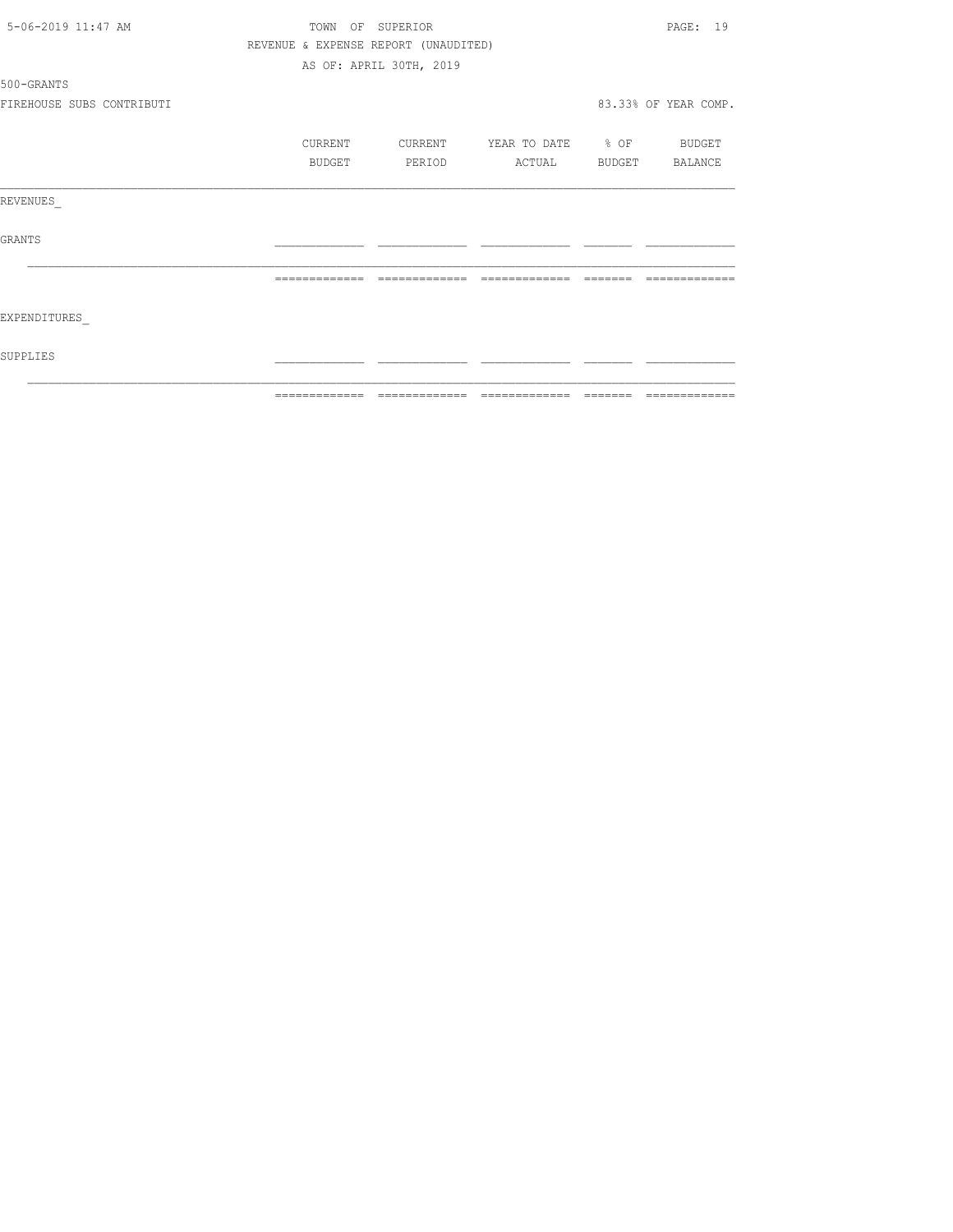| 5-06-2019 11:47 AM                 | TOWN OF SUPERIOR                     |                         |                                  |              | PAGE:<br>20            |
|------------------------------------|--------------------------------------|-------------------------|----------------------------------|--------------|------------------------|
|                                    | REVENUE & EXPENSE REPORT (UNAUDITED) |                         |                                  |              |                        |
|                                    |                                      | AS OF: APRIL 30TH, 2019 |                                  |              |                        |
| 500-GRANTS                         |                                      |                         |                                  |              |                        |
| ECONOMIC DEVELOPMENT               |                                      |                         |                                  |              | 83.33% OF YEAR COMP.   |
|                                    |                                      |                         |                                  |              |                        |
|                                    | CURRENT                              | CURRENT                 | YEAR TO DATE                     | $\otimes$ OF | BUDGET                 |
|                                    | BUDGET                               | PERIOD                  | ACTUAL                           | BUDGET       | BALANCE                |
| REVENUES                           |                                      |                         |                                  |              |                        |
| <b>GRANTS</b>                      |                                      |                         |                                  |              |                        |
|                                    | --------------                       |                         |                                  |              | -------------          |
| EXPENDITURES                       |                                      |                         |                                  |              |                        |
| SUPPLIES                           |                                      |                         |                                  |              |                        |
| 500-49-5299 ED EXPENDITURES        | 0.00                                 | 0.00                    | 15, 194. 20  0.00 ( 15, 194. 20) |              |                        |
| SUBTOTAL SUPPLIES                  | 0.00                                 | 0.00                    | 15,194.20                        |              | $0.00$ ( $15,194.20$ ) |
| TOTAL EXPENDITURES                 | 0.00                                 | 0.00                    |                                  |              |                        |
|                                    |                                      |                         | 15,194.20 0.00 ( 15,194.20)      |              | - cooccooccooc         |
| REVENUES OVER/(UNDER) EXPENDITURES | 0.00                                 |                         | $0.00$ ( $15,194,20$ ) 15,194.20 |              |                        |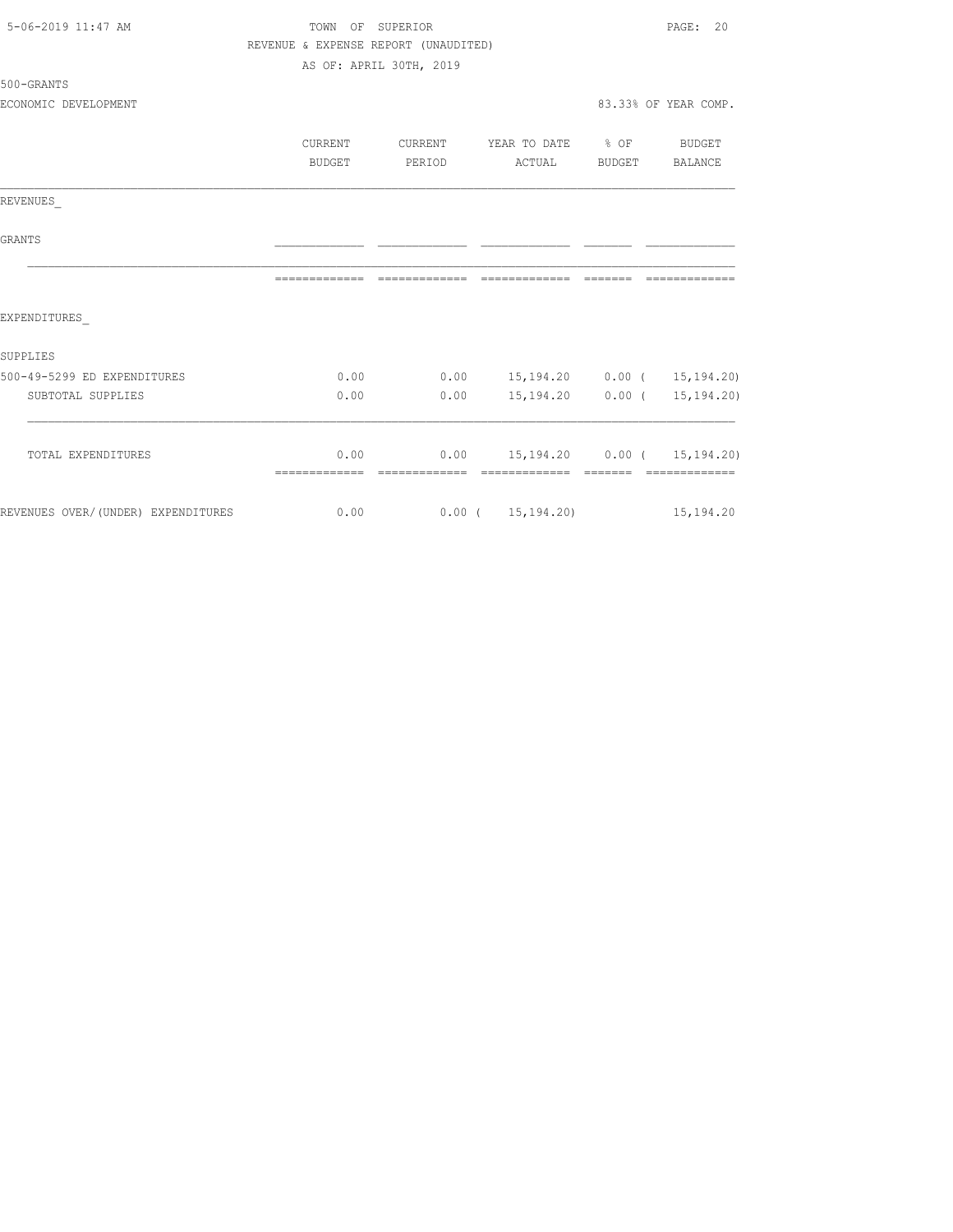| 5-06-2019 11:47 AM | TOWN OF SUPERIOR | PAGE: 21                             |                          |               |         |
|--------------------|------------------|--------------------------------------|--------------------------|---------------|---------|
|                    |                  | REVENUE & EXPENSE REPORT (UNAUDITED) |                          |               |         |
|                    |                  | AS OF: APRIL 30TH, 2019              |                          |               |         |
| 500-GRANTS         |                  |                                      |                          |               |         |
| CONTINGENCY        |                  |                                      |                          |               |         |
|                    | CURRENT          | CURRENT                              | YEAR TO DATE % OF BUDGET |               |         |
|                    | BUDGET           | PERIOD                               | ACTUAL                   | <b>BUDGET</b> | BALANCE |
|                    |                  |                                      |                          |               |         |
| REVENUES           |                  |                                      |                          |               |         |
| <b>GRANTS</b>      |                  |                                      |                          |               |         |
|                    |                  |                                      |                          |               |         |
| EXPENDITURES       |                  |                                      |                          |               |         |
| SUPPLIES           |                  |                                      |                          |               |         |
|                    |                  |                                      |                          |               |         |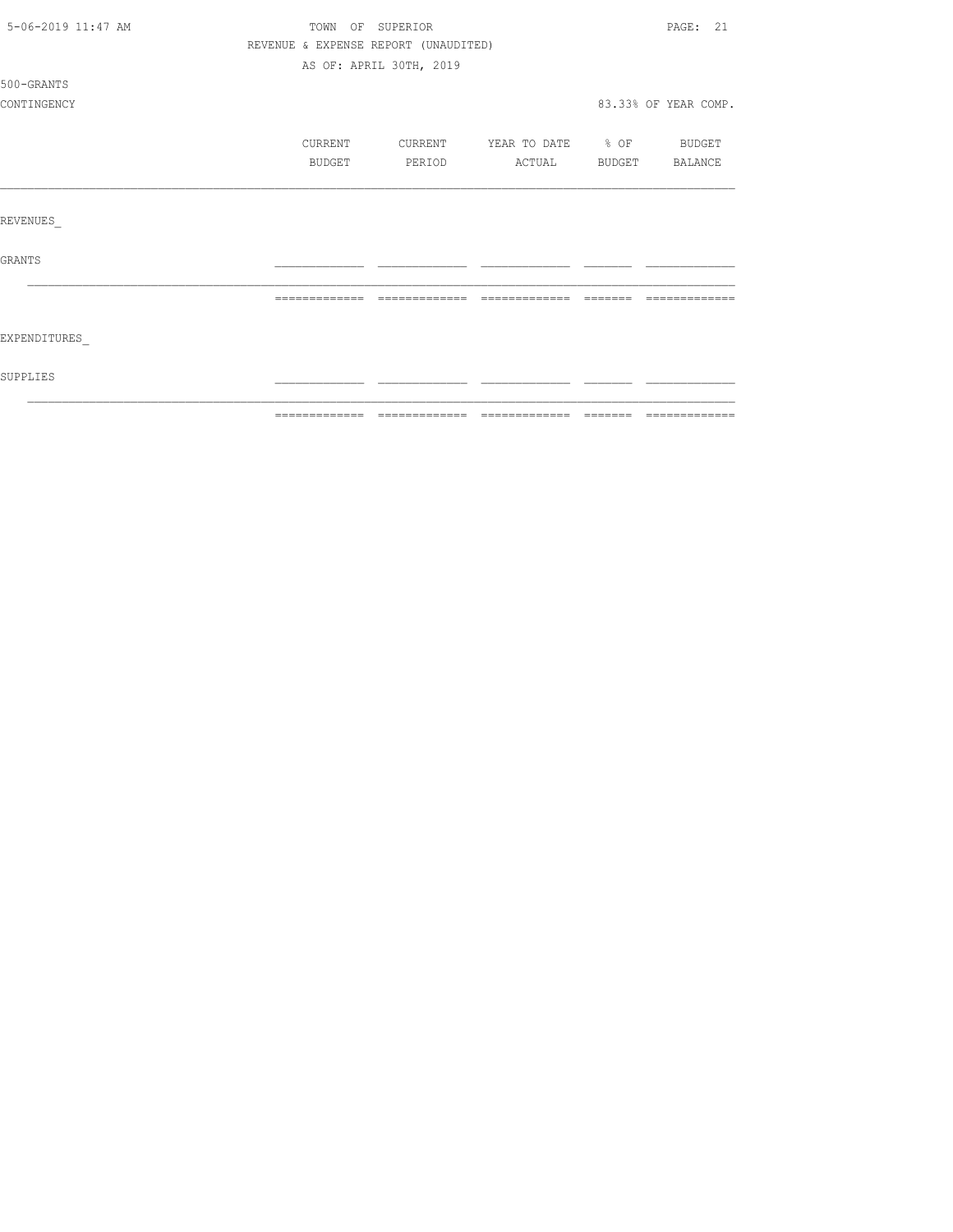### 5-06-2019 11:47 AM TOWN OF SUPERIOR PAGE: 22 REVENUE & EXPENSE REPORT (UNAUDITED) AS OF: APRIL 30TH, 2019

500-GRANTS

83.33% OF YEAR COMP.

|                                    | CURRENT      | CURRENT   | YEAR TO DATE | % OF          | <b>BUDGET</b> |
|------------------------------------|--------------|-----------|--------------|---------------|---------------|
|                                    | BUDGET       | PERIOD    | ACTUAL       | <b>BUDGET</b> | BALANCE       |
| FUND TOTAL REVENUES                | 2,495,940.00 | 0.00      | 66,782.85    | 2.68          | 2,429,157.15  |
| FUND TOTAL EXPENDITURES            | 2,495,940.00 | 3,810.00  | 90,208.33    | 3.61          | 2,405,731.67  |
| REVENUES OVER/(UNDER) EXPENDITURES | $0.00$ (     | 3,810.00( | 23, 425.48)  |               | 23, 425.48    |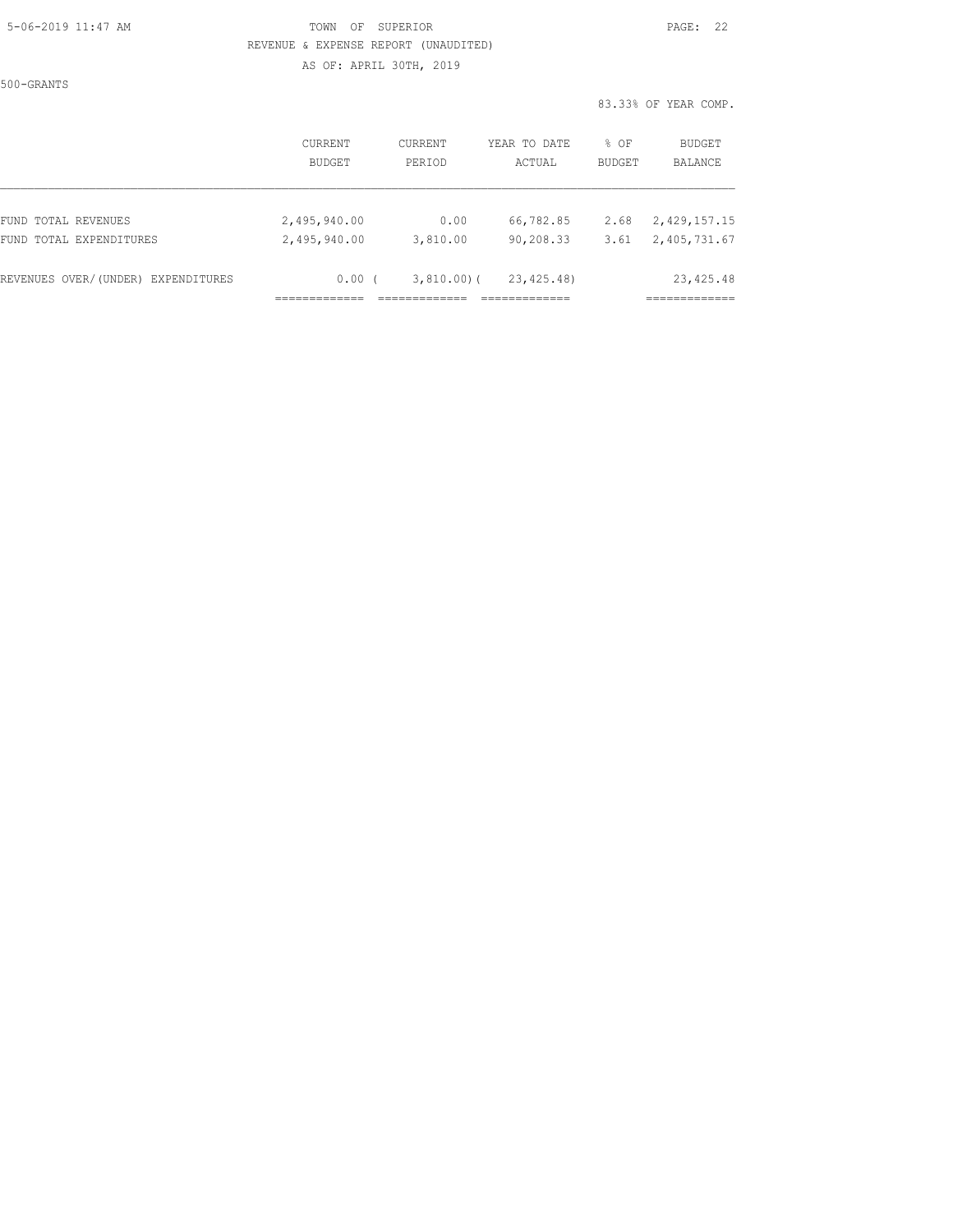| 5-06-2019 11:47 AM     | OF<br>TOWN                           | SUPERIOR                |              |        | PAGE:                |  |
|------------------------|--------------------------------------|-------------------------|--------------|--------|----------------------|--|
|                        | REVENUE & EXPENSE REPORT (UNAUDITED) |                         |              |        |                      |  |
|                        |                                      | AS OF: APRIL 30TH, 2019 |              |        |                      |  |
| 510-Emergency Services |                                      |                         |              |        |                      |  |
| NON-DEPARTMENTAL       |                                      |                         |              |        | 83.33% OF YEAR COMP. |  |
|                        | CURRENT                              | CURRENT                 | YEAR TO DATE | % OF   | BUDGET               |  |
|                        | BUDGET                               | PERIOD                  | ACTUAL       | BUDGET | BALANCE              |  |
|                        |                                      |                         |              |        |                      |  |
| REVENUES               |                                      |                         |              |        |                      |  |
|                        |                                      |                         |              |        |                      |  |

 $\mathcal{L}_\text{max}$ 

 $\texttt{CONTINGENCY}$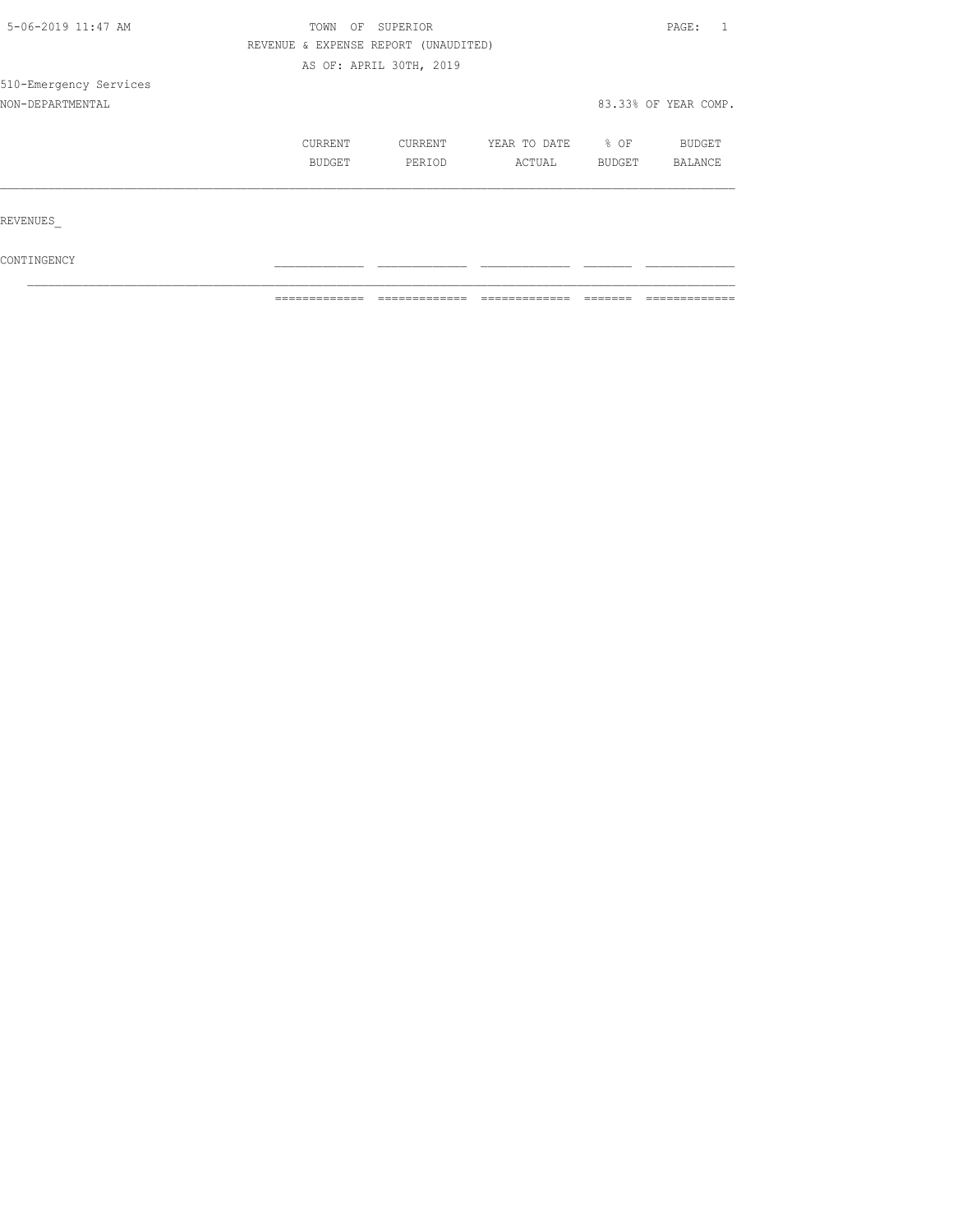### 5-06-2019 11:47 AM TOWN OF SUPERIOR PAGE: 2 REVENUE & EXPENSE REPORT (UNAUDITED) AS OF: APRIL 30TH, 2019

510-Emergency Services

|                                                                    | CURRENT<br><b>BUDGET</b> | CURRENT<br>PERIOD                                                                                                                                                                                                                                                                                                                                                                                                                                                                                    | YEAR TO DATE<br>ACTUAL         | $8$ OF<br><b>BUDGET</b> | <b>BUDGET</b><br>BALANCE         |
|--------------------------------------------------------------------|--------------------------|------------------------------------------------------------------------------------------------------------------------------------------------------------------------------------------------------------------------------------------------------------------------------------------------------------------------------------------------------------------------------------------------------------------------------------------------------------------------------------------------------|--------------------------------|-------------------------|----------------------------------|
| REVENUES                                                           |                          |                                                                                                                                                                                                                                                                                                                                                                                                                                                                                                      |                                |                         |                                  |
| BUSINESS SERVICES                                                  |                          |                                                                                                                                                                                                                                                                                                                                                                                                                                                                                                      |                                |                         |                                  |
| 510-42-4252 OTHER OPERATING SUPPLIES                               | 0.00                     | $0.00$ (                                                                                                                                                                                                                                                                                                                                                                                                                                                                                             | 22.22)                         | 0.00                    | 22.22                            |
| SUBTOTAL BUSINESS SERVICES                                         | 0.00                     | $0.00$ (                                                                                                                                                                                                                                                                                                                                                                                                                                                                                             |                                | 22.22) 0.00             | 22.22                            |
| GRANTS                                                             |                          |                                                                                                                                                                                                                                                                                                                                                                                                                                                                                                      |                                |                         |                                  |
| 510-42-4600 GRANT REVENUE                                          | 0.00                     | 0.00                                                                                                                                                                                                                                                                                                                                                                                                                                                                                                 |                                |                         | 137,462.19   0.00 $(137,462.19)$ |
| SUBTOTAL GRANTS                                                    | 0.00                     | 0.00                                                                                                                                                                                                                                                                                                                                                                                                                                                                                                 |                                |                         | 137,462.19 0.00 ( 137,462.19)    |
| TOTAL REVENUES                                                     | 0.00<br>-------------    | 0.00<br>$\begin{array}{c} \multicolumn{2}{c} {\textbf{1}} & \multicolumn{2}{c} {\textbf{2}} & \multicolumn{2}{c} {\textbf{3}} & \multicolumn{2}{c} {\textbf{4}} \\ \multicolumn{2}{c} {\textbf{5}} & \multicolumn{2}{c} {\textbf{6}} & \multicolumn{2}{c} {\textbf{7}} & \multicolumn{2}{c} {\textbf{8}} & \multicolumn{2}{c} {\textbf{9}} \\ \multicolumn{2}{c} {\textbf{1}} & \multicolumn{2}{c} {\textbf{1}} & \multicolumn{2}{c} {\textbf{1}} & \multicolumn{2}{c} {\textbf{1}} & \multicolumn{$ | 137,439.97 0.00 ( 137,439.97)  |                         | <b>ERRESTERED</b>                |
| EXPENDITURES                                                       |                          |                                                                                                                                                                                                                                                                                                                                                                                                                                                                                                      |                                |                         |                                  |
| PERSONEL                                                           |                          |                                                                                                                                                                                                                                                                                                                                                                                                                                                                                                      |                                |                         |                                  |
| SUPPLIES                                                           |                          |                                                                                                                                                                                                                                                                                                                                                                                                                                                                                                      |                                |                         |                                  |
| 510-42-5299 OTHER OPERATING SUPPLIES                               | 0.00                     | 0.00                                                                                                                                                                                                                                                                                                                                                                                                                                                                                                 |                                |                         | $11,417.03$ 0.00 ( 11,417.03)    |
| SUBTOTAL SUPPLIES                                                  | 0.00                     | 0.00                                                                                                                                                                                                                                                                                                                                                                                                                                                                                                 | $11,417.03$ 0.00 (             |                         | 11, 417.03)                      |
| UTILITIES                                                          |                          |                                                                                                                                                                                                                                                                                                                                                                                                                                                                                                      |                                |                         |                                  |
| GENERAL BUSINESS EXPENSE                                           |                          |                                                                                                                                                                                                                                                                                                                                                                                                                                                                                                      |                                |                         |                                  |
| 510-42-5425 CONFERENCE & TRAINING                                  | 5,000.00                 | 125.00                                                                                                                                                                                                                                                                                                                                                                                                                                                                                               |                                | 4,486.44 89.73          | 513.56                           |
| 510-42-5430 PRINTING                                               | 0.00                     | 100.16                                                                                                                                                                                                                                                                                                                                                                                                                                                                                               |                                | $1,621.35$ 0.00 (       | 1,621.35)                        |
| 510-42-5450 UNIFORM PURCHASE                                       | 3,000.00                 | 350.00                                                                                                                                                                                                                                                                                                                                                                                                                                                                                               | 1,656.87                       | 55.23                   | 1,343.13                         |
| SUBTOTAL GENERAL BUSINESS EXPENSE                                  | 8,000.00                 | 575.16                                                                                                                                                                                                                                                                                                                                                                                                                                                                                               | 7,764.66                       | 97.06                   | 235.34                           |
| PROFESSIONAL SERVICES                                              |                          |                                                                                                                                                                                                                                                                                                                                                                                                                                                                                                      |                                |                         |                                  |
| 510-42-5550 PROFESSIONAL SERVICES                                  | 0.00                     | 0.00                                                                                                                                                                                                                                                                                                                                                                                                                                                                                                 |                                |                         | 523.70 0.00 (523.70)             |
| 510-42-5555 HEALTH & SAFETY                                        | 2,500.00                 | 0.00                                                                                                                                                                                                                                                                                                                                                                                                                                                                                                 |                                |                         | 12,585.00 503.40 ( 10,085.00)    |
| SUBTOTAL PROFESSIONAL SERVICES                                     | 2,500.00                 | 0.00                                                                                                                                                                                                                                                                                                                                                                                                                                                                                                 | 13,108.70                      | 524.35 (                | 10,608.70                        |
| REPAIR/MAINTENANCE                                                 |                          |                                                                                                                                                                                                                                                                                                                                                                                                                                                                                                      |                                |                         |                                  |
| 510-42-5640 VEHICLE REPAIRS                                        | 46,000.00                | 0.00                                                                                                                                                                                                                                                                                                                                                                                                                                                                                                 | 19,389.99 42.15                |                         | 26,610.01                        |
| 510-42-5642 TIRES & TUBES                                          | 0.00                     | 0.00                                                                                                                                                                                                                                                                                                                                                                                                                                                                                                 |                                | 267.98 0.00 (           | 267.98)                          |
| 510-42-5650 OTHER EQUIPMENT REPAIRS<br>SUBTOTAL REPAIR/MAINTENANCE | 3,000.00<br>49,000.00    | 0.00                                                                                                                                                                                                                                                                                                                                                                                                                                                                                                 | $0.00$ $3,374.86$<br>23,032.83 | $112.50$ (<br>47.01     | 374.86)<br>25,967.17             |
|                                                                    |                          |                                                                                                                                                                                                                                                                                                                                                                                                                                                                                                      |                                |                         |                                  |
| CAPITAL OUTLAY<br>510-42-5740 MEDICAL EQUIPMENT                    | 0.00                     | 46.73                                                                                                                                                                                                                                                                                                                                                                                                                                                                                                | 5,329.86                       | $0.00$ (                | 5,329.86)                        |
| 510-42-5750 FIRE/PPE                                               | 0.00                     | 981.68                                                                                                                                                                                                                                                                                                                                                                                                                                                                                               | 103,940.81 0.00 (              |                         | 103, 940.81)                     |
| 510-42-5780 SOFTWARE                                               | 5,000.00                 | 0.00                                                                                                                                                                                                                                                                                                                                                                                                                                                                                                 | 2,711.83                       | 54.24                   | 2,288.17                         |
| SUBTOTAL CAPITAL OUTLAY                                            | 5,000.00                 | 1,028.41                                                                                                                                                                                                                                                                                                                                                                                                                                                                                             | 111,982.50 2,239.65 (          |                         | 106, 982.50                      |
|                                                                    |                          |                                                                                                                                                                                                                                                                                                                                                                                                                                                                                                      |                                |                         |                                  |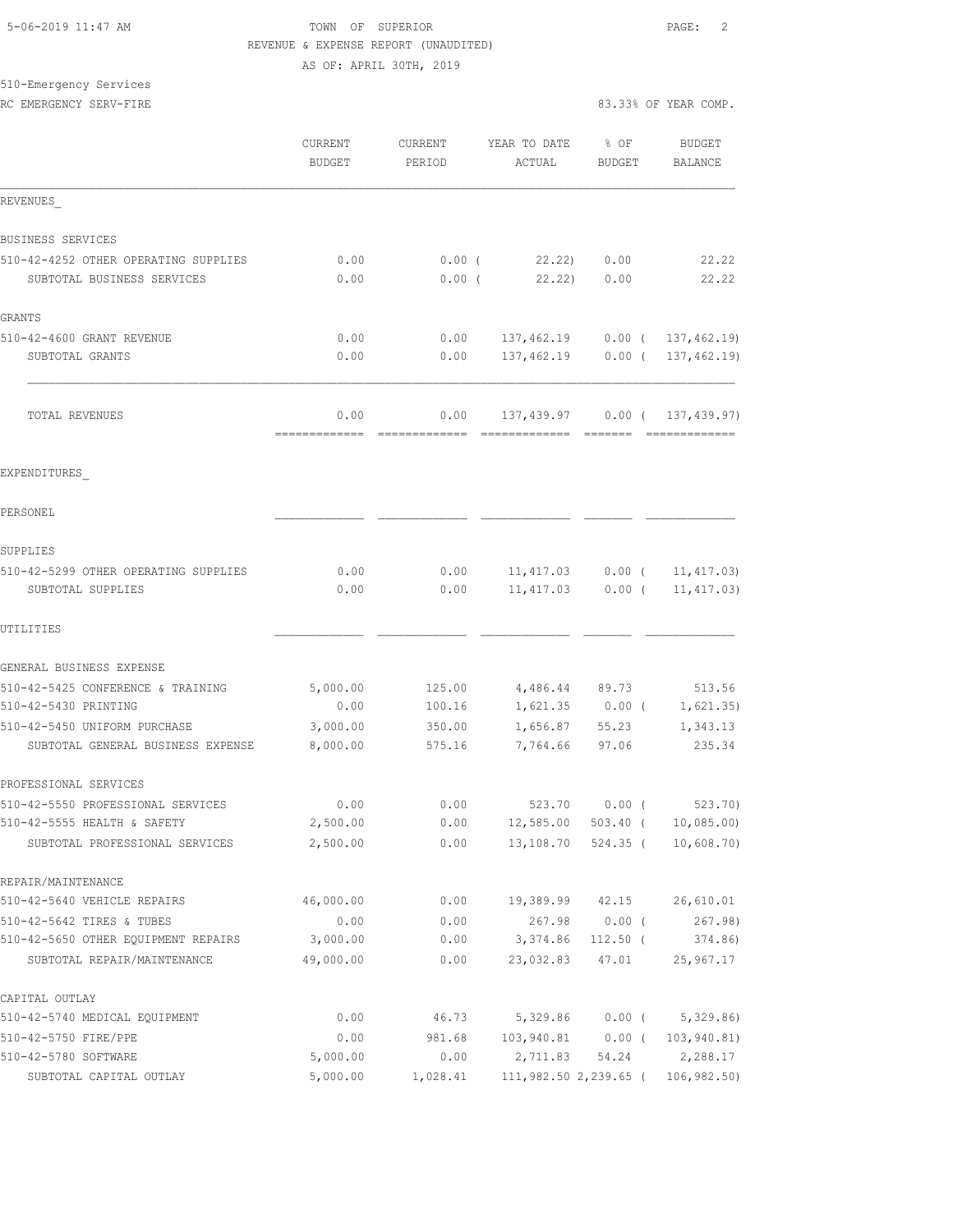| 5-06-2019 11:47 AM |  |
|--------------------|--|

## TOWN OF SUPERIOR **Example 2019** 2019 11:47 PAGE: 3 REVENUE & EXPENSE REPORT (UNAUDITED) AS OF: APRIL 30TH, 2019

510-Emergency Services RC EMERGENCY SERV-FIRE **83.33%** OF YEAR COMP.

|  | 83.33% OF YEAR COMP. |  |
|--|----------------------|--|
|  |                      |  |

|                                    | <b>CURRENT</b><br>BUDGET           | CURRENT<br>PERIOD               | YEAR TO DATE<br>ACTUAL | % OF<br><b>BUDGET</b> | <b>BUDGET</b><br><b>BALANCE</b> |
|------------------------------------|------------------------------------|---------------------------------|------------------------|-----------------------|---------------------------------|
| DEBT SERVICE                       |                                    |                                 |                        |                       |                                 |
| 510-42-5999 CAPITAL OUTLAY         | 100,000.00                         | 0.00                            | 0.00                   | 0.00                  | 100,000.00                      |
| SUBTOTAL DEBT SERVICE              | 100,000.00                         | 0.00                            | 0.00                   | 0.00                  | 100,000.00                      |
| TOTAL EXPENDITURES                 | 164,500.00                         | 1,603.57                        | 167,305.72             | $101.71$ (            | 2,805.72)                       |
| REVENUES OVER/(UNDER) EXPENDITURES | -------------<br>$164, 500, 00)$ ( | _____________<br>$1,603.57$ ) ( | 29,865.75)             |                       | --------------<br>134,634.25)   |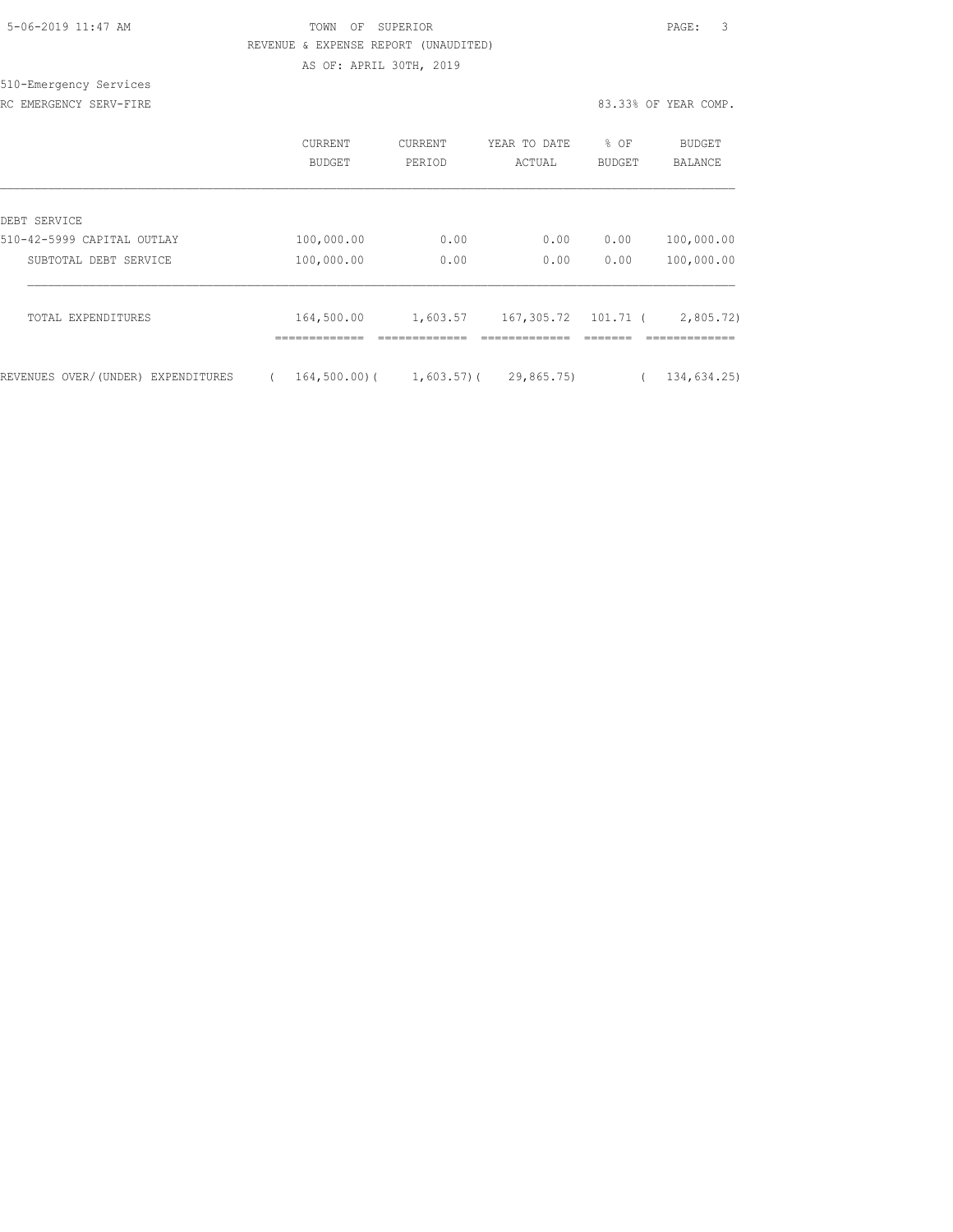# TOWN OF SUPERIOR **11:47 AM TOWN OF SUPERIOR** REVENUE & EXPENSE REPORT (UNAUDITED)

AS OF: APRIL 30TH, 2019

| 510-Emergency Services       |  |  |
|------------------------------|--|--|
| 50 51550511011 05511 501 705 |  |  |

| RC EMERGENCY SERV-POLICE | 83.33% OF YEAR COMP. |  |  |
|--------------------------|----------------------|--|--|

|                                                            | <b>CURRENT</b><br><b>BUDGET</b> | CURRENT<br>PERIOD    | YEAR TO DATE<br>ACTUAL    | % OF<br><b>BUDGET</b> | <b>BUDGET</b><br>BALANCE        |
|------------------------------------------------------------|---------------------------------|----------------------|---------------------------|-----------------------|---------------------------------|
| REVENUES                                                   |                                 |                      |                           |                       |                                 |
| <b>GRANTS</b>                                              |                                 |                      |                           |                       |                                 |
| 510-41-4600 Grant Revenue                                  | 200,000.00                      | 0.00                 | 62,537.81 31.27           |                       | 137,462.19                      |
| SUBTOTAL GRANTS                                            | 200,000.00                      | 0.00                 | 62,537.81                 | 31.27                 | 137, 462.19                     |
| TOTAL REVENUES                                             | 200,000.00                      | 0.00                 | 62,537.81                 | 31.27                 | 137,462.19                      |
| EXPENDITURES                                               |                                 |                      |                           |                       |                                 |
| SUPPLIES                                                   |                                 |                      |                           |                       |                                 |
| 510-41-5299 Other Operating Supplies                       | 4,000.00                        | 534.23               |                           | 26,084.12 652.10 (    | 22,084.12                       |
| SUBTOTAL SUPPLIES                                          | 4,000.00                        | 534.23               | 26,084.12                 | 652.10 (              | 22,084.12)                      |
| UTILITIES                                                  |                                 |                      |                           |                       |                                 |
| 510-41-5370 Radio Equipment                                | 3,000.00                        | 0.00                 |                           | 1,298.18 43.27        | 1,701.82                        |
| SUBTOTAL UTILITIES                                         | 3,000.00                        | 0.00                 | 1,298.18                  | 43.27                 | 1,701.82                        |
| GENERAL BUSINESS EXPENSE                                   |                                 |                      |                           |                       |                                 |
| 510-41-5425 Conferences & Training                         |                                 | 4,000.00 ( 1,400.00) | 8,556.39                  |                       | 213.91 ( 4,556.39)              |
| 510-41-5430 PRINTING                                       | 2,000.00                        | 281.35               | 2,963.12                  | $148.16$ (            | 963.12)                         |
| 510-41-5450 Uniform Purchases                              | 8,500.00                        | 121.39               | 1,574.80                  | 18.53                 | 6,925.20                        |
| SUBTOTAL GENERAL BUSINESS EXPENSE                          | $14,500.00$ (                   | 997.26)              | 13,094.31                 | 90.31                 | 1,405.69                        |
| PROFESSIONAL SERVICES                                      |                                 |                      |                           |                       |                                 |
| 510-41-5555 Health & Safety                                | 1,000.00                        | 0.00                 |                           | 42.16 4.22            | 957.84                          |
| SUBTOTAL PROFESSIONAL SERVICES                             | 1,000.00                        | 0.00                 | 42.16                     | 4.22                  | 957.84                          |
| REPAIR/MAINTENANCE                                         |                                 |                      |                           |                       |                                 |
| 510-41-5640 Vehicle Repairs                                | 10,000.00                       | 47.64                | 7,320.36                  | 73.20                 | 2,679.64                        |
| 510-41-5642 Tires and Tubes<br>SUBTOTAL REPAIR/MAINTENANCE | 3,000.00<br>13,000.00           | 645.14<br>692.78     | 1,902.14<br>9,222.50      | 63.40<br>70.94        | 1,097.86<br>3,777.50            |
| CAPITAL OUTLAY                                             |                                 |                      |                           |                       |                                 |
| DEBT SERVICE                                               |                                 |                      |                           |                       |                                 |
| TOTAL EXPENDITURES                                         | 35,500.00                       |                      | 229.75 49,741.27 140.12 ( |                       | 14, 241, 27)<br>- ============= |
| REVENUES OVER/(UNDER) EXPENDITURES                         | $164,500.00$ (                  | 229.75)              | 12,796.54                 |                       | 151,703.46                      |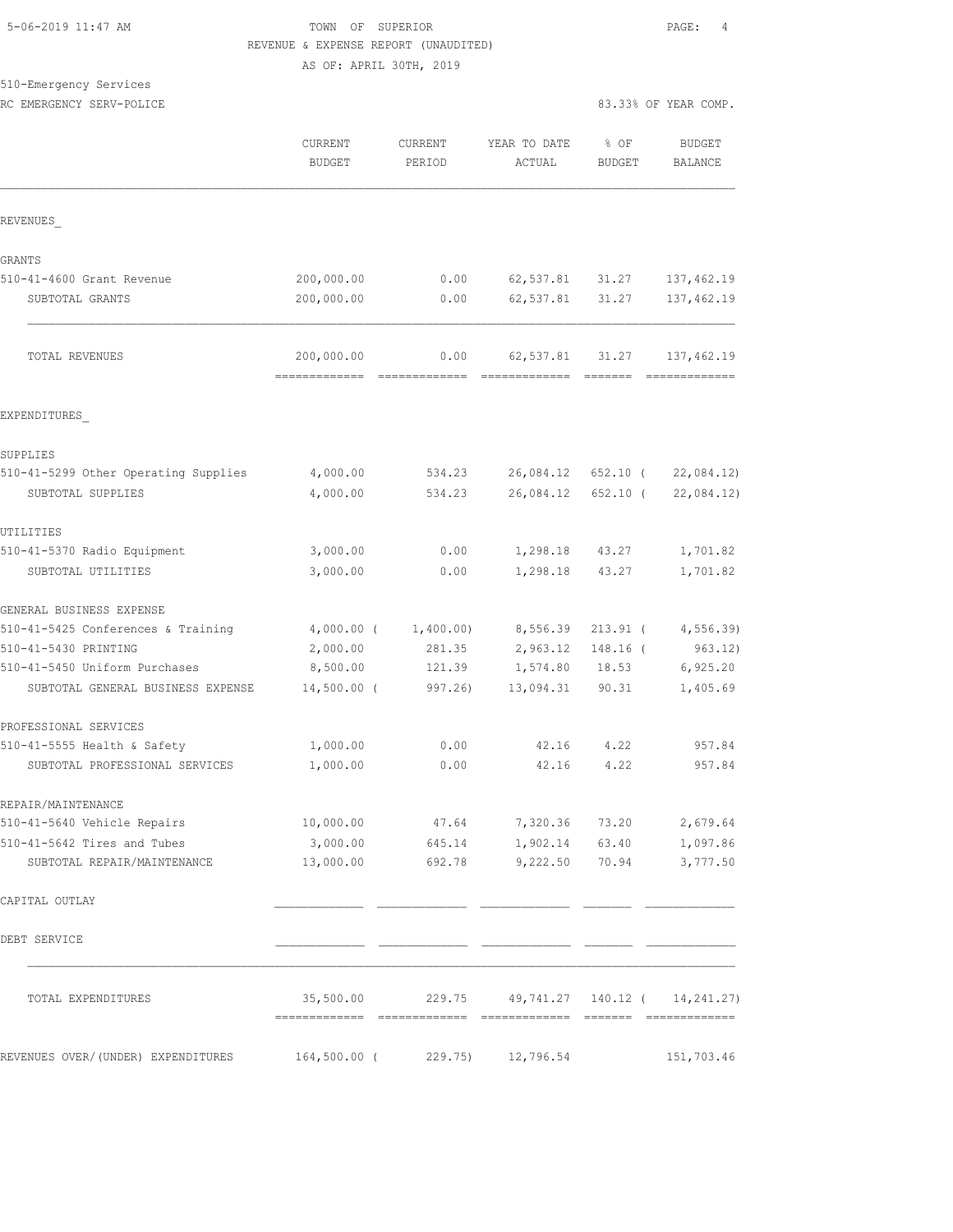| 5-06-2019 11:47 AM |  |
|--------------------|--|
|                    |  |

### TOWN OF SUPERIOR **11:47 AM TOWN OF SUPERIOR**  REVENUE & EXPENSE REPORT (UNAUDITED) AS OF: APRIL 30TH, 2019

510-Emergency Services

83.33% OF YEAR COMP.

|                                    | CURRENT<br>BUDGET | CURRENT<br>PERIOD | YEAR TO DATE<br>ACTUAL | % OF<br><b>BUDGET</b> | BUDGET<br>BALANCE |
|------------------------------------|-------------------|-------------------|------------------------|-----------------------|-------------------|
|                                    |                   |                   |                        |                       |                   |
| FUND TOTAL REVENUES                | 200,000.00        | 0.00              | 199,977.78             | 99.99                 | 22.22             |
| FUND TOTAL EXPENDITURES            | 200,000.00        | 1,833.32          | 217,046.99             | $108.52$ (            | 17,046.99)        |
| REVENUES OVER/(UNDER) EXPENDITURES | 0.00(             | $1,833.32$ ) (    | 17,069.21)             |                       | 17,069.21         |
|                                    |                   |                   |                        |                       |                   |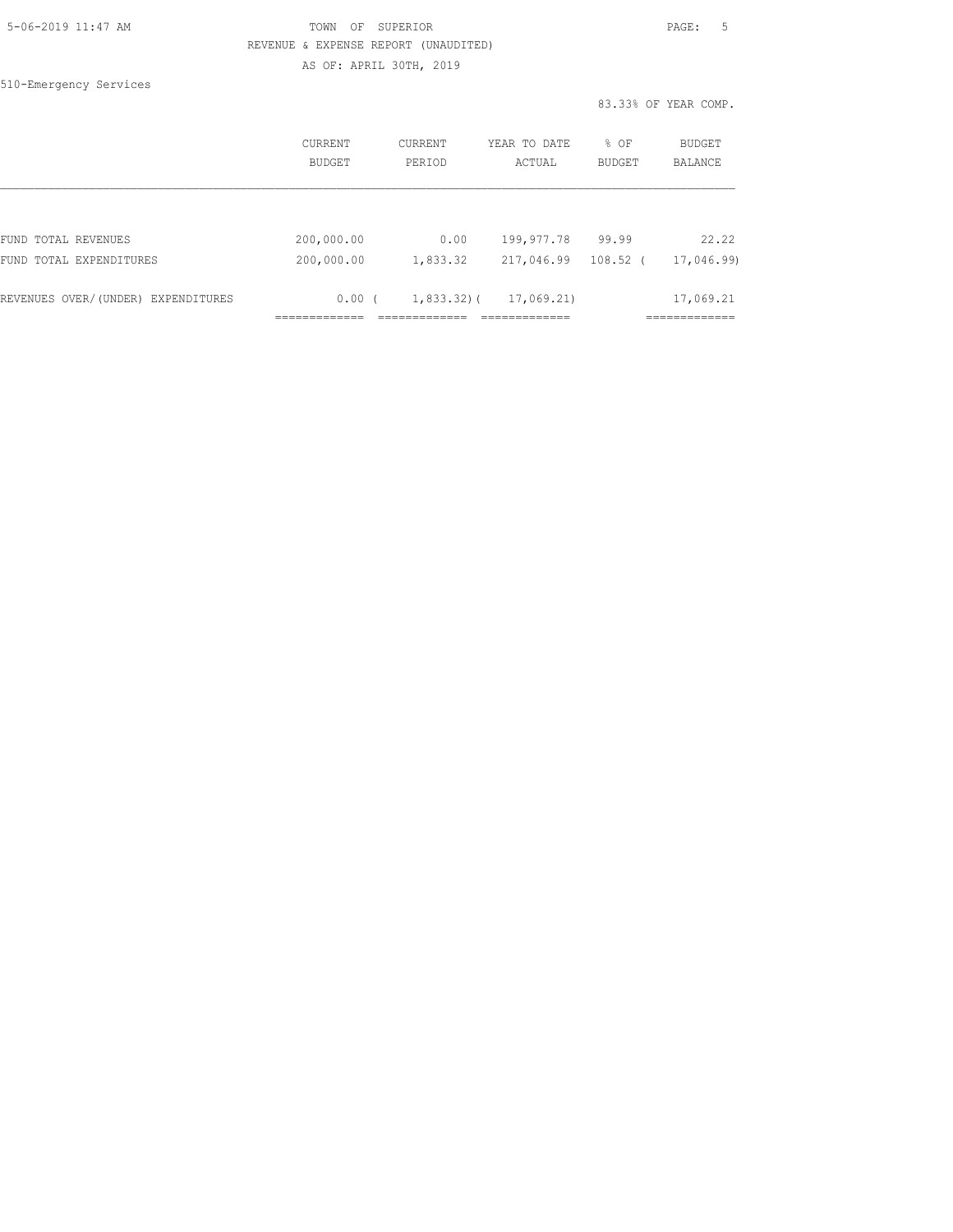| 5-06-2019 11:47 AM    | TOWN OF SUPERIOR |                                      |                                  |  |                      |
|-----------------------|------------------|--------------------------------------|----------------------------------|--|----------------------|
|                       |                  | REVENUE & EXPENSE REPORT (UNAUDITED) |                                  |  |                      |
|                       |                  | AS OF: APRIL 30TH, 2019              |                                  |  |                      |
| 800-FIRE DEPT PENSION |                  |                                      |                                  |  |                      |
| NON-DEPARTMENTAL      |                  |                                      |                                  |  | 83.33% OF YEAR COMP. |
|                       |                  |                                      |                                  |  |                      |
|                       | CURRENT          |                                      | CURRENT YEAR TO DATE % OF BUDGET |  |                      |
|                       | BUDGET           |                                      | PERIOD ACTUAL BUDGET BALANCE     |  |                      |
|                       |                  |                                      |                                  |  |                      |
| REVENUES              |                  |                                      |                                  |  |                      |
| BUSINESS SERVICES     |                  |                                      |                                  |  |                      |
| MISCELLANEOUS         |                  |                                      |                                  |  |                      |
| CONTINGENCY           |                  |                                      |                                  |  |                      |
|                       |                  |                                      |                                  |  |                      |
| EXPENDITURES          |                  |                                      |                                  |  |                      |
| SUPPLIES              |                  |                                      |                                  |  |                      |
| DEBT SERVICE          |                  |                                      |                                  |  |                      |
|                       |                  |                                      |                                  |  |                      |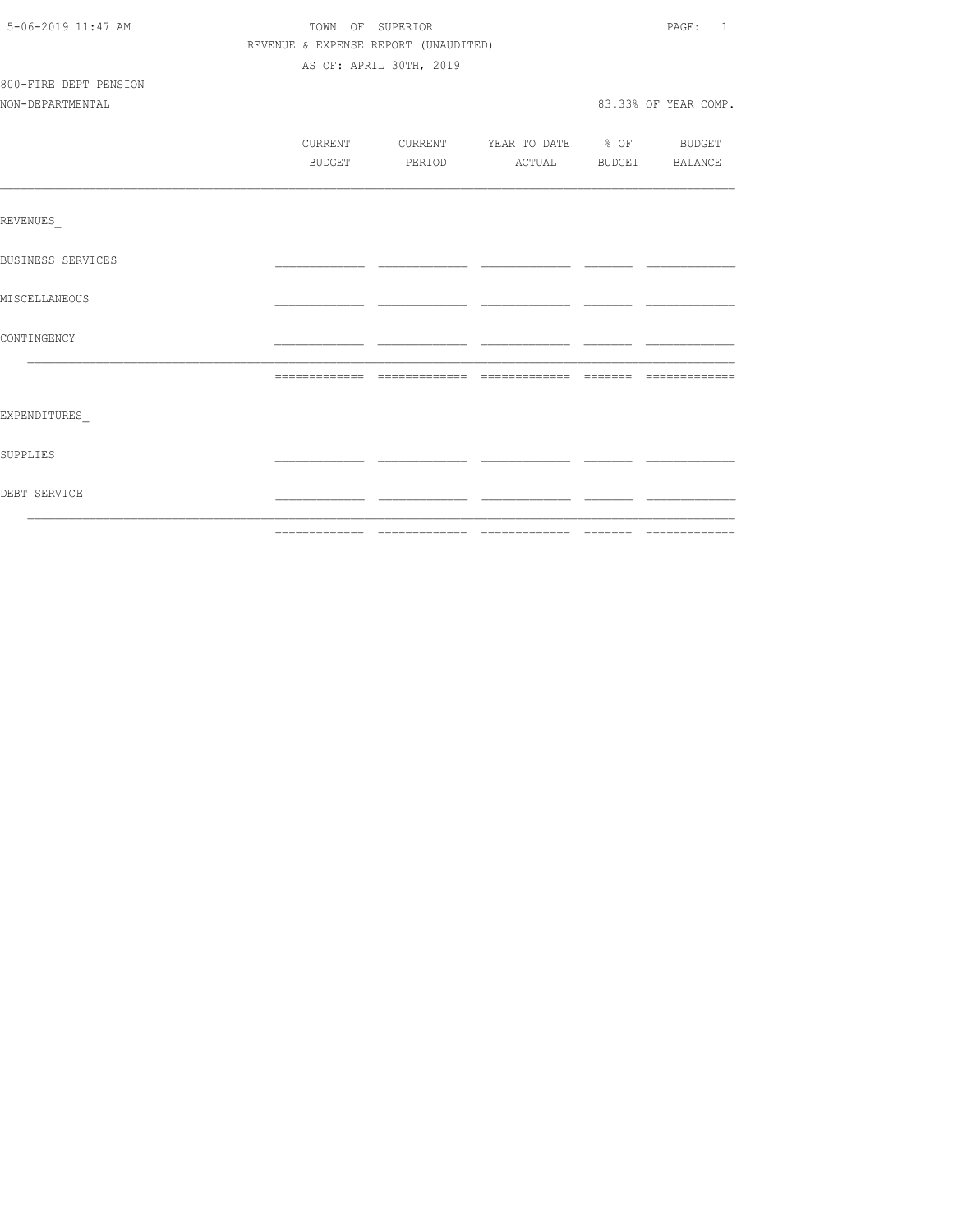| 5-06-2019 11:47 AM    | TOWN OF SUPERIOR                     | PAGE: 2              |
|-----------------------|--------------------------------------|----------------------|
|                       | REVENUE & EXPENSE REPORT (UNAUDITED) |                      |
|                       | AS OF: APRIL 30TH, 2019              |                      |
| 800-FIRE DEPT PENSION |                                      |                      |
|                       |                                      | 83.33% OF YEAR COMP. |

| .NT<br>ىر | 1 D D H        | DATE<br>. A $\vdash$<br>------<br>----- | ΟF<br>u.           | $\lambda$<br>---      |
|-----------|----------------|-----------------------------------------|--------------------|-----------------------|
| .3TT      | ם חם<br>PERIOD | 110110111                               | .<br>. H<br>ചഗ്വാപ | ΔNΙ<br>$\mathbb{R}^N$ |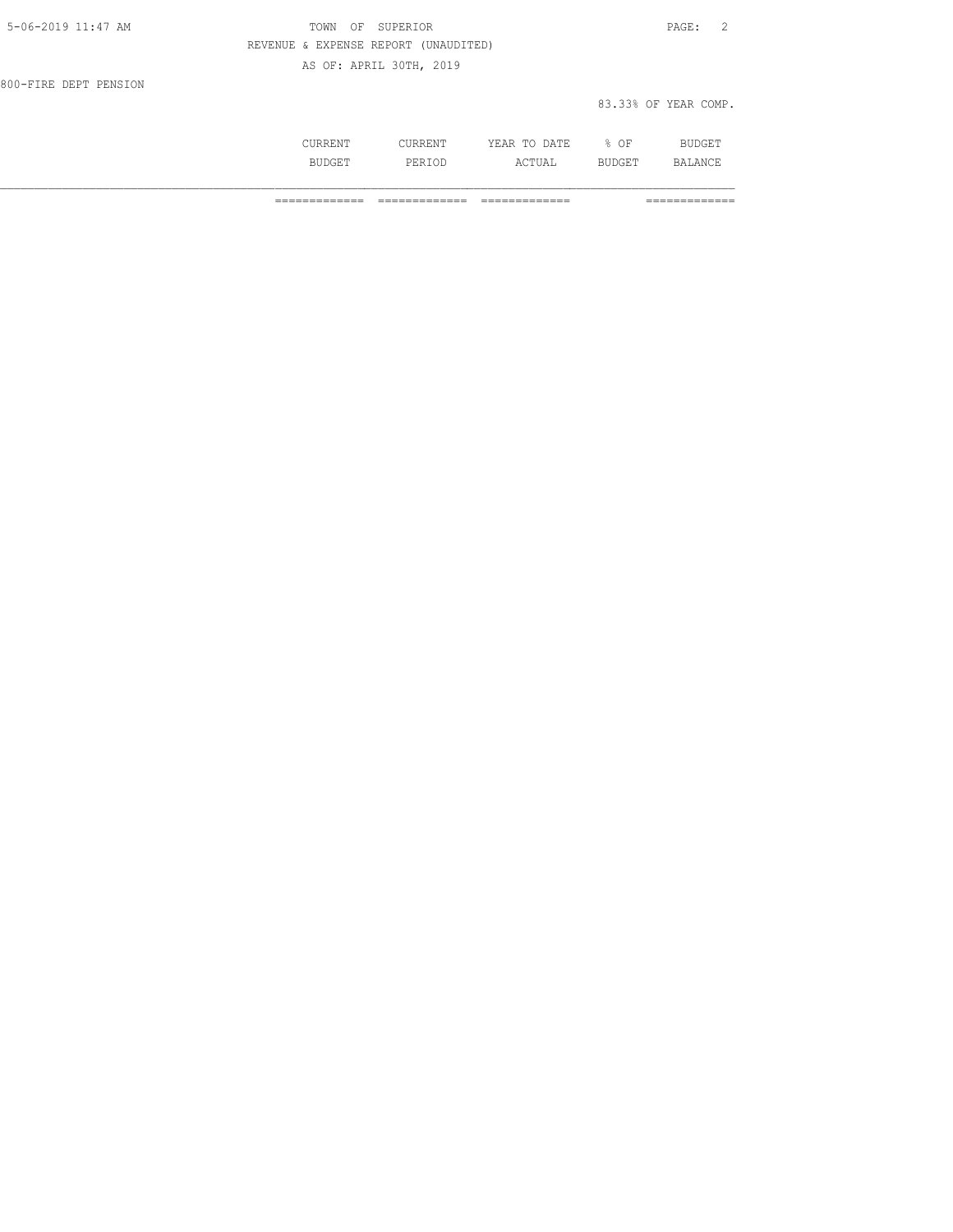| 5-06-2019 11:47 AM |                                      | TOWN OF SUPERIOR        |                          |        | PAGE: 1              |
|--------------------|--------------------------------------|-------------------------|--------------------------|--------|----------------------|
|                    | REVENUE & EXPENSE REPORT (UNAUDITED) |                         |                          |        |                      |
|                    |                                      | AS OF: APRIL 30TH, 2019 |                          |        |                      |
| 810-LGIP           |                                      |                         |                          |        |                      |
| NON-DEPARTMENTAL   |                                      |                         |                          |        | 83.33% OF YEAR COMP. |
|                    | CURRENT                              | CURRENT                 | YEAR TO DATE % OF BUDGET |        |                      |
|                    | BUDGET                               | PERIOD                  | ACTUAL BUDGET BALANCE    |        |                      |
|                    |                                      |                         |                          |        |                      |
| REVENUES           |                                      |                         |                          |        |                      |
| BUSINESS SERVICES  |                                      |                         |                          |        |                      |
|                    | =============                        | =============           |                          | ------ |                      |
| EXPENDITURES       |                                      |                         |                          |        |                      |
| SUPPLIES           |                                      |                         |                          |        |                      |
|                    |                                      |                         |                          |        |                      |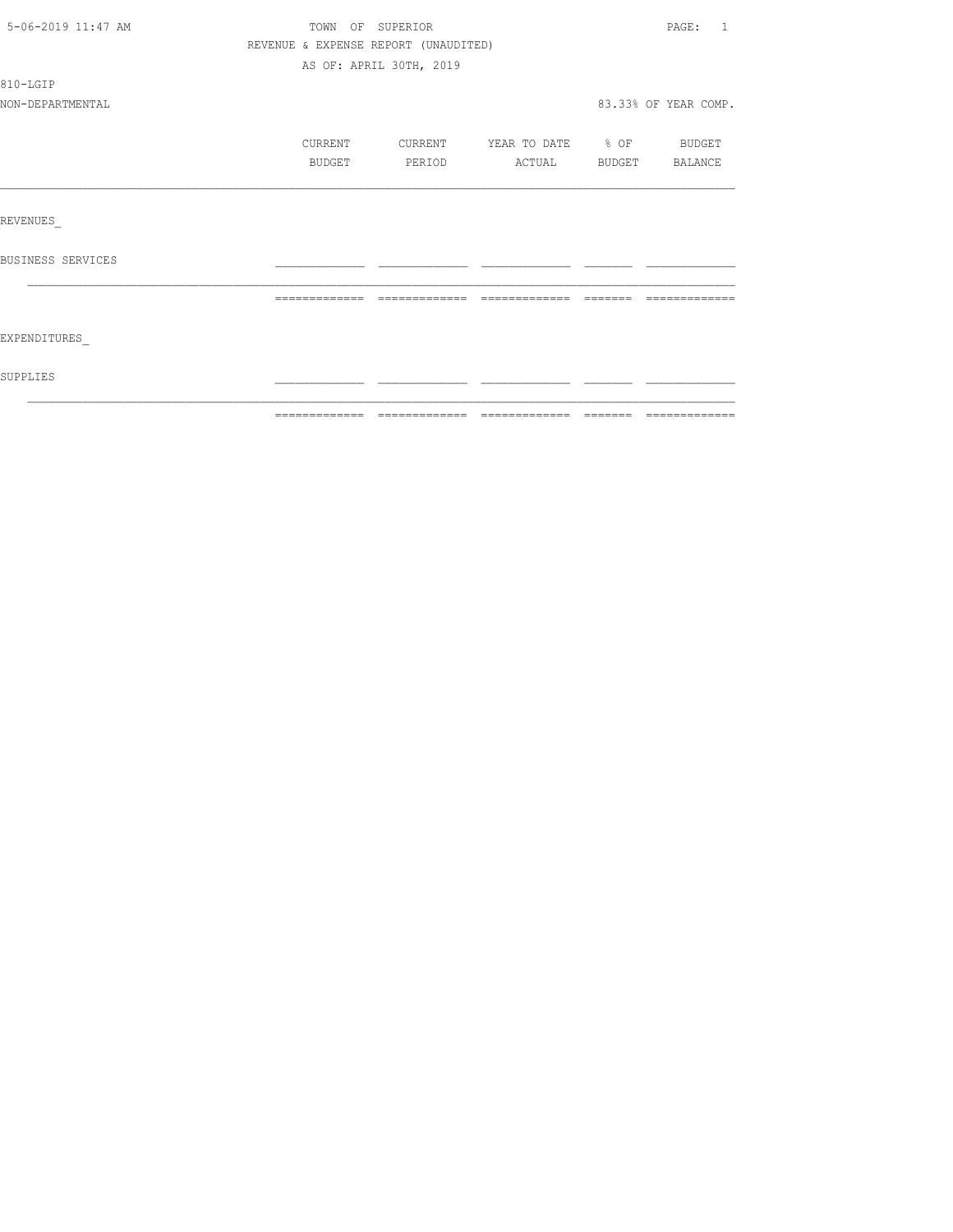| 5-06-2019 11:47 AM | TOWN<br>OF SUPERIOR                  | PAGE:<br>2           |
|--------------------|--------------------------------------|----------------------|
|                    | REVENUE & EXPENSE REPORT (UNAUDITED) |                      |
|                    | AS OF: APRIL 30TH, 2019              |                      |
| 810-LGIP           |                                      |                      |
|                    |                                      | 83.33% OF YEAR COMP. |
|                    |                                      |                      |

 CURRENT CURRENT YEAR TO DATE % OF BUDGET BUDGET PERIOD ACTUAL BUDGET BALANCE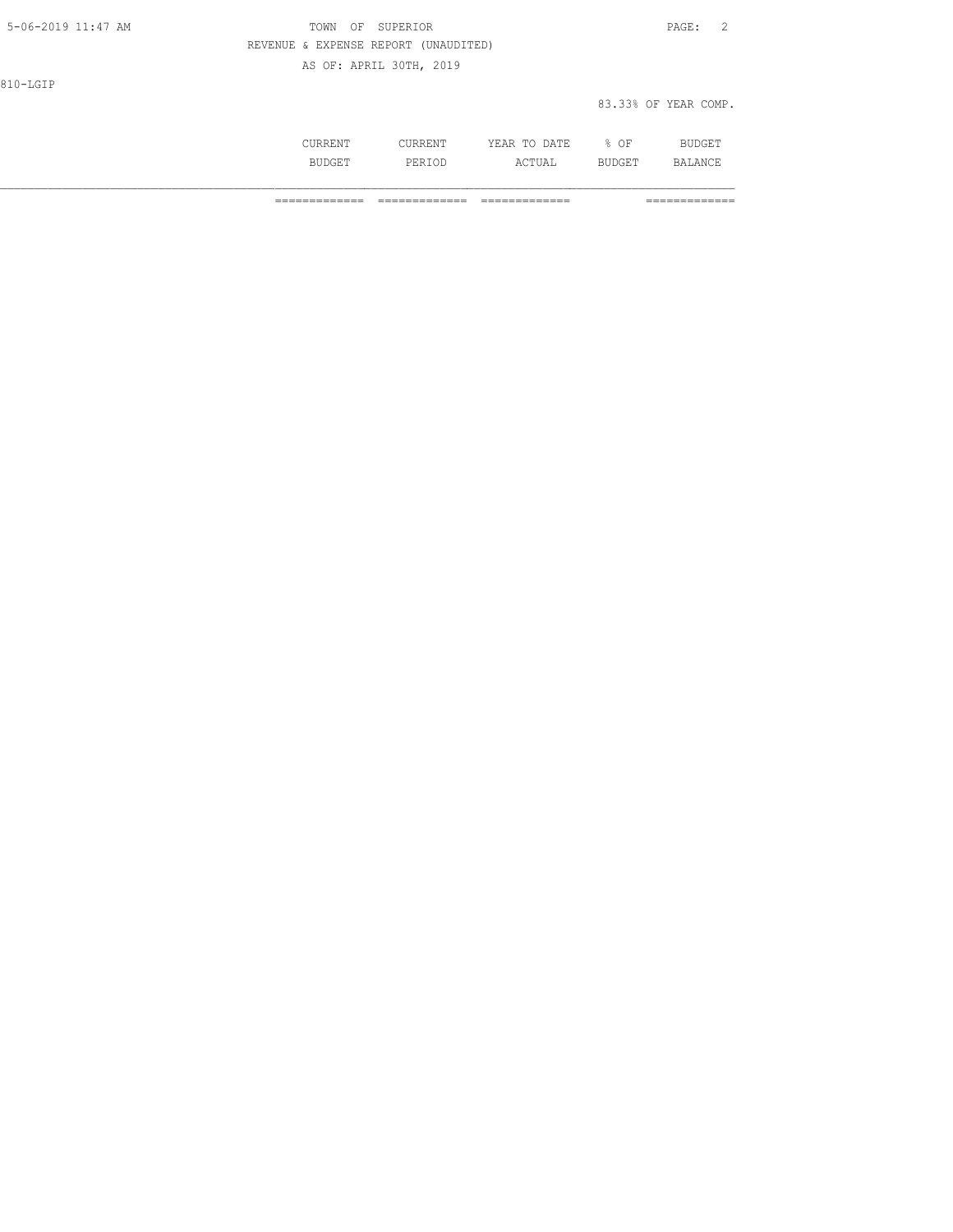| 5-06-2019 11:47 AM | TOWN OF SUPERIOR                     |                         |                          |                 | PAGE: 1              |
|--------------------|--------------------------------------|-------------------------|--------------------------|-----------------|----------------------|
|                    | REVENUE & EXPENSE REPORT (UNAUDITED) |                         |                          |                 |                      |
|                    |                                      | AS OF: APRIL 30TH, 2019 |                          |                 |                      |
| 820-EXPLORERS      |                                      |                         |                          |                 |                      |
| NON-DEPARTMENTAL   |                                      |                         |                          |                 | 83.33% OF YEAR COMP. |
|                    | CURRENT                              | CURRENT                 | YEAR TO DATE % OF BUDGET |                 |                      |
|                    | BUDGET                               | PERIOD                  | ACTUAL BUDGET BALANCE    |                 |                      |
|                    |                                      |                         |                          |                 |                      |
| REVENUES           |                                      |                         |                          |                 |                      |
| MISCELLANEOUS      |                                      |                         |                          |                 |                      |
|                    | =============                        | -------------           | =============            | $=$ $=$ $=$ $=$ |                      |
| EXPENDITURES       |                                      |                         |                          |                 |                      |
| SUPPLIES           |                                      |                         |                          |                 |                      |
|                    |                                      |                         |                          |                 |                      |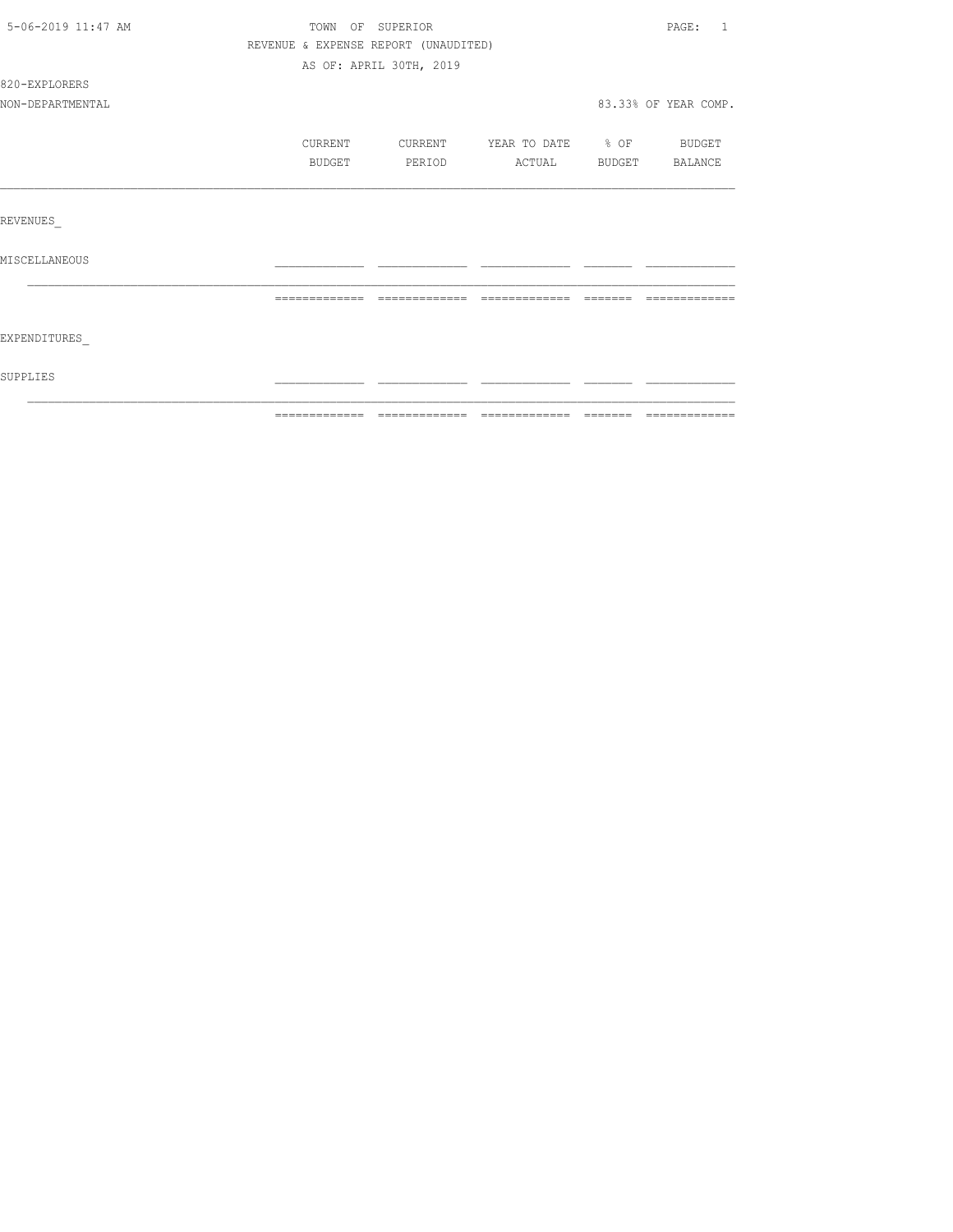| 5-06-2019 11:47 AM | TOWN OF SUPERIOR                     | PAGE:                |
|--------------------|--------------------------------------|----------------------|
|                    | REVENUE & EXPENSE REPORT (UNAUDITED) |                      |
|                    | AS OF: APRIL 30TH, 2019              |                      |
| 820-EXPLORERS      |                                      |                      |
|                    |                                      | 83.33% OF YEAR COMP. |

| . | . | <b>A FTIT</b><br>$\cdots$<br>----<br>.<br>-- | OF<br>◡ |                |
|---|---|----------------------------------------------|---------|----------------|
|   |   | ¬ ⊓ ∟<br><u>.</u>                            |         | $\mathbb{R}^n$ |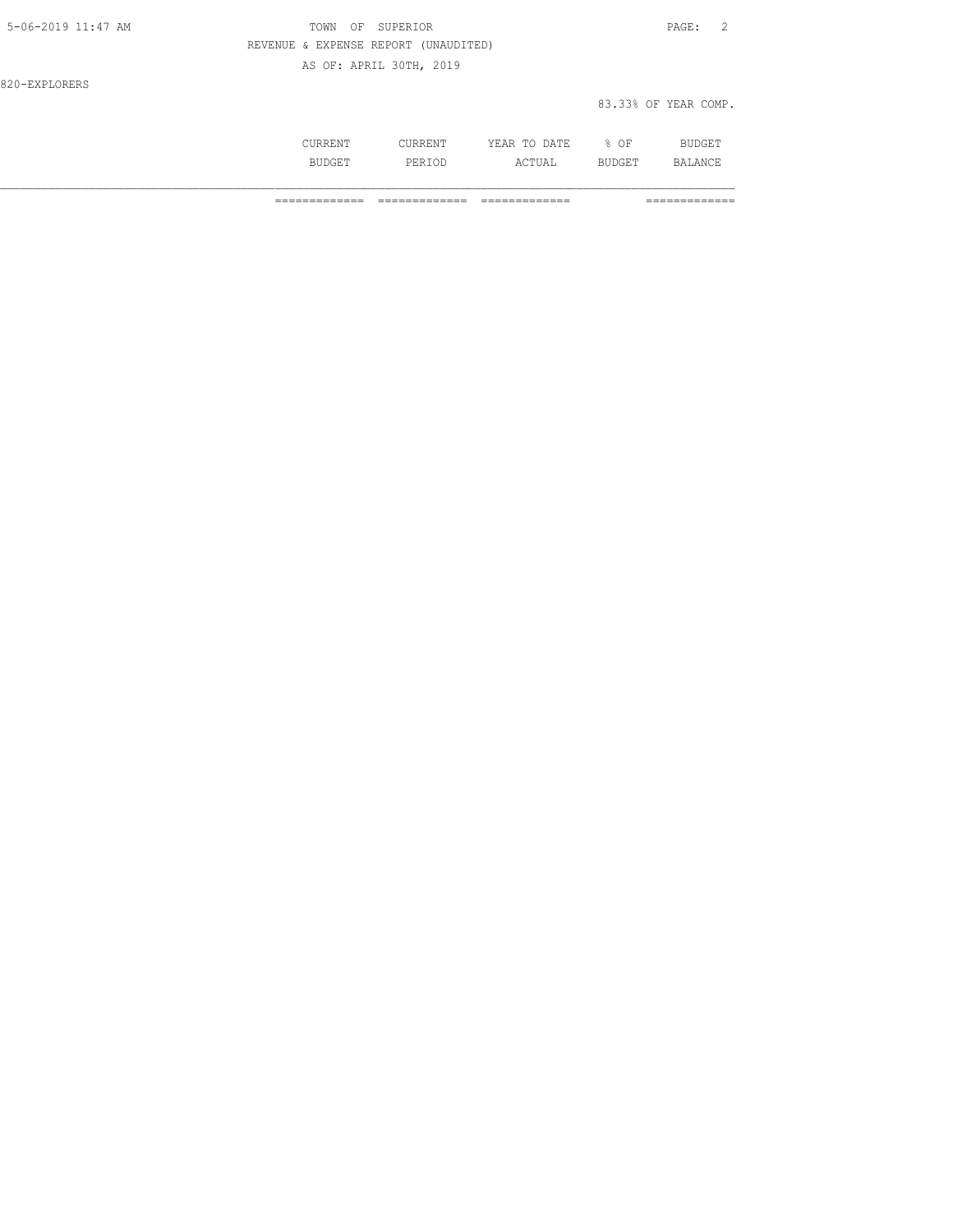### TOWN OF SUPERIOR **11:47 AM TOWN OF SUPERIOR**  REVENUE & EXPENSE REPORT (UNAUDITED) AS OF: APRIL 30TH, 2019

| 830-TOYS FOR TOTS |                      |
|-------------------|----------------------|
| NON-DEPARTMENTAL  | 83.33% OF YEAR COMP. |

|                                    | CURRENT<br>BUDGET     | CURRENT<br>PERIOD | YEAR TO DATE % OF<br>ACTUAL      | BUDGET          | BUDGET<br>BALANCE           |
|------------------------------------|-----------------------|-------------------|----------------------------------|-----------------|-----------------------------|
| REVENUES                           |                       |                   |                                  |                 |                             |
| GRANTS                             |                       |                   |                                  |                 |                             |
| 830-00-4600 OTHER REVENUE          | 0.00                  | 0.00              | $4,389.13$ 0.00 ( $4,389.13$ )   |                 |                             |
| SUBTOTAL GRANTS                    | 0.00                  | 0.00              |                                  | 4,389.13 0.00 ( | 4,389.13                    |
| <b>TOTAL REVENUES</b>              | 0.00<br>============= |                   | $0.00$ 4,389.13 0.00 ( 4,389.13) | <b>BEECEE</b>   |                             |
| EXPENDITURES                       |                       |                   |                                  |                 |                             |
| SUPPLIES                           |                       |                   |                                  |                 |                             |
| 830-00-5299 OPERATING SUPPLIES     | 0.00                  | 0.00              | 2,900.00 0.00 (2,900.00)         |                 |                             |
| SUBTOTAL SUPPLIES                  | 0.00                  | 0.00              |                                  |                 | 2,900.00 0.00 (2,900.00)    |
| TOTAL EXPENDITURES                 | 0.00                  | 0.00              |                                  |                 | $2,900.00$ 0.00 ( 2,900.00) |
|                                    | =============         | =============     | -------------                    | --------        | --------------              |
| REVENUES OVER/(UNDER) EXPENDITURES | 0.00                  |                   | $0.00$ 1,489.13 ( 1,489.13)      |                 |                             |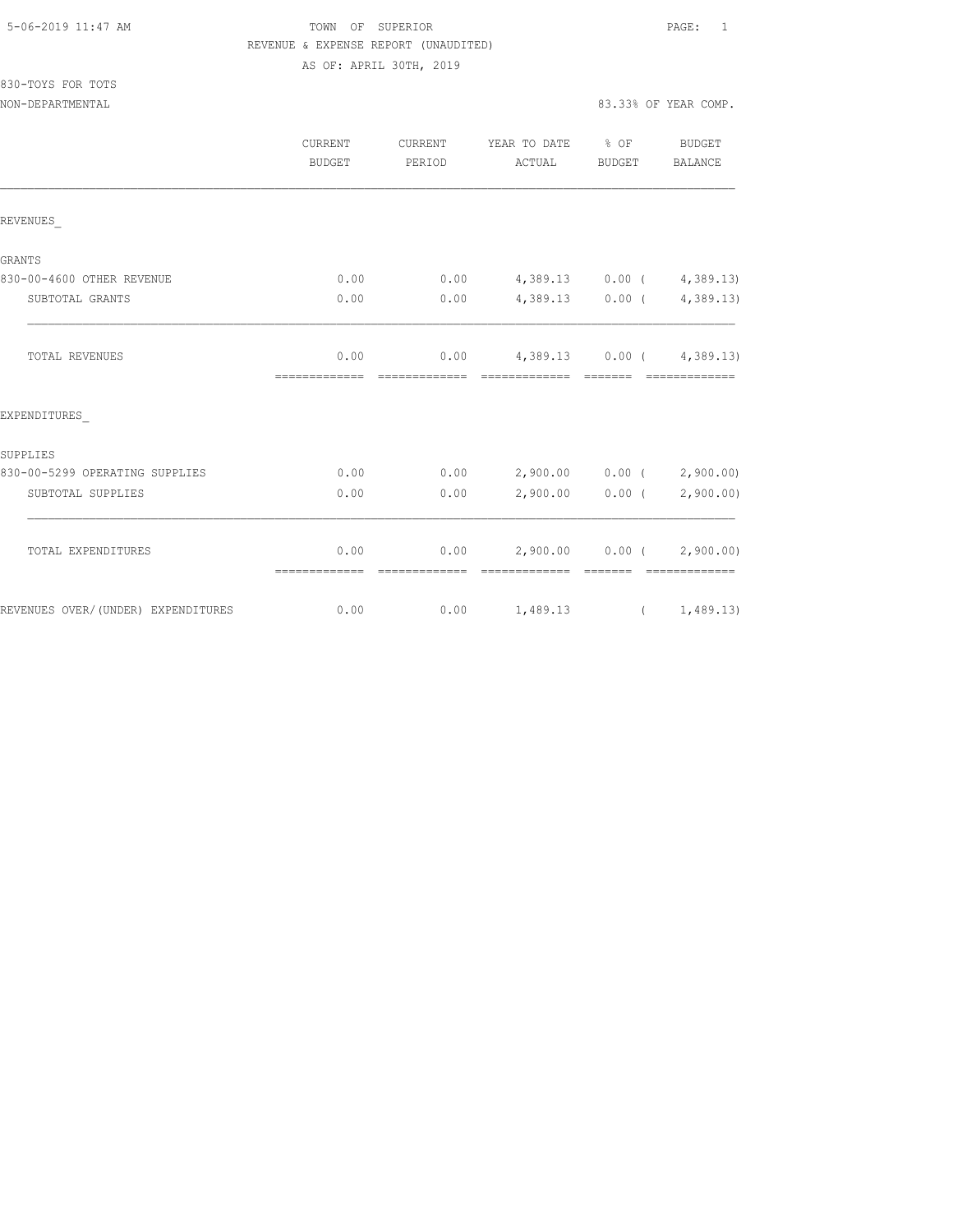#### 5-06-2019 11:47 AM TOWN OF SUPERIOR PAGE: 2 REVENUE & EXPENSE REPORT (UNAUDITED) AS OF: APRIL 30TH, 2019

830-TOYS FOR TOTS

83.33% OF YEAR COMP.

|                                    | CURRENT<br>BUDGET | CURRENT<br>PERIOD | YEAR TO DATE<br>ACTUAL | % OF<br><b>BUDGET</b> | <b>BUDGET</b><br>BALANCE |
|------------------------------------|-------------------|-------------------|------------------------|-----------------------|--------------------------|
|                                    |                   |                   |                        |                       |                          |
| FUND TOTAL REVENUES                | 0.00              | 0.00              | 4,389.13               | $0.00$ (              | 4,389.13                 |
| FUND TOTAL EXPENDITURES            | 0.00              | 0.00              | 2,900.00               | $0.00$ (              | 2,900.00                 |
| REVENUES OVER/(UNDER) EXPENDITURES | 0.00              | 0.00              | 1,489.13               |                       | 1,489.13)                |
|                                    |                   |                   |                        |                       |                          |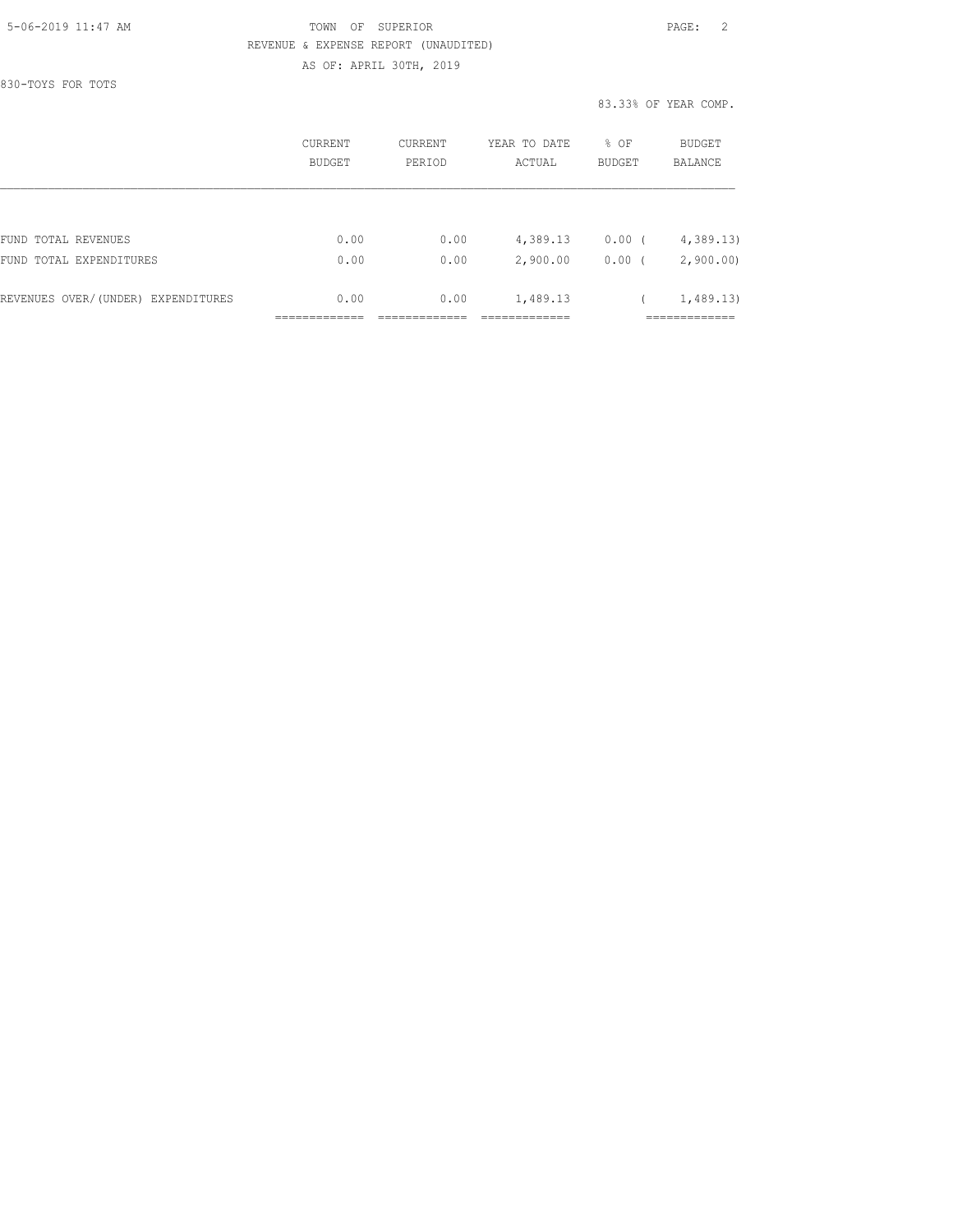|                          | =============                        |                         | ============================== | -------- | =============        |
|--------------------------|--------------------------------------|-------------------------|--------------------------------|----------|----------------------|
| NON-OPERATING            |                                      |                         |                                |          |                      |
| SUPPLIES                 |                                      |                         |                                |          |                      |
| EXPENDITURES             |                                      |                         |                                |          |                      |
|                          |                                      |                         |                                |          |                      |
|                          | BUDGET                               | PERIOD                  | ACTUAL                         |          | BUDGET BALANCE       |
|                          | <b>CURRENT</b>                       | CURRENT                 | YEAR TO DATE % OF              |          | BUDGET               |
| NON-DEPARTMENTAL         |                                      |                         |                                |          | 83.33% OF YEAR COMP. |
| 840-GENERAL FIXED ASSETS |                                      |                         |                                |          |                      |
|                          |                                      | AS OF: APRIL 30TH, 2019 |                                |          |                      |
|                          | REVENUE & EXPENSE REPORT (UNAUDITED) |                         |                                |          |                      |
| 5-06-2019 11:47 AM       |                                      | TOWN OF SUPERIOR        |                                |          | PAGE: 1              |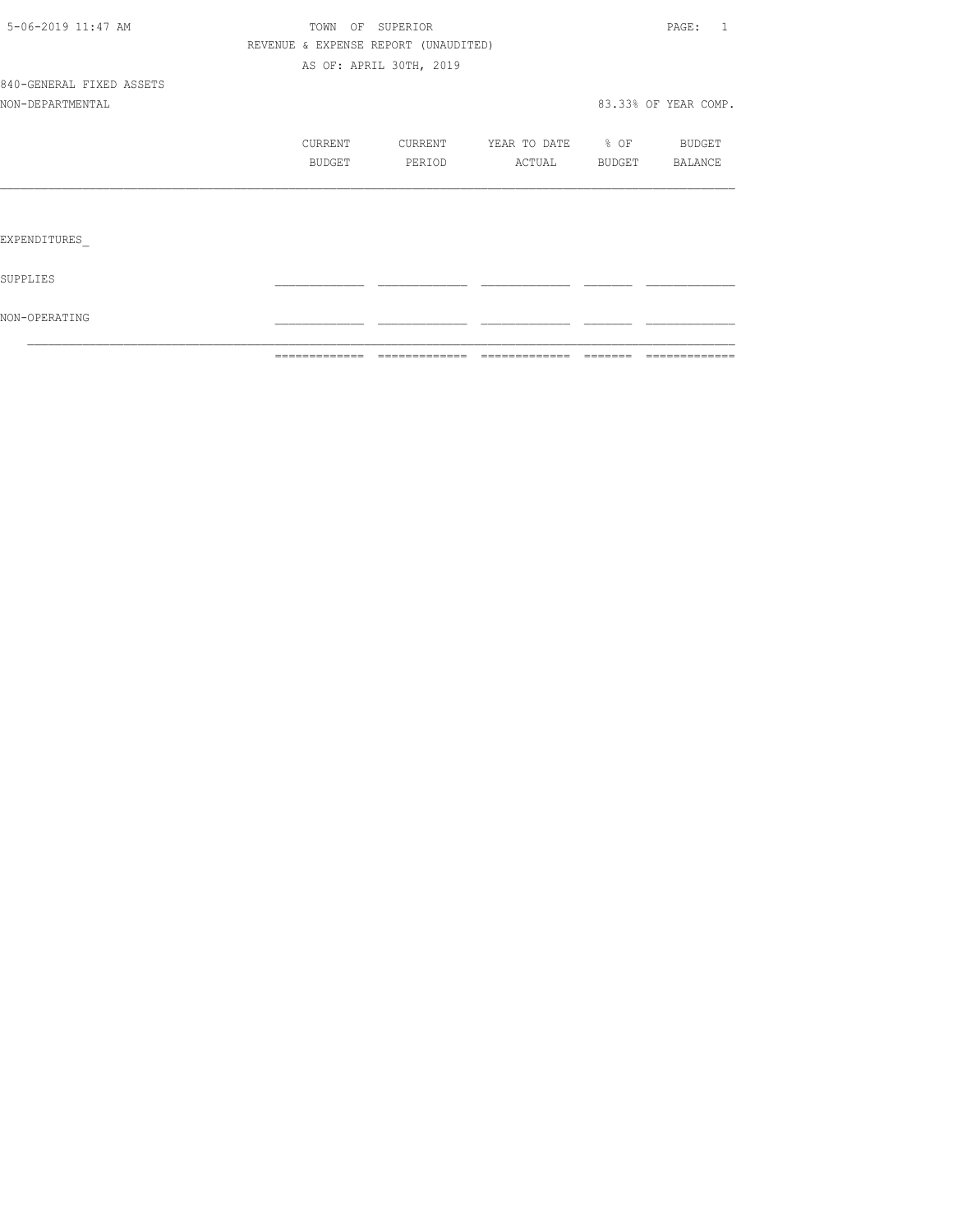| 5-06-2019 11:47 AM       | TOWN OF SUPERIOR                     | PAGE: 2              |
|--------------------------|--------------------------------------|----------------------|
|                          | REVENUE & EXPENSE REPORT (UNAUDITED) |                      |
|                          | AS OF: APRIL 30TH, 2019              |                      |
| 840-GENERAL FIXED ASSETS |                                      |                      |
|                          |                                      | 83.33% OF YEAR COMP. |

| .              | 71. m. T.<br>----<br>----- | ΟF<br>∽.<br>- | -- |
|----------------|----------------------------|---------------|----|
| اما د .<br>◡∸◡ | ---                        | --            |    |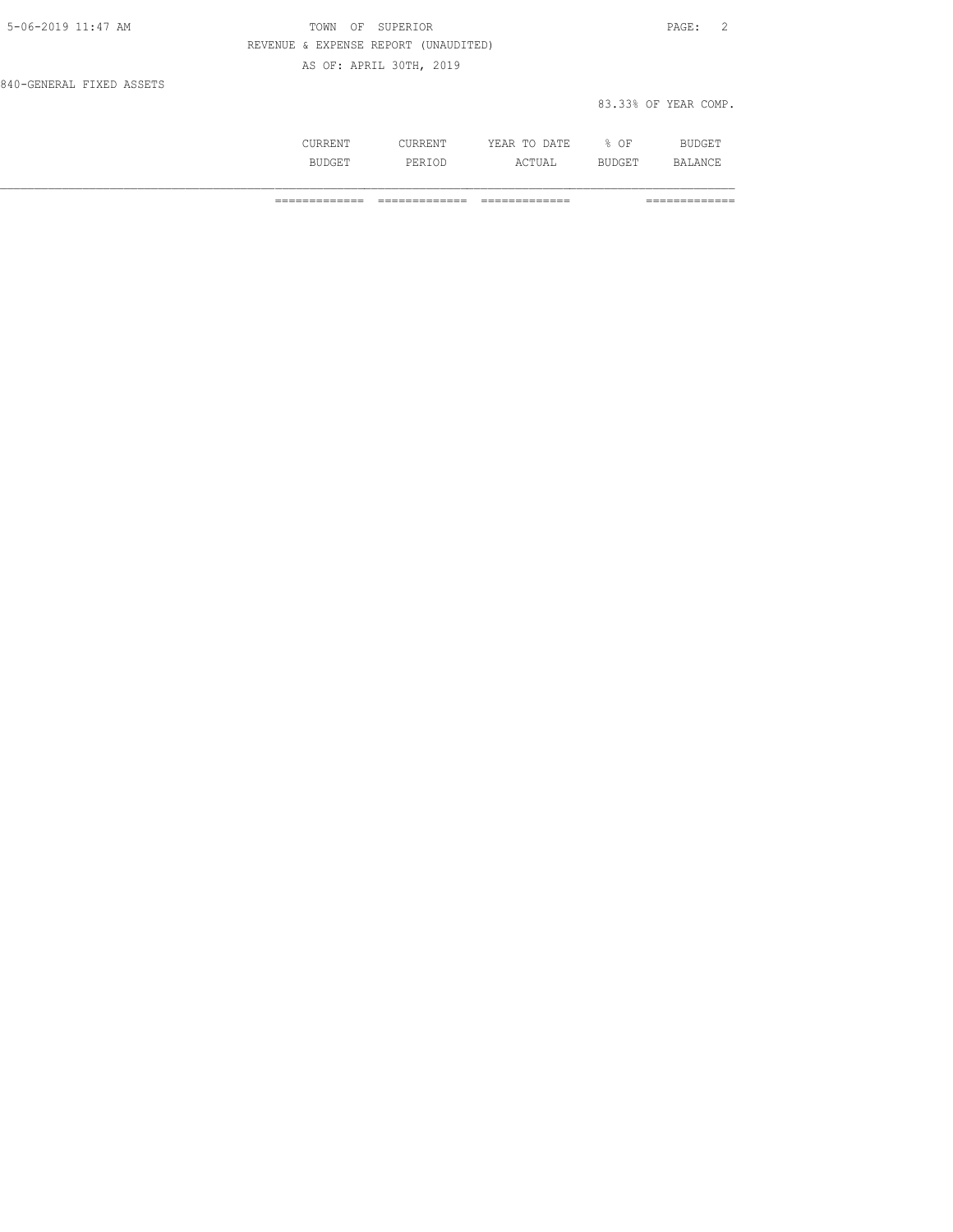| 5-06-2019 11:47 AM   | OF<br>TOWN    | SUPERIOR                             |              |        | PAGE:                |
|----------------------|---------------|--------------------------------------|--------------|--------|----------------------|
|                      |               | REVENUE & EXPENSE REPORT (UNAUDITED) |              |        |                      |
|                      |               | AS OF: APRIL 30TH, 2019              |              |        |                      |
| 850-GENERAL L/T DEBT |               |                                      |              |        |                      |
| NON-DEPARTMENTAL     |               |                                      |              |        | 83.33% OF YEAR COMP. |
|                      | CURRENT       | CURRENT                              | YEAR TO DATE | $8$ OF | BUDGET               |
|                      | <b>BUDGET</b> | PERIOD                               | ACTUAL       | BUDGET | BALANCE              |
|                      |               |                                      |              |        |                      |
| EXPENDITURES         |               |                                      |              |        |                      |
|                      |               |                                      |              |        |                      |

 ${\tt SUPPLIES}$